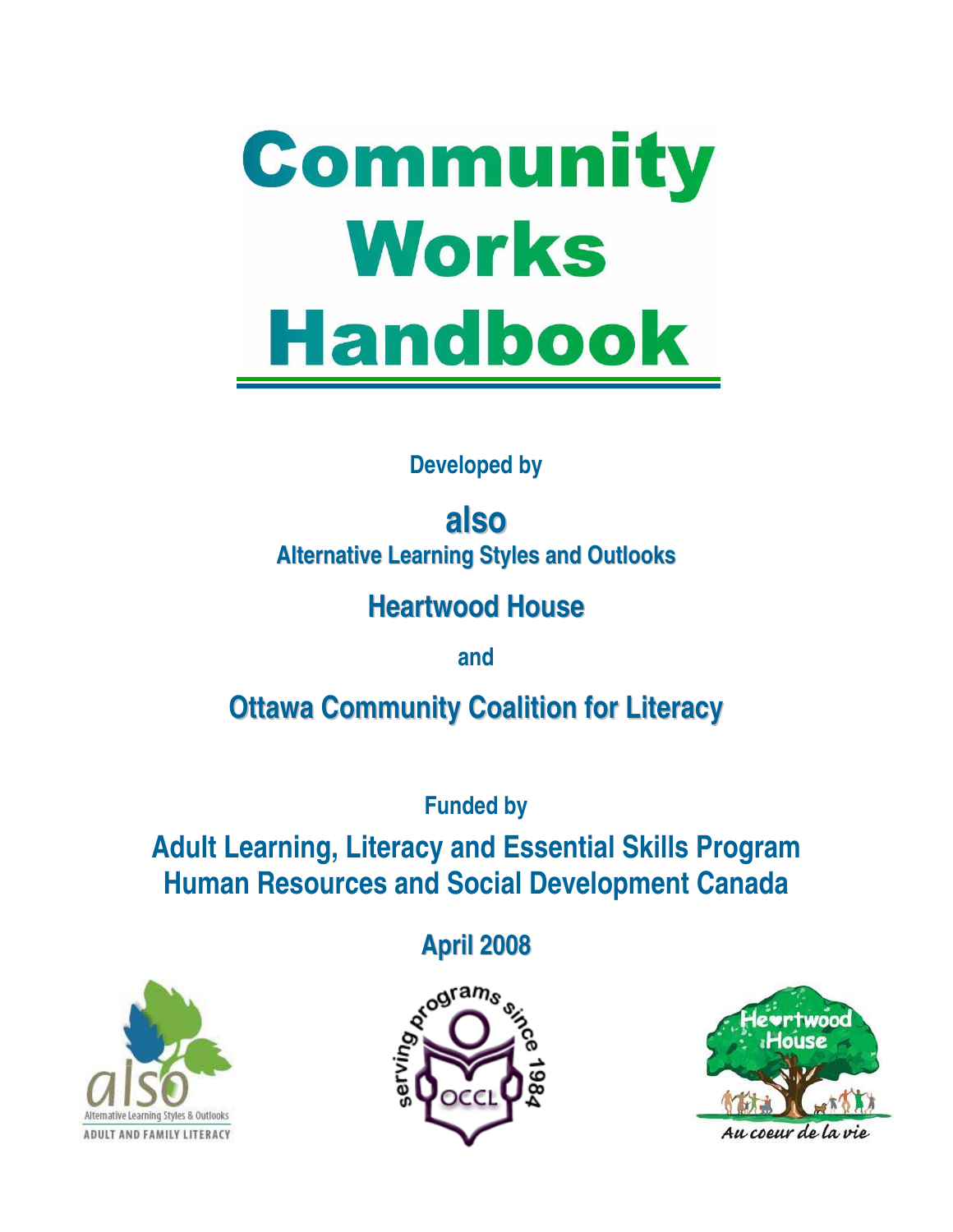#### **Copyright**

National Library of Canada Cataloguing in Publication

#### **Community Works**

| Author:            | Helen Mildon                                                                                                                                                          |
|--------------------|-----------------------------------------------------------------------------------------------------------------------------------------------------------------------|
| Editor:            | Chris Harwood                                                                                                                                                         |
| Copyright:         | <b>Ottawa Community Coalition for Literacy</b><br>107-211 Bronson Avenue, Ottawa, Ontario, K1R 6H5<br>Phone: 613-233-3232 Fax: 613-233-0299<br>Email: abcline@occl.ca |
| Design and Layout: | Chris Harwood<br>chrisharwood @rogers.com                                                                                                                             |
| <b>ISBN:</b>       | 978-0-9731217-8-0 Community Works                                                                                                                                     |
| Published by:      | <b>Ottawa Community Coalition for Literacy</b>                                                                                                                        |

Materials from this publication may be reprinted for instructional purposes, if the original authors and sources are credited.

Every effort has been made to trace and acknowledge ownership and copyright. If you know of a source that has not been credited, please contact Ottawa Community Coalition for Literacy.

Printed in Canada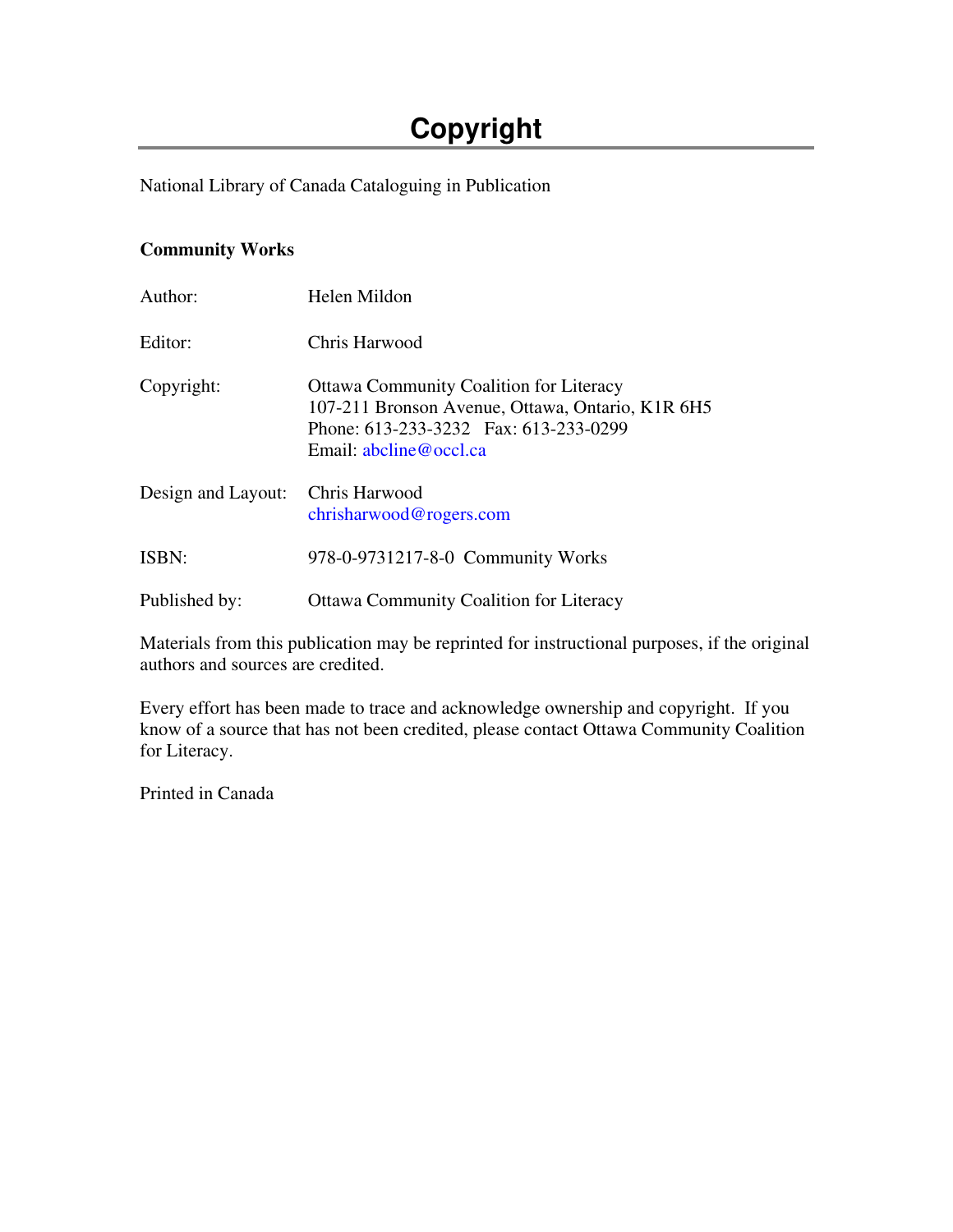| UNIT 3 CHARTING PROGRESS DURING YOUR VOLUNTEER PLACEMENT  44     |  |
|------------------------------------------------------------------|--|
| <b>UNIT 4 MANAGING YOURSELF AND YOUR VOLUNTEER PLACEMENT  63</b> |  |
|                                                                  |  |
|                                                                  |  |
|                                                                  |  |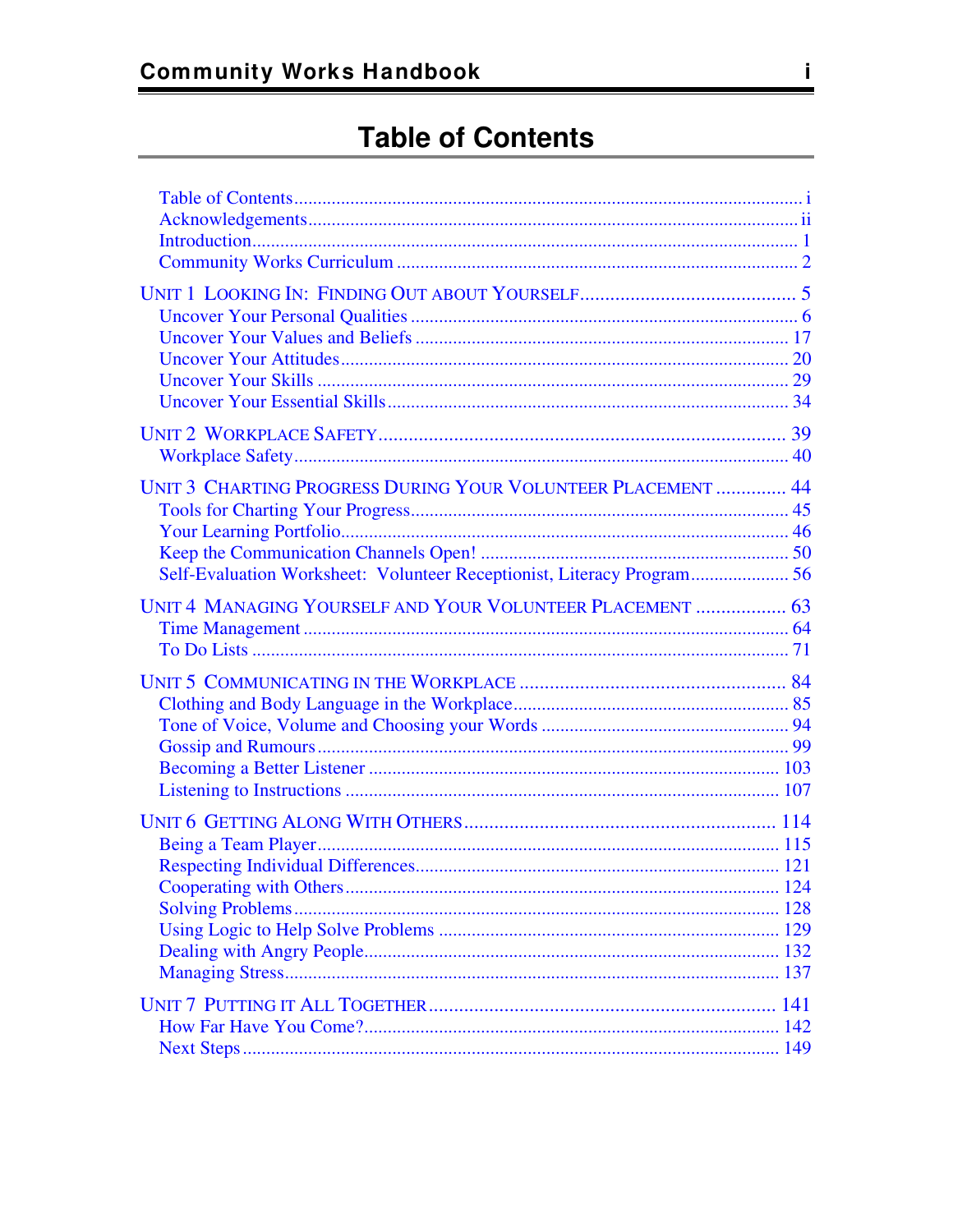#### **Acknowledgements**

<span id="page-3-0"></span>The Ottawa Community Coalition for Literacy would like to thank several organizations and individuals for their generous support for our project, *Community Works: Learners Achieving Goals Through Volunteering*.

We are very grateful to the **Adult Learning, Literacy and Essential Skills Program, Human Resources and Social Development Canada** for their financial support.

Our partners **also** (Alternative Learning Styles and Outlooks) and **Heartwood House** did a tremendous job as they developed and tested a model of supported volunteering for adult literacy learners. Special thanks to **Isobel Bisby** (**also**) and **Maureen Moloughney** (Heartwood House) for their unwavering support.

**Helen Mildon** did a brilliant job of developing the curriculum and all the supporting material. Many thanks to her and her colleagues at **also** who worked with learners to test documents and processes. **Chris Harwood** stepped in during the last stage of the project and worked her magic to organize all the material into this logical, readable, user-friendly manual.

Thanks to **Minoo Hannani** for her contribution as a member of the project's Working and Reference Groups and as the supervisor of volunteer placements in **also's** Children's Room. Isobel, Maureen, Helen and Chris were all members of both groups. They were joined initially by **Suzanne Charron, Amanda Franklin** and **Kelly Moore** from Employment and Financial Assistance, City of Ottawa, until internal reorganization at the City made it necessary for them to resign from the Reference Group.

We appreciate the time given by **Marianela Santamaria**, Coordinator, **Centretown Laundry Co-op** to meet with us to discuss the ways that the Co-op works with volunteers and how they recognize and reward their contributions.

**Kae McColl** did line editing of the manual and we are grateful for her steady, eagle eye. **Carol McMurchy** (**Ottawa-Carleton District School Board**) and **Wendy Reid** (**John Howard Society of Ottawa**) joined the members of the Working Group in reviewing the manual and we appreciate their thoughtful, insightful comments.

And last, but by no means least, we would like to thank the adult learners from **also** and **People, Words & Change** who participated in this project with such amazing enthusiasm, energy and hard work. They must have the last word:

#### **Spread the word! Give other people a chance to do what we have done.**

Mary Wiggin Ottawa Community Coalition for Literacy April 2008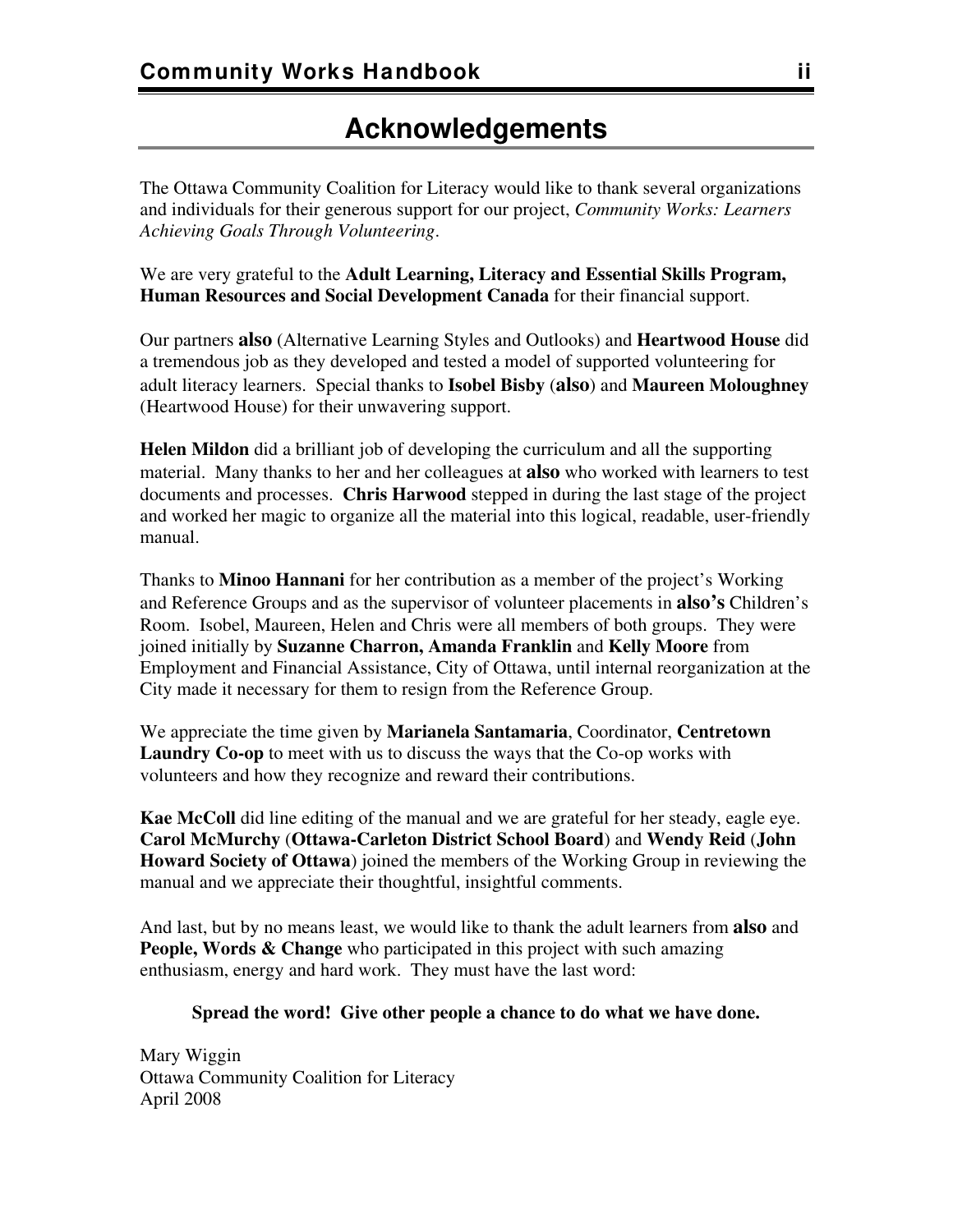<span id="page-4-0"></span>During your volunteer placement you will strengthen your skills and learn new ones. You will learn more about the workplace and practise work habits that can help you to get a paid job, keep it and progress in it.

This curriculum will help you learn about yourself and practise some skills you will need in your volunteer position.

The activities in this handbook are divided into 7 units.

**Units 1, 3 and 7** help you to learn more about yourself.

**Unit 2** gives you information to help you work safely in your volunteer placement.

Units 1, 2, 3, and 7 are recommended for everyone.

**Units 4, 5 and 6** help you to develop workplace skills.

Talk with your instructor to decide which units and activities you should do.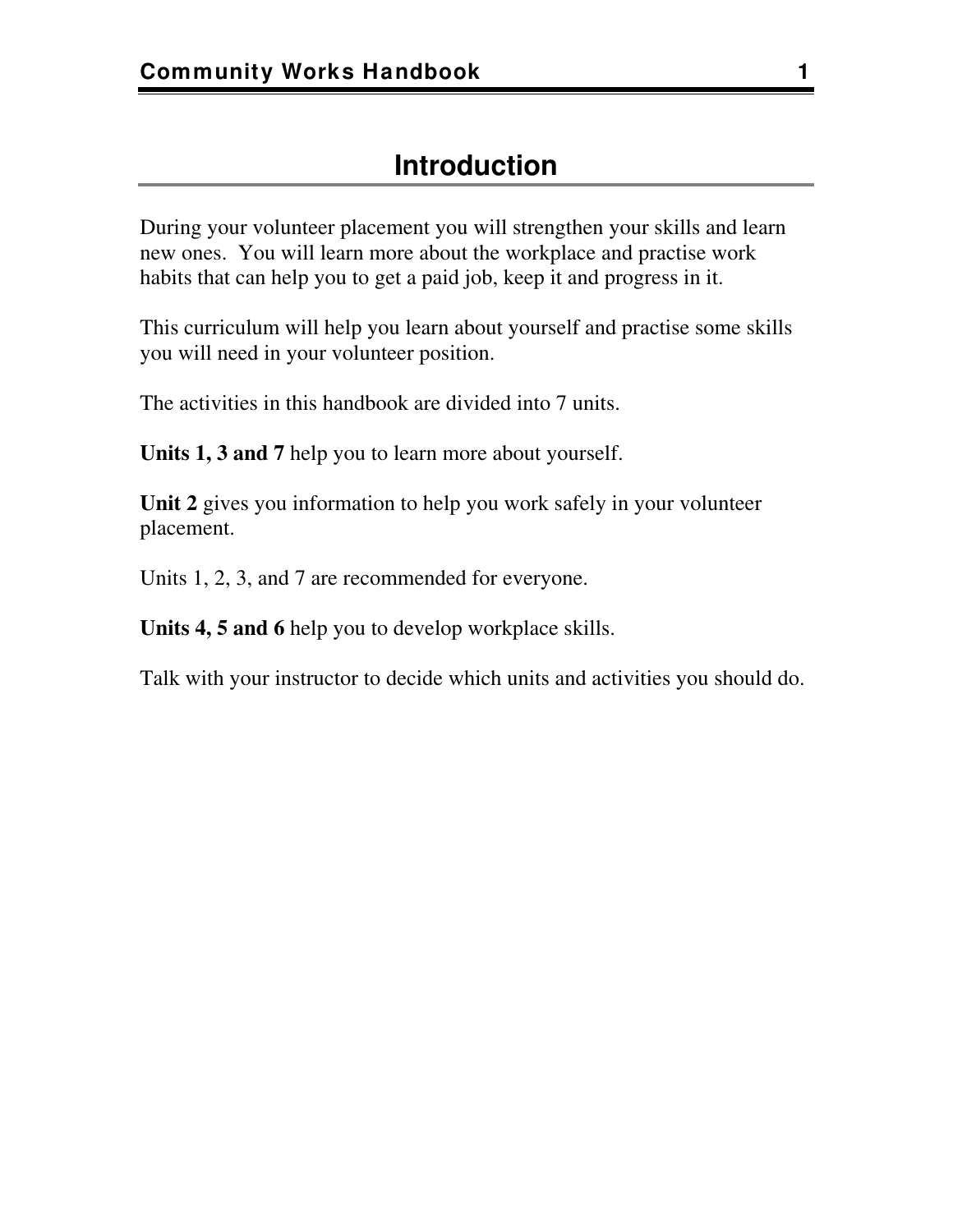#### **Community Works Curriculum**

#### <span id="page-5-0"></span>**UNIT 1 Looking in: Finding Out about Yourself**

The purpose of this unit is to encourage you to look within yourself and think about the personal qualities, beliefs, values, attitudes and skills which you bring to your new volunteer position. Thinking about who you are now will help you to measure the progress you will make during your volunteer placement.

You will work on:

- Discovering your personal qualities
- Recognizing your values and beliefs
- Learning about your attitudes
- Listing your skills
	- transferable skills
	- essential skills
- Exploring your feelings about volunteering "Dear Me," a selfreflective journal activity

#### **UNIT 2 Workplace Safety**

This unit will provide you with the skills and information you need to keep yourself and your workplace safe.

You will work on:

- Identifying safety issues
- Working with equipment
- Working with chemicals
- Working with food
- Preventing injury
- Understanding your rights and responsibilities as a worker

#### **UNIT 3 Charting Progress During Your Volunteer Placement**

This unit will give you the "tools" you need to chart your progress throughout your volunteer placement. You will learn how to start a portfolio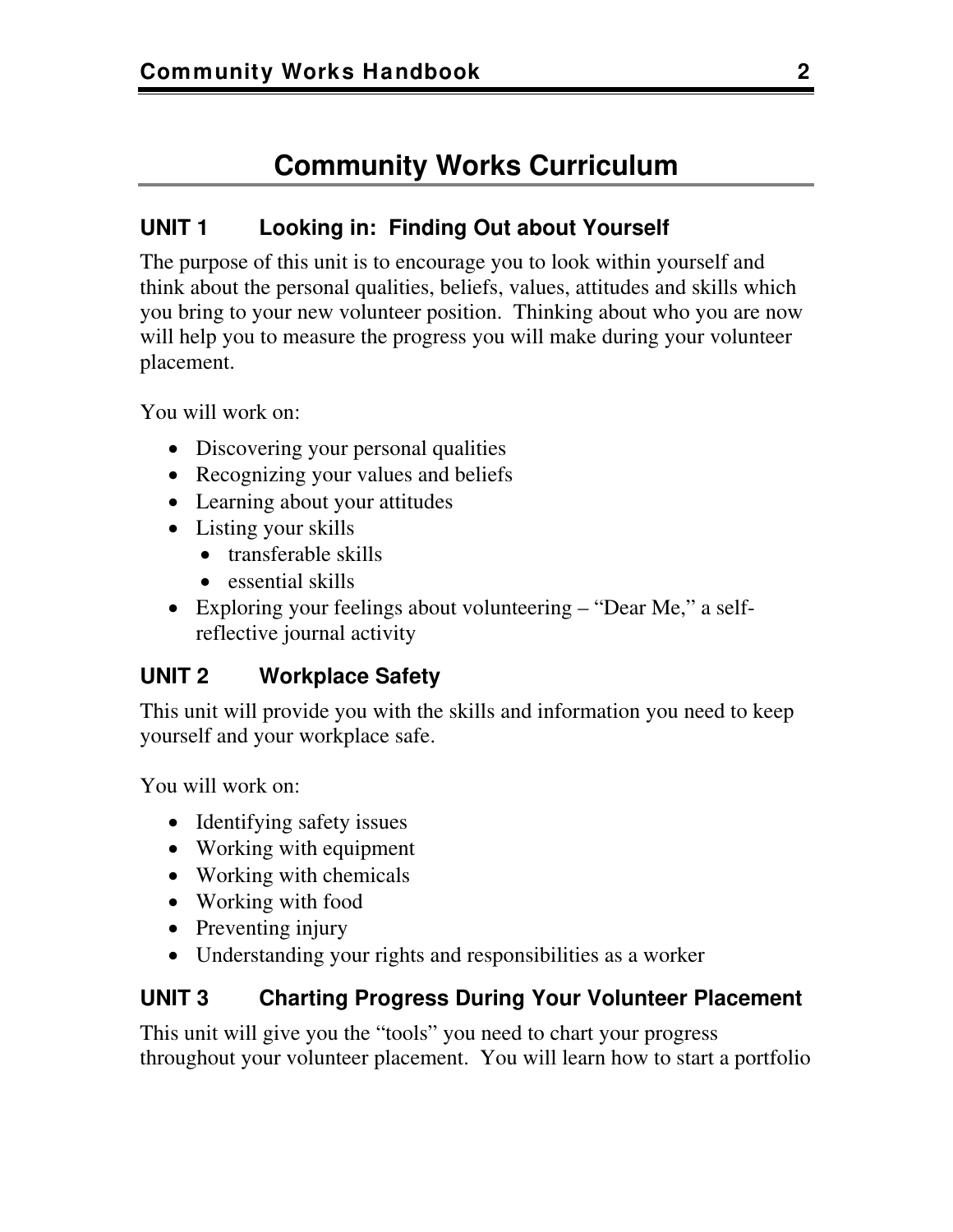and keep track of your progress as you are building your skills and experience.

- Creating a learning portfolio
- Journaling, "Sentence Starters"
- Evaluating yourself
- Writing a personal information sheet

#### **UNIT 4 Managing Yourself and Your Volunteer Placement**

In this unit you will learn about good work habits, such as the importance of time management and reliability so that you become a person that an employer would want to hire.

Activities use scenarios from a children's room. You will work on:

- Managing time
	- Being on time
	- Estimating time
	- Making To Do lists
	- Getting help from the family
	- Organizing your time
- Missing work
- Reading schedules
- Handling money

#### **UNIT 5 Communicating in the Workplace**

The purpose of this unit is to help you present yourself in a positive way and to improve your listening and speaking skills.

Activities use scenarios from reception in a literacy program. You will work on:

- Deciding what to wear
- Understanding body language
- Sending the right message tone of voice and volume
- Spreading gossip and rumours
- Becoming a better listener
- Listening to instructions
- Taking telephone messages
- Using voicemail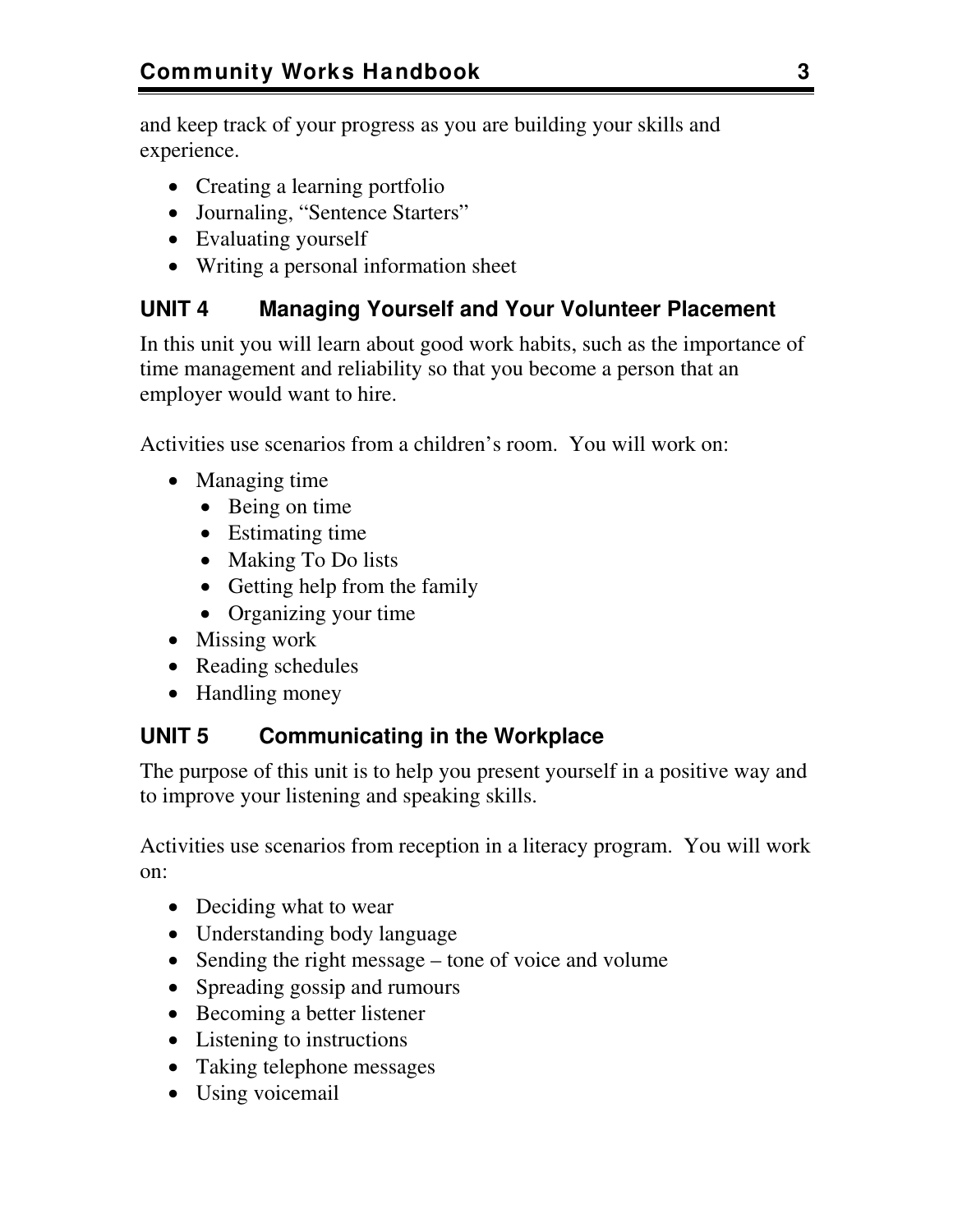#### **UNIT 6 Getting Along with Others**

The purpose of this unit is to help you to become a valued member of the team. You will also learn about problem-solving strategies and how to deal with stressful situations.

Activities use scenarios from a transit system's lost and found office. You will work on:

- Working as part of a team
- Dealing with diversity
- Cooperating and taking the initiative
- Solving problems
- Dealing with angry people
- Managing stress
- Knowing when to ask for help

#### **UNIT 7 Putting it All Together**

This is where you think about your volunteer experience and the new knowledge and skills you have learned. You'll be able to look back to see the progress you have made and how far you have come. You will prepare your résumé.

You will work on:

- Reflecting on your volunteer experience "Dear Me" letter revisited
- Reviewing your portfolio: What have you discovered about yourself?
- Preparing your résumé
- Deciding what to do next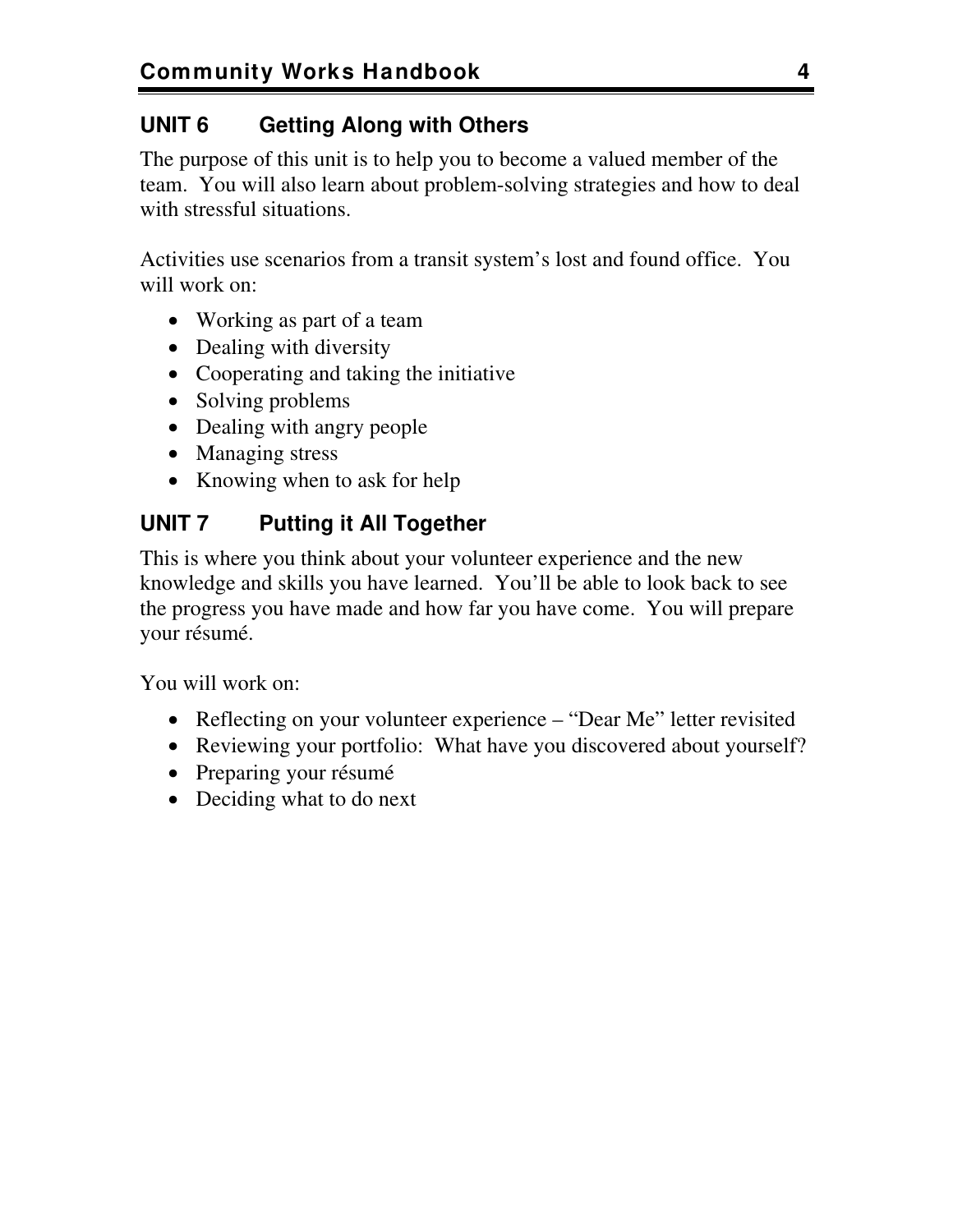### <span id="page-8-0"></span>**UNIT 1**

## **LOOKING IN: FINDING OUT ABOUT YOURSELF**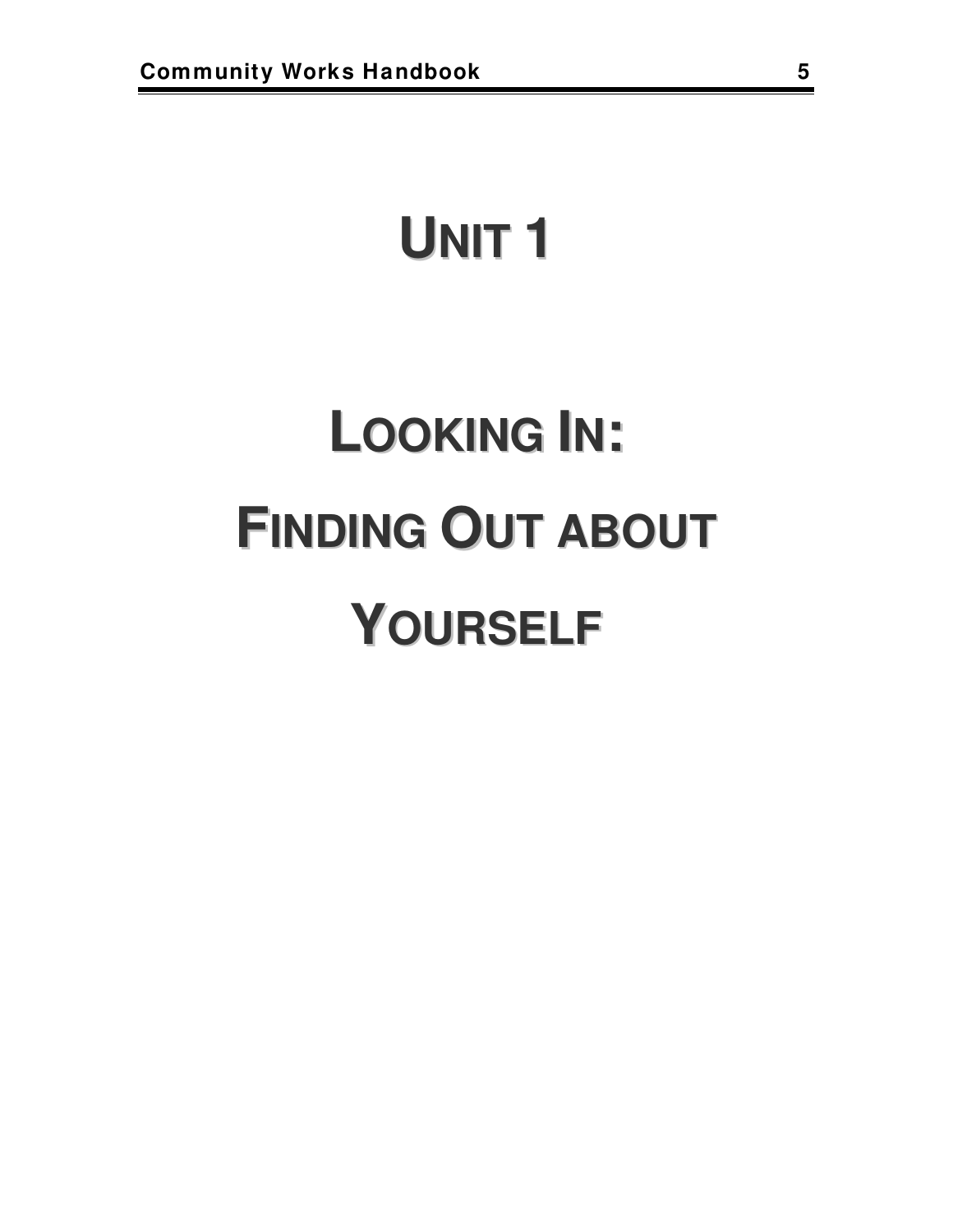#### **Uncover Your Personal Qualities**

<span id="page-9-0"></span>Everyone has skills and qualities….…but what are **yours**? It can take time to discover who you are.

The next few activities will get you thinking about the qualities, skills, abilities and special talents that you already have. You may also uncover other things you are good at that you have not thought about before.

#### **What are Personal Qualities?**

Personal qualities make up your personality. They help you to get along in new situations at home and at work.

Although skills are important, an employer also selects new employees based on their personal qualities. These make you a stronger candidate for any position, whether it is as a volunteer or a paid employee.

**Friendliness** and a **sense of humour** are valuable qualities in getting along with other people. In a busy workplace, **hardworking, flexible** and **organized** workers cooperate with each other to get the job done. In some jobs, workers need to be physically **strong** to lift and carry supplies or tools. Other qualities employers look for are **enthusiasm** and **willingness to listen and learn**. All employers want people who are **dependable** and **honest**.

#### **What is the difference between a skill and a quality?**

A **skill** is something I can do well. "I **can** …"

A **quality** is something special about me. "I **am** …"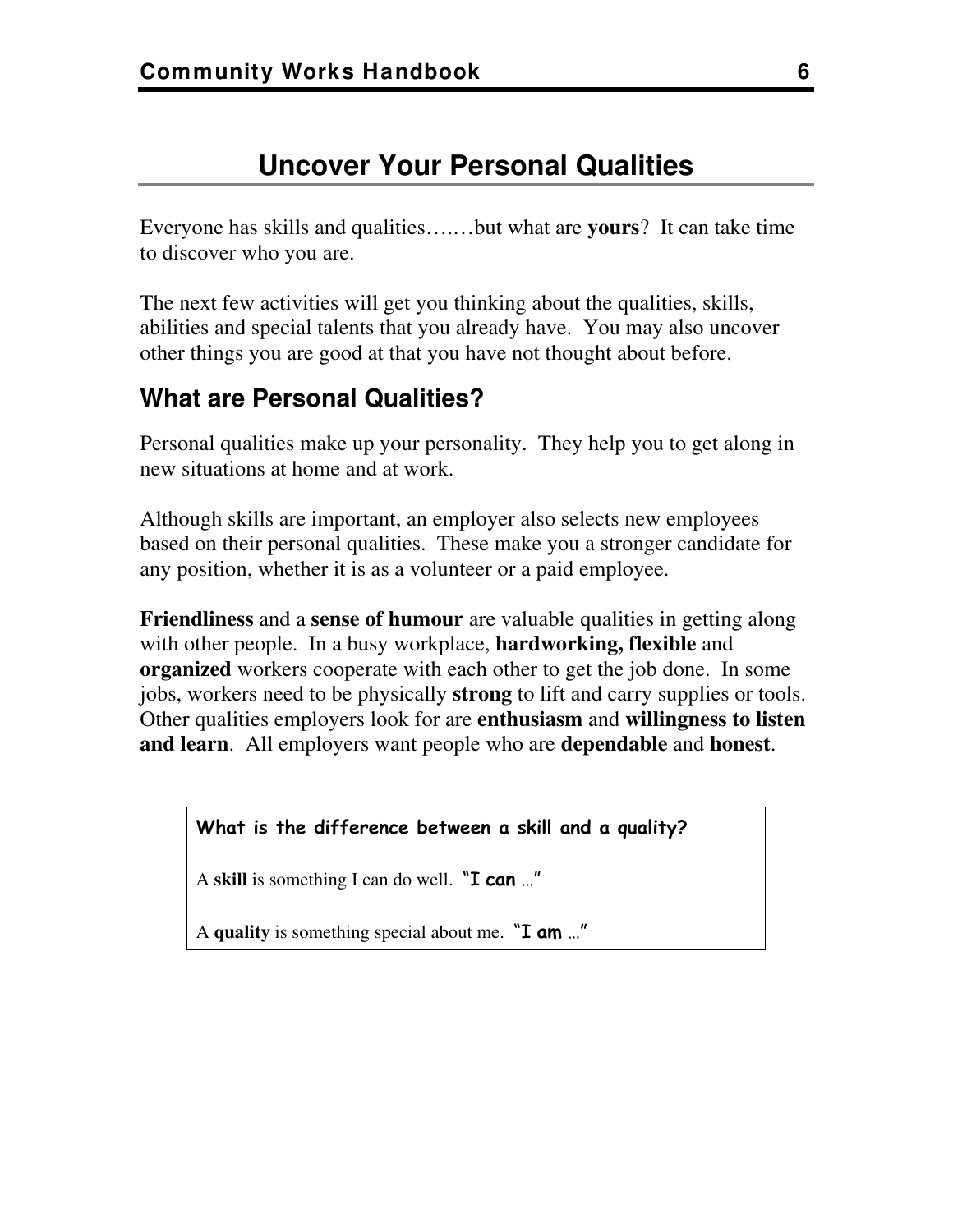#### **Activity 1: Personal Qualities**

Match the words in the table with their descriptions. If you wish, use a dictionary to help you. The first one is done for you.

#### **Descriptions**

| has a sense of humour                    | doesn't give up easily    |
|------------------------------------------|---------------------------|
| shows interest or excitement             | truthful                  |
| good at planning things                  | assists others            |
| takes care to do things well             | can be counted on         |
| willing to try different ways            | pleasant with others      |
| completes many tasks without complaining | able to lift heavy things |
|                                          |                           |

| Quality      | <b>Description</b>           |
|--------------|------------------------------|
| careful      | Takes care to do things well |
| honest       |                              |
| helpful      |                              |
| enthusiastic |                              |
| dependable   |                              |
| determined   |                              |
| friendly     |                              |
| humorous     |                              |
| organized    |                              |
| flexible     |                              |
| strong       |                              |
| hardworking  |                              |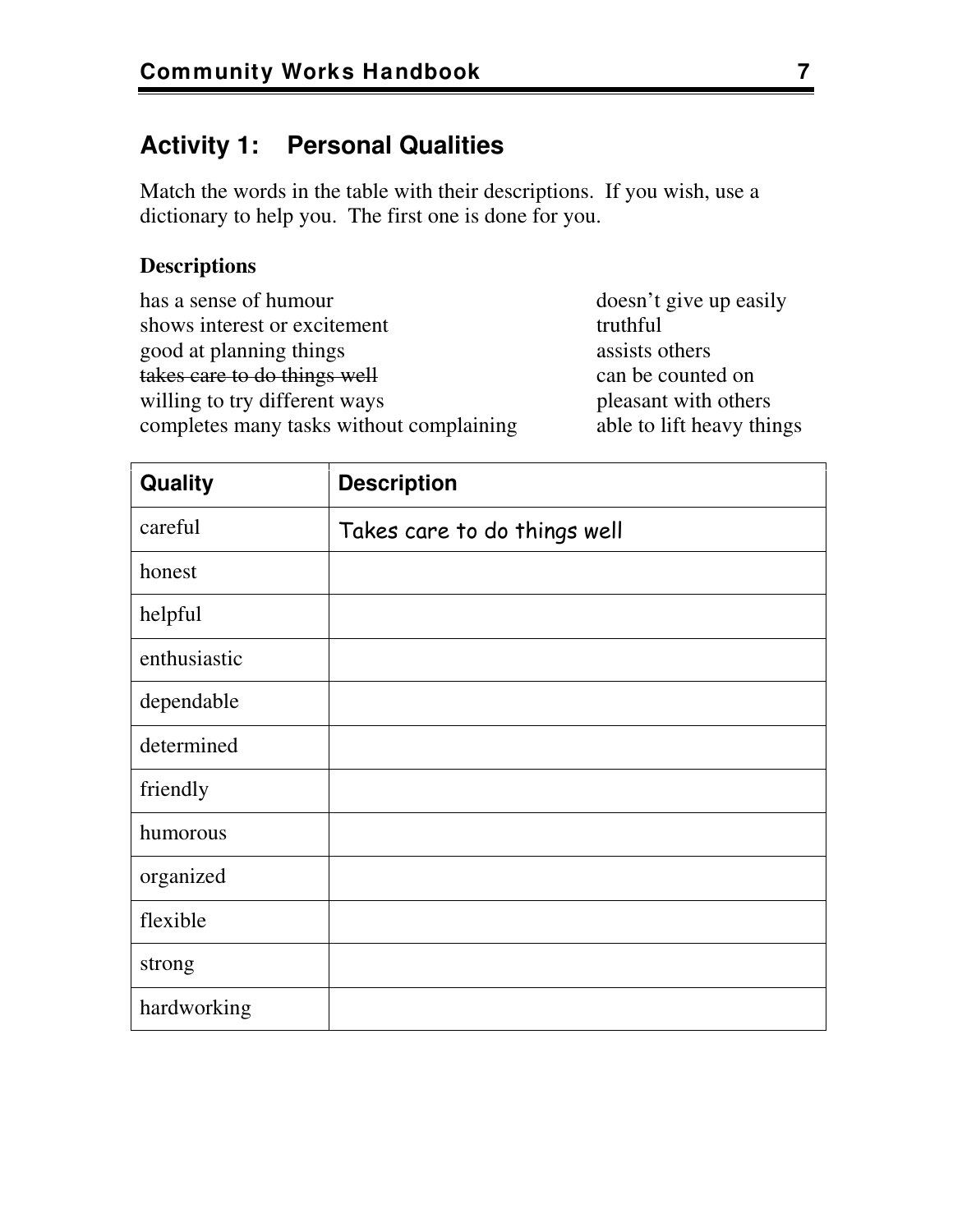#### **Activity 2: Find the Missing Quality**

Read the following sentences carefully. Choose the best word to fill in the blank.

- 1. Personal qualities are what make up your \_\_\_\_\_\_\_\_\_\_\_\_\_\_\_. situation / personality / patience
- 2. They help a person get along in a new \_\_\_\_\_\_\_\_\_\_\_\_\_\_\_\_\_\_\_. situation / skills / family
- 3. \_\_\_\_\_\_\_\_\_\_\_\_\_\_\_\_\_\_\_\_\_\_\_\_\_\_ helps you get along with others. friendliness / a healthy appetite / dishonesty
- 4. Employers want people who are dependable and good looking / good cooks / honest
- 5. Though skills are important, an employer will select new employees based on their \_\_\_\_\_\_\_\_\_\_\_\_\_\_\_\_\_\_\_\_\_\_\_\_\_\_\_\_ as well.

hairstyle / personal qualities / shoe size / cooking ability

6. Telling your supervisor that you found a five-dollar bill in the hallway is an example of \_\_\_\_\_\_\_\_\_\_\_\_\_\_\_\_\_\_\_\_\_\_\_\_\_\_\_\_.

tidiness / honesty / great eyesight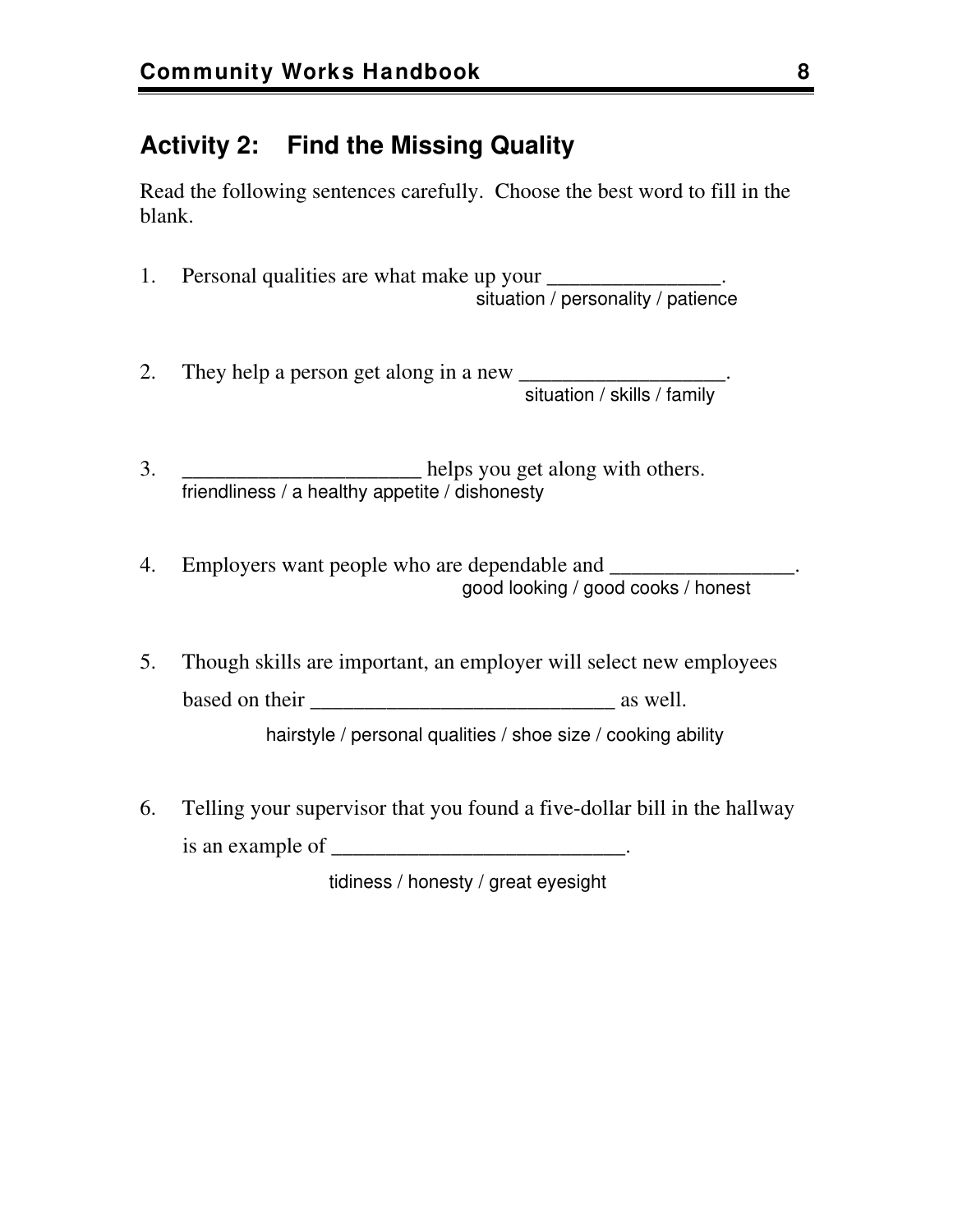#### **Activity 3: About You**

#### **Instructions:**

For this activity, work by yourself, with a partner or in a small group.

- $\Box$  Take some time to really think about each question dig deep!
- $\Box$  Jot down your answers in the space provided.
- $\Box$  With a partner (or your instructor) share your answers, or the ones you feel comfortable sharing.

\_\_\_\_\_\_\_\_\_\_\_\_\_\_\_\_\_\_\_\_\_\_\_\_\_\_\_\_\_\_\_\_\_\_\_\_\_\_\_\_\_\_\_\_\_\_\_\_\_\_\_\_\_\_\_\_\_\_

\_\_\_\_\_\_\_\_\_\_\_\_\_\_\_\_\_\_\_\_\_\_\_\_\_\_\_\_\_\_\_\_\_\_\_\_\_\_\_\_\_\_\_\_\_\_\_\_\_\_\_\_\_\_\_\_\_\_

\_\_\_\_\_\_\_\_\_\_\_\_\_\_\_\_\_\_\_\_\_\_\_\_\_\_\_\_\_\_\_\_\_\_\_\_\_\_\_\_\_\_\_\_\_\_\_\_\_\_\_\_\_\_\_\_\_\_

\_\_\_\_\_\_\_\_\_\_\_\_\_\_\_\_\_\_\_\_\_\_\_\_\_\_\_\_\_\_\_\_\_\_\_\_\_\_\_\_\_\_\_\_\_\_\_\_\_\_\_\_\_\_\_\_\_\_

\_\_\_\_\_\_\_\_\_\_\_\_\_\_\_\_\_\_\_\_\_\_\_\_\_\_\_\_\_\_\_\_\_\_\_\_\_\_\_\_\_\_\_\_\_\_\_\_\_\_\_\_\_\_\_\_\_\_

\_\_\_\_\_\_\_\_\_\_\_\_\_\_\_\_\_\_\_\_\_\_\_\_\_\_\_\_\_\_\_\_\_\_\_\_\_\_\_\_\_\_\_\_\_\_\_\_\_\_\_\_\_\_\_\_\_\_

\_\_\_\_\_\_\_\_\_\_\_\_\_\_\_\_\_\_\_\_\_\_\_\_\_\_\_\_\_\_\_\_\_\_\_\_\_\_\_\_\_\_\_\_\_\_\_\_\_\_\_\_\_\_\_\_\_\_

\_\_\_\_\_\_\_\_\_\_\_\_\_\_\_\_\_\_\_\_\_\_\_\_\_\_\_\_\_\_\_\_\_\_\_\_\_\_\_\_\_\_\_\_\_\_\_\_\_\_\_\_\_\_\_\_\_\_

\_\_\_\_\_\_\_\_\_\_\_\_\_\_\_\_\_\_\_\_\_\_\_\_\_\_\_\_\_\_\_\_\_\_\_\_\_\_\_\_\_\_\_\_\_\_\_\_\_\_\_\_\_\_\_\_\_\_

\_\_\_\_\_\_\_\_\_\_\_\_\_\_\_\_\_\_\_\_\_\_\_\_\_\_\_\_\_\_\_\_\_\_\_\_\_\_\_\_\_\_\_\_\_\_\_\_\_\_\_\_\_\_\_\_\_\_

\_\_\_\_\_\_\_\_\_\_\_\_\_\_\_\_\_\_\_\_\_\_\_\_\_\_\_\_\_\_\_\_\_\_\_\_\_\_\_\_\_\_\_\_\_\_\_\_\_\_\_\_\_\_\_\_\_\_

- As you talk with others, you may wish to add to your answers.
- 1. People count on each other for lots of things. What do people count on **you** for?

2. What difficulties have you overcome to get where you are now?

3. What brave things have you done that you feel good about?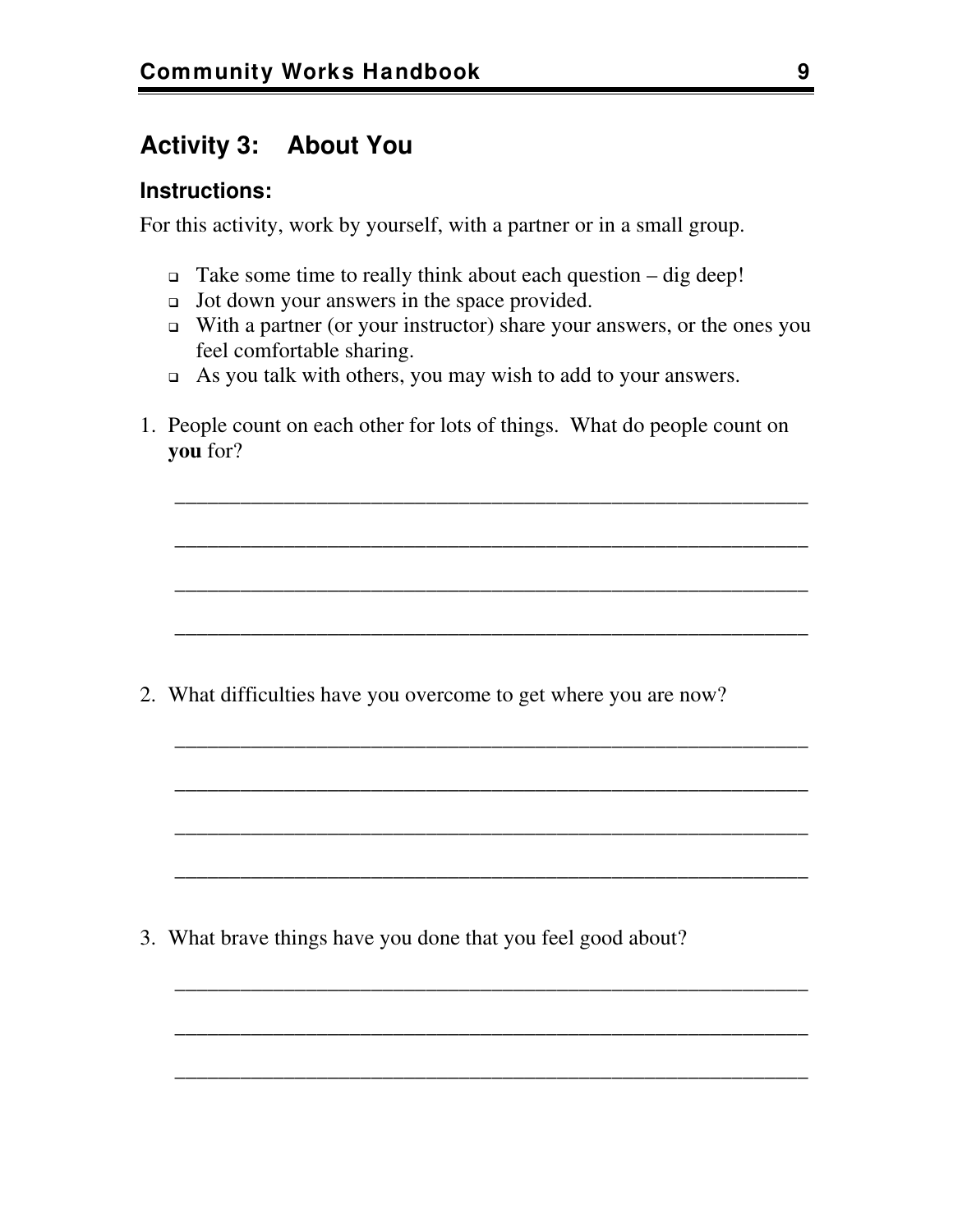4. What good qualities do you think you have? What shows that you have those qualities?

<u> 1989 - Johann John Stone, mensk politik foar it fan it fan it fan it fan it fan it fan it fan it fan it fan i</u>

5. Write about an occasion when someone told you you'd done a good job.

6. Have you volunteered before (for example, at your child's school, your church, cultural organization, community group)? What skills have you used in these activities?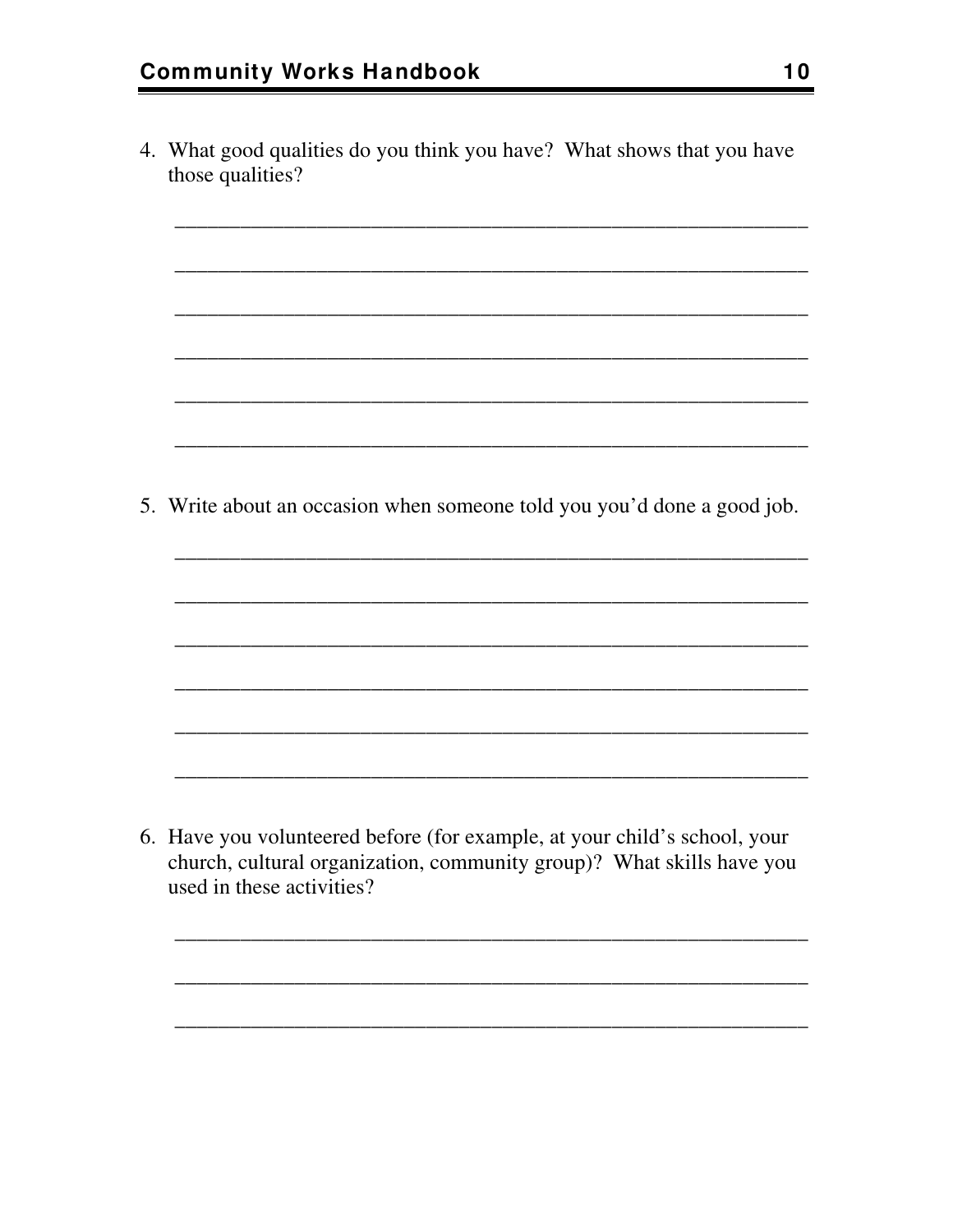7. Describe something you planned, created or fixed up, that gave you a strong sense of satisfaction (e.g. a new way to get things done, a new recipe, making "something out of nothing", etc.). Why did you feel good about it?

\_\_\_\_\_\_\_\_\_\_\_\_\_\_\_\_\_\_\_\_\_\_\_\_\_\_\_\_\_\_\_\_\_\_\_\_\_\_\_\_\_\_\_\_\_\_\_\_\_\_\_\_\_\_\_\_\_\_

\_\_\_\_\_\_\_\_\_\_\_\_\_\_\_\_\_\_\_\_\_\_\_\_\_\_\_\_\_\_\_\_\_\_\_\_\_\_\_\_\_\_\_\_\_\_\_\_\_\_\_\_\_\_\_\_\_\_

\_\_\_\_\_\_\_\_\_\_\_\_\_\_\_\_\_\_\_\_\_\_\_\_\_\_\_\_\_\_\_\_\_\_\_\_\_\_\_\_\_\_\_\_\_\_\_\_\_\_\_\_\_\_\_\_\_\_

\_\_\_\_\_\_\_\_\_\_\_\_\_\_\_\_\_\_\_\_\_\_\_\_\_\_\_\_\_\_\_\_\_\_\_\_\_\_\_\_\_\_\_\_\_\_\_\_\_\_\_\_\_\_\_\_\_\_

\_\_\_\_\_\_\_\_\_\_\_\_\_\_\_\_\_\_\_\_\_\_\_\_\_\_\_\_\_\_\_\_\_\_\_\_\_\_\_\_\_\_\_\_\_\_\_\_\_\_\_\_\_\_\_\_\_\_

\_\_\_\_\_\_\_\_\_\_\_\_\_\_\_\_\_\_\_\_\_\_\_\_\_\_\_\_\_\_\_\_\_\_\_\_\_\_\_\_\_\_\_\_\_\_\_\_\_\_\_\_\_\_\_\_\_\_

\_\_\_\_\_\_\_\_\_\_\_\_\_\_\_\_\_\_\_\_\_\_\_\_\_\_\_\_\_\_\_\_\_\_\_\_\_\_\_\_\_\_\_\_\_\_\_\_\_\_\_\_\_\_\_\_\_\_

\_\_\_\_\_\_\_\_\_\_\_\_\_\_\_\_\_\_\_\_\_\_\_\_\_\_\_\_\_\_\_\_\_\_\_\_\_\_\_\_\_\_\_\_\_\_\_\_\_\_\_\_\_\_\_\_\_\_

\_\_\_\_\_\_\_\_\_\_\_\_\_\_\_\_\_\_\_\_\_\_\_\_\_\_\_\_\_\_\_\_\_\_\_\_\_\_\_\_\_\_\_\_\_\_\_\_\_\_\_\_\_\_\_\_\_\_

\_\_\_\_\_\_\_\_\_\_\_\_\_\_\_\_\_\_\_\_\_\_\_\_\_\_\_\_\_\_\_\_\_\_\_\_\_\_\_\_\_\_\_\_\_\_\_\_\_\_\_\_\_\_\_\_\_\_

\_\_\_\_\_\_\_\_\_\_\_\_\_\_\_\_\_\_\_\_\_\_\_\_\_\_\_\_\_\_\_\_\_\_\_\_\_\_\_\_\_\_\_\_\_\_\_\_\_\_\_\_\_\_\_\_\_\_

\_\_\_\_\_\_\_\_\_\_\_\_\_\_\_\_\_\_\_\_\_\_\_\_\_\_\_\_\_\_\_\_\_\_\_\_\_\_\_\_\_\_\_\_\_\_\_\_\_\_\_\_\_\_\_\_\_\_

\_\_\_\_\_\_\_\_\_\_\_\_\_\_\_\_\_\_\_\_\_\_\_\_\_\_\_\_\_\_\_\_\_\_\_\_\_\_\_\_\_\_\_\_\_\_\_\_\_\_\_\_\_\_\_\_\_\_

\_\_\_\_\_\_\_\_\_\_\_\_\_\_\_\_\_\_\_\_\_\_\_\_\_\_\_\_\_\_\_\_\_\_\_\_\_\_\_\_\_\_\_\_\_\_\_\_\_\_\_\_\_\_\_\_\_\_

8. Now look at the list of personal qualities in Activity 1. Think about the answers you gave to questions 1-7 above. Which of the personal qualities do you think apply to you? List them here.

9. Are there any personal qualities that describe you that are not on the list?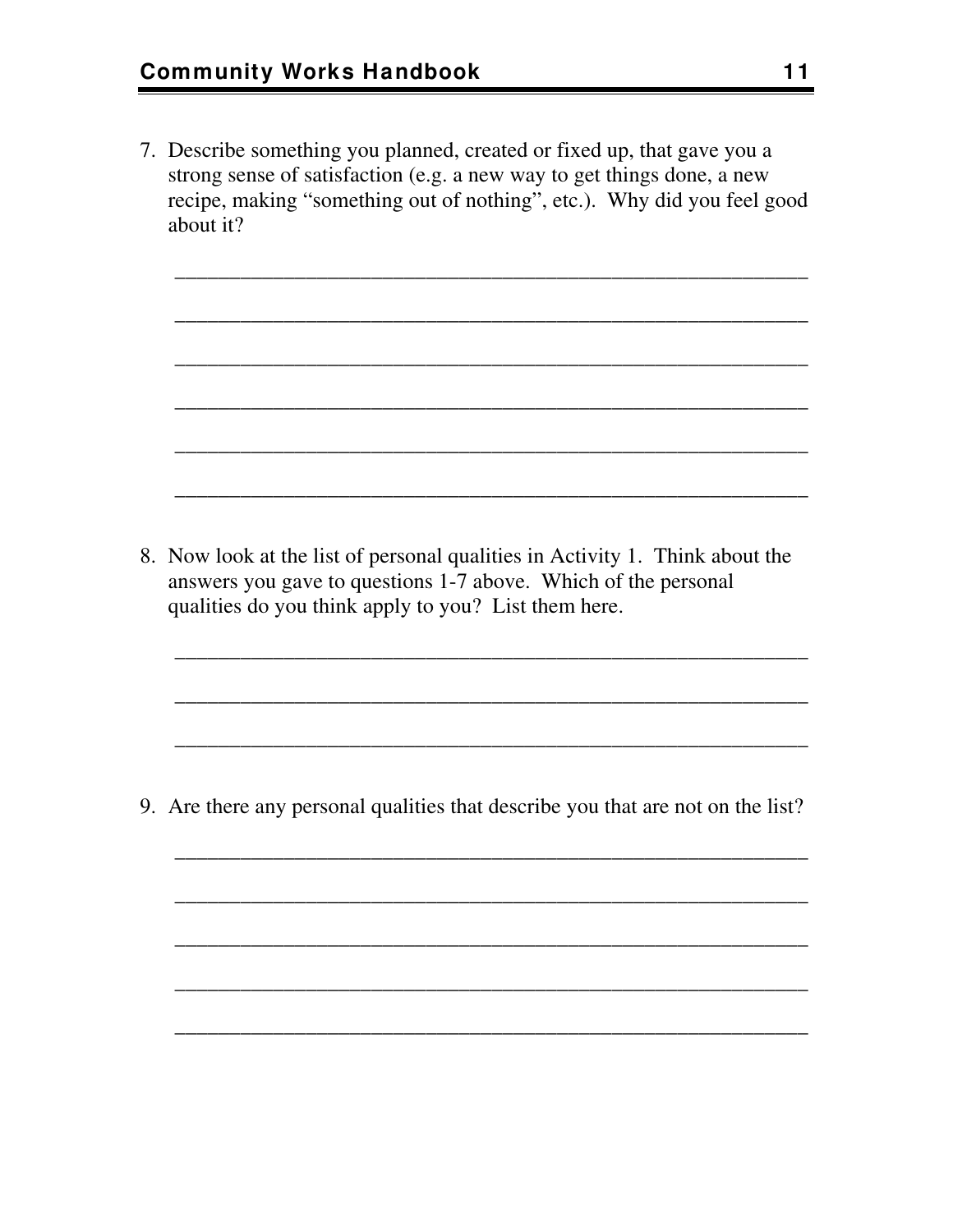#### **Activity 4: Qualities Word Search**

Complete the puzzle below, or go to [http://www.teachers](http://www.teachers-direct.co.uk/resources/wordsearches/wordsearch-maker.aspx)[direct.co.uk/resources/wordsearches/wordsearch-maker.aspx](http://www.teachers-direct.co.uk/resources/wordsearches/wordsearch-maker.aspx) for an interactive version you can complete on a computer.

| h           | t           | $\mathsf{O}$ | r | g            | a | n | i           | Z | e | d | r | е | е            | W |
|-------------|-------------|--------------|---|--------------|---|---|-------------|---|---|---|---|---|--------------|---|
| a           | е           | I            | I | m            | е | е | e           | V | t | е | h | V | I.           | I |
| r           | d           | a            | r | U            | t | Ť | Ť           | O | S | y | U | н | b            |   |
| d           | e           | a            | S | I            | f | t | m           | р | e | h | m | t | T            |   |
| W           | W           | $\mathsf{V}$ | I | y            | r | e | O           | f | n | t | 0 | р | X            | I |
| O           | d           | O            | i | e            | g | n | r           | d | O | r | r | е | e            | n |
| r           | р           | e            | S | t            | S | O | е           | a | h | O | 0 | C |              | g |
| k           | V           | S            | t | $\mathbf{I}$ | a | d | i.          | g | C | W | U | r | f            | р |
| i           | a           | е            | b | е            | i | е | n           | n | n | t | S | е |              | U |
| n           | i           | I            | d | C            | r | O | r           | n | g | S | f | р | U            | n |
| g           | e           | t            | a | f            | r | m | h           | C |   | U | a | b | $\mathsf{f}$ | C |
| e           | d           | t            | t | t            | р | d | i           | h | b | r | S | I | р            | t |
| р           | $\mathsf e$ | r            | S | Ť            | S | t | $\mathsf e$ | n | t | t | t | a |              | u |
| d           | n           | n            | n | е            | n | е | r           | g | e | t | L | C | e            | a |
| $\mathsf f$ | r           | I            | e | n            | d |   | y           | O | e | d | e | r | h            |   |

#### **Words to find:**

| assertive  | careful     | creative    | dedicated   |
|------------|-------------|-------------|-------------|
| determined | easygoing   | energetic   | fast        |
| flexible   | friendly    | hardworking | helpful     |
| honest     | humorous    | organized   | perceptive  |
| persistent | polite      | punctual    | responsible |
| strong     | trustworthy | warm        | willing     |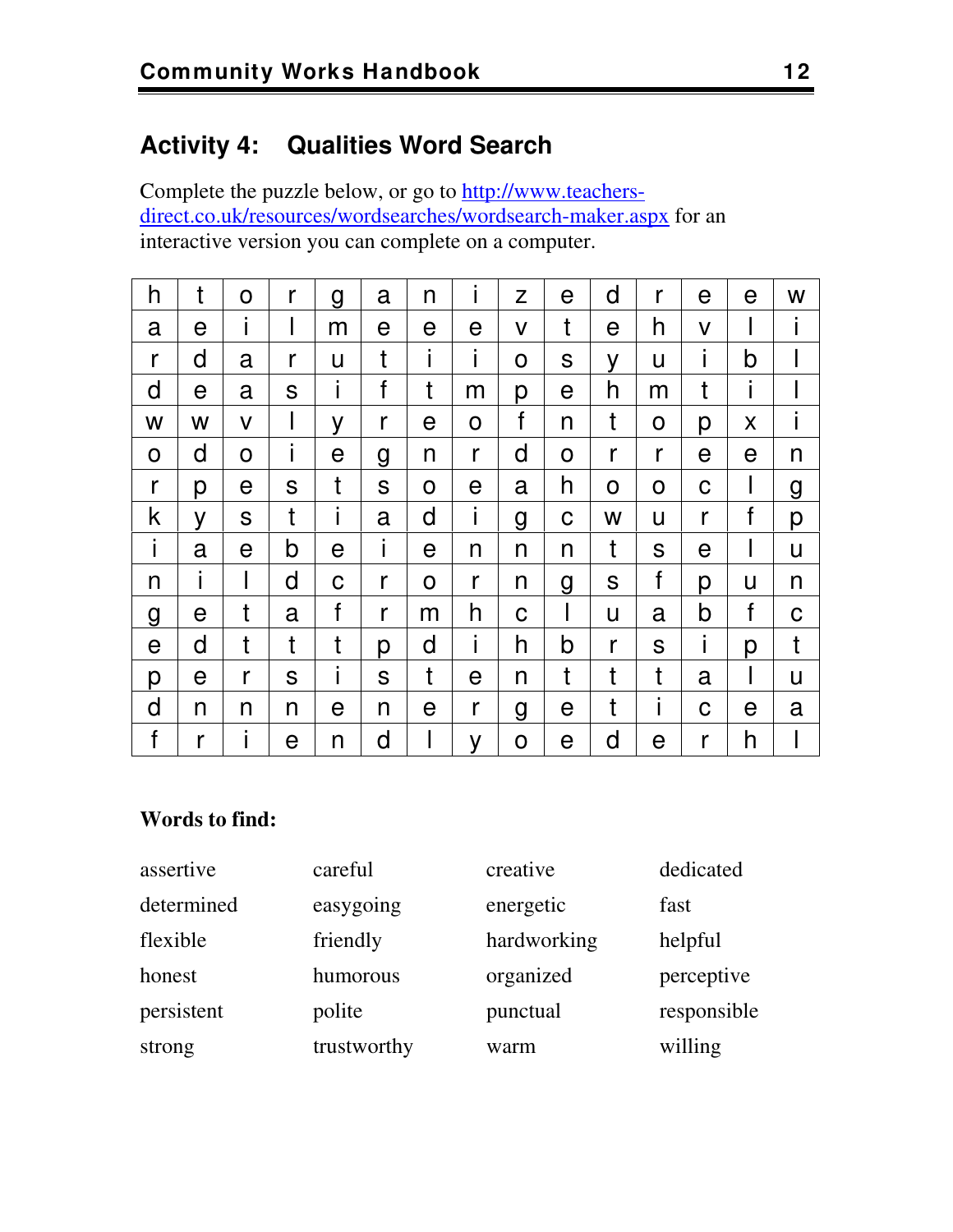#### **Activity 5: Design a Word Search**

Identify at least eight qualities that apply to you. Go to [http://www.teachers](http://www.teachers-direct.co.uk/resources/wordsearches)[direct.co.uk/resources/wordsearches.](http://www.teachers-direct.co.uk/resources/wordsearches) Follow the directions on the website (also printed below) to make up your own word search. When you have made your puzzle, you can exchange puzzles with someone else in your class.

#### **Instructions**

Step 1: Enter a title for your wordsearch. This could be your name.

| Step 2: | You must choose a subject for your word search. The one<br>chosen for this activity was <i>Psychology</i> . For <i>Key Stage</i> , the age<br>chosen for this activity was $16+$ .           |
|---------|----------------------------------------------------------------------------------------------------------------------------------------------------------------------------------------------|
| Step 3: | Choose grid size $15x15$<br>Choose Basic Wordsearch<br>Choose <i>upper case</i> or <i>lower case</i> (lower case is easier to read).                                                         |
| Step 4: | In the box, enter the words you want to appear in your puzzle.<br>Separate them by using spaces, commas, or put each word on a<br>separate line. Check that you have spelled them correctly. |
| Step 5: | Choose the <i>word direction</i> . The one chosen for this activity<br>was All Directions.<br>For Un-used Letters, choose Easy, Normal or Hard.                                              |
| Step 6: | Click the <i>preview</i> button. It may take a minute or two to<br>generate the preview. Once the preview is on your screen, you<br>can print your puzzle.                                   |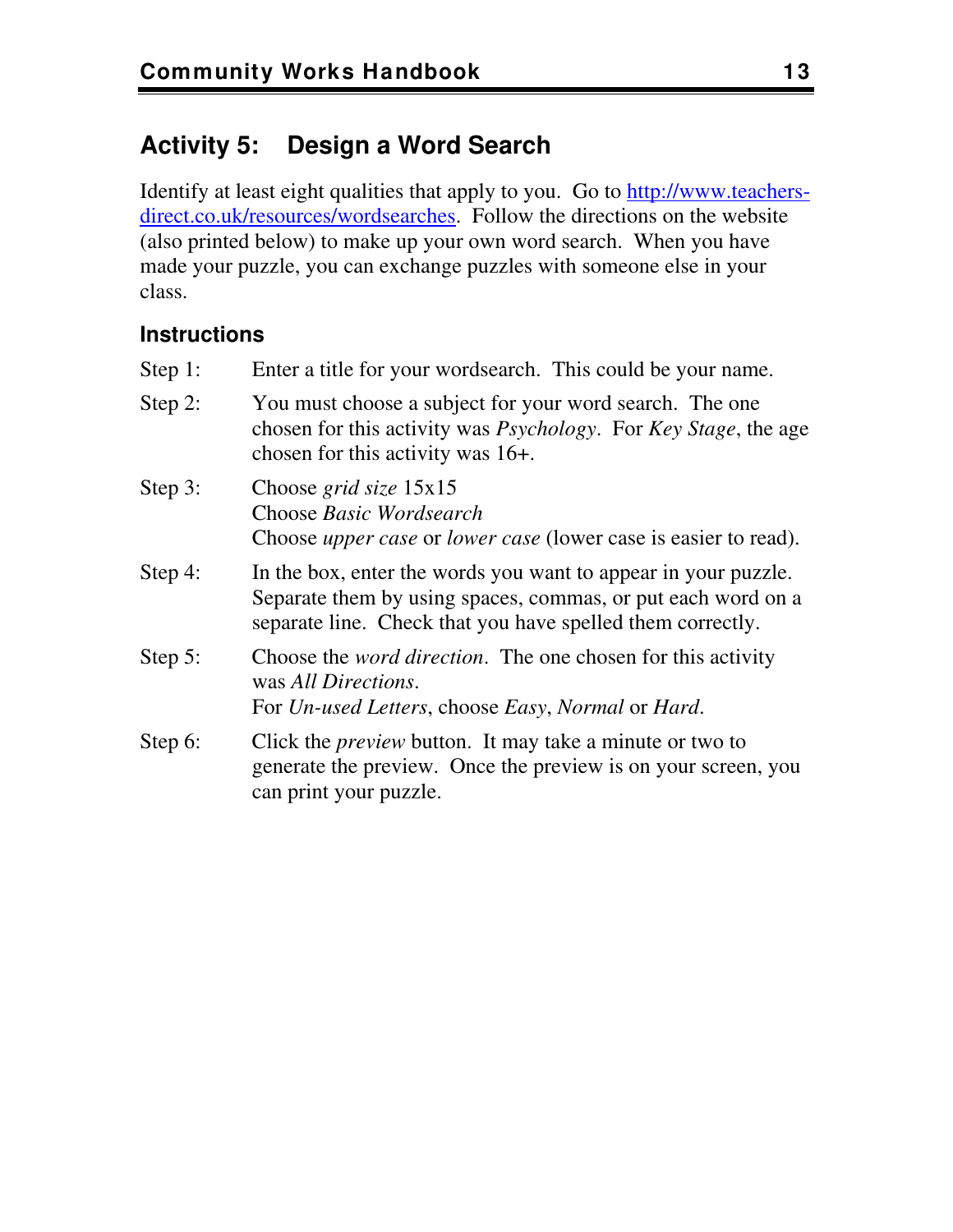#### **Activity 6: "I Would Like You to Meet…."**

This is a public speaking opportunity!

When you have identified the words in your classmate's puzzle, introduce the person to the class, describing his or her qualities. If you already know this person, you may also be able to give examples of these qualities.

#### **Example**

Beth is **organized**. I have noticed that she can always find the information that people need.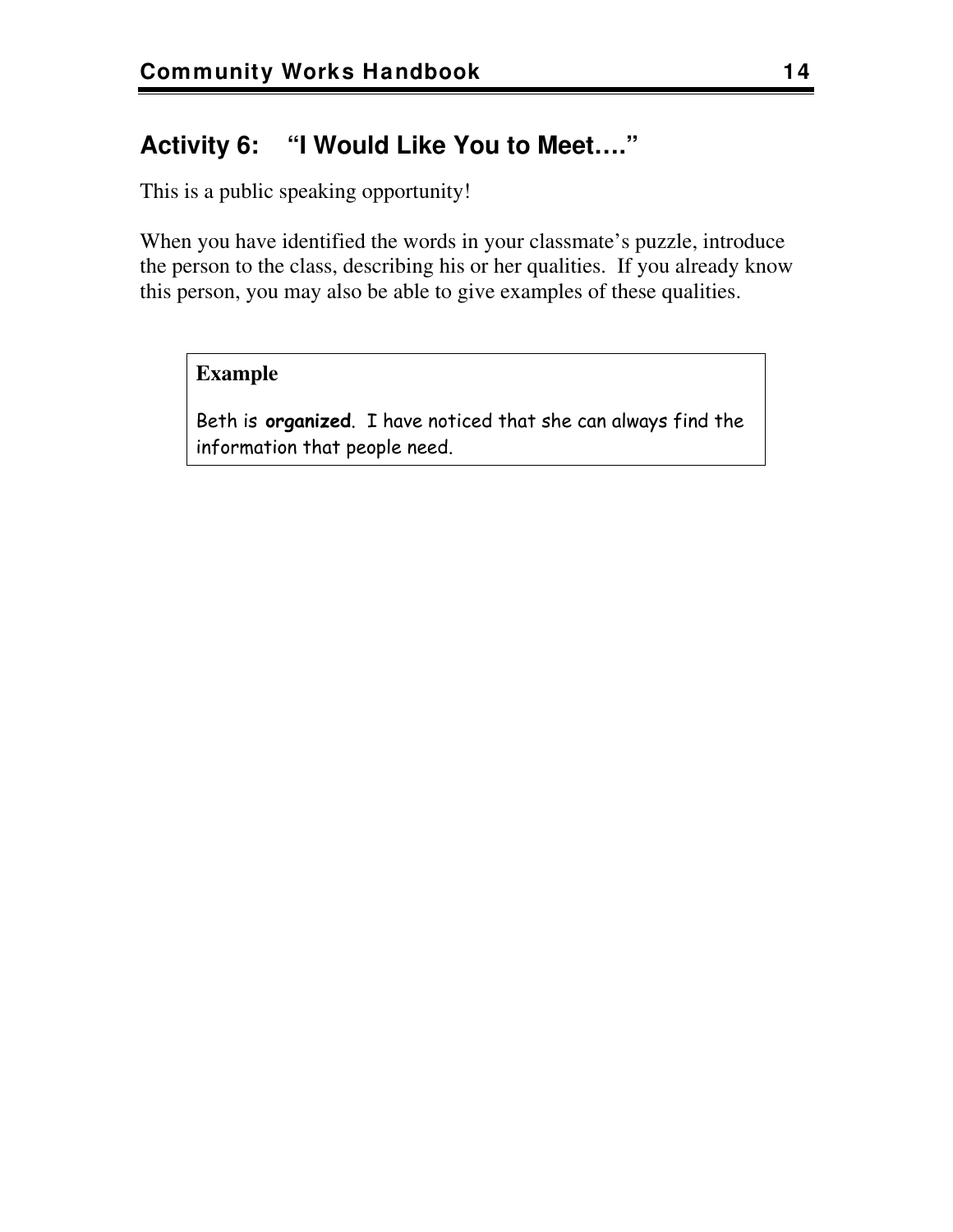#### **Activity 7: My Personal Qualities**

Read the Sample Personal Qualities list below. Go back to your wordsearch. Choose your 7 best qualities. List them in the chart on the next page. Also give examples that show you have these qualities. In an interview an employer will be interested to hear how you will take advantage of your qualities in the workplace.

#### **Personal Qualities I Bring to the Workplace – Sample**

| <b>Quality</b>                                                  | <b>Example</b>                                                                                                                      |
|-----------------------------------------------------------------|-------------------------------------------------------------------------------------------------------------------------------------|
| I am friendly and polite and<br>I enjoy working with<br>people. | The staff and other learners say that they<br>enjoy working with me.                                                                |
| Others can rely on me and<br>I am always on time.               | I have been a learner for three months and I<br>have always been on time for class.                                                 |
| I am honest and<br>hardworking.                                 | I have been handling the coffee money and the<br>account always balances.                                                           |
| I am a positive person.                                         | I get satisfaction from doing a good job. I<br>always put in extra effort.                                                          |
| I like to be busy. I look for<br>things to do.                  | If the teacher isn't ready to mark my work, I<br>often ask the others if there is anything I can<br>help them with.                 |
| I am a good listener and<br>pay attention to details.           | I listen carefully to instructions. If they are<br>complicated I write notes for myself. I check<br>that I haven't missed anything. |
| I enjoy learning new things.                                    | I learned how to use the computer to write to<br>my landlord.                                                                       |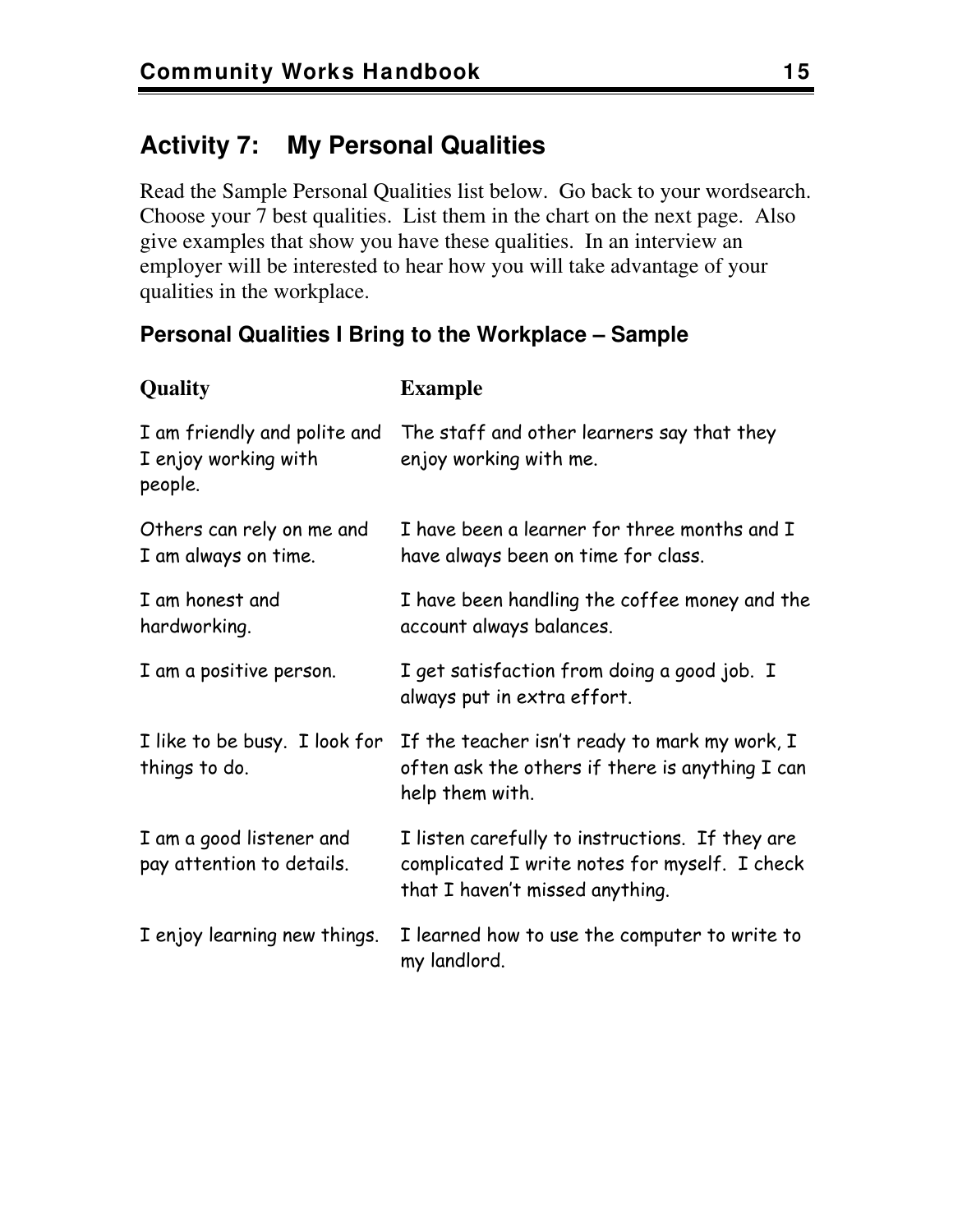#### **Personal Qualities I Bring to My Volunteer Placement**

| Quality | <b>Example</b> |
|---------|----------------|
|         |                |
|         |                |
|         |                |
|         |                |
|         |                |
|         |                |
|         |                |
|         |                |
|         |                |
|         |                |
|         |                |
|         |                |
|         |                |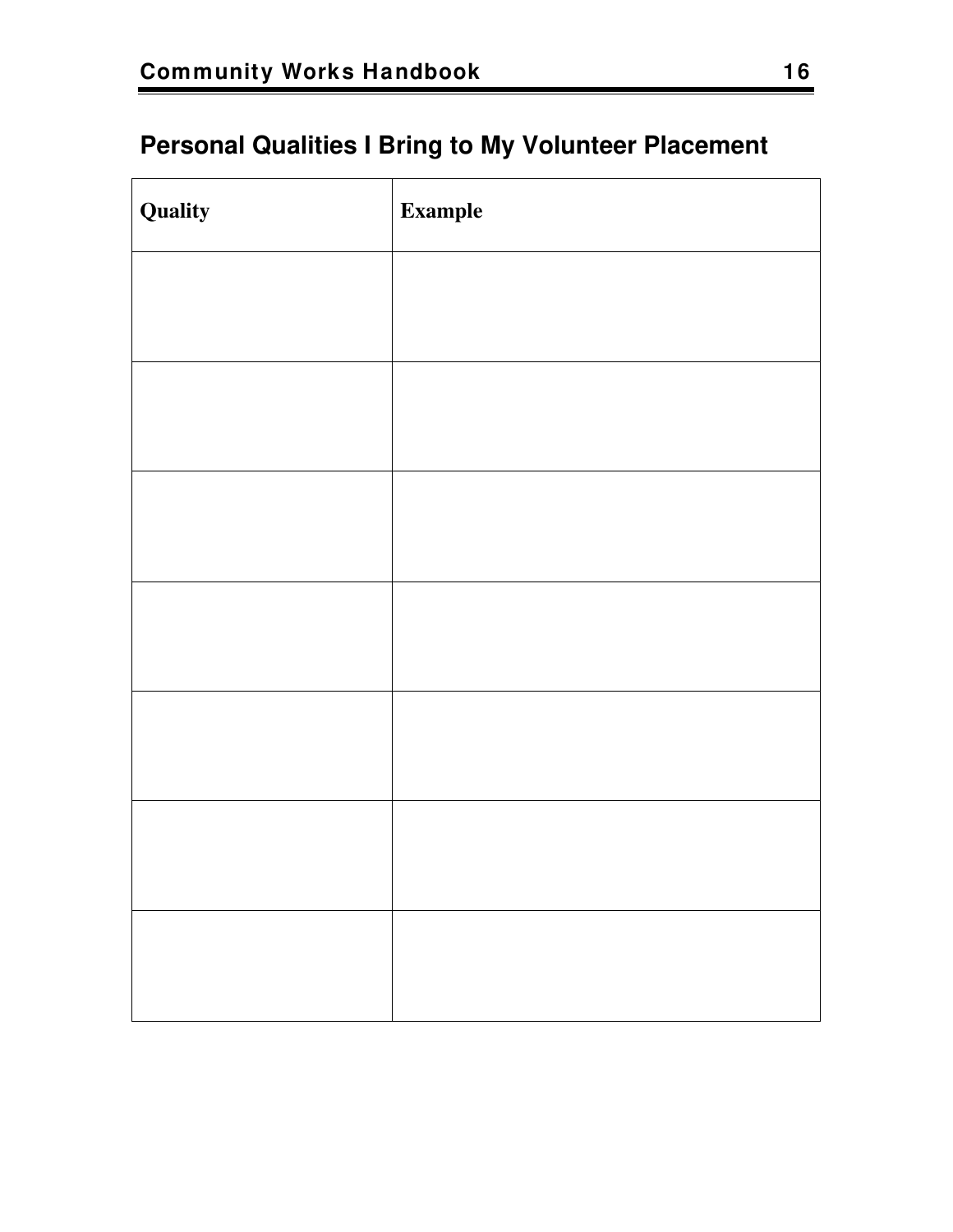#### **Uncover Your Values and Beliefs**

#### <span id="page-20-0"></span>**What are Values and Beliefs?**

**Values** are principles or qualities that someone feels are important in life

**Beliefs** are things that a person believes in, or accepts as true

You bring your own beliefs and values to anything you do in life – at home, or in the workplace. Your work habits are the way you do things every day. Your personal qualities, values and beliefs are reflected in these work habits. They show others what kind of person you are.

The next few activities look at what **you** value.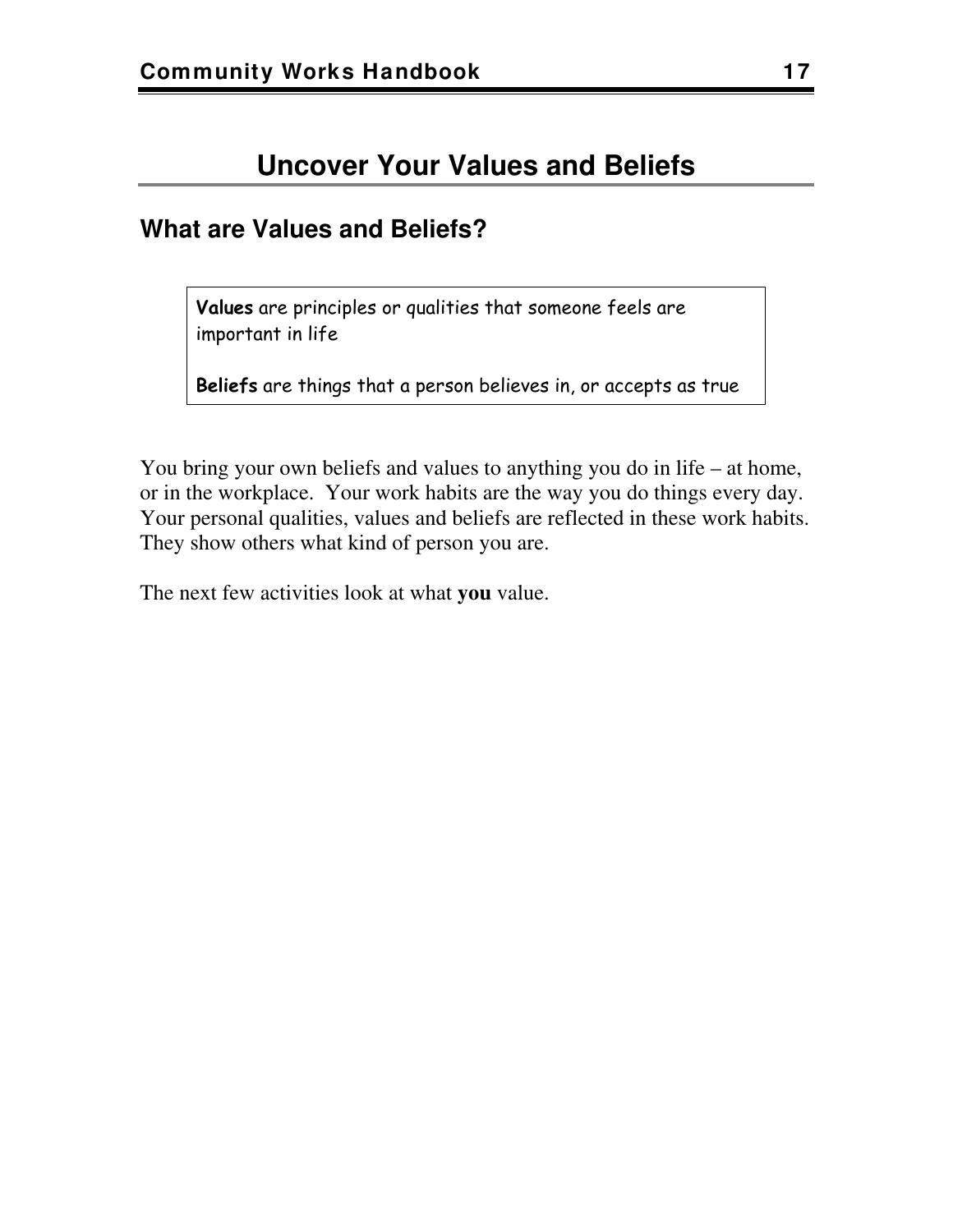#### **Activity 8: What Values Mean To Me**

Below are examples of values. What does each value mean to you? Think of an example of how someone might show they have this value. Write your example in the right hand column. The first two are done for you.

| <b>VALUE</b>                                           | An example of this value is                          |
|--------------------------------------------------------|------------------------------------------------------|
| Love                                                   | The feelings people have for their children.         |
| <b>Kindness</b>                                        | Giving up your seat on the bus to an elderly person. |
| Loyalty                                                |                                                      |
| Honesty                                                |                                                      |
| Friendship                                             |                                                      |
| Patience                                               |                                                      |
| Respect (people,<br>animals, the<br>environment, etc.) |                                                      |
| Peace                                                  |                                                      |
| Generosity                                             |                                                      |
| Commitment                                             |                                                      |
| Excellence                                             |                                                      |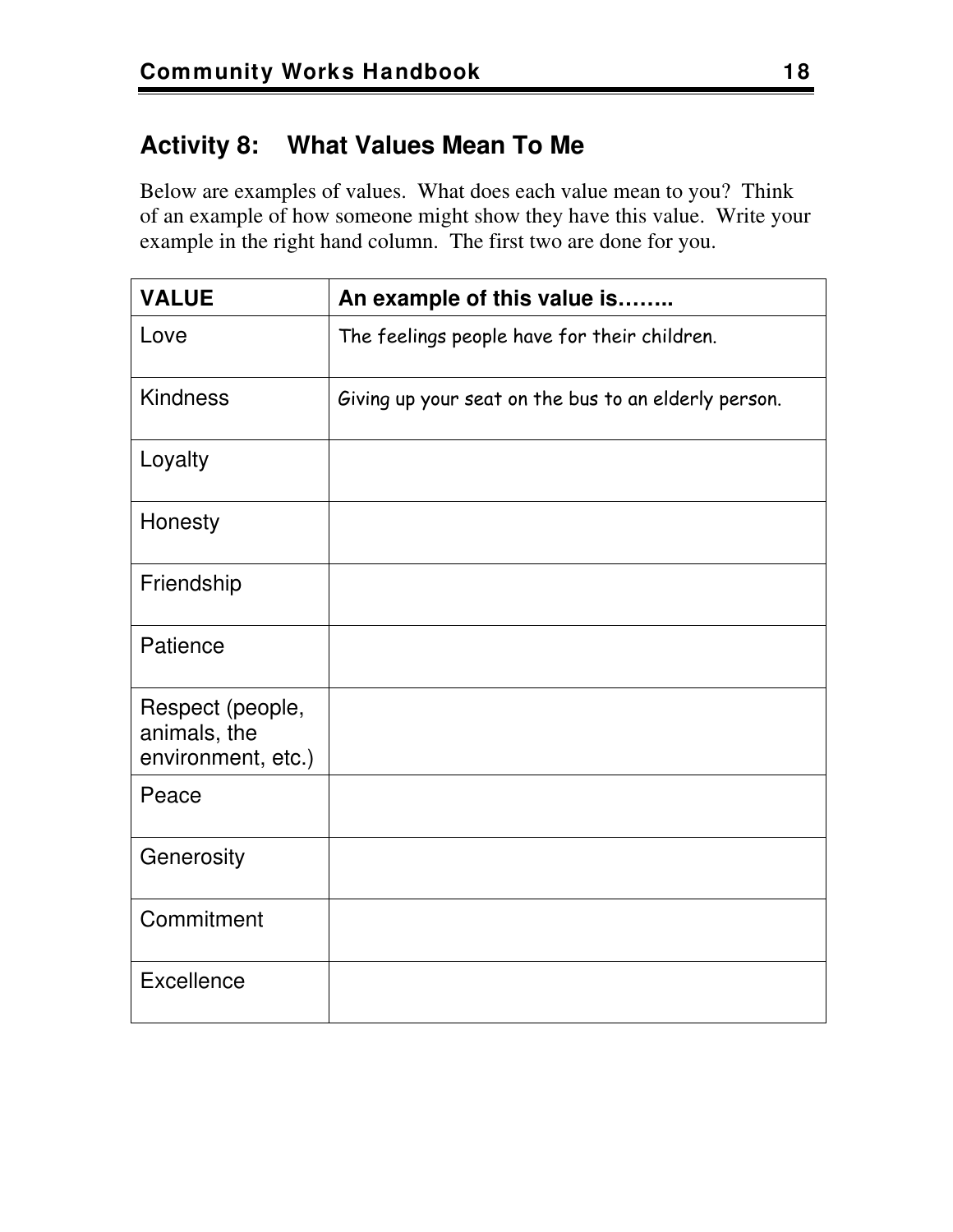#### **Activity 9: What Are My Values?**

Look again at the values listed in the last activity. Take time to think about each one.

Check off those that are important to you.

Then, choose **your** five most important values and list them.

| 1. |                                                                                                                            |
|----|----------------------------------------------------------------------------------------------------------------------------|
| 2. |                                                                                                                            |
| 3. | <u> 2000 - Jan Jan Jawa Barat, pamang manang manang manang manang manang manang manang manang manang manang manang man</u> |
|    |                                                                                                                            |
| 4. |                                                                                                                            |
| 5. |                                                                                                                            |

How do you think these values will be important to you in your volunteer placement and in a future job?

| 2. $\qquad$ |  |  |
|-------------|--|--|
|             |  |  |
| 3.          |  |  |
|             |  |  |
|             |  |  |
|             |  |  |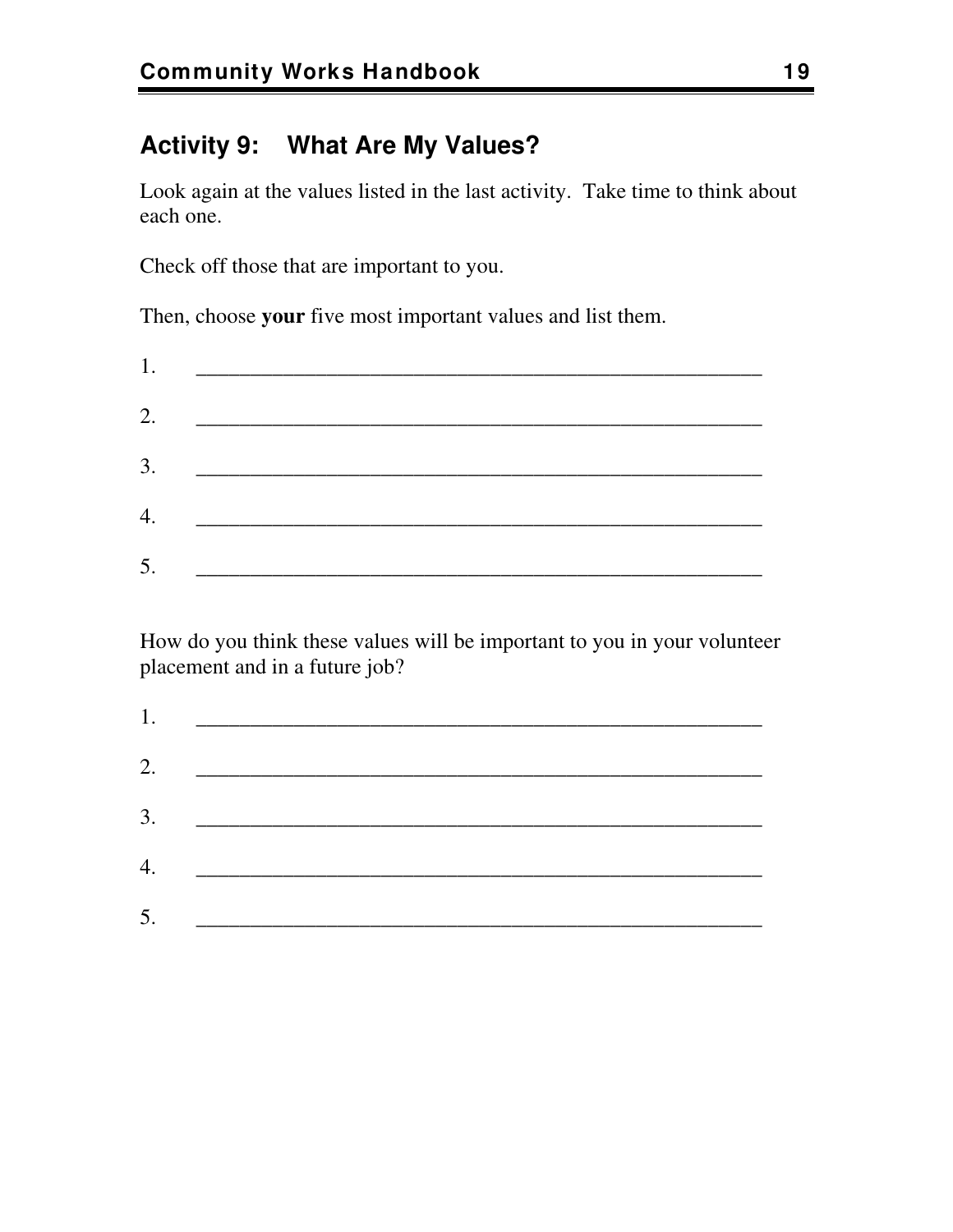#### <span id="page-23-0"></span>**What are Attitudes?**

In your volunteer position you will be learning new skills that will help you to get a job in the future. But skills are not everything.

The need to show a good attitude in the workplace is just as important as learning work skills. Workers with a good attitude are productive workers and they influence everyone else with their positive outlook.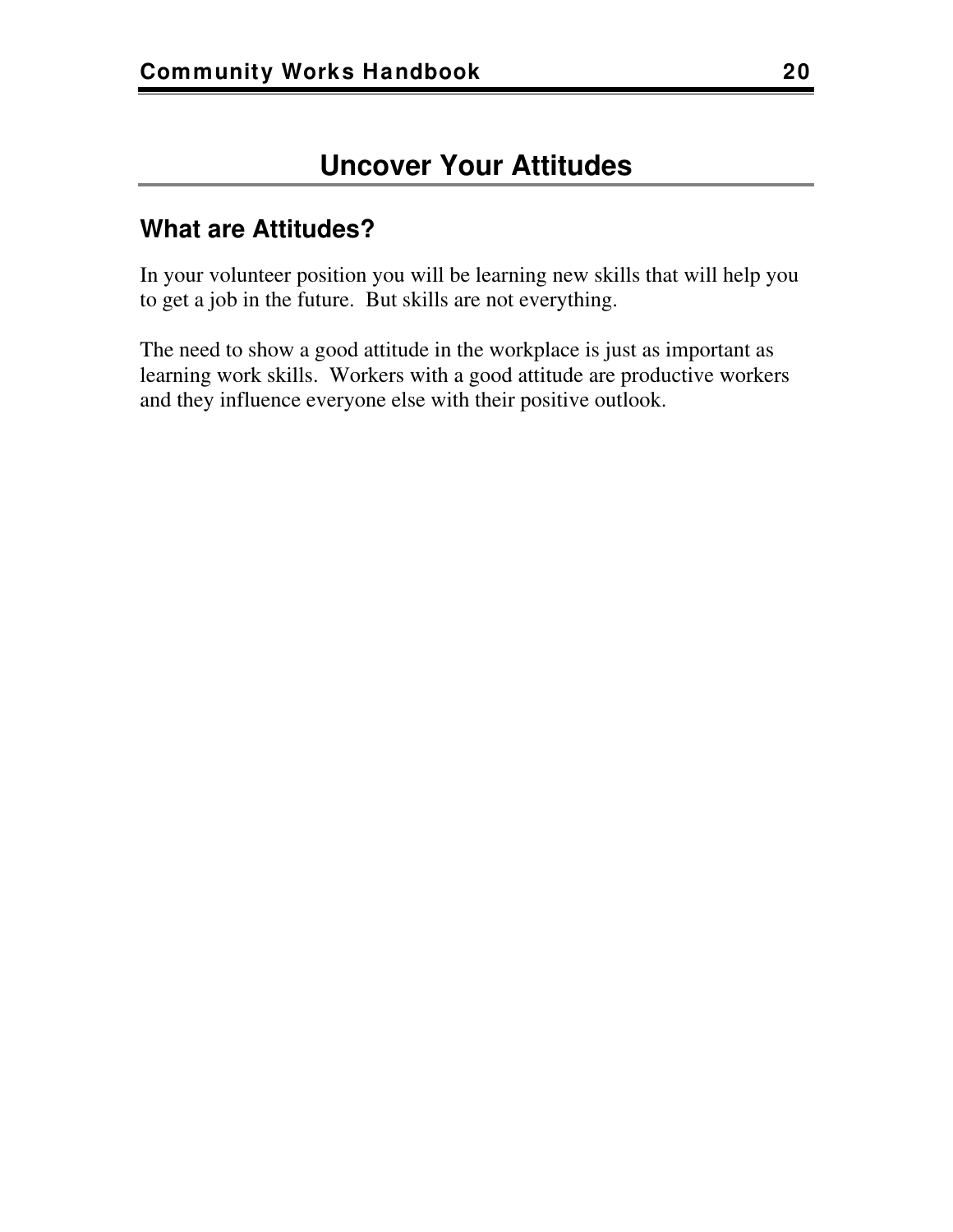#### **Activity 10: A Good Attitude… and How to Get One!**

Discuss the tips with your instructor. Try to follow these tips. When you have been volunteering for a while check off the things you are good at doing. Try to improve those things you are not so good at doing.

#### <span id="page-24-0"></span>**Tips for Success in your Volunteer Position**

- $\Box$  Be upbeat. No one likes to be around someone who is gloomy, cranky, or mean. Smile and look for the positive side of things.
- Show a sense of humour. While offensive jokes are not acceptable, appropriate humour brightens everyone's day.
- Take pride in your work. Whether you're helping a customer or sweeping the floor, try to do the best you can.
- $\Box$  Cooperate with others. Be willing to lend a hand to somebody who needs it.
- $\Box$  Be willing. Even if you don't like the task you're doing, try to see it as an opportunity to learn something.
- $\Box$  Take charge of the jobs you have been given. Use your initiative. Don't wait for someone to tell you what to do. Your work ethic will be noticed!
- $\Box$  Listen and keep an open mind. When you are willing to listen, others will talk to you and you may learn something new and interesting.
- $\Box$  Remember, you have customers! While you may not be volunteering in retail, you still have customers. Think about how your supervisor, the owner of the company, the general public and co-workers are all affected by your work.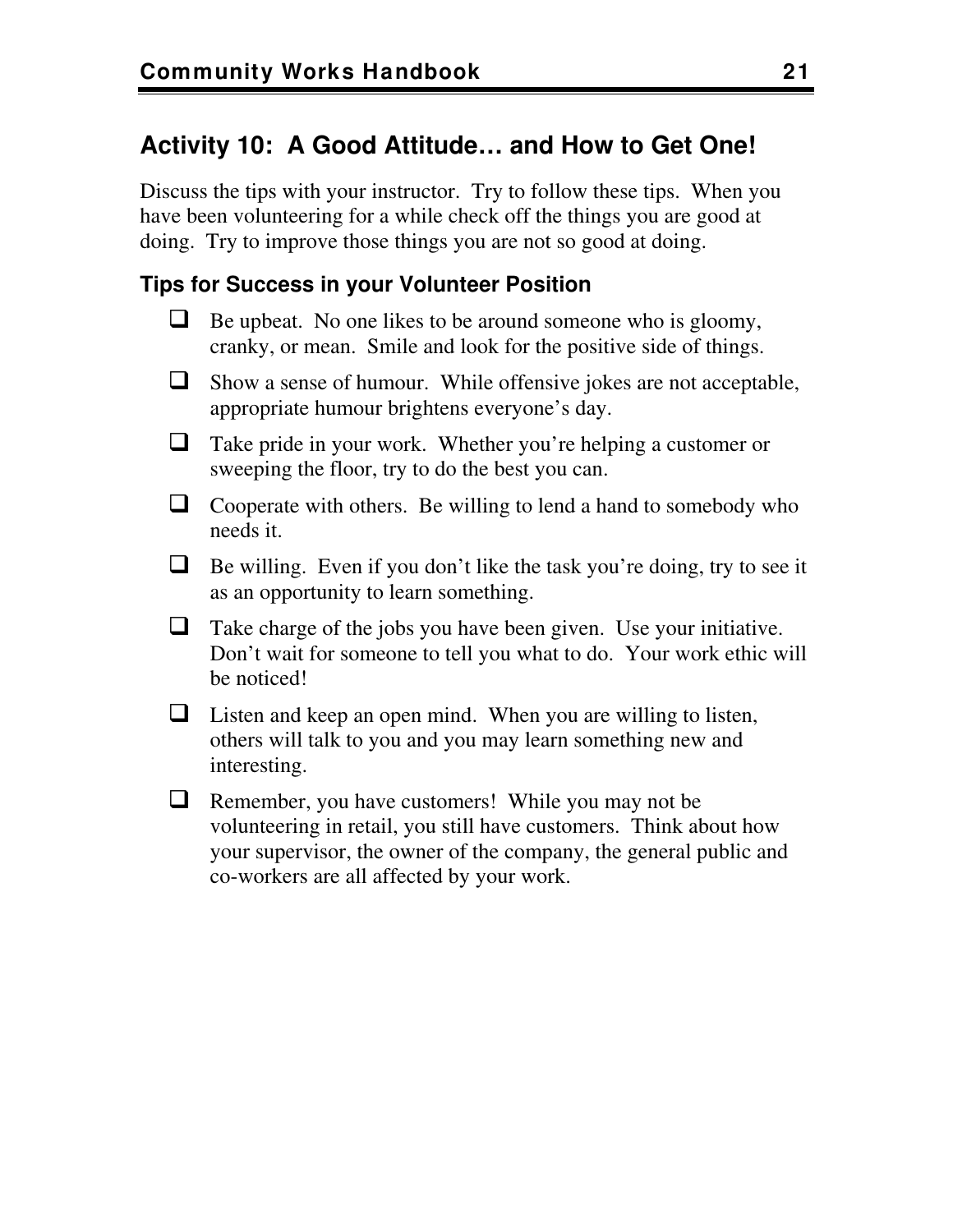#### **Activity 11: Tips to Get You Off to a Good Start**

Read the tips on page [21](#page-24-0) again.

Can you think of any examples from your own work or personal experience where someone has shown a positive attitude? How did their positive attitude influence you?

| Example of positive behaviour | It made me feel |
|-------------------------------|-----------------|
|                               |                 |
|                               |                 |
|                               |                 |
|                               |                 |
|                               |                 |
|                               |                 |
|                               |                 |
|                               |                 |
|                               |                 |
|                               |                 |
|                               |                 |
|                               |                 |

**When have you shown a positive attitude? Give at least one example.**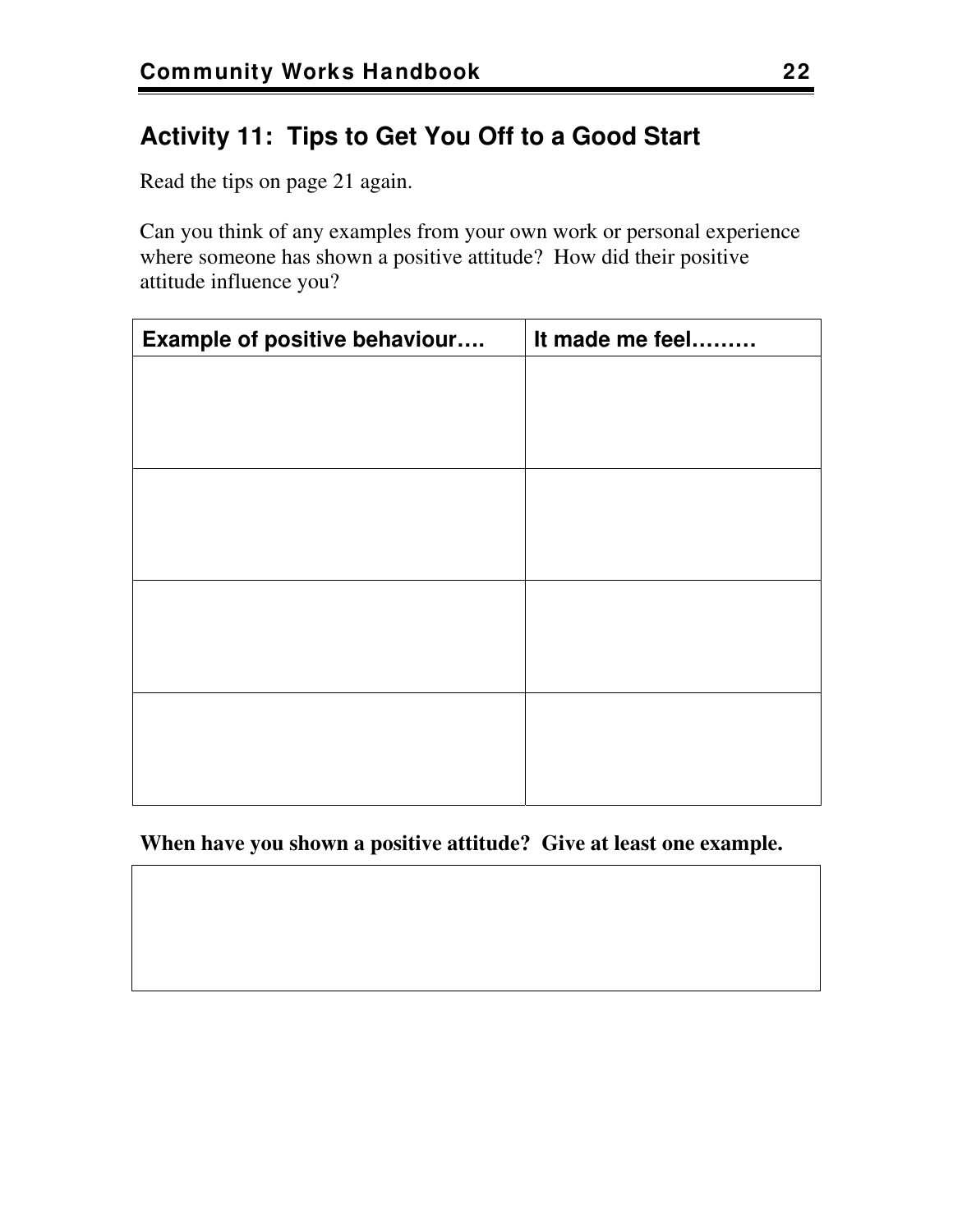#### **Activity 12: Your Attitude Affects Others**

How can a bad attitude influence other people in the workplace? Complete the following chart and discuss your answers with another student or your instructor. The first problem has been done for you.

| Problem            | Often argues with co-workers about unimportant<br>things |  |
|--------------------|----------------------------------------------------------|--|
| Effect on worker   | • Scares off co-workers                                  |  |
| with negative      | • Has no friends                                         |  |
| attitude           | • May lose the position                                  |  |
| Effect on co-      | • Makes it hard to communicate                           |  |
| workers (people)   | • Can hurt team spirit                                   |  |
| who work with      | • Takes them away from what they should be doing         |  |
| you)               |                                                          |  |
| Effect on          | • Wastes time being referee                              |  |
| supervisor (person | • Takes longer to finish tasks                           |  |
| in charge)         | • Takes attention away from more important problems      |  |

| Problem          | Is often late |
|------------------|---------------|
| Effect on worker |               |
| with negative    |               |
| attitude         |               |
|                  |               |
|                  |               |
| Effect on co-    |               |
| workers          |               |
|                  |               |
|                  |               |
|                  |               |
| Effect on        |               |
| supervisor       |               |
|                  |               |
|                  |               |
|                  |               |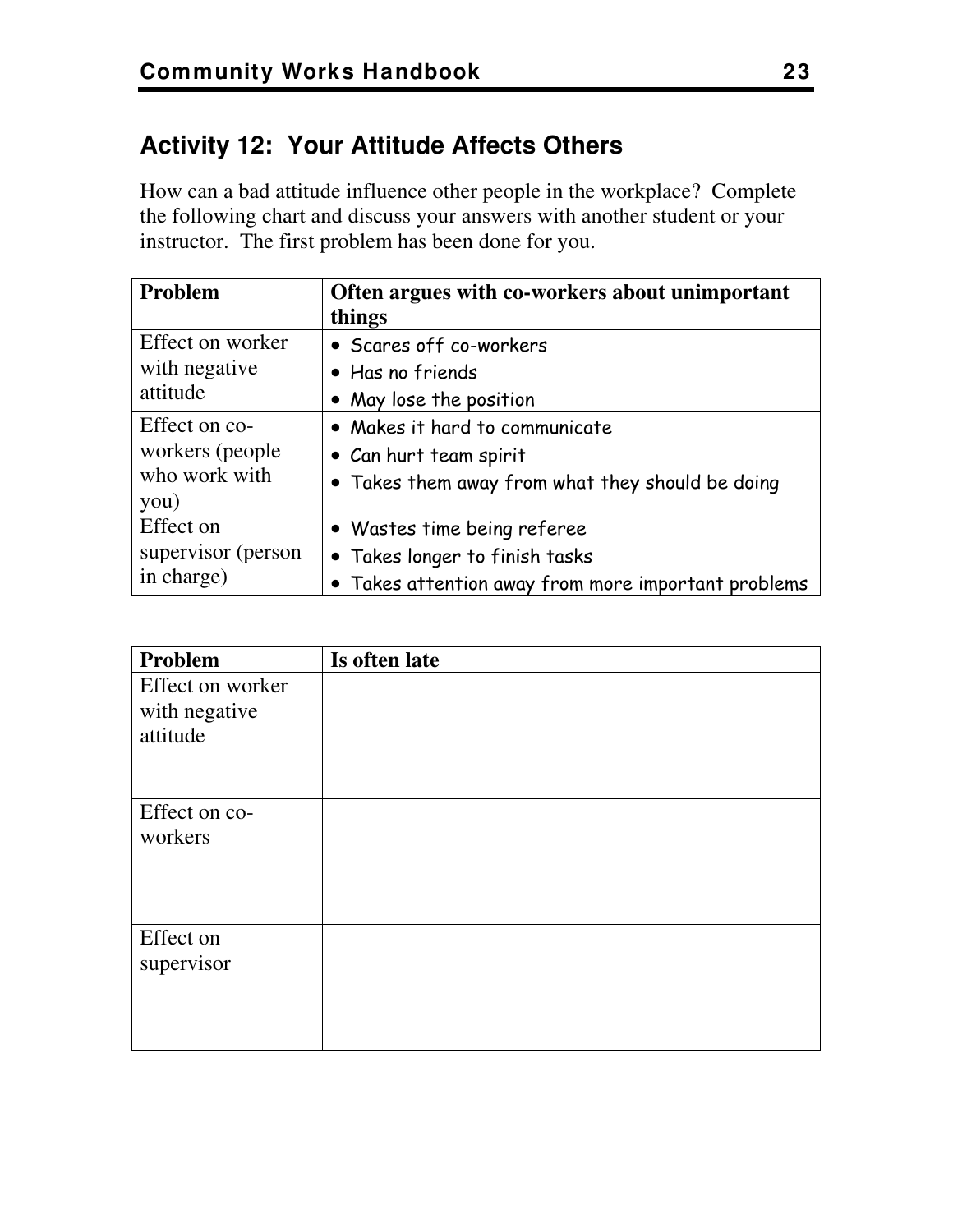| Problem          | Tells inappropriate jokes and/or uses bad language |
|------------------|----------------------------------------------------|
| Effect on worker |                                                    |
| with negative    |                                                    |
| attitude         |                                                    |
|                  |                                                    |
|                  |                                                    |
| Effect on co-    |                                                    |
| workers          |                                                    |
|                  |                                                    |
|                  |                                                    |
|                  |                                                    |
| Effect on        |                                                    |
| supervisor       |                                                    |
|                  |                                                    |
|                  |                                                    |
|                  |                                                    |

| Problem          | Shows moodiness (anger, impatience, etc.) |
|------------------|-------------------------------------------|
| Effect on worker |                                           |
| with negative    |                                           |
| attitude         |                                           |
|                  |                                           |
|                  |                                           |
| Effect on co-    |                                           |
| workers          |                                           |
|                  |                                           |
|                  |                                           |
|                  |                                           |
| Effect on        |                                           |
| supervisor       |                                           |
|                  |                                           |
|                  |                                           |
|                  |                                           |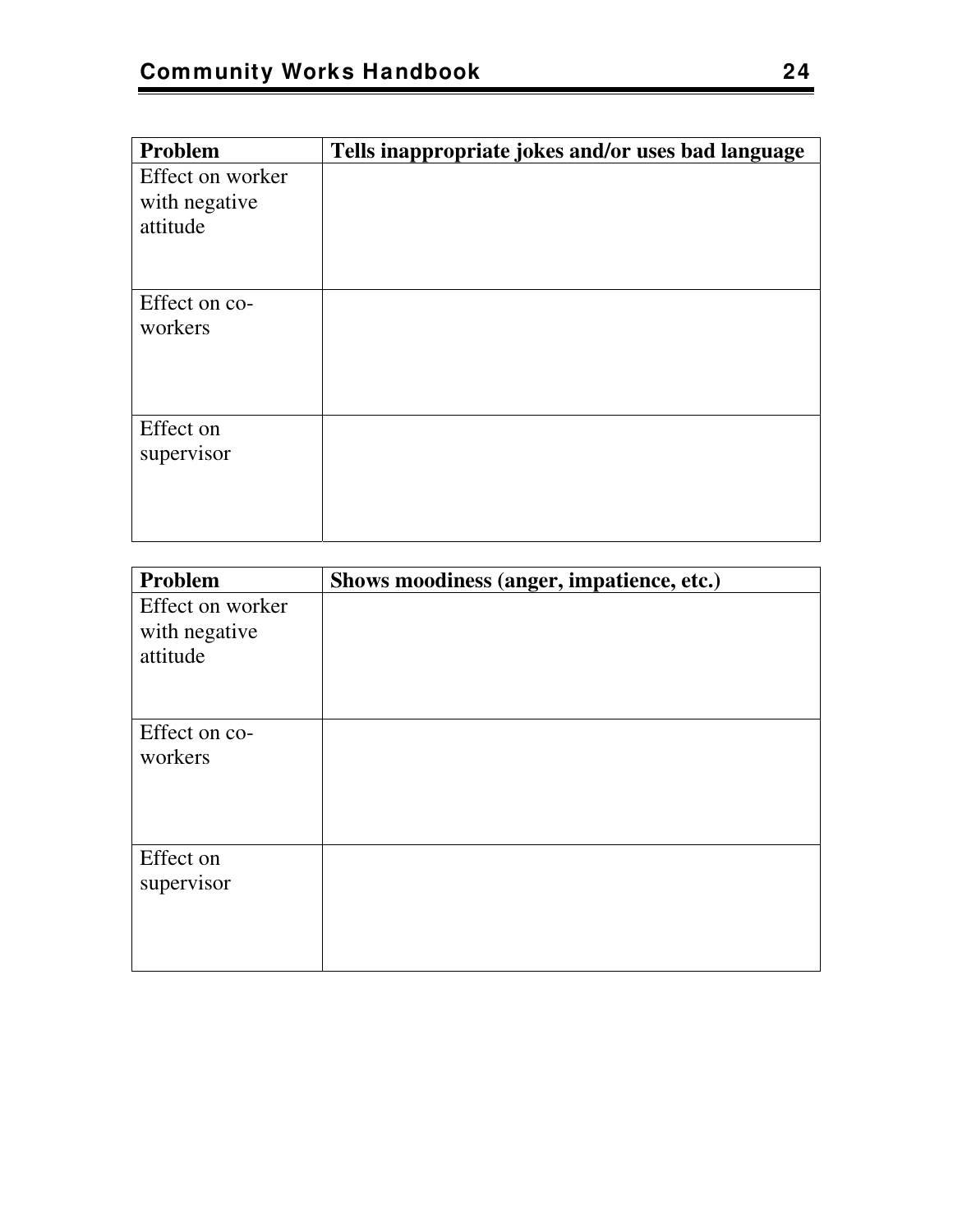| Problem          | Is lazy, does not do fair share of work |
|------------------|-----------------------------------------|
| Effect on worker |                                         |
| with negative    |                                         |
| attitude         |                                         |
|                  |                                         |
|                  |                                         |
| Effect on co-    |                                         |
| workers          |                                         |
|                  |                                         |
|                  |                                         |
|                  |                                         |
| Effect on        |                                         |
| supervisor       |                                         |
|                  |                                         |
|                  |                                         |
|                  |                                         |

| Problem                                       | <b>Gossips or spreads rumours</b> (stories talked about as<br>news that may not be true) |
|-----------------------------------------------|------------------------------------------------------------------------------------------|
| Effect on worker<br>with negative<br>attitude |                                                                                          |
| Effect on co-<br>workers                      |                                                                                          |
| Effect on<br>supervisor                       |                                                                                          |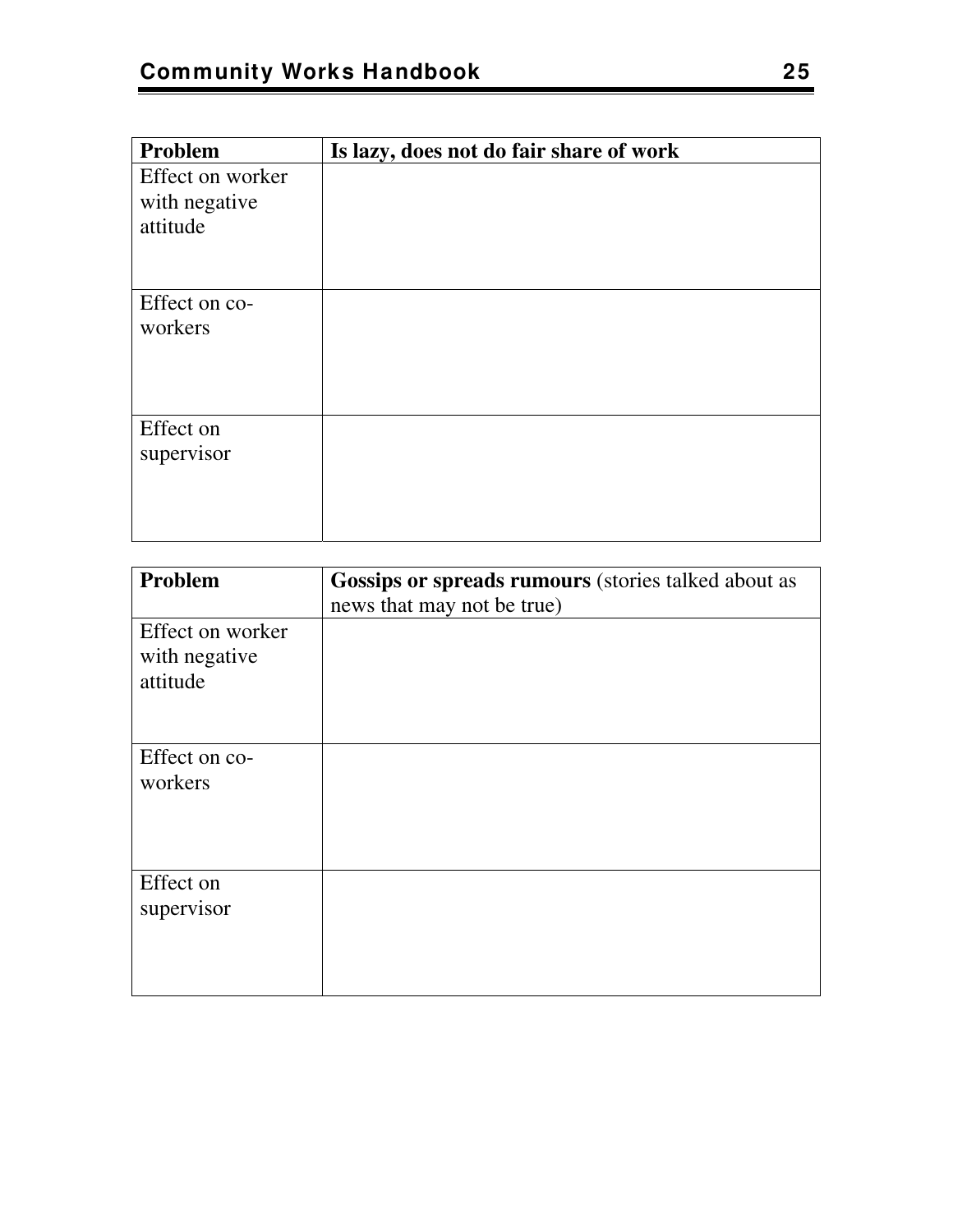| Does not care about safety issues |
|-----------------------------------|
|                                   |
|                                   |
|                                   |
|                                   |
|                                   |
|                                   |
|                                   |
|                                   |
|                                   |
|                                   |
|                                   |
|                                   |
|                                   |
|                                   |
|                                   |
|                                   |

How is your attitude? In the next activity, we will look at some of the behaviours that can show a negative attitude.

If you see yourself in any of these behaviours, think about how you might change them.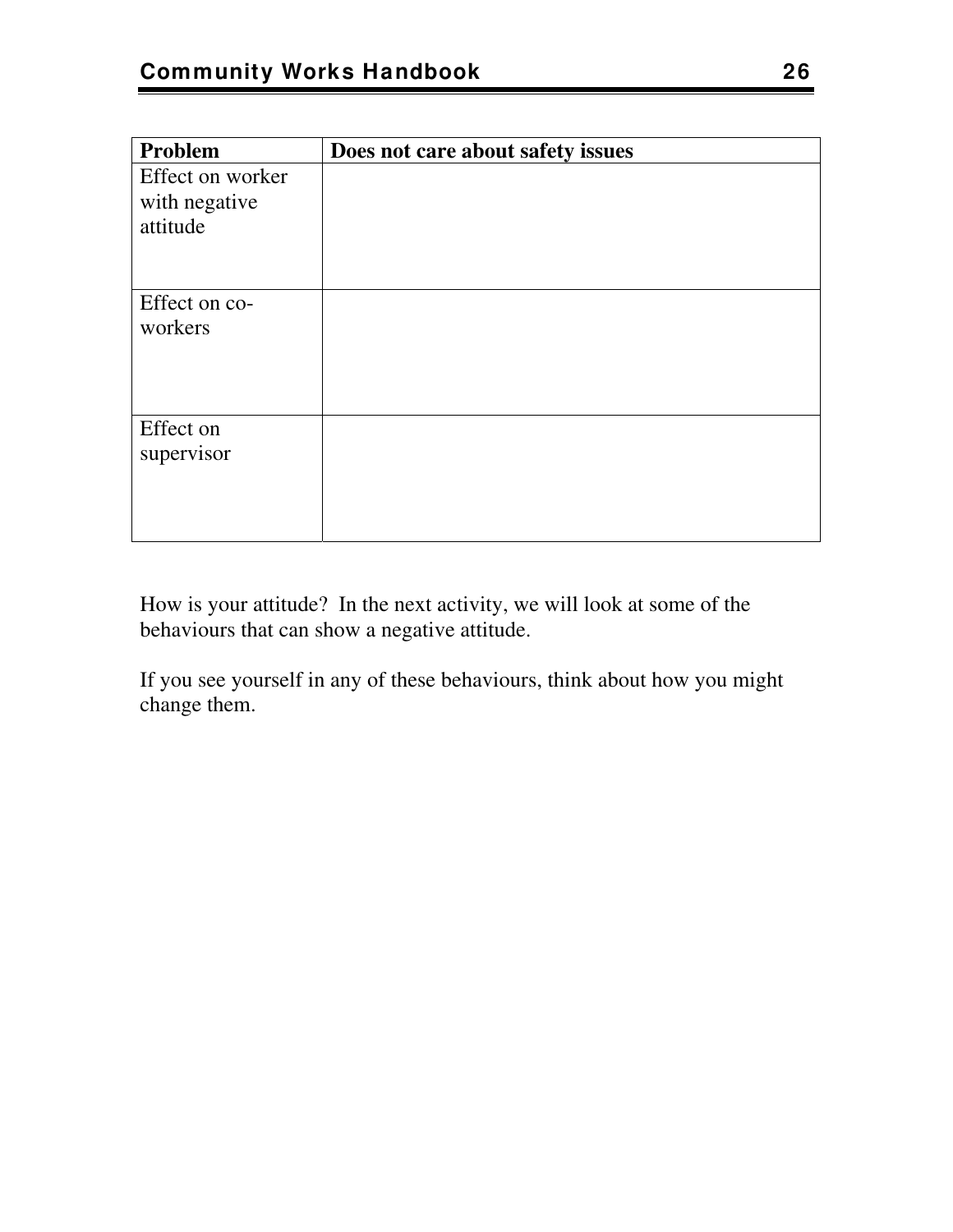#### **Activity 13: Does Your Attitude Need Changing?**

Check the box that applies to you. Rate yourself honestly.

| <b>Attitude</b>                                                | <b>Never</b> | Some-<br>times | <b>Often</b> | <b>Always</b> |
|----------------------------------------------------------------|--------------|----------------|--------------|---------------|
| I usually show up late.                                        |              |                |              |               |
| I am moody.                                                    |              |                |              |               |
| I get defensive when people<br>criticize me.                   |              |                |              |               |
| If it's not my job I don't see why<br>I have to do it.         |              |                |              |               |
| I get annoyed with people who<br>don't know anything.          |              |                |              |               |
| I don't wear a seat belt when I<br>drive.                      |              |                |              |               |
| I like to argue.                                               |              |                |              |               |
| Talking sometimes gets me into<br>trouble.                     |              |                |              |               |
| I often ask myself why some<br>people have no sense of humour. |              |                |              |               |
| I wait until my supervisor tells<br>me what to do.             |              |                |              |               |

For each "Often" or "Always" you have checked, come up with an action plan for improving that attitude.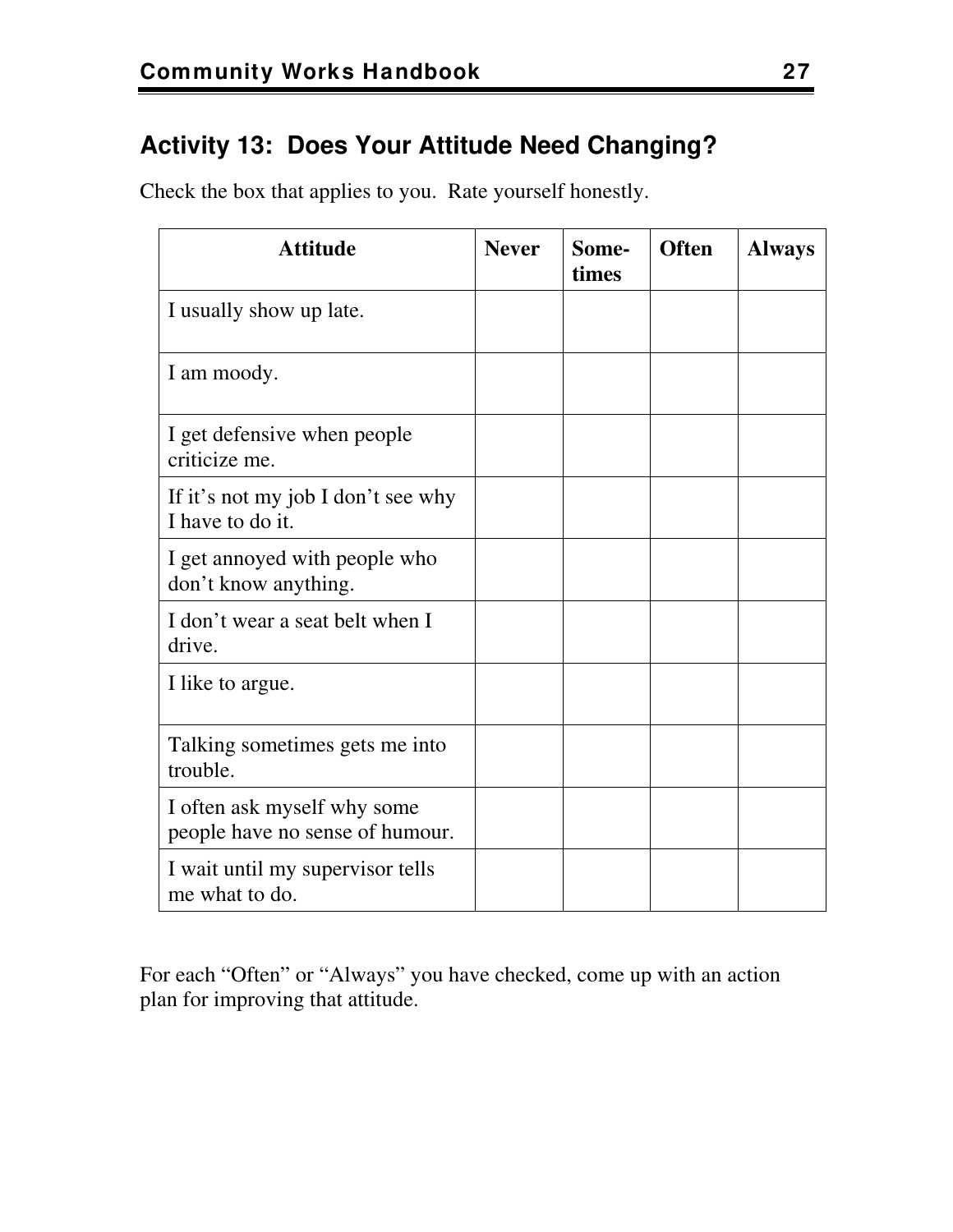#### **Sample Action Plan for Improvement**

**Problem:** I usually show up late.

#### **Possible Solutions:**

- 1. Go to sleep half an hour earlier and wake up half an hour earlier.
- 2. Get a reliable alarm clock and change the batteries every six months.
- 3. Ask someone to give me a wakeup call.
- 4. Check the news for weather conditions that could make me late.
- 5. Put clothes out the night before.

Cross out the ideas that would not work for you. Make a plan.

#### **Action Plan:**

- 1. Buy an alarm clock.
- 2. Put clothes out the night before.
- 3. Get up half an hour earlier.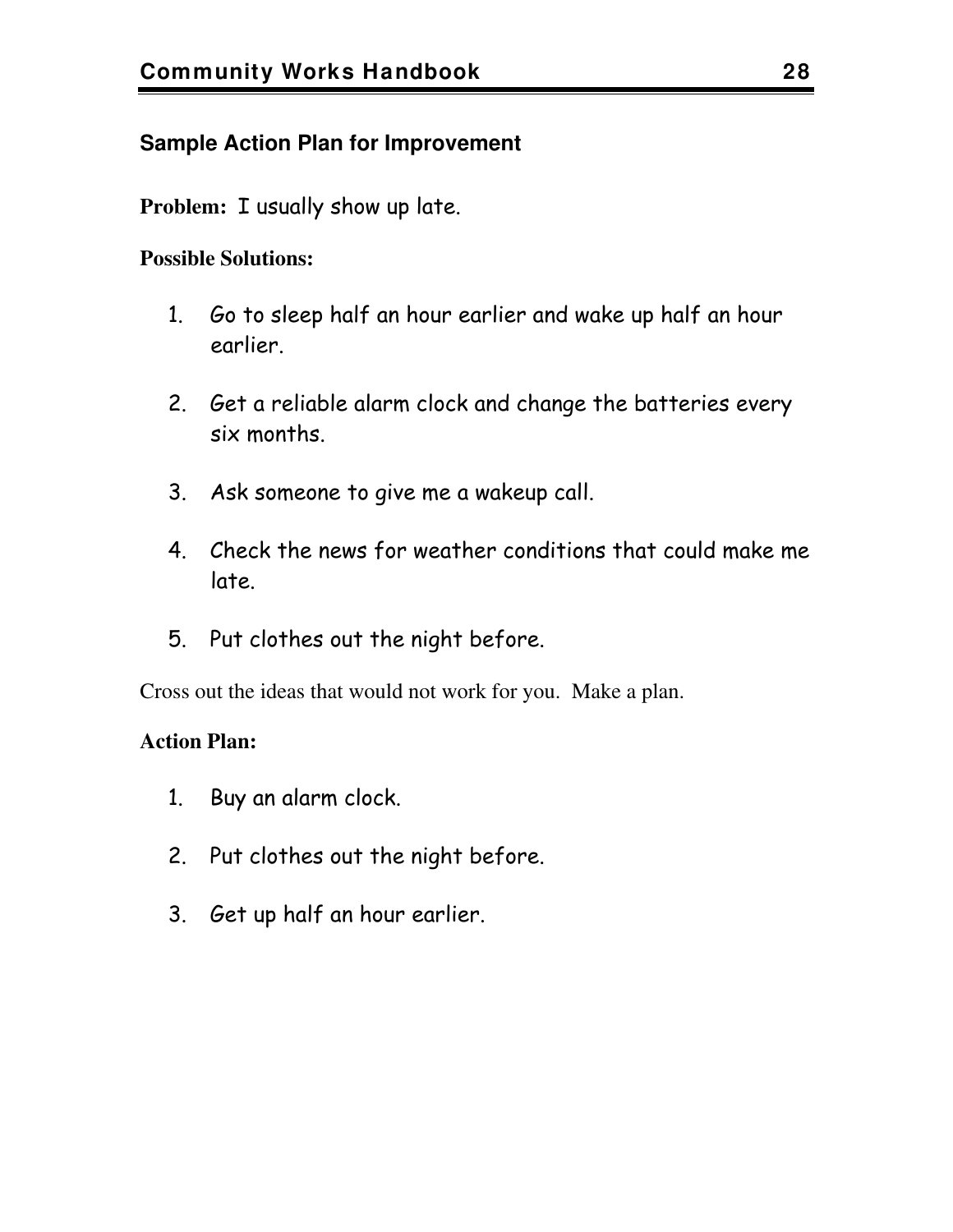#### <span id="page-32-0"></span>**What are Skills?**

In general, **skills** are the activities that a person does well.

"I can ………"

#### **What are Transferable Skills?**

Think about a transfer that you use when you change buses. A transfer lets you get off one bus and onto another without paying for another ticket. Well, you can transfer skills from one situation to another. These skills are called transferable skills.

For example, if you are a good listener, you can listen to others in a variety of different situations. If you are a good listener in your personal life, the chances are you will continue to be so in your volunteer position and in your future workplace.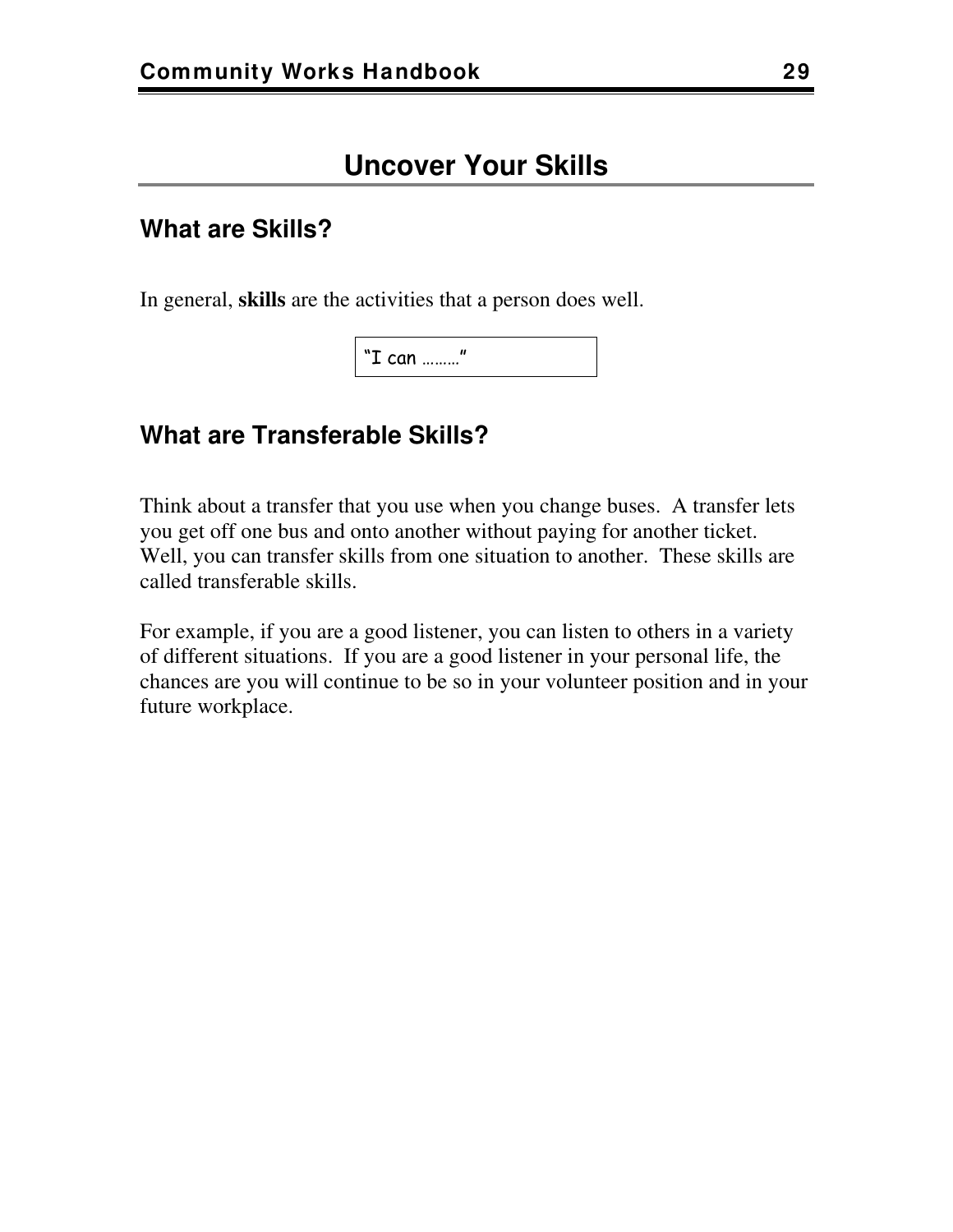#### **Activity 14: What Are My Skills?**

Think about the following questions and check off the things that apply to you. They will help you to see just how many skills you have.

#### **People Skills**

- $\Box$  Do people often come to you for advice?
- $\Box$  Do you speak up at meetings?
- **Have you ever played on a sports team?**
- $\Box$  Do you enjoy meeting people?
- $\Box$  Do you like selling things to people?
- Are you good at persuading others to do things?
- Do people often choose you as a leader?
- $\Box$  Do you get along well with people?

#### **Organizational Skills**

- $\Box$  Do you like to organize things?
- Do others ask you for help when they want to organize something?
- $\Box$  Have you ever helped to organize an event?
- $\Box$  When you are part of a team, do you end up giving directions to others?
- Do you know where all the important information is in your home?
- $\Box$  Do you naturally keep everything up to date (e.g. address book, payments)?
- Do you remember all your appointments and arrive on time?
- $\Box$  Are your things well organized?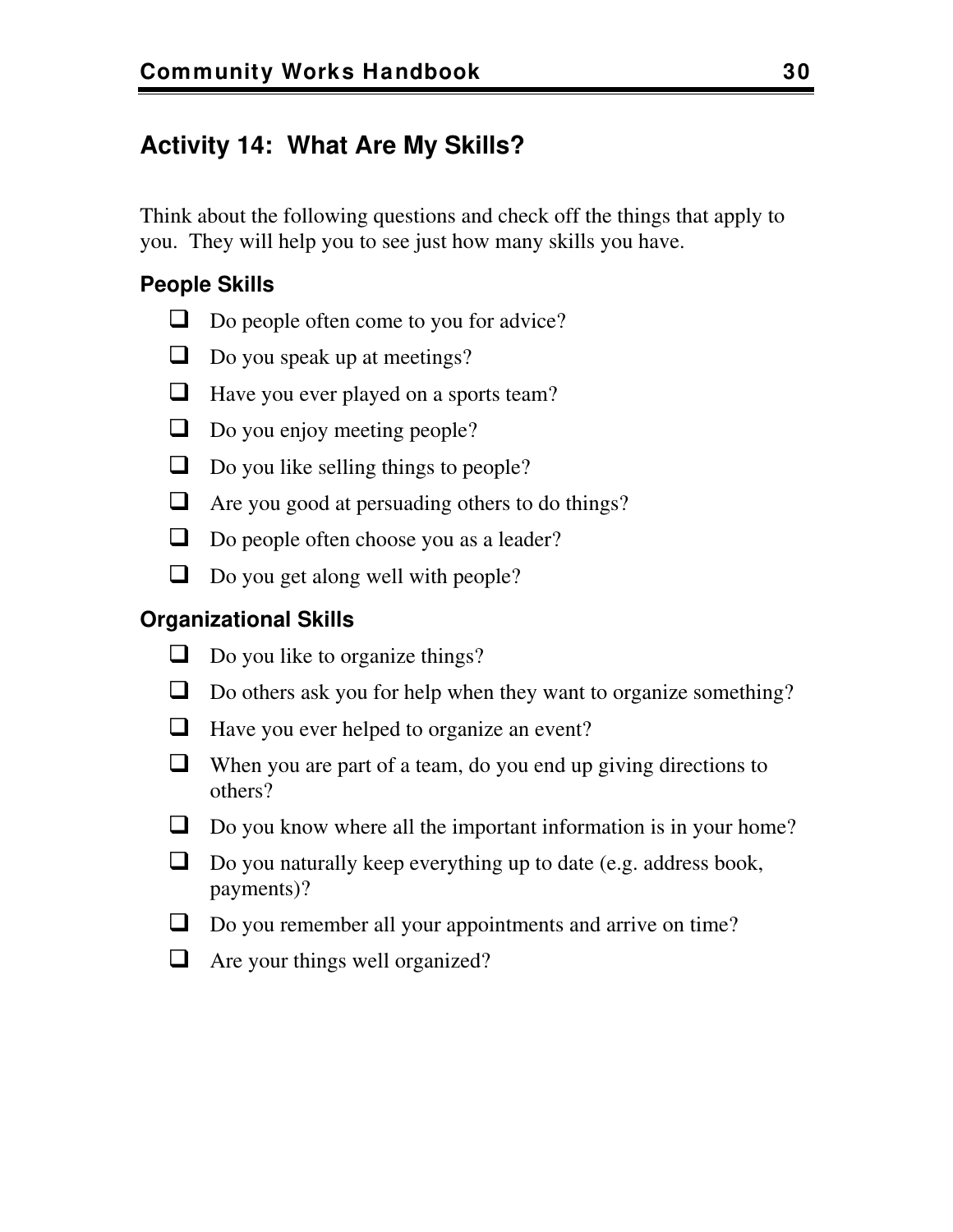#### **Are you good at……**

- Managing your money?
- **Q** Gathering information?
- **Q** Working with numbers?
- **Building things?**
- **Q** Working with your hands?
- $\Box$  Finding things?
- $\Box$  Thinking up new ideas?
- Working long hours?
- **Q** Paying attention to detail?
- Interior decorating? Painting, sewing, photography?
- $\Box$  Fixing things?
- Gardening?
- **Q** Parenting?
- Cleaning?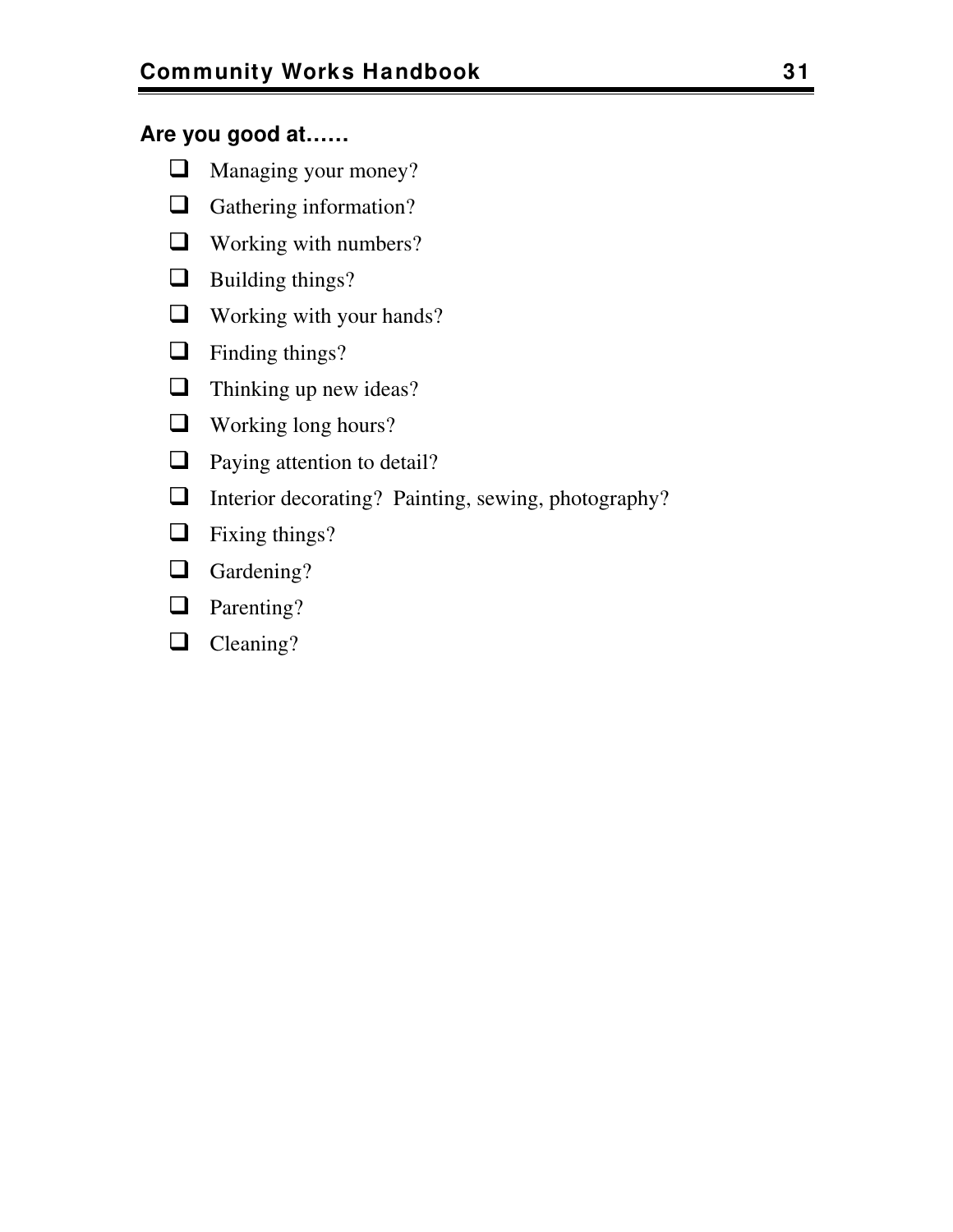#### **Activity 15: Transferable Skills**

Think about some of the activities you have done or are doing now. They can be activities you take part in as a volunteer, in a job, as an individual, or as a family member. What kinds of things have you done? For instance, you may be used to shopping, cooking and budgeting for your family. You may want to brainstorm ideas with another student.

Then think about the skills you have used in order to carry out these activities. These skills are some of your **transferable skills**. You will realize that in doing everyday, ordinary activities, you have gained many talents!

You will use this information when you complete your personal information sheet in Unit 3, Activity 4.

| Category                  | <b>Activities</b>         | <b>Transferable skills</b>   |
|---------------------------|---------------------------|------------------------------|
| <b>Personal Interests</b> | Sewing                    | Measuring                    |
|                           |                           | Creativity                   |
|                           |                           | Working with my hands        |
|                           |                           |                              |
| Home and Family           | Taking care of children   | Organizing people and things |
|                           |                           | Managing time                |
|                           |                           |                              |
| Volunteering/work         | Selling chocolate bars at | Keeping track of money       |
|                           | the mall for a school     | Meeting people               |
|                           | fundraiser                | Persuading others            |
|                           |                           |                              |

#### **Sample Transferable Skills**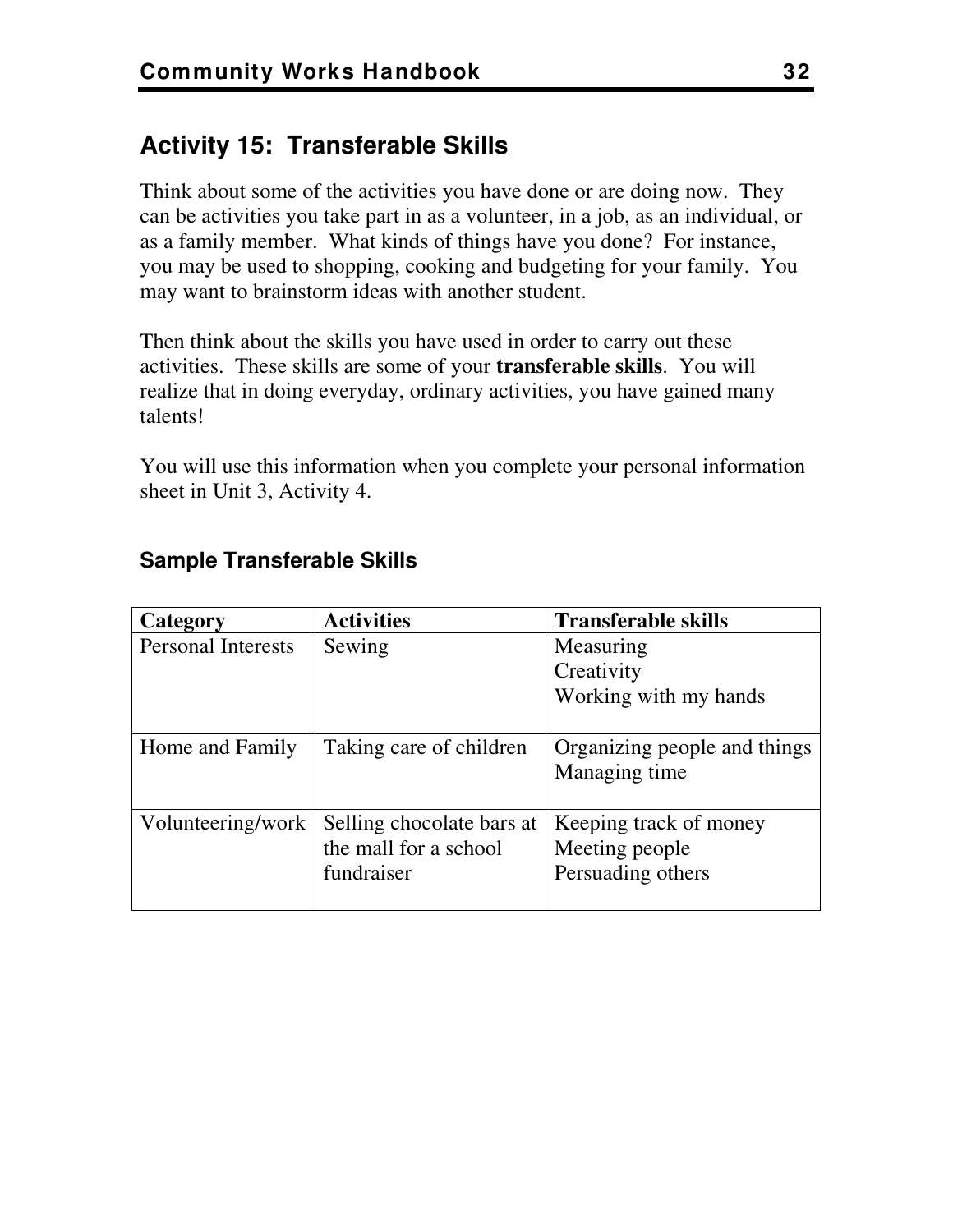# <span id="page-36-0"></span>**My Transferable Skills**

| <b>Category</b>    | <b>Activities</b> | <b>Transferable skills</b> |
|--------------------|-------------------|----------------------------|
| Personal Interests |                   |                            |
|                    |                   |                            |
|                    |                   |                            |
|                    |                   |                            |
|                    |                   |                            |
|                    |                   |                            |
|                    |                   |                            |
|                    |                   |                            |
|                    |                   |                            |
| Home and Family    |                   |                            |
|                    |                   |                            |
|                    |                   |                            |
|                    |                   |                            |
|                    |                   |                            |
|                    |                   |                            |
|                    |                   |                            |
|                    |                   |                            |
|                    |                   |                            |
| Volunteering/Work  |                   |                            |
|                    |                   |                            |
|                    |                   |                            |
|                    |                   |                            |
|                    |                   |                            |
|                    |                   |                            |
|                    |                   |                            |
|                    |                   |                            |
|                    |                   |                            |
|                    |                   |                            |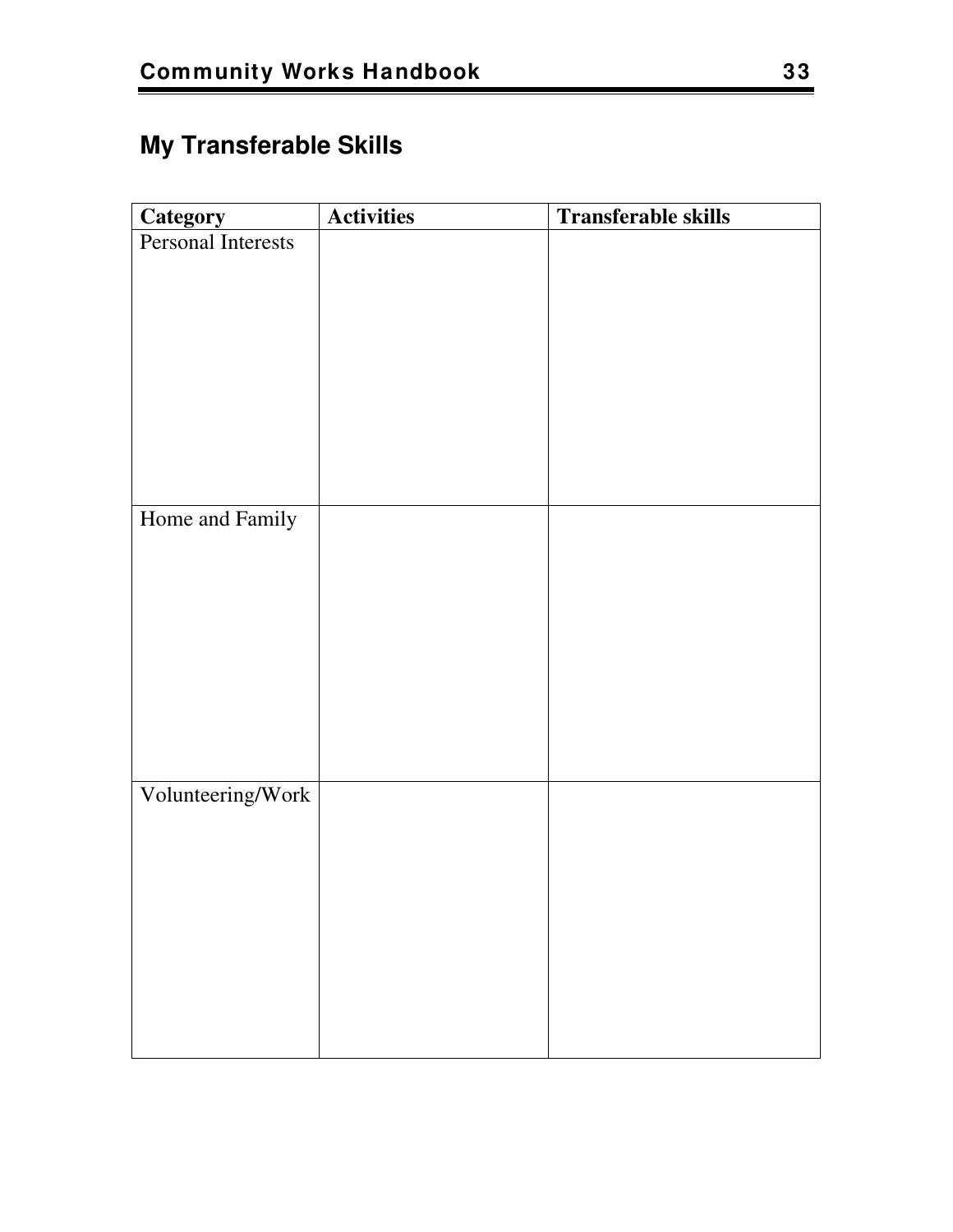# **Uncover Your Essential Skills**

#### **What are Essential Skills?**

Over the last few years, the Government of Canada has done research to find the skills people use at work. They came up with nine **essential skills** that are used by workers in different occupations. While workers in most jobs use all of these skills, some jobs require you to use some skills more than others. These skills are needed not only for work, but also for learning and life.

The nine Essential Skills are: **Reading Text Document Use Numeracy Writing Oral Communication Working with Others Continuous Learning Thinking Skills Computer Use** 

#### **Why do I need to know about Essential Skills?**

Being aware of **Essential Skills** will help you to learn more about the skills you will need in various jobs and in your volunteer position.

Being aware of **Essential Skills** will help you to think about the kinds of skills you have and those you need to work on.

Being aware of **Essential Skills** will help you to complete your *Self-Evaluation Worksheet* every week, as you work through your volunteer experience. From this worksheet, you will be able to see how your skills have developed during your volunteer placement. Then you can create a résumé that will show an employer that you know what is required for a job, that you have learned and practised those skills and that you may just be the perfect person for their position.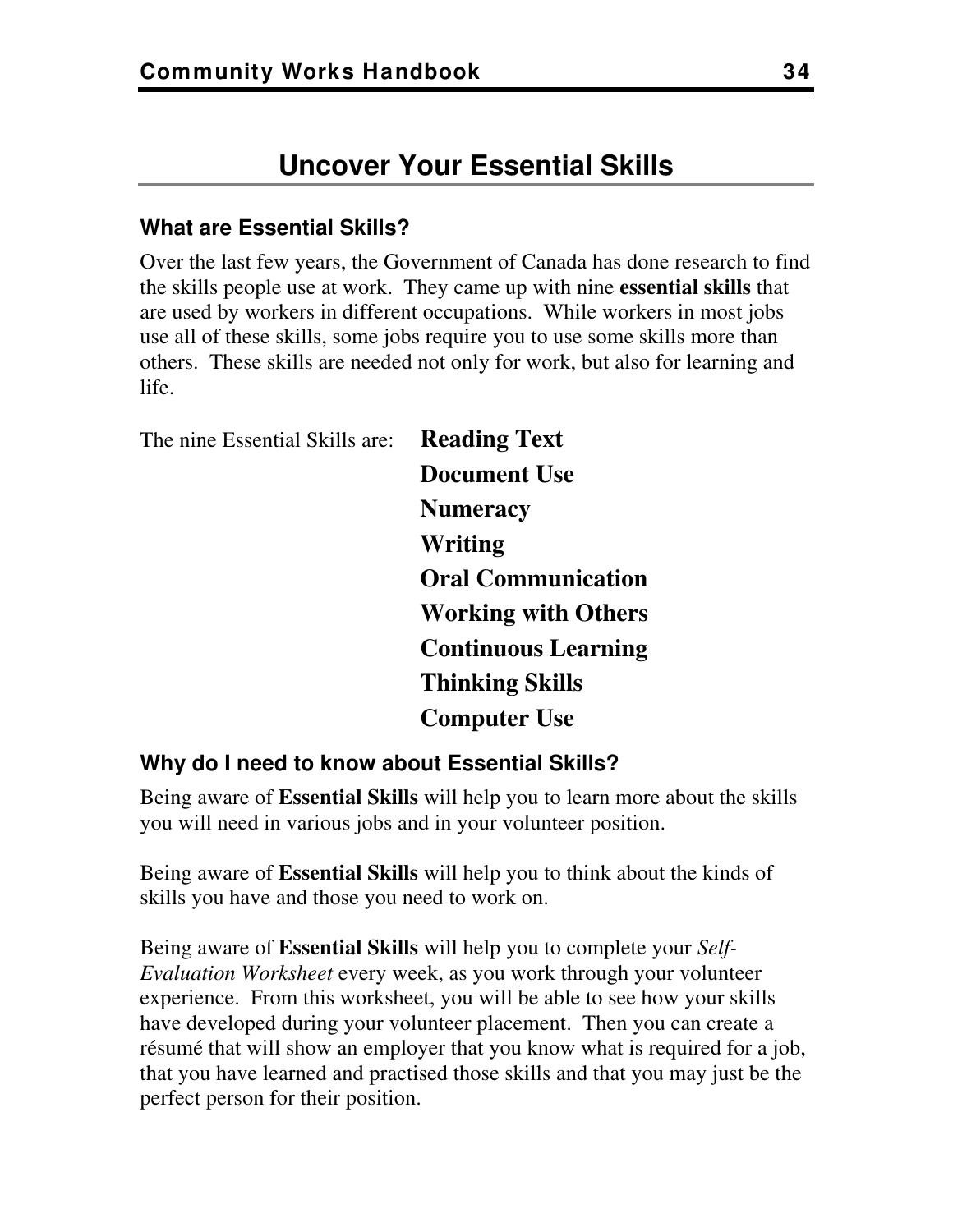**Reading Text** is reading sentences or paragraphs. This includes: forms and labels if they contain *at least one paragraph;* print and non-print media (for example, text on computer screens); paragraph-length text in charts, tables and graphs.

**Document Use** is doing tasks that involve reading and entering information into schedules, charts, graphs, lists, tables, drawings, signs and labels used in the world of work. Documents can include things that are not in print, for example, computer screen documents, equipment gauges, clocks and flags.

**Numeracy** is using numbers and math concepts (such as multiplication, estimation, fractions or percentages) to carry out work tasks.

**Writing** is writing sentences or paragraphs, including completing forms and writing on a computer.

**Oral Communication** is giving and exchanging thoughts with people you meet in the workplace. It includes listening as well as speaking.

**Working with Others** is how people work with others to carry out their tasks. Do they have to work cooperatively with others? Do they have to have the self-discipline to meet work targets while working alone?

**Continuous Learning** is knowing how to learn and being open to new learning. It is important because these days all workers must continue learning new skills in order to keep or to grow with their jobs.

**Thinking Skills** is problem solving, decision making, critical thinking, job task planning and organizing, use of memory and finding information.

**Computer Use** is knowing how to use different kinds of computer programs and tools.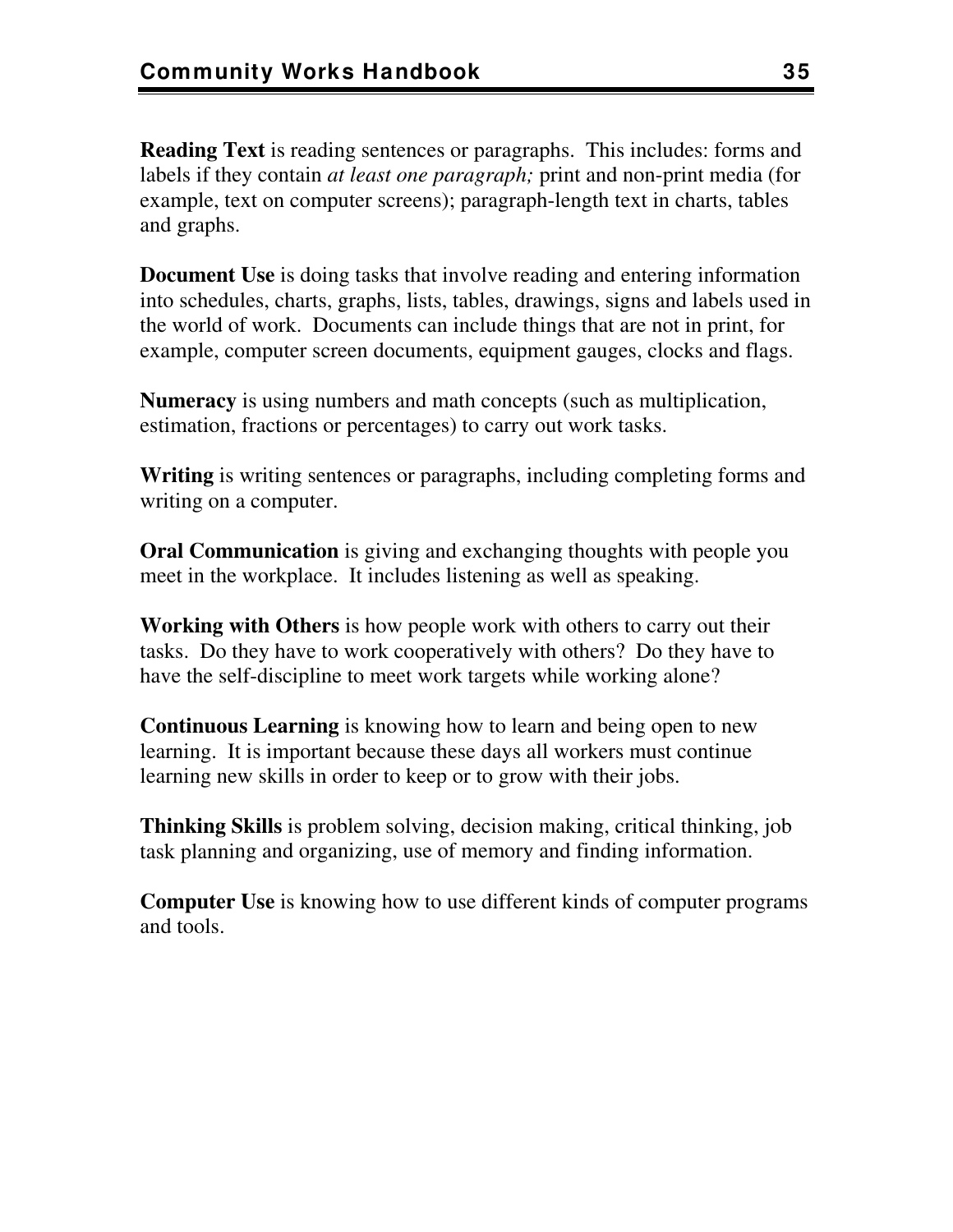# **Activity 16: Identify Essential Skills in your Volunteer Position**

Discuss each of the nine Essential Skills.

With your instructor, think of at least one example of how you are using each skill in your volunteer position.

Reading Text Document Use **Numeracy** Writing Oral Communication Working with Others Continuous Learning Thinking Skills Computer Use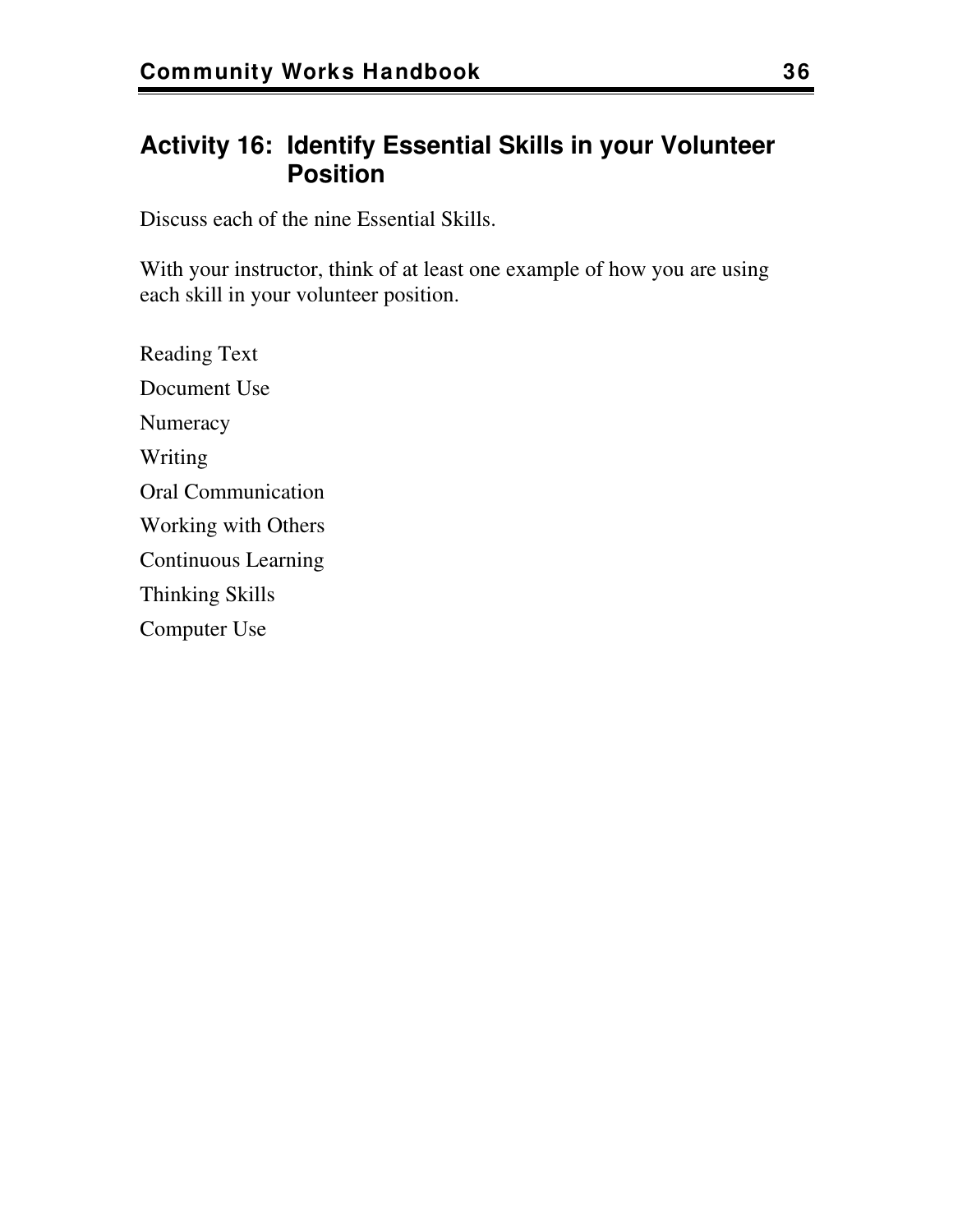# **Activity 17: Continuous Learning – Go Online**

To learn more about these nine skills, go to [http://srv108.services.gc.ca/english/general/Understanding\\_ES\\_e.shtml](http://srv108.services.gc.ca/english/general/Understanding_ES_e.shtml) You can ask your instructor to guide you as you explore this site.

Explore the site to find out what skills are important for occupations that may interest you in the future. Ask your instructor to help you find the National Occupations Classification (NOC) code for your occupation of interest and enter the numbers in the box.

[http://srv108.services.gc.ca/english/general/search\\_occupation\\_noc.shtml](http://srv108.services.gc.ca/english/general/search_occupation_noc.shtml)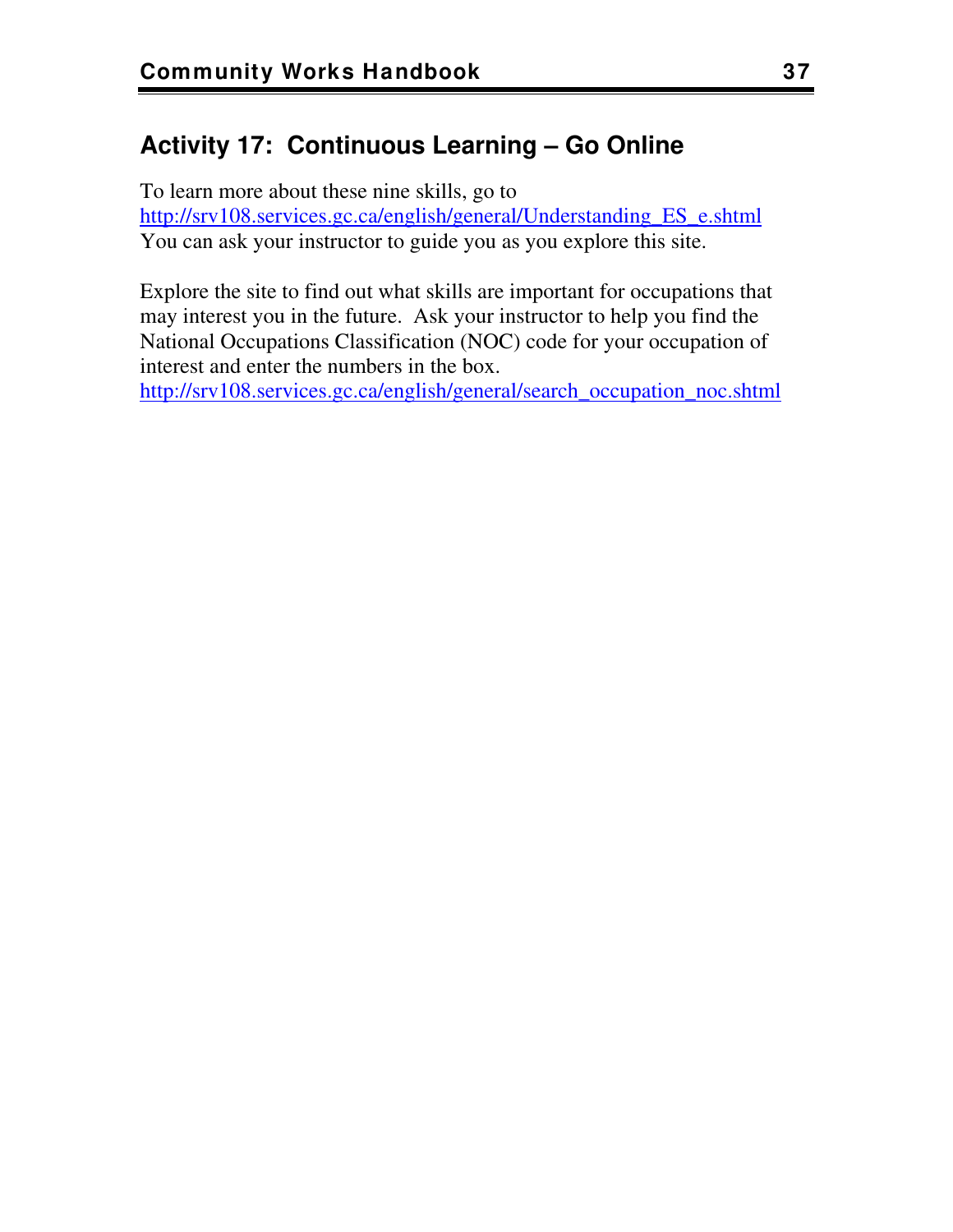# **Activity 18: Dear Me**

Write or type a letter to yourself that tells how you are feeling as you are preparing to start your volunteer placement. Be honest with yourself! Write about the qualities, values, beliefs, attitudes and skills you are bringing to your new position. Express any worries or concerns you may have about the challenges that lie ahead. If you already know there are areas you need to work on, say what these are.

Put your letter in an envelope and seal it. Address it to yourself. Put it in a safe place.

When you have almost finished your volunteer placement but before you complete your résumé, open your letter to see how far you have come!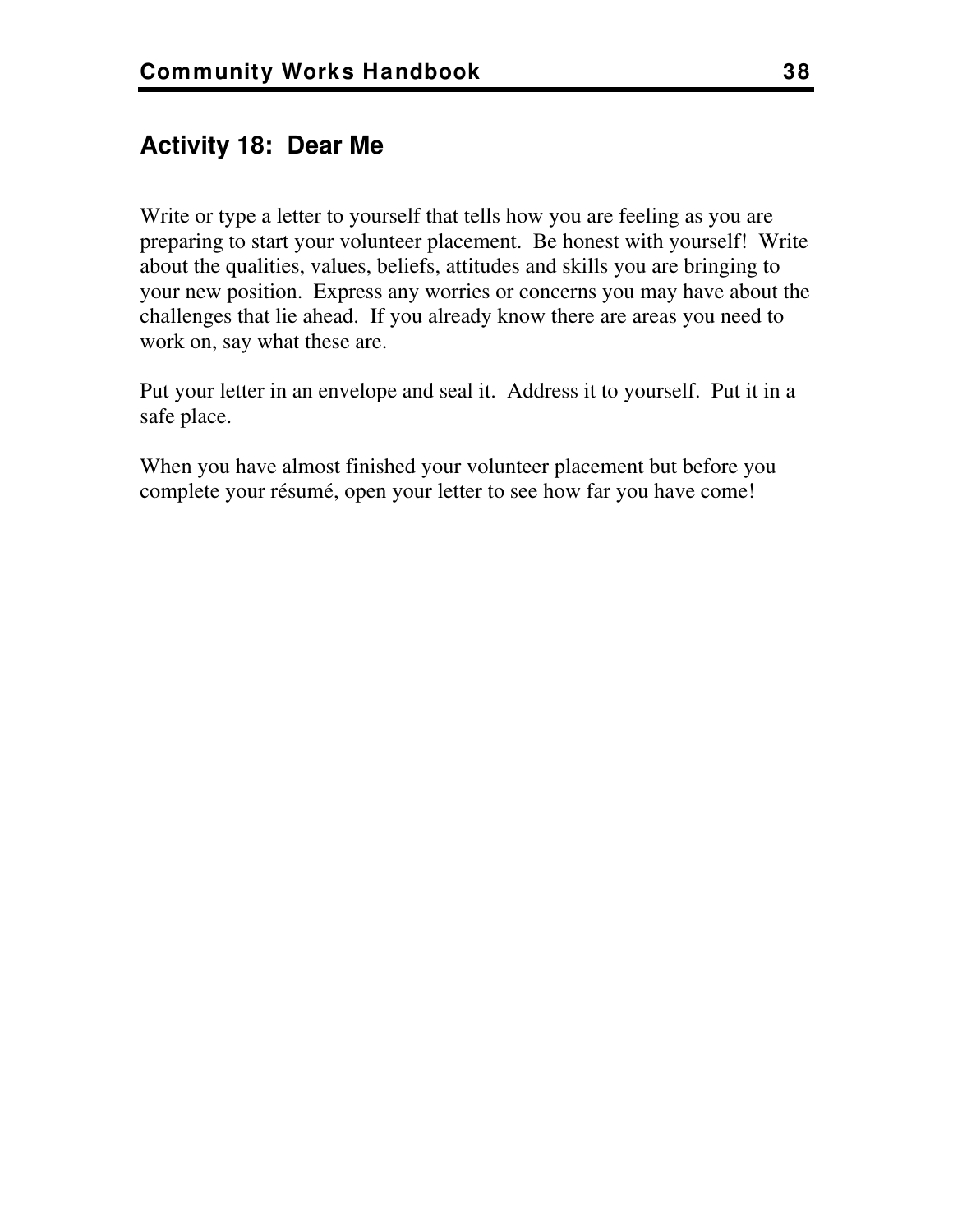# **UNIT 2**

# **WORKPLACE SAFETY**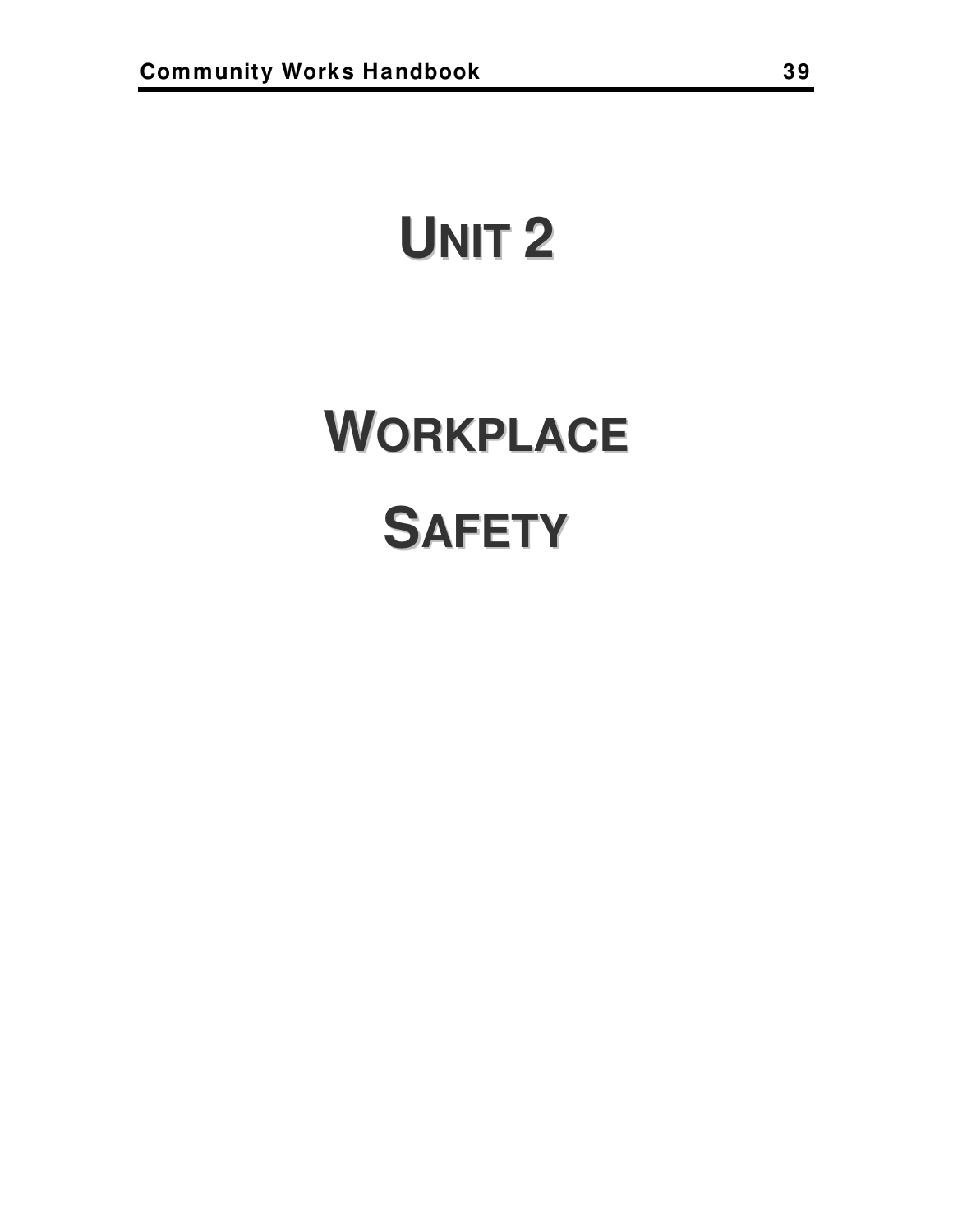# **Workplace Safety**

# **Your Rights and Responsibilities as a Worker**

#### **As a worker, you have the right to:**

#### **Know**

Everyone needs to have his or her tasks explained. Your employer should explain your duties and then show you what to do. You should be able to explain the tasks back to your supervisor. Once you can do this, try to do the tasks under supervision, at least for the first few times, to be sure you understand all the details.

Your employer must tell you about hazardous materials or equipment in your workplace. You should get training before using any of those materials or equipment.

#### **Participate**

Report anything unsafe. For example, if you notice that an electrical power cord is frayed tell your supervisor as soon as possible so he or she can fix it before there is an accident. In Canada, many workplaces have health and safety committees. Find out where you can get help if you have questions about safety at work.

#### **Refuse Unsafe Work**

If you think your work is unsafe tell your supervisor immediately. You can refuse that work until the situation is corrected. In the meantime, you should remain in a safe place near your workstation. You cannot be suspended, fired, or docked pay for refusing to do unsafe work.

#### **Work Safely**

Don't take risks. You might injure yourself or another worker.

#### **Report Unsafe Conditions**

If you see anything that looks unsafe, tell your supervisor immediately. Don't wait until someone gets hurt.

#### **Wear the Right Safety Equipment for the Job**

If necessary, wear protective clothing and equipment and get training to use it properly.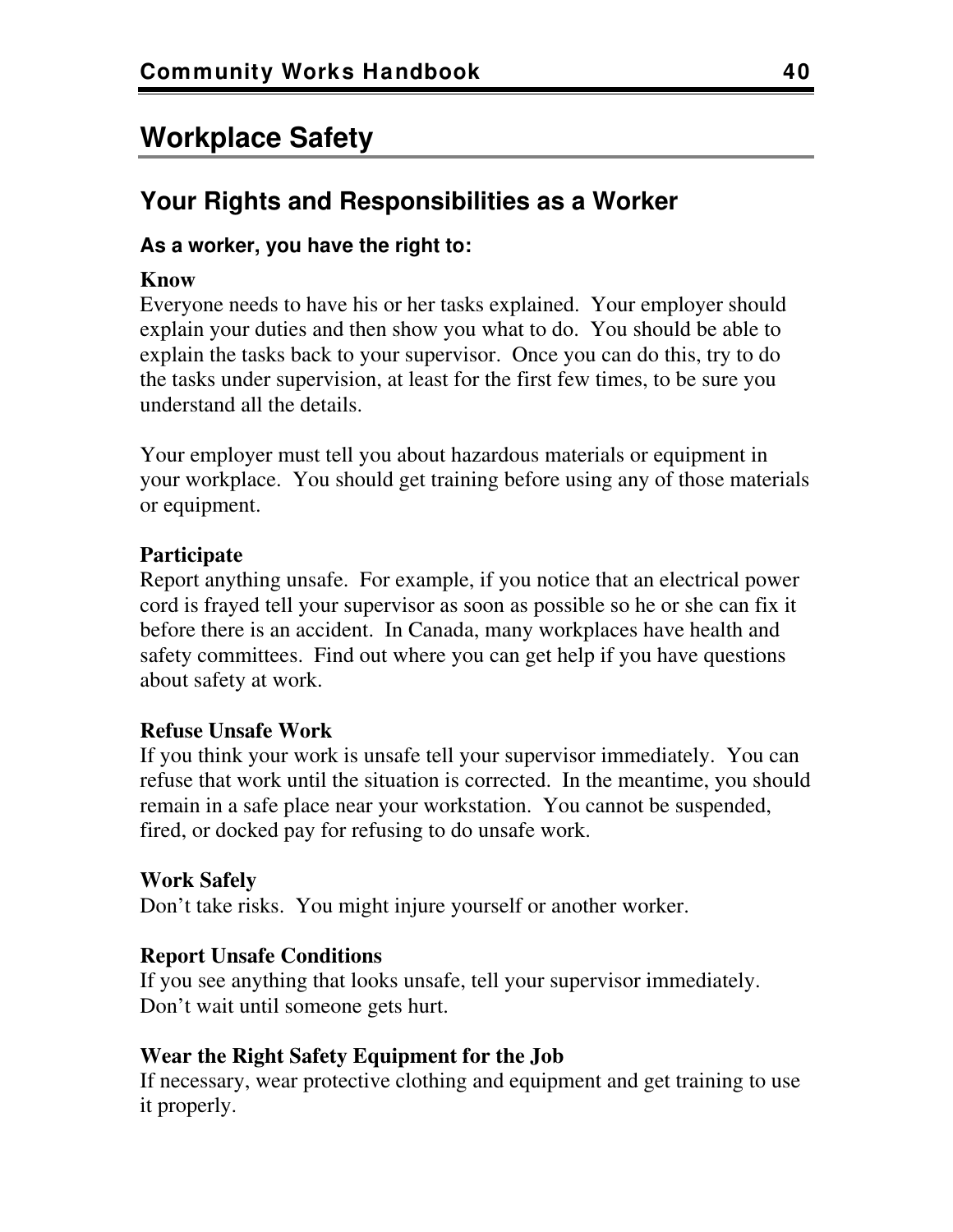#### **Ask Your Employer First**

If you have any concerns or questions about health and safety issues tell your employer so he or she can take steps to prevent accidents.

# **Safety Checklist**

Find out about possible risks. Don't say you understand safety instructions if you don't. Don't be tempted to say you understand just to please your supervisor.

Help to make sure of your own safety by knowing what to look for in different work situations. Know what questions to ask. Take the initiative. Protect yourself by asking the following questions:

- What are the dangers of my job?
- Will I receive job safety training? When?
- Are there any hazards (noise, chemicals) that I should know about?
- Is there any safety gear that I'll be expected to wear? Will I receive training in how to use it?
- Will I be trained in emergency procedures (fire, chemical spill)? When?
- Where are the fire extinguishers, first aid kits and other emergency equipment located?
- What is the safety route out of this building?
- What are my health and safety responsibilities?
- Who do I ask if I have a safety question?
- Do you have safety meetings?
- What do I do if I get hurt? Who is the first aid person?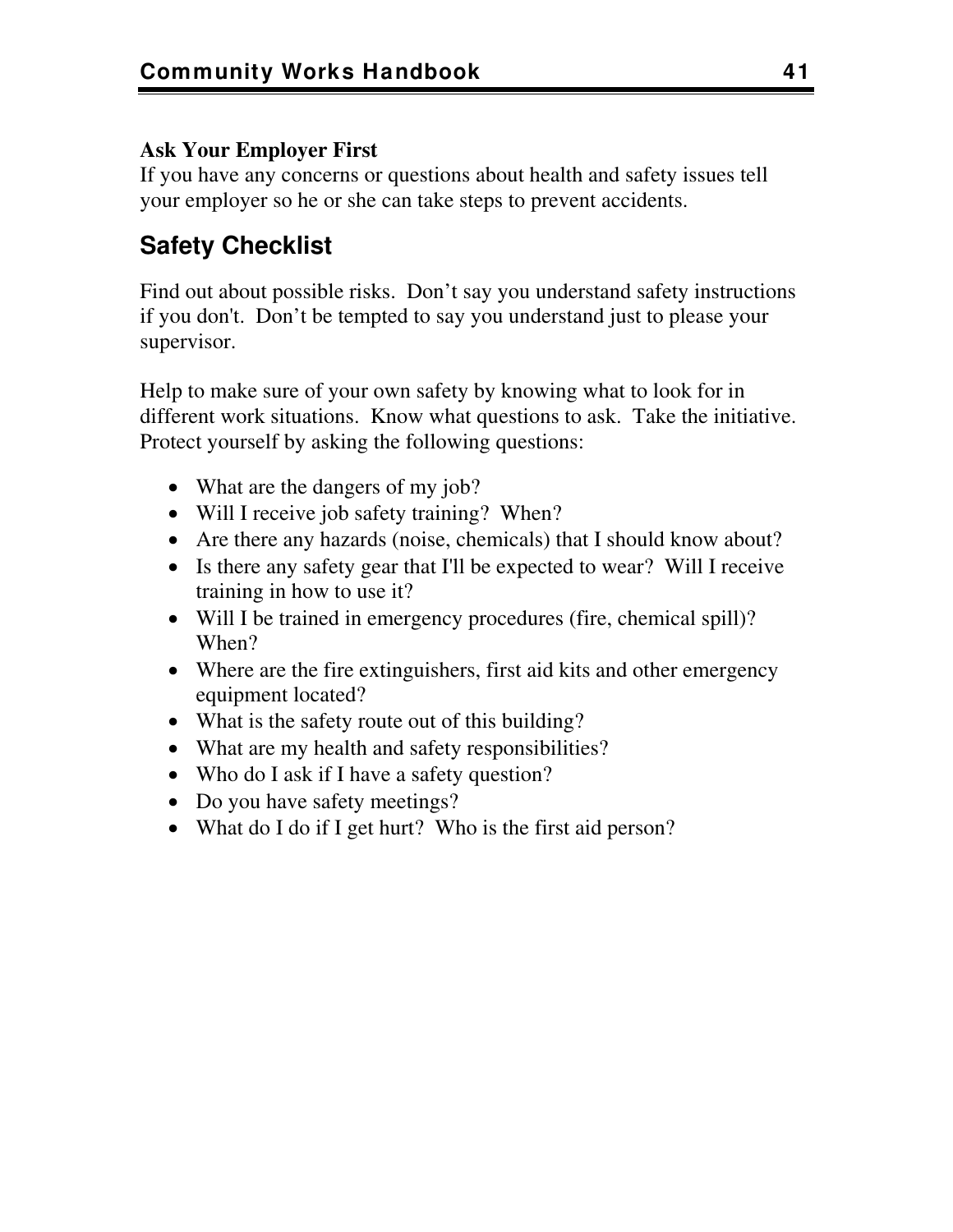# **Workplace Hazardous Material Information System**

(WHMIS, pronounced whim-iss)

WHMIS is a Canada-wide system designed to protect the health and safety of working Canadians by providing information about hazardous materials on the job.

There are three main areas to WHMIS:

- Labels
- Material safety data sheets (MSDS)
- Worker education and training

WHMIS deals with the preservation of life and health against hazardous substances you may come into contact with at work. WHMIS is the law and applies in every province and territory in Canada.

Some jobs require workers to take the WHMIS course before they are allowed to start work. Find out if you will need WHMIS certification for your volunteer placement. There are many internet sites that offer WHMIS training and certification on-line, for a fee. Ask your instructor or supervisor to help you find the best one.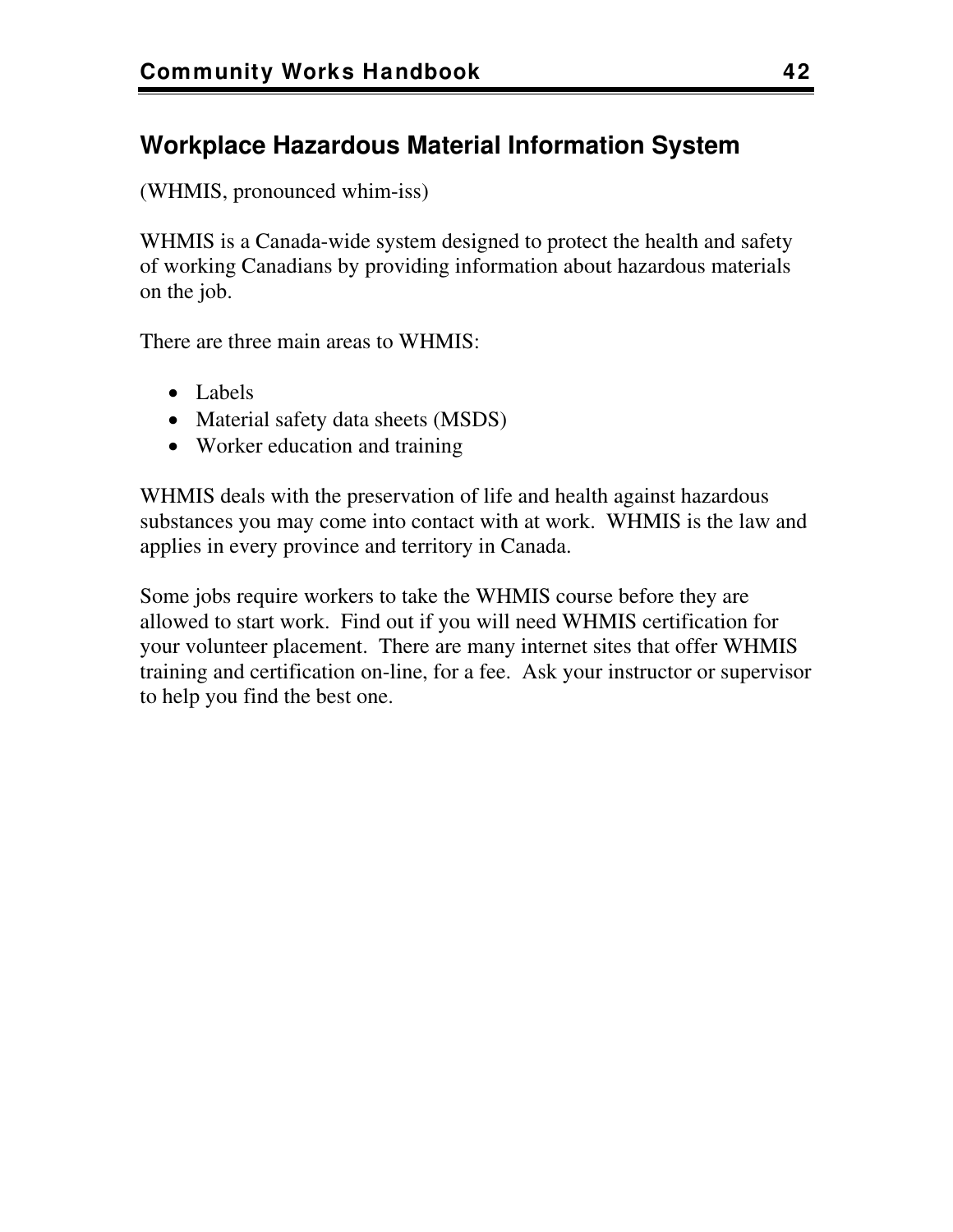# **Activity 1: Workplace Safety**

Go online to discover a good resource that will help you learn more about workplace safety.

[http://www.livesafeworksmart.net/english/special\\_needs/lesson\\_1-2.htm](http://www.livesafeworksmart.net/english/special_needs/lesson_1-2.htm)

Talk to your instructor about the activities and then complete the handouts in each lesson.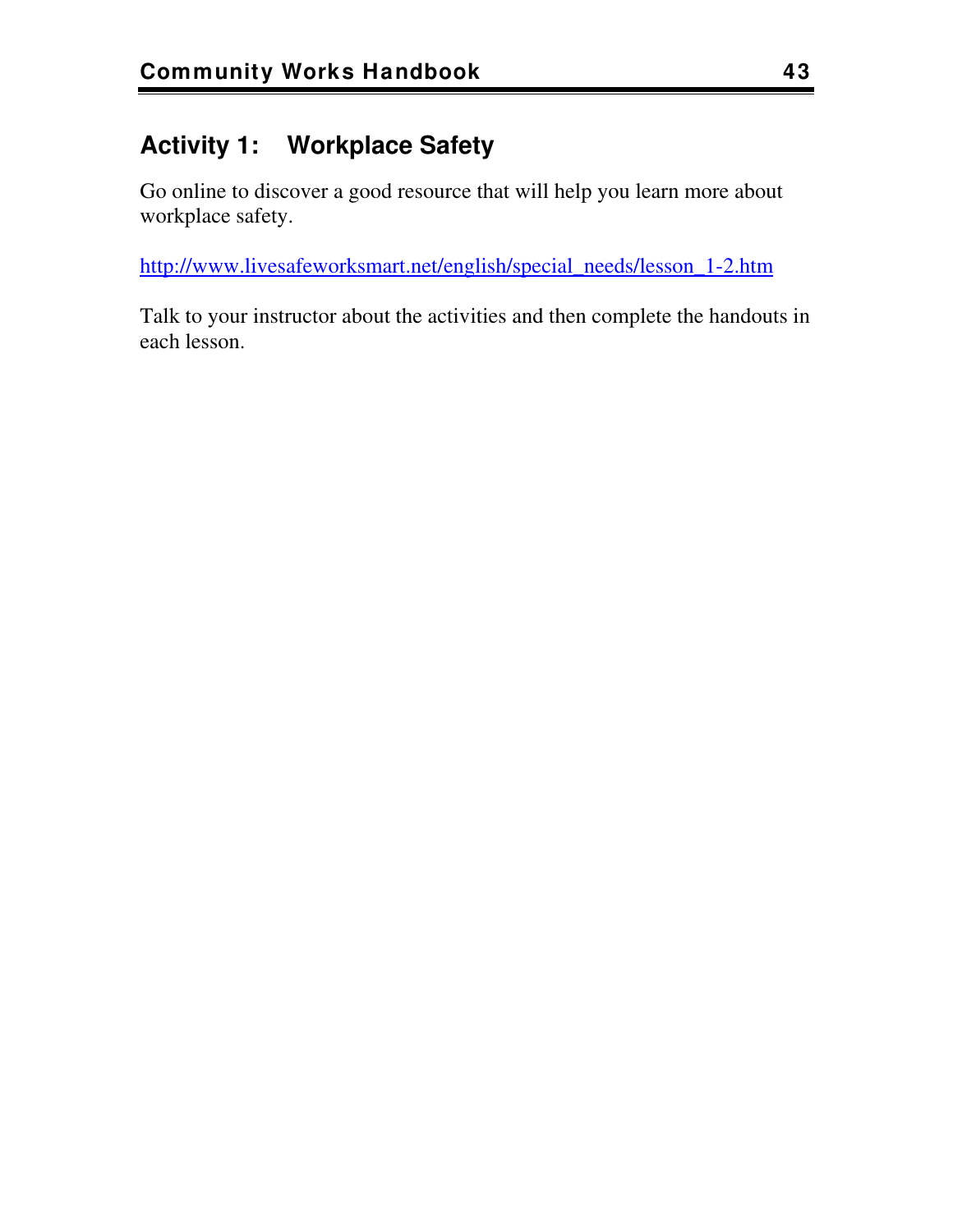# **UNIT 3**

# **CHARTING PROGRESS DURING YOUR VOLUNTEER PLACEMENT**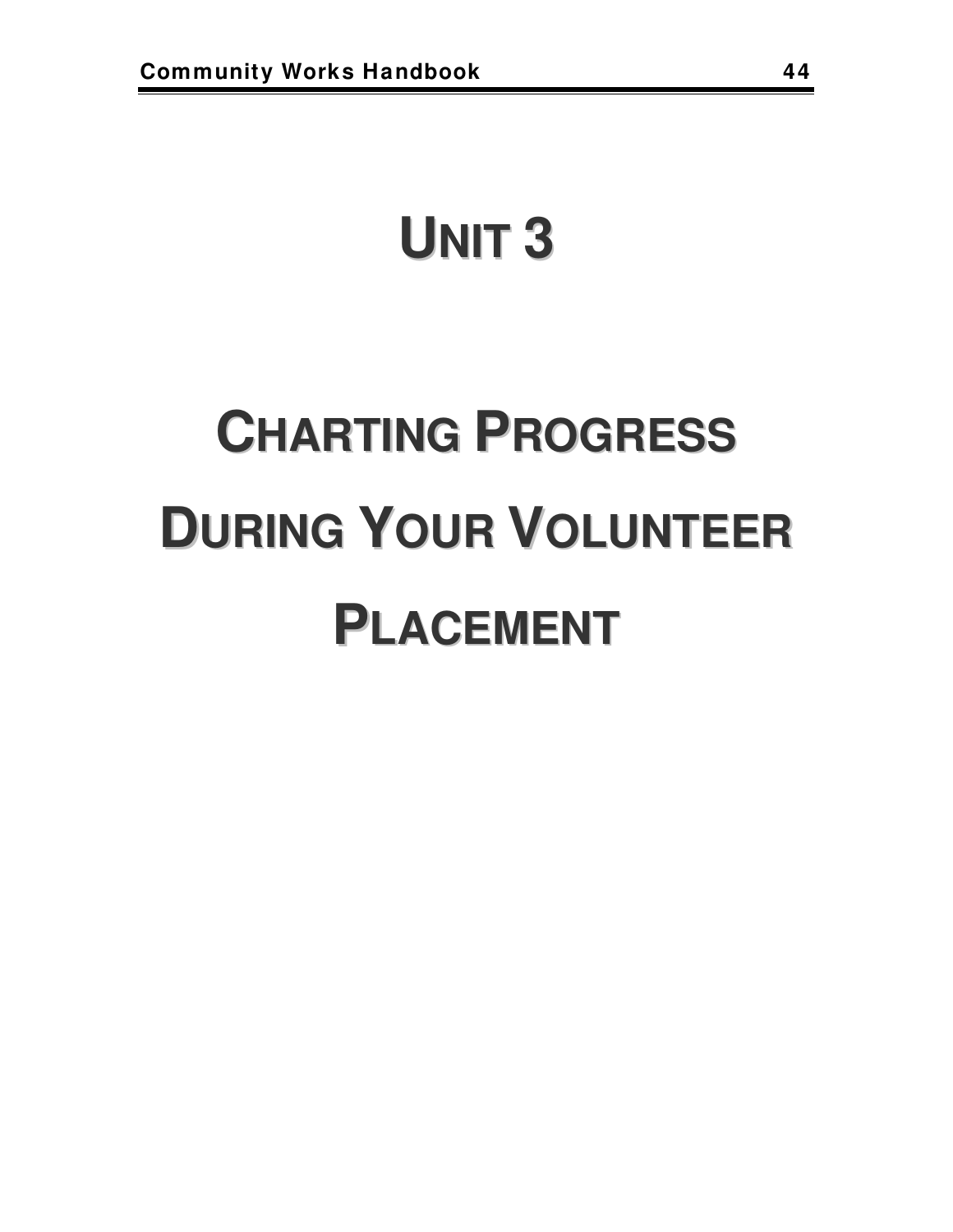# **Tools for Charting Your Progress**

In this unit you will find some tools that will help you chart your progress during your volunteer placement.

These tools are:

- How to Build a Portfolio
- Keeping the Communication Channels Open With Your Supervisor
- Self-Evaluation Worksheet
- Journal Sentence Starters
- Personal Information Record Sheet

As you work through these activities, you will gather items that show the skills you have learned. As you build your portfolio, you will begin to understand yourself more. You will recognize and appreciate your personal qualities, think more about the kind of work you would like to do in the future and learn that you already have skills that you can take into the workplace.

By the end of your placement, you will put together all of these things, add your past training and paid/unpaid work experience, find three people willing to give you a reference and create your own résumé.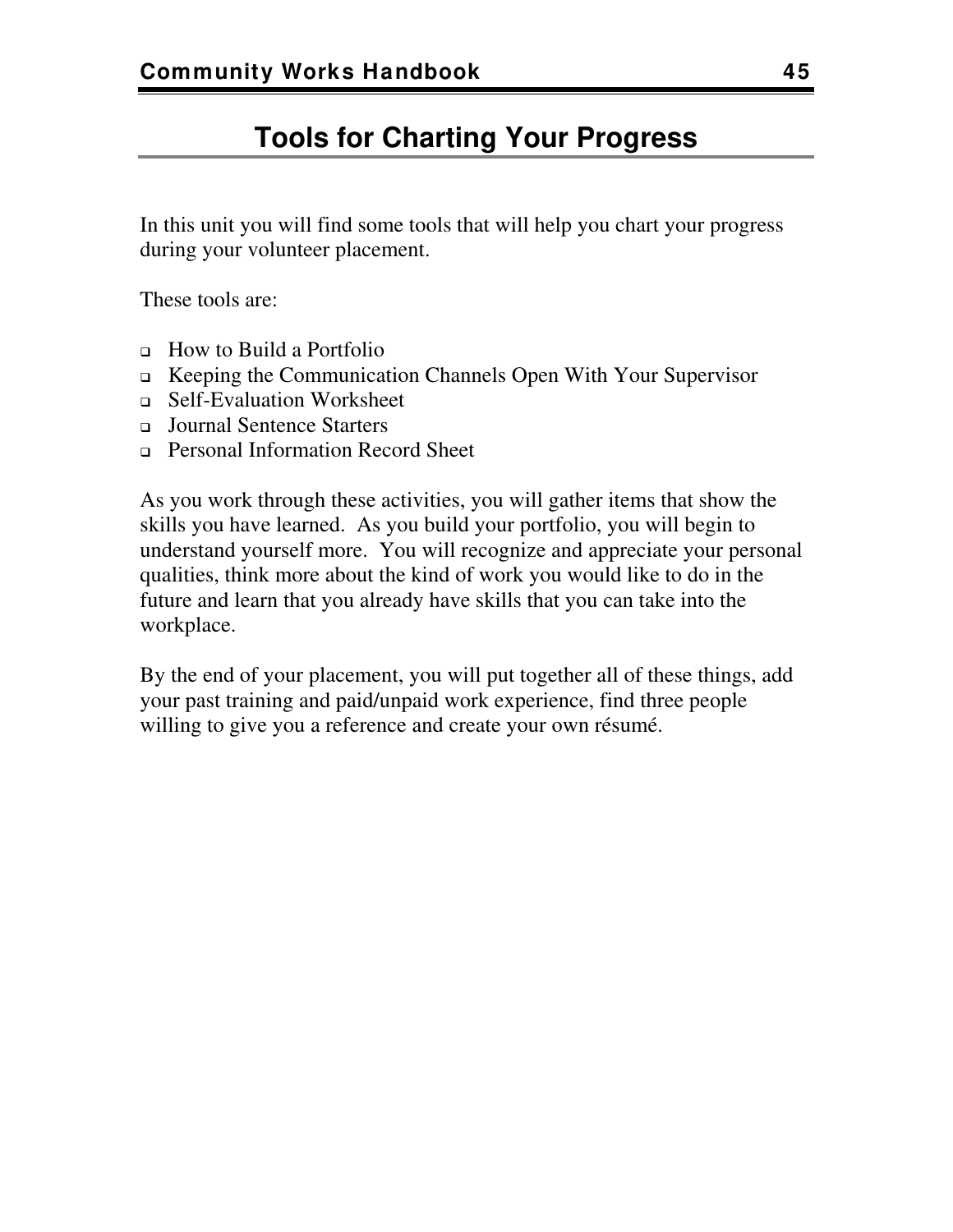During your volunteer placement, you will work on building a learning portfolio. You can put in your portfolio any certificates, letters of appreciation, or other evidence you have gathered. By the end of your volunteer placement, you will have collected items that demonstrate your skills, knowledge, personal qualities and experience.

Creating a portfolio during your volunteer placement will also help you and your instructor to recognize skills that you need to improve, so that you will be more successful in a job. Your portfolio is a "work in progress." As your skills and experiences increase, your portfolio will grow.

At the end of your volunteer placement, you will use the items in your portfolio to help you build a résumé that will make you proud.

Use your portfolio to share your achievements with others, track how far you've come in your learning journey and figure out your next steps.

## **To start your learning portfolio, you will need:**

#### **Three-ringed binder or file box**

Whatever you choose, keep in mind that at some point you may want to show it to a potential employer. Your portfolio should be clean, hardwearing and well-organized. The container you use should be big enough for you to add items later. Remember, your Learning Portfolio is a reflection of you – it is a work in progress, of which you can be proud!

### **Dividers**

You may want to use dividers to separate different sections of your portfolio. You may choose to have a section about your volunteer positions and/or work experiences and one that describes your interests, qualities and so on. If your work is neat and well organized, an employer is likely to see you that way too.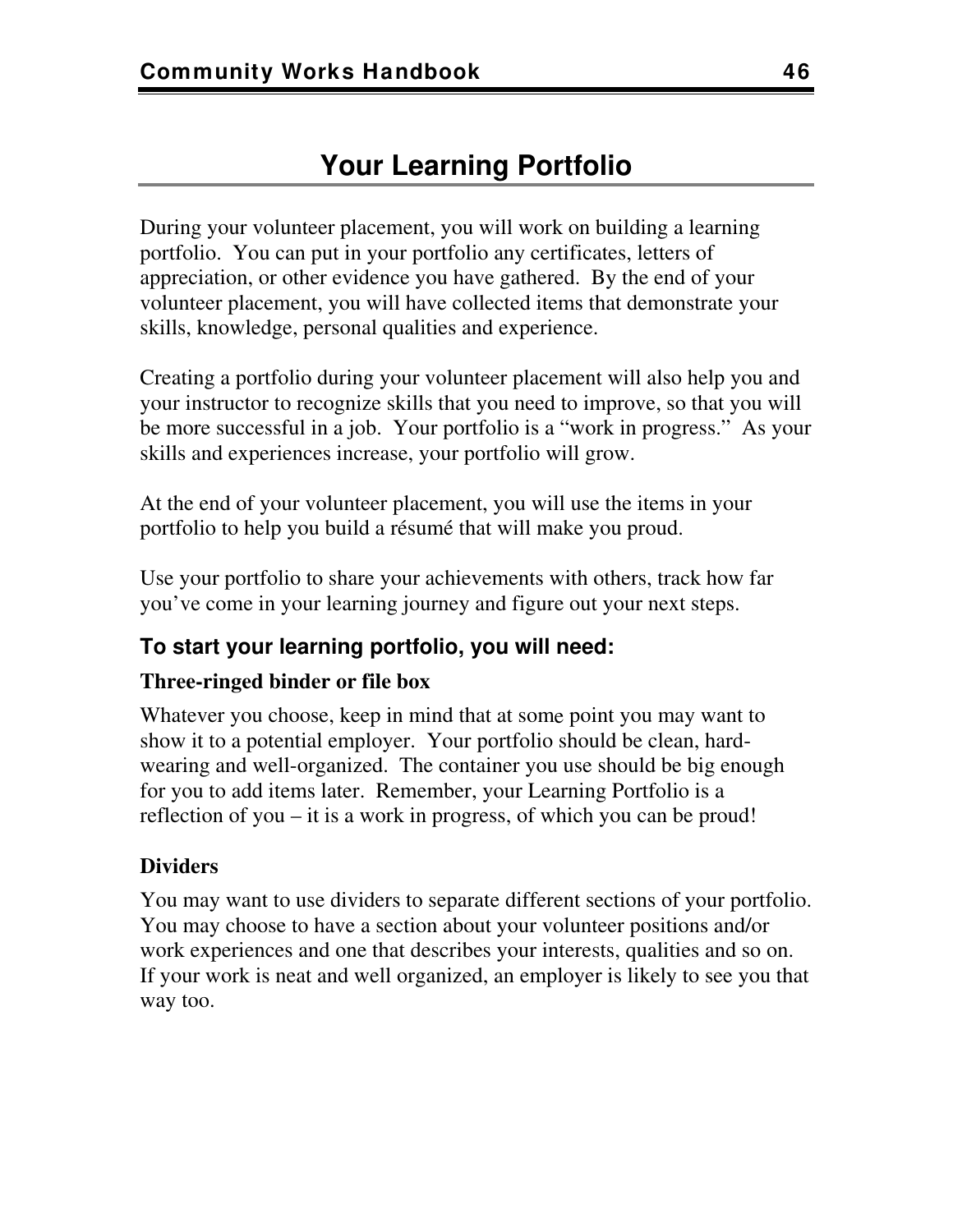#### **Plastic Covers**

These are for protecting the items you choose to include in your portfolio. It is important to keep your documents in good condition. This shows that you care and are proud of your achievements.

#### **Item Explanation Sheets**

These sheets should include a place to fill in the date of the item, the title of the item and a line or two about why you included it in your portfolio. This will show someone reading your portfolio why the item is important to you. It will also help you to remember details that you might forget over time.

A completed explanation sheet could look something like this:

| The title of this portfolio item: Weekly Check-In Sheet                      |                                                                            |  |  |  |
|------------------------------------------------------------------------------|----------------------------------------------------------------------------|--|--|--|
| The date I completed it:                                                     | July 23, 2008                                                              |  |  |  |
| This item shows that:                                                        |                                                                            |  |  |  |
| I handled office phone calls on my own at lunch time, when it was very busy. |                                                                            |  |  |  |
|                                                                              |                                                                            |  |  |  |
|                                                                              |                                                                            |  |  |  |
| The Essential Skills I used and/or work habits I showed:                     |                                                                            |  |  |  |
|                                                                              | Oral communication (speaking and listening); customer service; reliability |  |  |  |
|                                                                              |                                                                            |  |  |  |
|                                                                              |                                                                            |  |  |  |
|                                                                              |                                                                            |  |  |  |

There is a blank explanation sheet on the next page. Use one each time you put an item in your portfolio. Photocopy as many of these blank sheets as you need.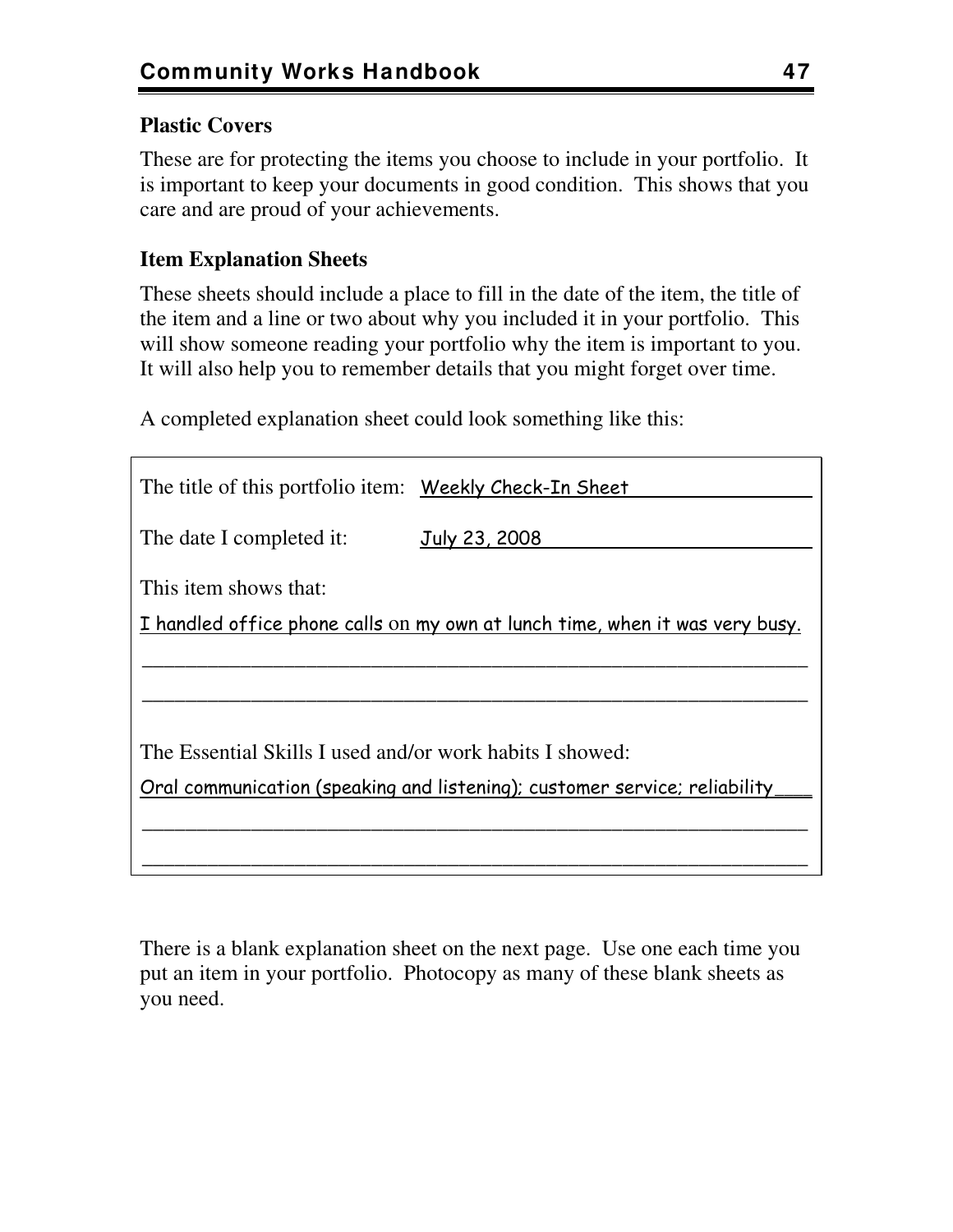| The title of this portfolio item:                        |  |
|----------------------------------------------------------|--|
| The date I completed it:                                 |  |
| This item shows that:                                    |  |
|                                                          |  |
|                                                          |  |
|                                                          |  |
| The Essential Skills I used and/or work habits I showed: |  |
|                                                          |  |
|                                                          |  |
|                                                          |  |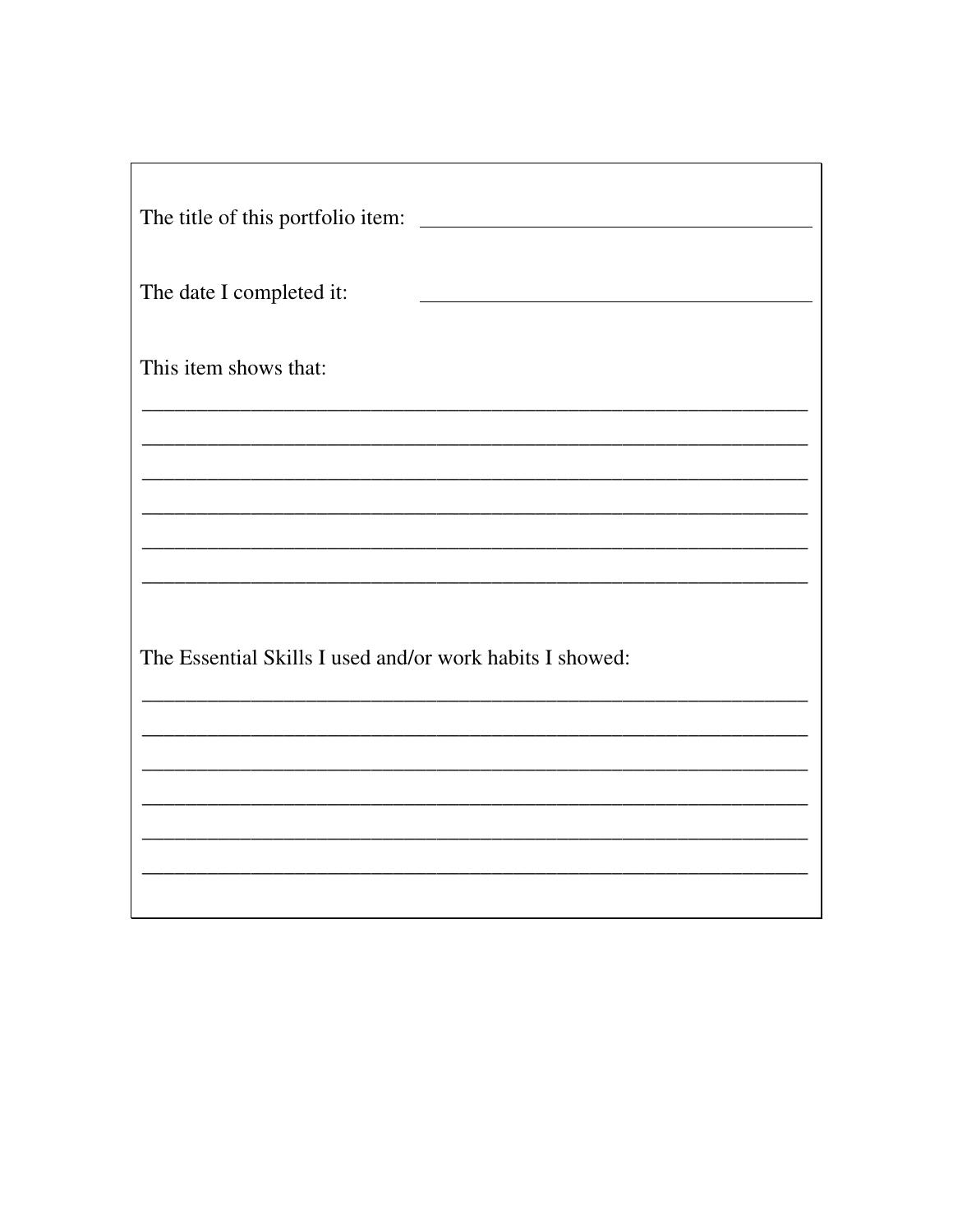#### **Your learning portfolio might include things such as these:**

- $\Box$  Samples of the work you have completed in this course
- $\Box$  Demonstrations that show your personal qualities, attitudes and values
- Evaluations that prove your skills and knowledge
- $\Box$  Evidence that you are assessing your own performance (e.g. journals, self-evaluation worksheets)
- Letters of reference from your supervisor, employer, instructor, etc.
- $\Box$  Letters of appreciation
- $\Box$  Records of volunteer experience
- $\Box$  Records of paid work experience
- Records of meetings/workshops you have attended
- $\Box$  Organizations that you belong to
- Awards and certificates, e.g. CPR, First Aid, Food Handling
- $\Box$  Any other items that show that you are the kind of person an employer would like to hire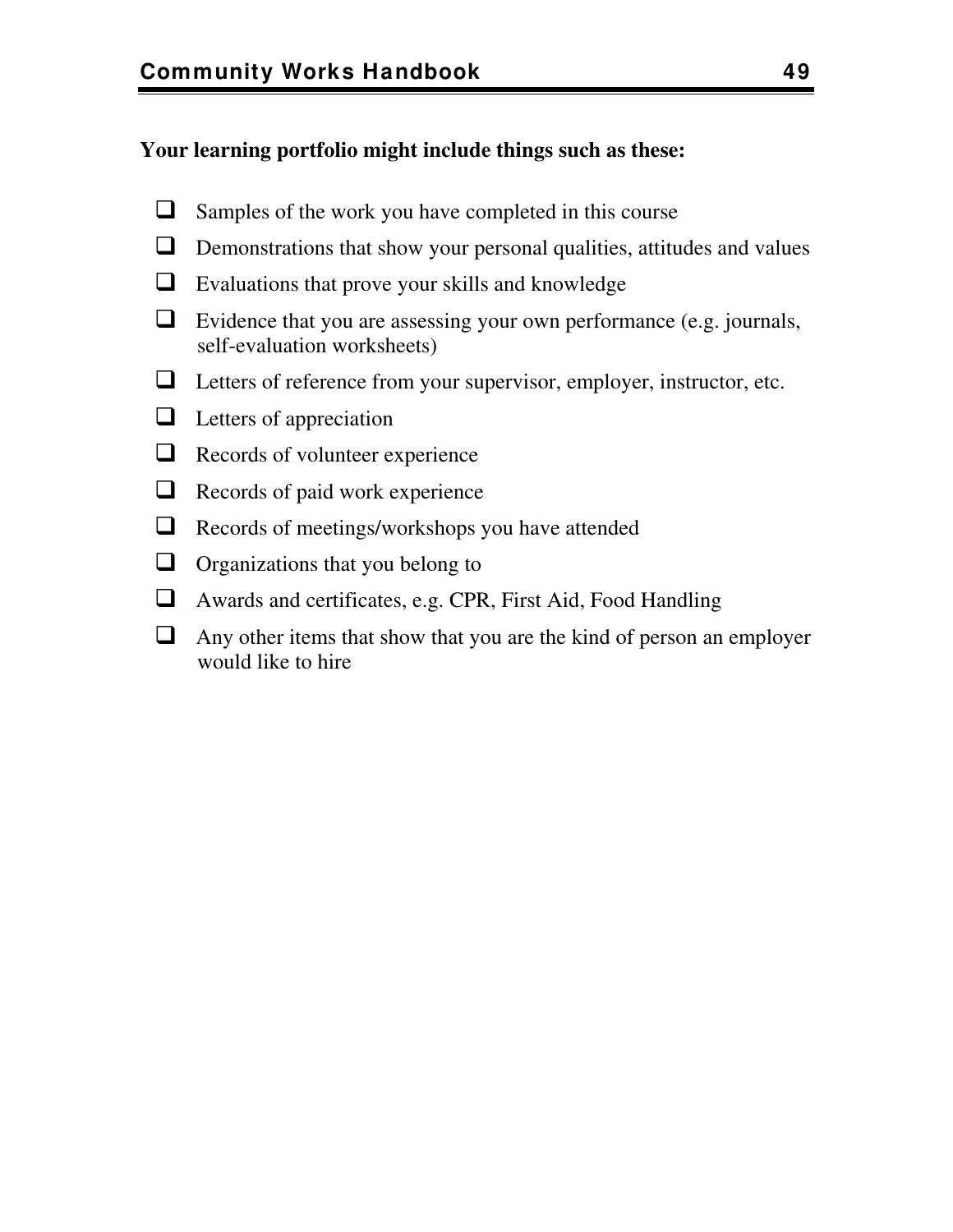# **Keep the Communication Channels Open!**

# **Activity 1: Talk it Out**

Read this scenario and answer the questions.

#### **Anna's Story**

A couple of months into my placement I was having difficulty setting limits and following instructions. Jodie (my supervisor) and I were having trouble communicating. Fortunately, we were able to sort through the problems when we started to communicate more. Jodie came up with this system where we would meet a few times a week and discuss 3 things that went well and 3 things that need to be improved. I found this helpful because I was getting constructive feedback and at the same time feeling positive about my improvements.

When Jodie and I started to communicate more I was more enthusiastic about learning. I started observing how she relates to the kids and the way she speaks and the words she uses. Jodie always emphasized "positive" words. When we speak to the children in a calm, clear and positive way it can help them learn and understand what you are asking them.

You have to be focused when working at the daycare, which was always a weakness of mine. But understanding what is expected and going so regularly I noticed myself noticing when I am not at my best. From all the feedback I've been getting I have started to learn when I am doing things right and when I am not.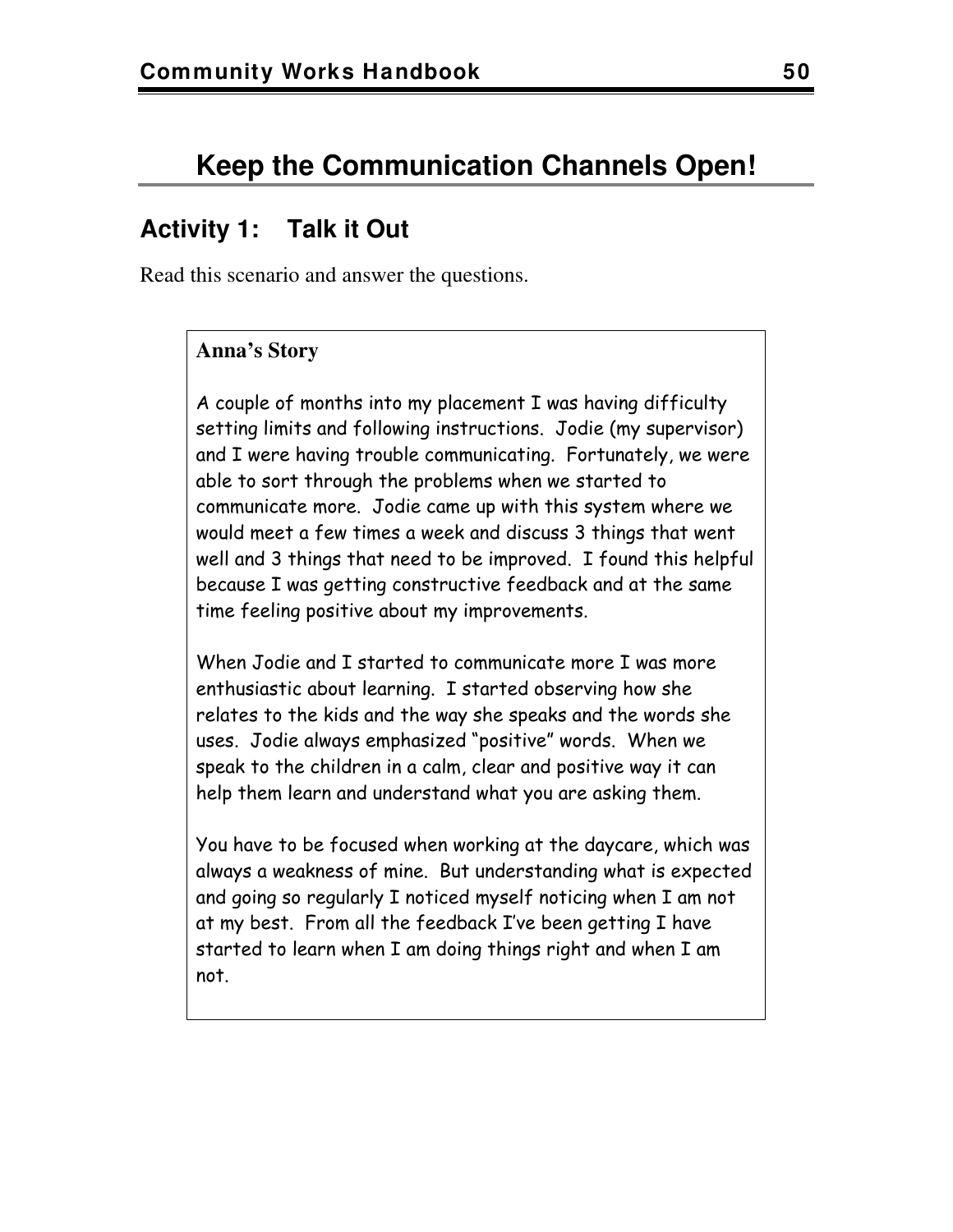There are always little things you have to do to keep a close eye on the kids. Like where you are seated in the room, or when you are doing an activity with one kid you have to keep an eye on the child that is a few feet away from you as well. It is for safety but it's also for the child to learn and grow. For example, often you see the kids not putting things away and to catch that in the moment and immediately communicate to them that you have to clean up will help them understand better. The daycare at times can be challenging but it's comforting to know that if Jodie or Kim has a problem they will be supportive of me and upfront.

It is a really wonderful experience to see how a child learns and grows by saying certain words or numbers and seeing how they start to adjust to the daycare and become more outgoing and comfortable. Overall my placement at the daycare really interested me and made me feel like I had grown as an individual. It has been a very rewarding experience and I am lucky to have had such a wonderful group of people to work with.

Extract from a journal written by a volunteer in the **also** Children's Room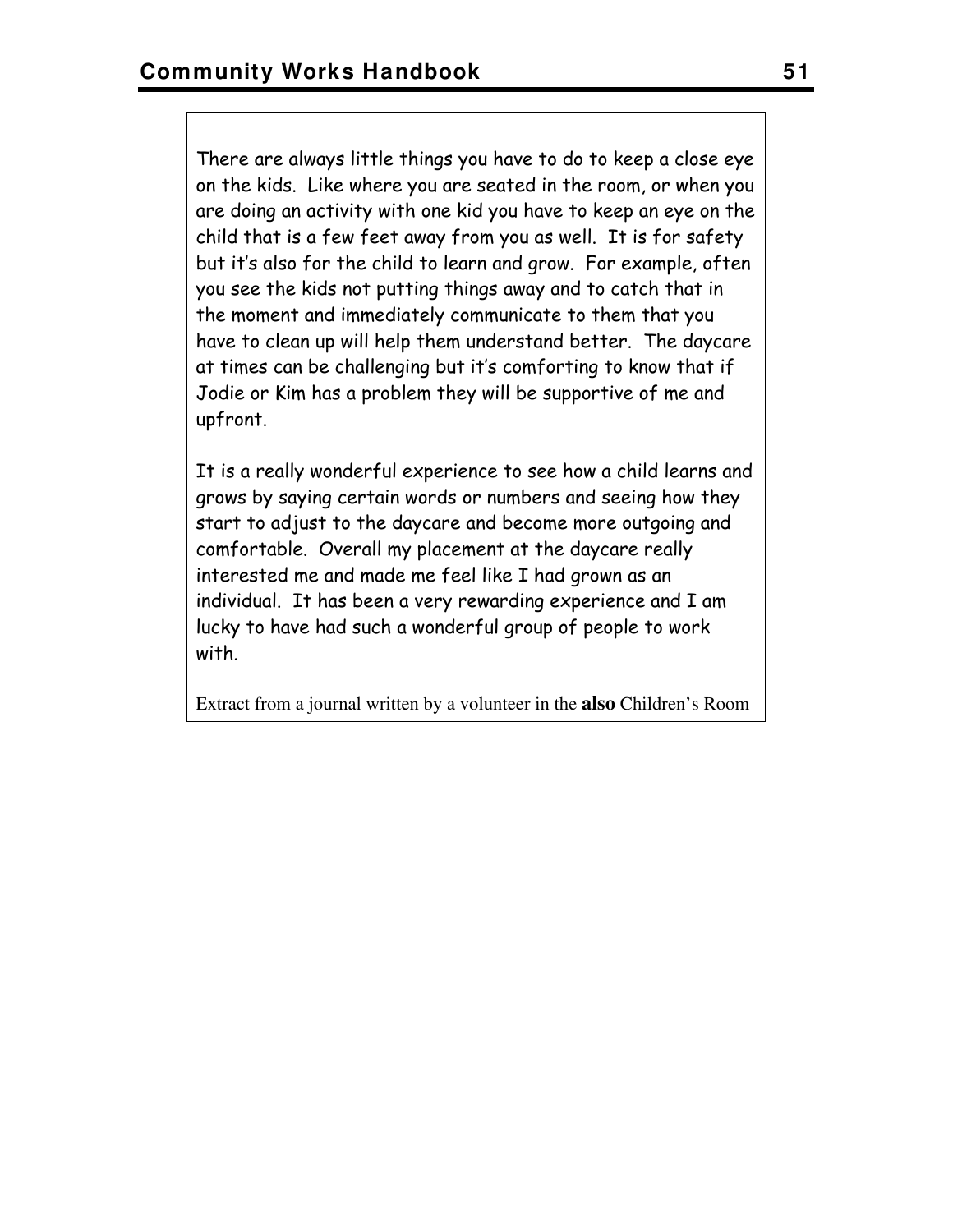#### **Answer these questions about Anna's Story**

Think about the questions. Discuss your answers with another student and/or your instructor.

1. Anna didn't immediately go to her supervisor. What do you think may have happened if she and Jodie had not communicated?

2. What could Anna have done to prevent these bad feelings from happening?

\_\_\_\_\_\_\_\_\_\_\_\_\_\_\_\_\_\_\_\_\_\_\_\_\_\_\_\_\_\_\_\_\_\_\_\_\_\_\_\_\_\_\_\_\_\_\_\_\_\_\_\_

\_\_\_\_\_\_\_\_\_\_\_\_\_\_\_\_\_\_\_\_\_\_\_\_\_\_\_\_\_\_\_\_\_\_\_\_\_\_\_\_\_\_\_\_\_\_\_\_\_\_\_\_

\_\_\_\_\_\_\_\_\_\_\_\_\_\_\_\_\_\_\_\_\_\_\_\_\_\_\_\_\_\_\_\_\_\_\_\_\_\_\_\_\_\_\_\_\_\_\_\_\_\_\_\_

\_\_\_\_\_\_\_\_\_\_\_\_\_\_\_\_\_\_\_\_\_\_\_\_\_\_\_\_\_\_\_\_\_\_\_\_\_\_\_\_\_\_\_\_\_\_\_\_\_\_\_\_

\_\_\_\_\_\_\_\_\_\_\_\_\_\_\_\_\_\_\_\_\_\_\_\_\_\_\_\_\_\_\_\_\_\_\_\_\_\_\_\_\_\_\_\_\_\_\_\_\_\_\_\_

\_\_\_\_\_\_\_\_\_\_\_\_\_\_\_\_\_\_\_\_\_\_\_\_\_\_\_\_\_\_\_\_\_\_\_\_\_\_\_\_\_\_\_\_\_\_\_\_\_\_\_\_

\_\_\_\_\_\_\_\_\_\_\_\_\_\_\_\_\_\_\_\_\_\_\_\_\_\_\_\_\_\_\_\_\_\_\_\_\_\_\_\_\_\_\_\_\_\_\_\_\_\_\_\_

\_\_\_\_\_\_\_\_\_\_\_\_\_\_\_\_\_\_\_\_\_\_\_\_\_\_\_\_\_\_\_\_\_\_\_\_\_\_\_\_\_\_\_\_\_\_\_\_\_\_\_\_

3. What should Anna do next time?

4. What did Anna learn about herself during her placement?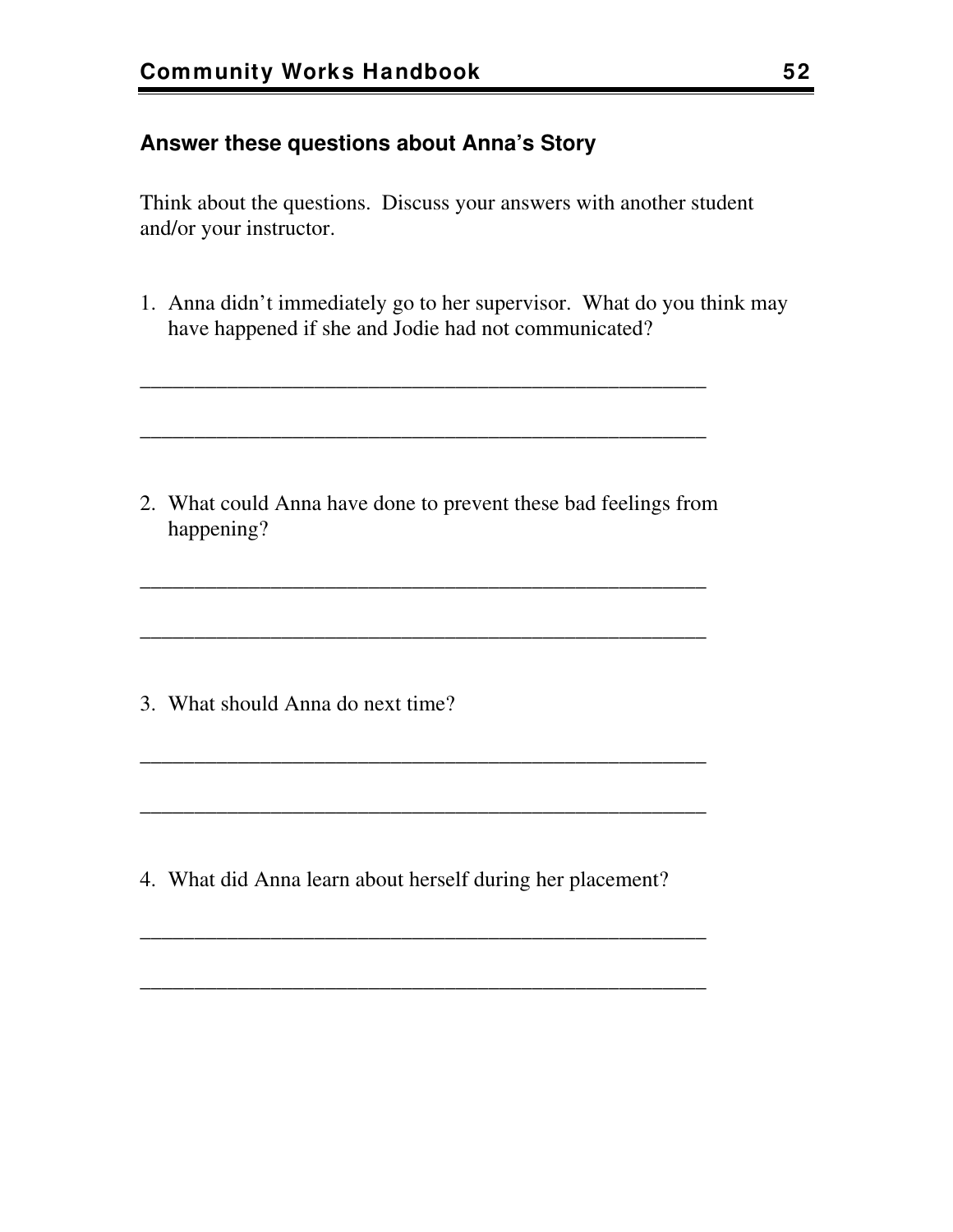# **Activity 2: Write it Out**

Think carefully about Anna's situation. If you were Anna, what advice would you give to new volunteers? Write your answer in the space below.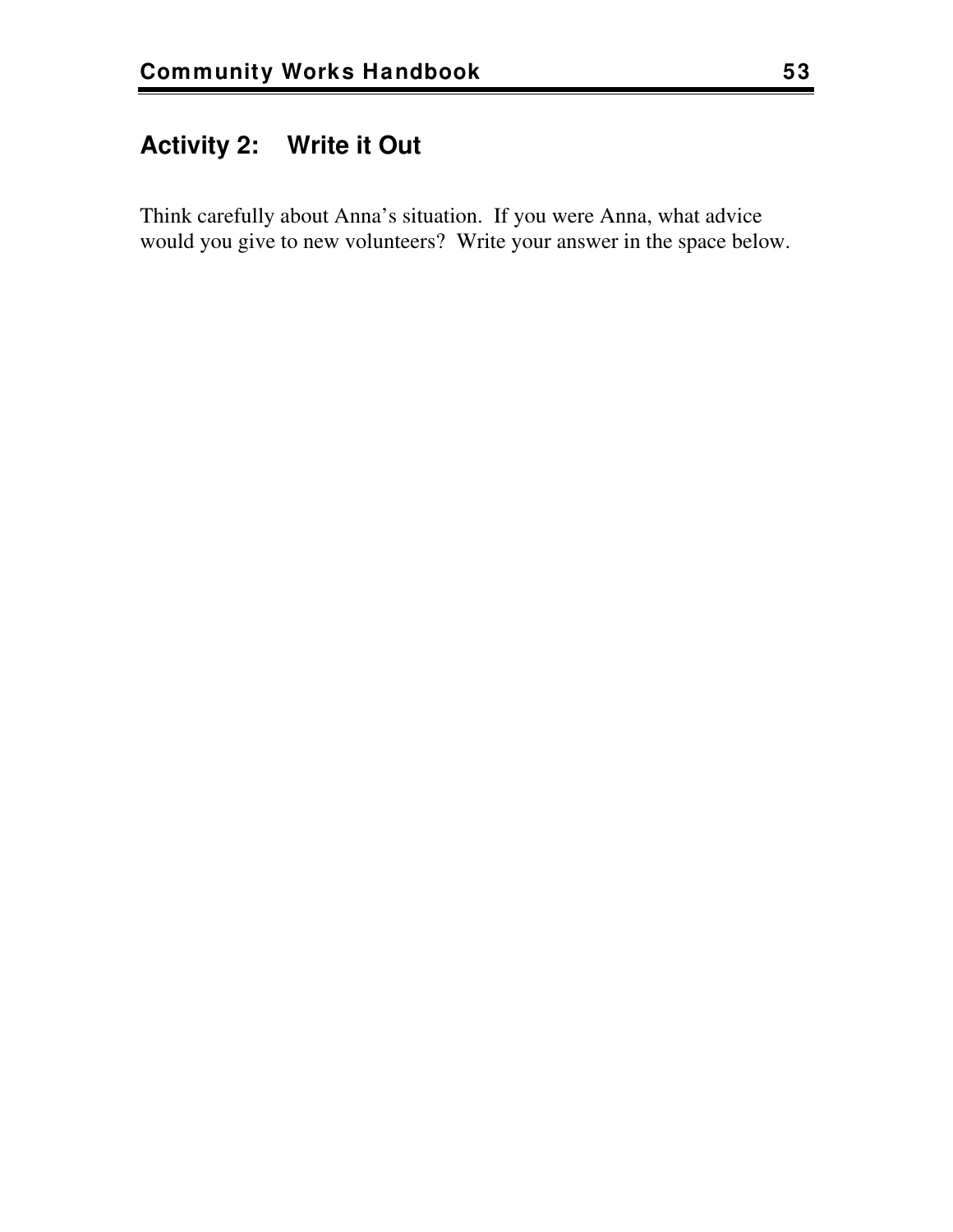# **Self-Evaluation Worksheet**

Once a week during your volunteer placement, you will score yourself on a Self-Evaluation Worksheet. A worksheet for a receptionist position in a literacy program is provided as an example on page [56.](#page-59-0)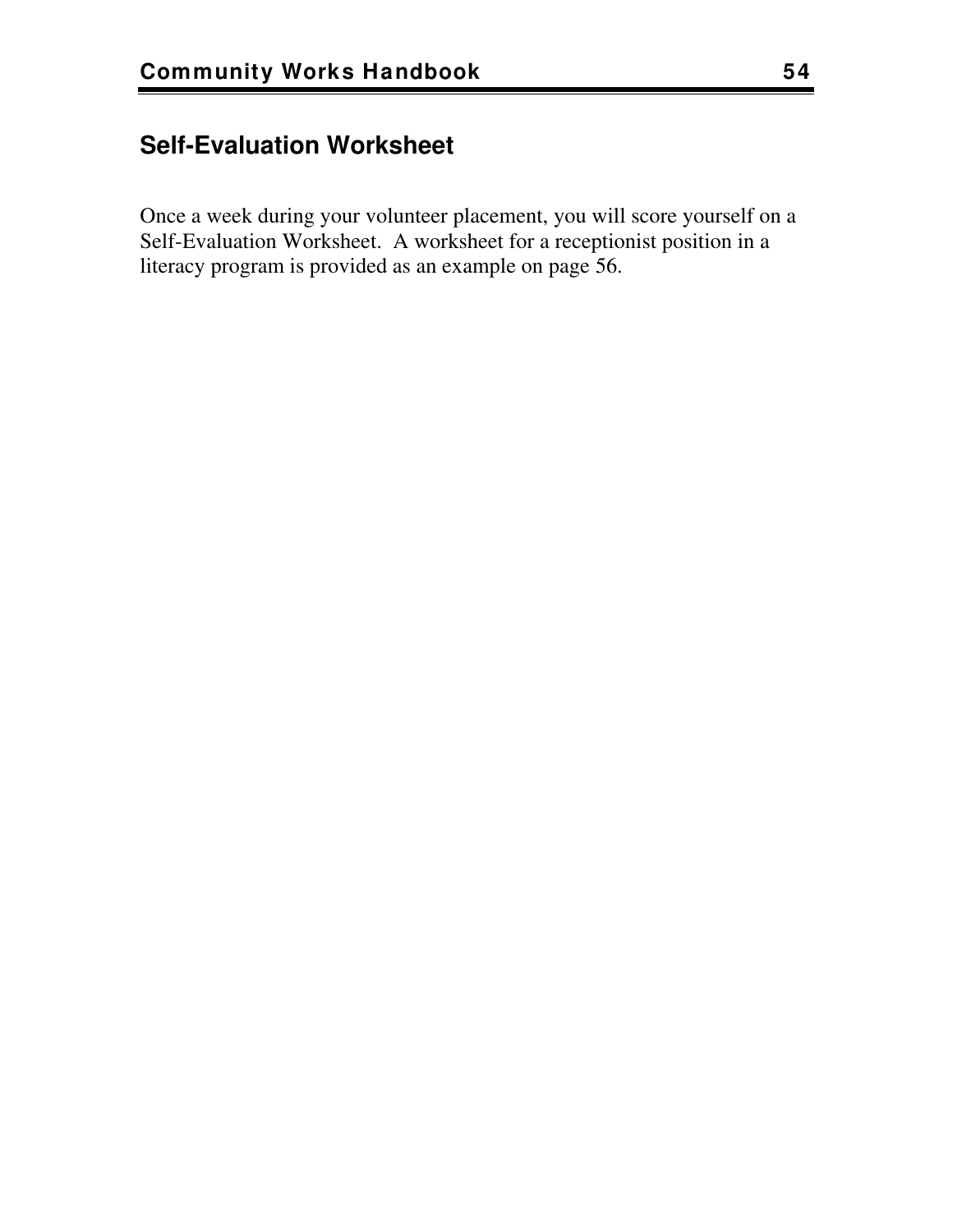# **Self-Evaluation**

As you have already read, regular meetings with your supervisor are important because they keep the communication channels open. At these meetings, you can talk about your successes and challenges and what you need to improve. Meeting with your supervisor can clear up misunderstandings which could lead to difficult situations in the future.

Another equally important way to keep track of your learning is through self-evaluation. Self-evaluation is an important part of any new learning experience. Thinking about your own progress will help you to recognize areas where you are doing well and areas that you need to work on.

The Self-Evaluation Worksheet will help you chart your progress with your volunteer position tasks. If you wish, use the sentence-starters to write about your experiences in a journal.

### **The Self-Evaluation Sheet**

Once a week during your volunteer placement, score yourself on a Self-Evaluation Worksheet. Each worksheet covers four weeks of work. Take it with you each time you meet with your supervisor. Keep your completed worksheets in your portfolio. They will help you to complete your résumé.

### **Steps to complete your worksheet**

- 1. Before you begin volunteering, list the tasks you will be expected to do during your volunteer placement. Your instructor will help you.
- 2. At the end of week one of your volunteer placement, score yourself on each task. Circle the number from 1-6 that best describes how comfortable you feel doing the task. Be honest with yourself.

| Not very comfortable | More comfortable | Very comfortable |
|----------------------|------------------|------------------|

- 3. Repeat step 2 for each week you are in your volunteer position.
- 4. Once you have circled 6 on a task, check off the box next to the task.
- 5. If you don't do a task that week, don't circle a number.

Below is an example of a worksheet for a receptionist. Your instructor will give you a blank one when you're ready to list your volunteer position's tasks.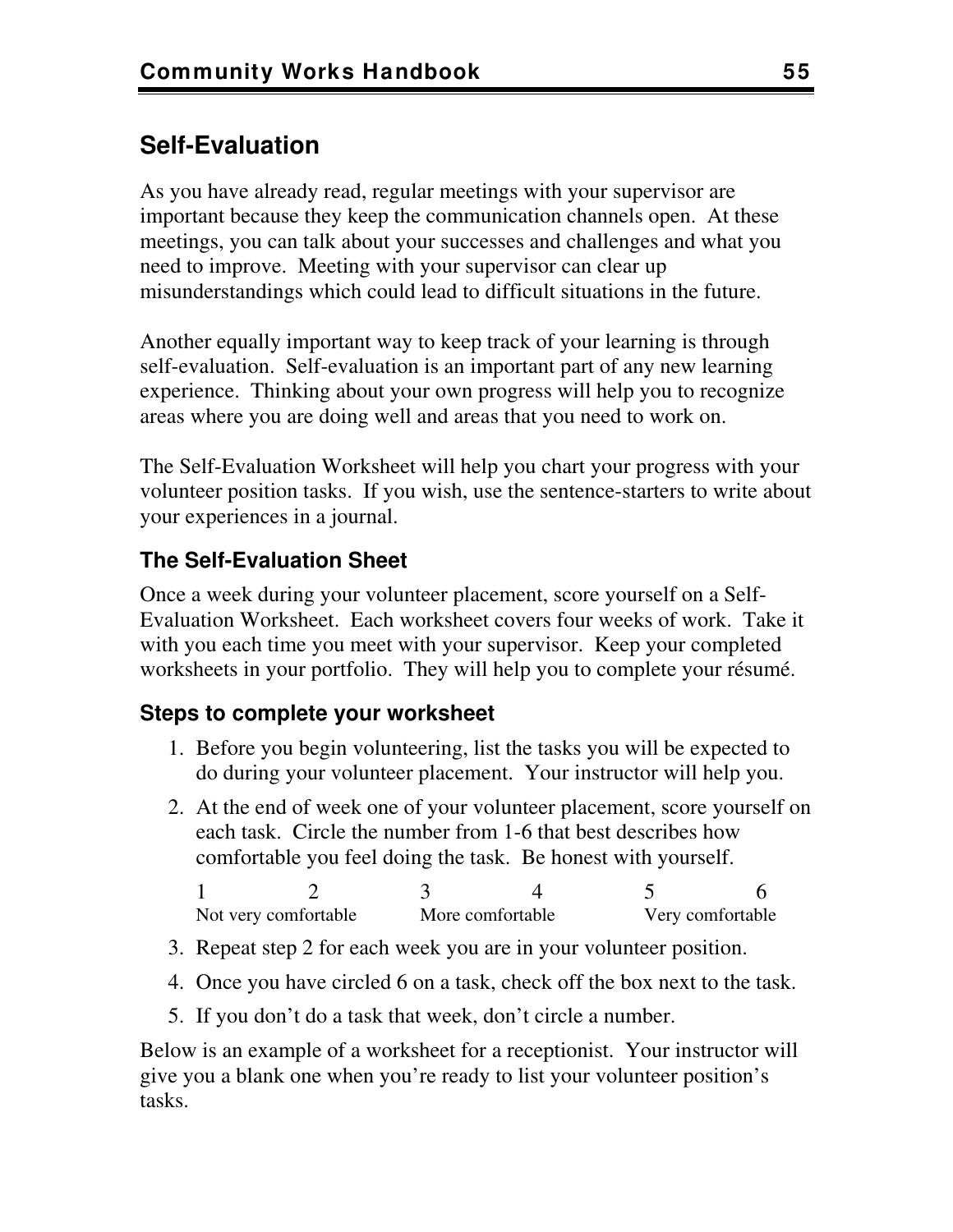# **Self-Evaluation Worksheet: Volunteer Receptionist, Literacy Program**

<span id="page-59-0"></span>

| <b>Essential Skill</b><br>Area |        | My Volunteer Position Task List               | My scores for the Month of: |        |        |        |
|--------------------------------|--------|-----------------------------------------------|-----------------------------|--------|--------|--------|
|                                |        |                                               | Week 1                      | Week 2 | Week 3 | Week 4 |
| <b>Reading Text</b>            | o      | Read notes, messages, notices, lists          | 123456                      | 123456 | 123456 | 123456 |
|                                | $\Box$ | Read for copy-typing with accuracy            | 123456                      | 123456 | 123456 | 123456 |
|                                | $\Box$ | Read telephone numbers accurately             | 123456                      | 123456 | 123456 | 123456 |
|                                | □      | Understand receipts regarding petty cash      | 123456                      | 123456 | 123456 | 123456 |
| Document Use                   | $\Box$ | Use alphabetical order                        | 123456                      | 123456 | 123456 | 123456 |
|                                | $\Box$ | Use the telephone book                        | 123456                      | 123456 | 123456 | 123456 |
|                                | $\Box$ | Use dictionaries                              | 123456                      | 123456 | 123456 | 123456 |
|                                | $\Box$ | Understand schedules, maps                    | 123456                      | 123456 | 123456 | 123456 |
| Writing                        | о      | Write telephone messages                      | 123456                      | 123456 | 123456 | 123456 |
|                                | □      | Maintain supply lists                         | 123456                      | 123456 | 123456 | 123456 |
|                                | $\Box$ | Write notes from visitors                     | 123456                      | 123456 | 123456 | 123456 |
|                                | $\Box$ | Take minutes at student meetings              | 123456                      | 123456 | 123456 | 123456 |
| Oral                           | $\Box$ | Greet students and visitors politely          | 123456                      | 123456 | 123456 | 123456 |
| Communication                  | $\Box$ | Answer the telephone clearly                  | 123456                      | 123456 | 123456 | 123456 |
| (speaking and<br>listening)    | $\Box$ | Ask for help if unsure about what is required | 123456                      | 123456 | 123456 | 123456 |
|                                | $\Box$ | Relay problems in a timely manner             | 123456                      | 123456 | 123456 | 123456 |
|                                | $\Box$ | Attend monthly meetings                       | 123456                      | 123456 | 123456 | 123456 |
| Numeracy                       | о      | Use the calculator for basic operations       | 123456                      | 123456 | 123456 | 123456 |
|                                | $\Box$ | Handle money (counting change)                | 123456                      | 123456 | 123456 | 123456 |
|                                | □      | Maintain supply inventory                     | 123456                      | 123456 | 123456 | 123456 |
|                                | □      | Track pop supply                              | 123456                      | 123456 | 123456 | 123456 |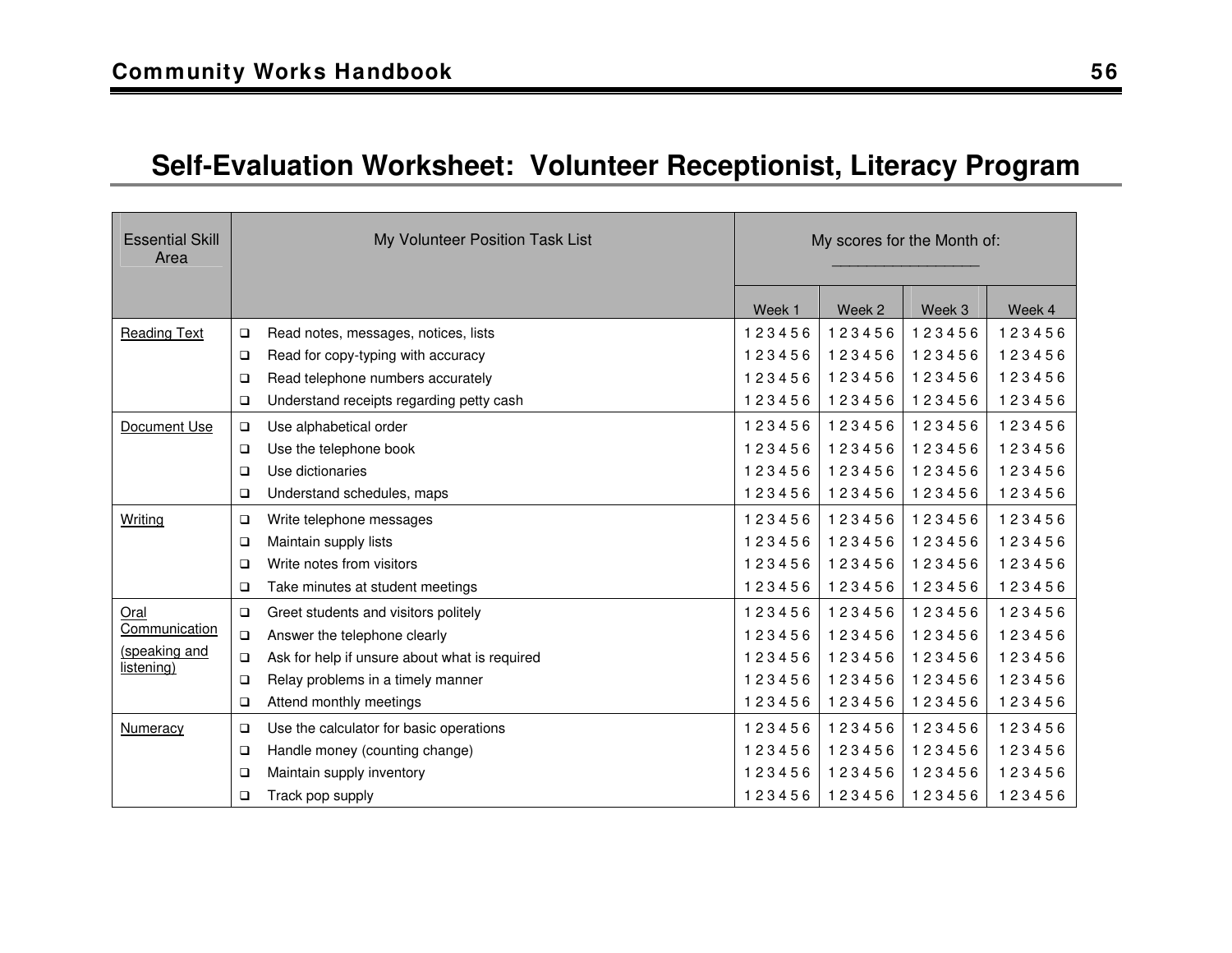| Computer Use                  | $\Box$ | Handle telephone and intercom                                                           | 123456 | 123456 | 123456 | 123456 |
|-------------------------------|--------|-----------------------------------------------------------------------------------------|--------|--------|--------|--------|
|                               | $\Box$ | Copy-type using MSWord, spell and grammar check, basic formatting                       | 123456 | 123456 | 123456 | 123456 |
|                               | $\Box$ | Understand basic email with attachments                                                 |        |        |        |        |
|                               |        |                                                                                         | 123456 | 123456 | 123456 | 123456 |
| Working with                  | $\Box$ | Welcome visitors with confidence                                                        | 123456 | 123456 | 123456 | 123456 |
| Others                        | $\Box$ | Let staff direct and guide activities                                                   | 123456 | 123456 | 123456 | 123456 |
|                               | $\Box$ | Display a helpful and polite telephone manner                                           | 123456 | 123456 | 123456 | 123456 |
|                               | $\Box$ | Assist students using the reception telephone for short/urgent calls                    | 123456 | 123456 | 123456 | 123456 |
|                               | $\Box$ | Make coffee, purchase milk etc.                                                         | 123456 | 123456 | 123456 | 123456 |
|                               | $\Box$ | Maintain kitchen and reception areas                                                    | 123456 | 123456 | 123456 | 123456 |
| <b>Continuous</b><br>Learning | $\Box$ | Attend monthly meeting with supervisor, accept feedback, offer<br>constructive ideas    | 123456 | 123456 | 123456 | 123456 |
|                               | $\Box$ | Review routines and rules and be prepared to learn changes as needed                    | 123456 | 123456 | 123456 | 123456 |
|                               | $\Box$ | Take responsibility for all required tasks however unpleasant                           | 123456 | 123456 | 123456 | 123456 |
| <b>Thinking Skills</b>        | $\Box$ | Conduct maintenance check e.g. tidiness, garbage bins, watering plants                  | 123456 | 123456 | 123456 | 123456 |
|                               | $\Box$ | Try to solve problems before asking for staff assistance                                | 123456 | 123456 | 123456 | 123456 |
| <b>Work Habits</b>            |        | My Volunteer Position Task List                                                         |        |        |        |        |
| Safety                        | $\Box$ | Report any safety concerns quickly and quietly to supervisor or another<br>staff member | 123456 | 123456 | 123456 | 123456 |
|                               | $\Box$ | Work in a manner that prevents injury to yourself or others                             | 123456 | 123456 | 123456 | 123456 |
|                               | $\Box$ | Report unsafe conditions e.g. cooking area                                              | 123456 | 123456 | 123456 | 123456 |
|                               | $\Box$ | Participate in health and safety training                                               | 123456 | 123456 | 123456 | 123456 |
| Customer                      | $\Box$ | Behave in a positive manner e.g. not criticizing others                                 | 123456 | 123456 | 123456 | 123456 |
| Service                       | $\Box$ | Listen carefully to find out visitors' needs                                            | 123456 | 123456 | 123456 | 123456 |
| Reliability                   | $\Box$ | Be on time                                                                              | 123456 | 123456 | 123456 | 123456 |
|                               | $\Box$ | Give adequate notice if you cannot do your shift                                        | 123456 | 123456 | 123456 | 123456 |
|                               | $\Box$ | Complete all tasks and report completion to your supervisor                             | 123456 | 123456 | 123456 | 123456 |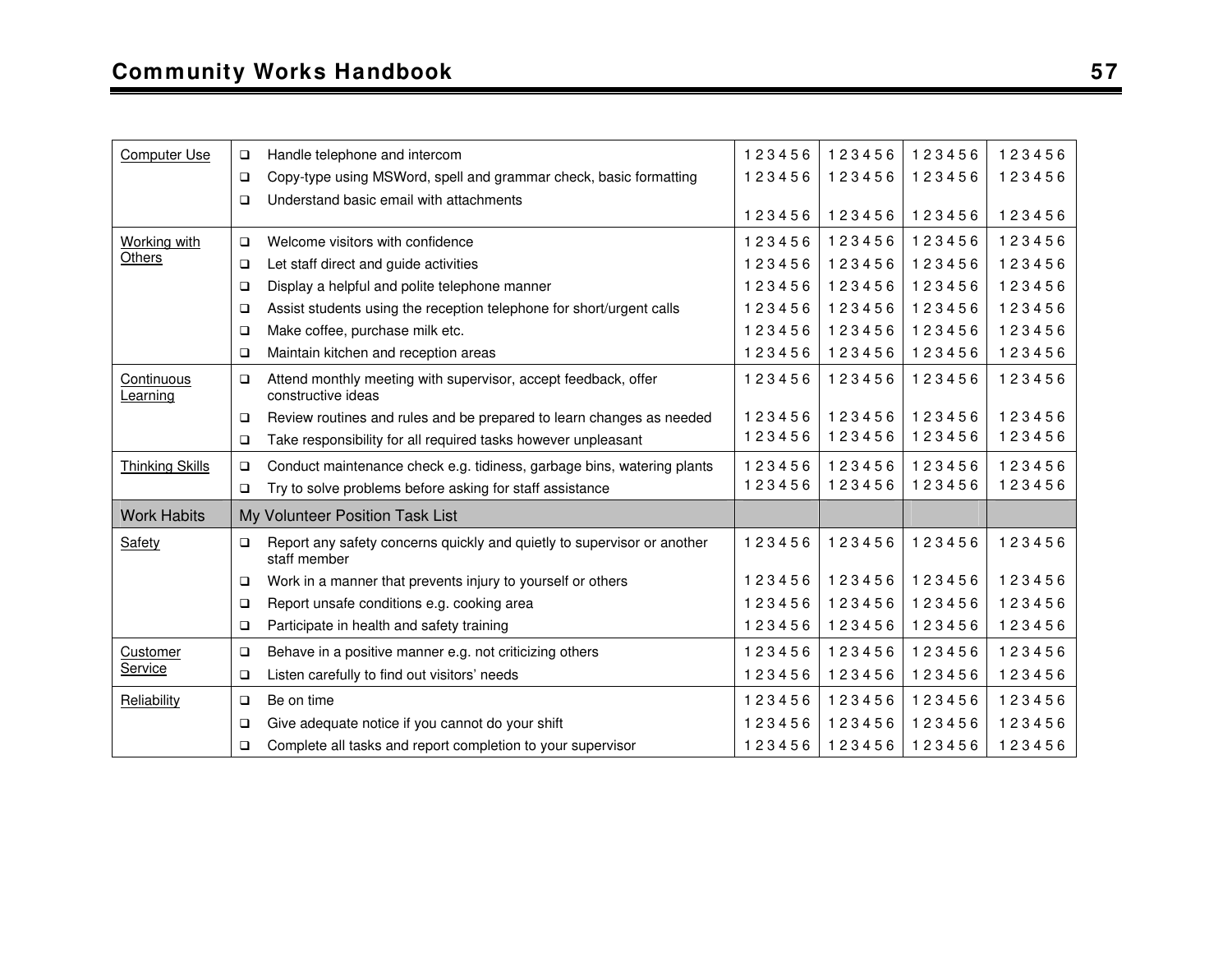# **Activity 3: Journal Sentence Starters**

Choose some of these sentence starters to help you write about your volunteer experiences during your placement. Choose the ones that apply to you. You can use them more than once. You can write as little or as much as you want. You may want to look at the personal qualities in Activity 7 of Unit 1.

Keep your writing in one place, so that you can read it at the end of your volunteer placement.

This week, I was proud of the way I handled …………………… This week, I showed a good attitude by ……………………… Before now, I never thought I would be able to ................................. This week, I worked on improving ……………………………… Something I've discovered about myself that I didn't know before is ……………………………… I have shown that I believe in ………………………… (value) by…………………………… This week, I changed my mind about ……………………………… This week, I realized the importance of …………………………………… Something that surprised me about myself was …………………………… I know I did well this week because ……………………………………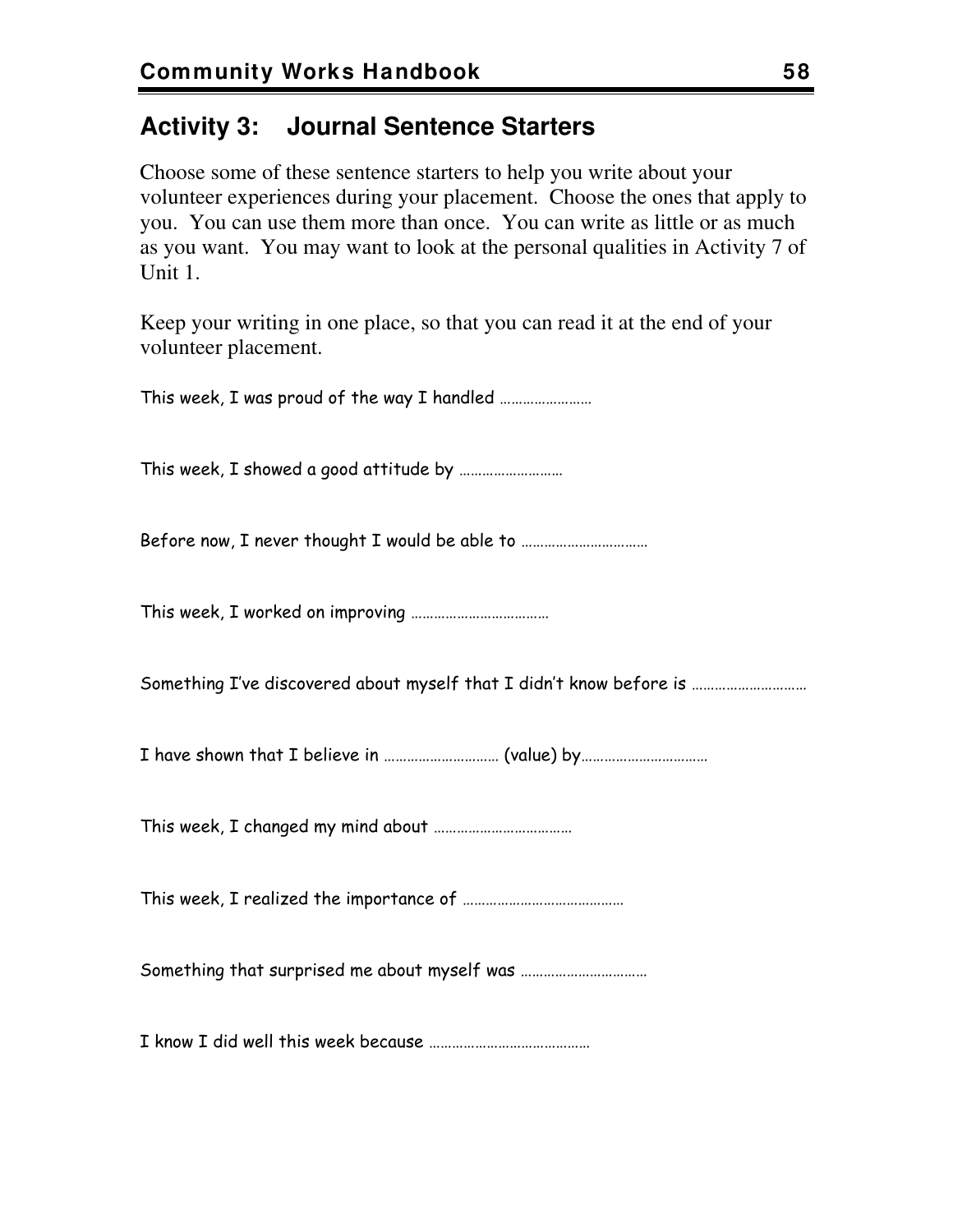# **Activity 4: Personal Information Sheet**

You will use a personal information sheet to prepare your résumé. You can start this right away. You will find a template for a personal information sheet below. Remember to include transferable skills.

# **Personal Information Sheet**

#### **Personal Information**

*Include the information that applies to you* 

Full Name Address, including postal code Telephone number E-mail address

### **Transferable Skills That You Bring To Your Volunteer Placement**

| <u>Reading text</u> |  | List the kinds of reading you have done in your<br>personal life or in any previous work situation.      |
|---------------------|--|----------------------------------------------------------------------------------------------------------|
| I read:             |  |                                                                                                          |
| Writing             |  | List the types of writing tasks you have done $-$<br>telephone messages, log books, notes, letters, etc. |
| I write:            |  |                                                                                                          |
| Technology          |  | List the types of technology you have learned to use                                                     |

<u>rechnology</u> List the types of technology you have learned to use – *computer, calculator, telephone, voicemail, etc.*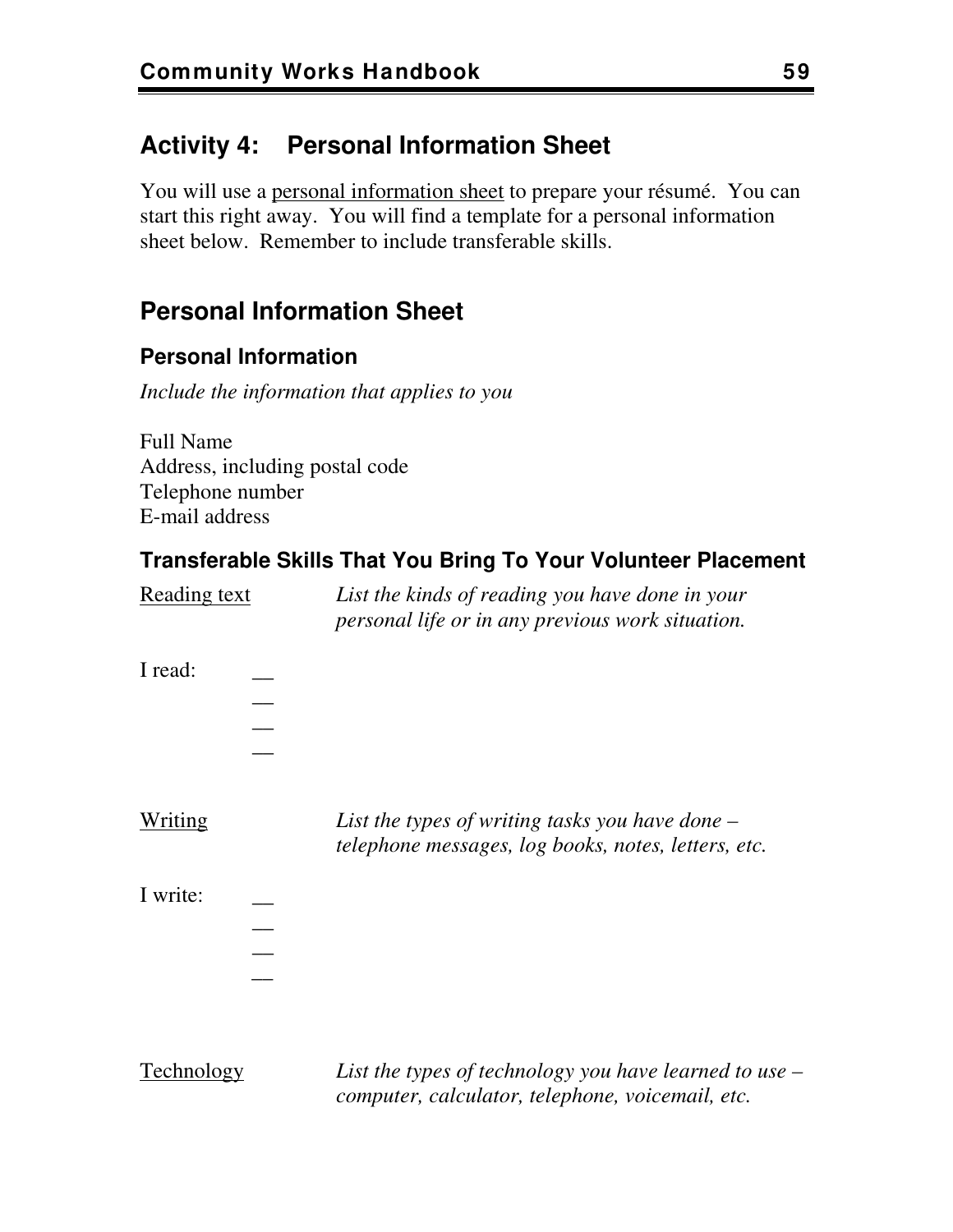I use:

| ___ |  |
|-----|--|
| ___ |  |
|     |  |
| ___ |  |

Oral Communication *List the situations in which you have used your speaking skills – to communicate with other learners, take and receive telephone messages, relay messages and instructions to others, etc.* 

I have used speaking skills to:

 $\overline{\phantom{a}}$  $\overline{\phantom{a}}$  $\overline{\phantom{a}}$  $\overline{\phantom{a}}$ Teamwork *Do you get along with instructors, learners and new people? Do you respect confidential information?* 

This is how I work with others:

| List the wave you have used numbers to measure |  |
|------------------------------------------------|--|

Numeracy *List the ways you have used numbers – to measure, calculate, estimate, work out percentages, etc.* 

I have used numbers to:

 $\overline{\phantom{a}}$  $\overline{\phantom{a}}$  $\overline{\phantom{a}}$  $\overline{\phantom{a}}$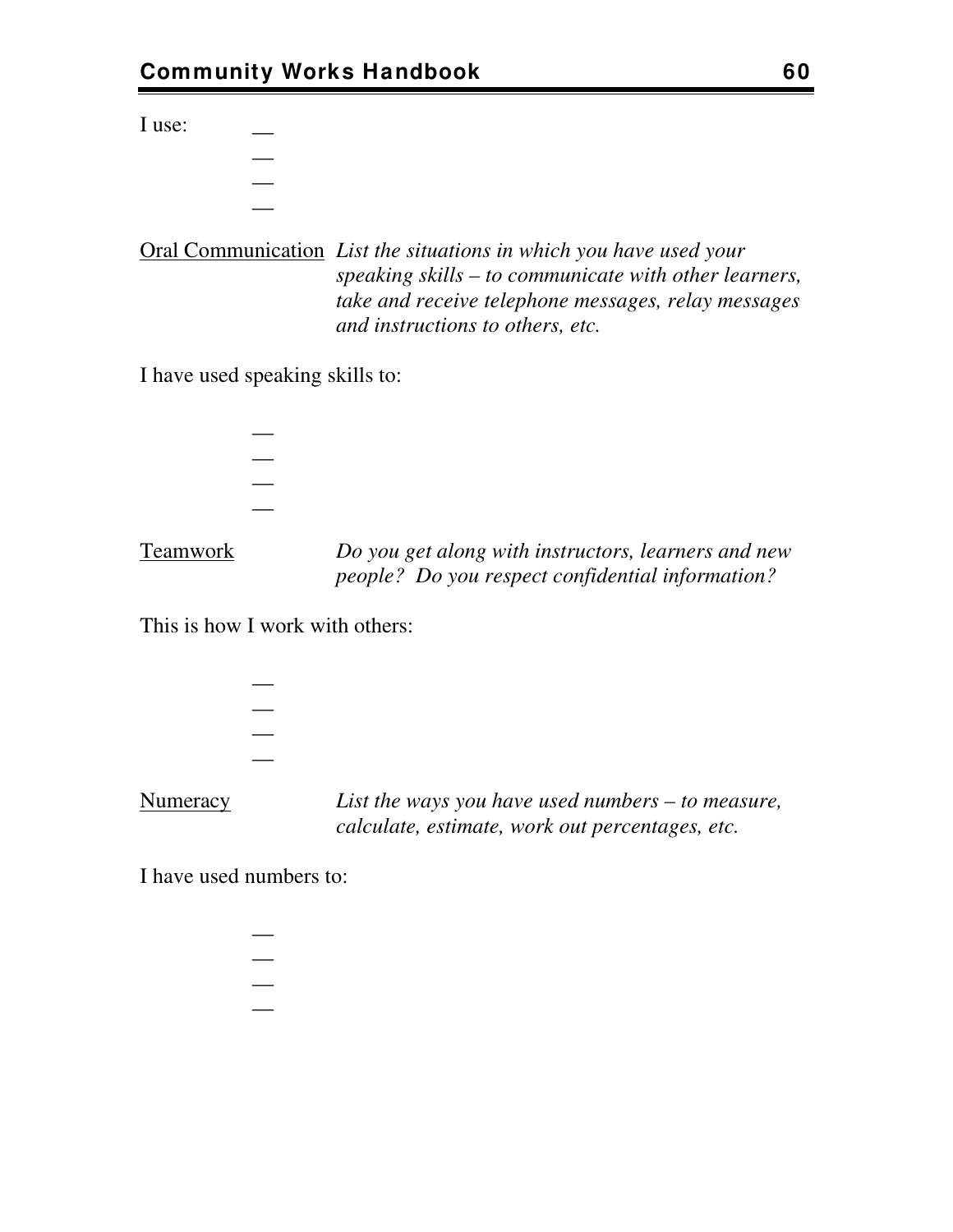Thinking *Do you use your memory, plan and organize tasks, solve problems, make decisions?* 

I have used my thinking skills to:

| ä, |  |
|----|--|
|    |  |
| -  |  |
|    |  |

Education and Training *Include the information that applies to you* 

- List the schools you have attended, with dates
- List your qualifications, with dates
- List any other training, with dates

Work Experience *List in order, with the most recent (your volunteer experience) at the top. For each employer, write:* 

- *Name and address of the company*
- *Your job title*
- *Dates employed*
- *Duties, any skills you needed, technology you operated, etc.*

These are the places I have worked. Include name of supervisor, contact information and addresses:

$$
\begin{array}{ccc}\n & Job \#1 \\
- & Job \#2 \\
- & etc.\n \end{array}
$$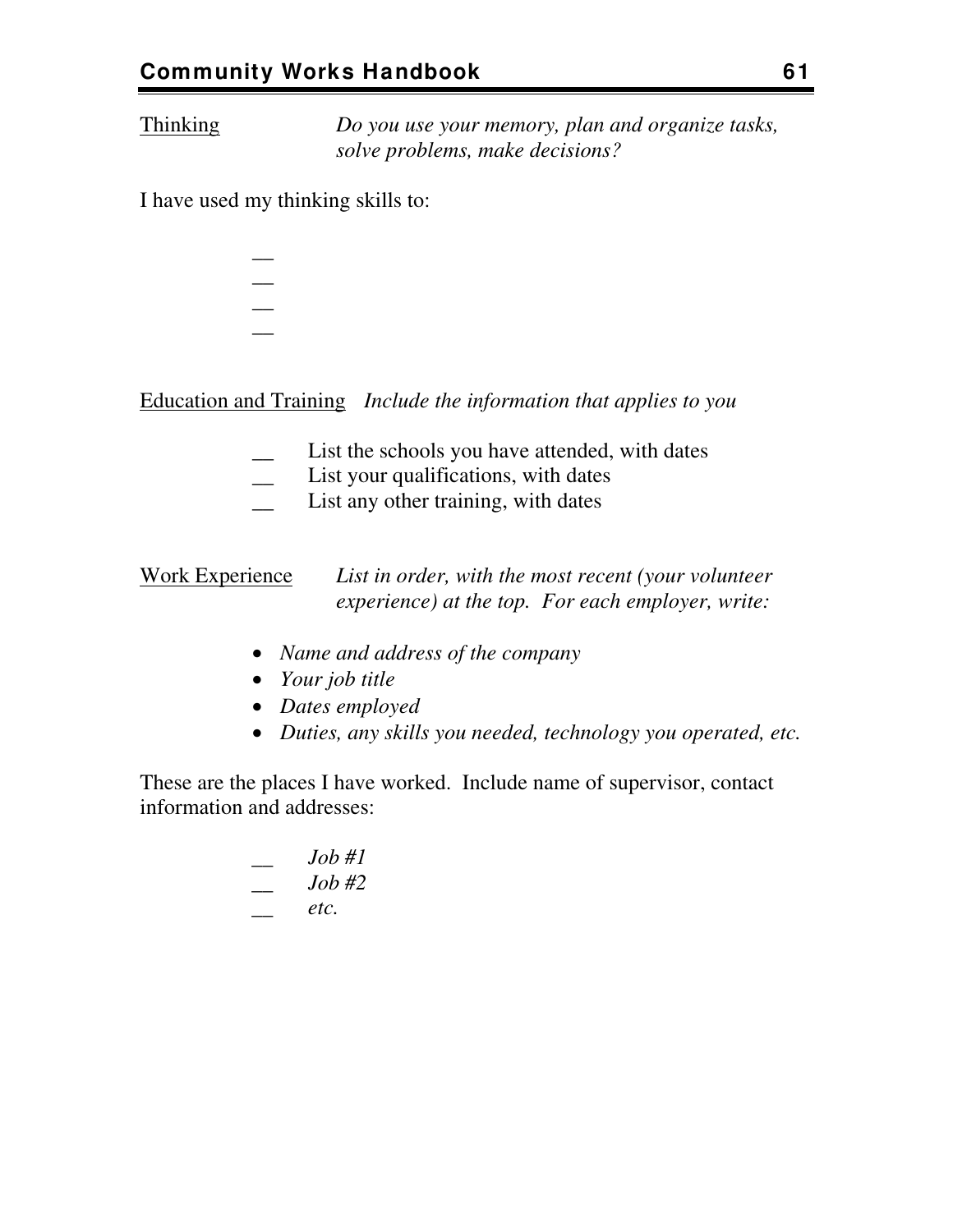Personal Qualities *List your personal qualities and transferable skills.* 

I have these qualities:

| -<br>$\overline{\phantom{a}}$ |  |
|-------------------------------|--|
| ___                           |  |
|                               |  |
| ı                             |  |

I have these transferable skills: *Look at page [33](#page-36-0) for your skills list.*

| ___ |  |  |
|-----|--|--|
| ___ |  |  |
| ___ |  |  |
| ___ |  |  |

References *List three people who know your work well.* 

#### **References**

Don't use relatives as references.

Ask these three people for permission to use them as a reference.

Give daytime phone numbers for your references. Find out the best time to contact them. Employers get frustrated if they have to keep calling.

Ask each reference:

 $\overline{\phantom{a}}$  $\overline{\phantom{a}}$  $\overline{\phantom{a}}$ 

"What would you say to an employer about me?"

You need to make sure that they are going to say something positive.

You do not put your references on your résumé. You put "References available on request." You may be asked to give their names at the end of an interview.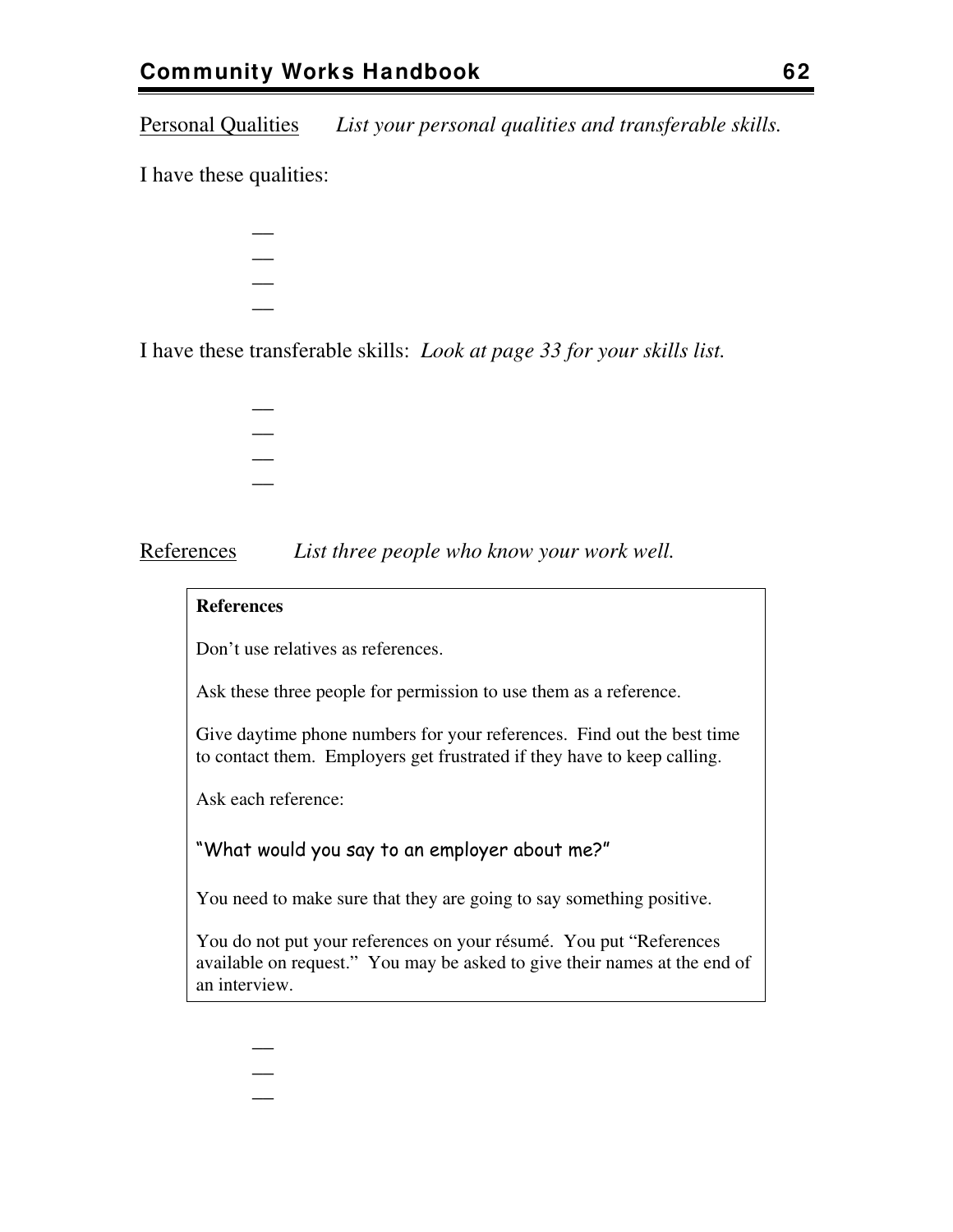# **UNIT 4**

# **MANAGING YOURSELF AND YOUR VOLUNTEER PLACEMENT**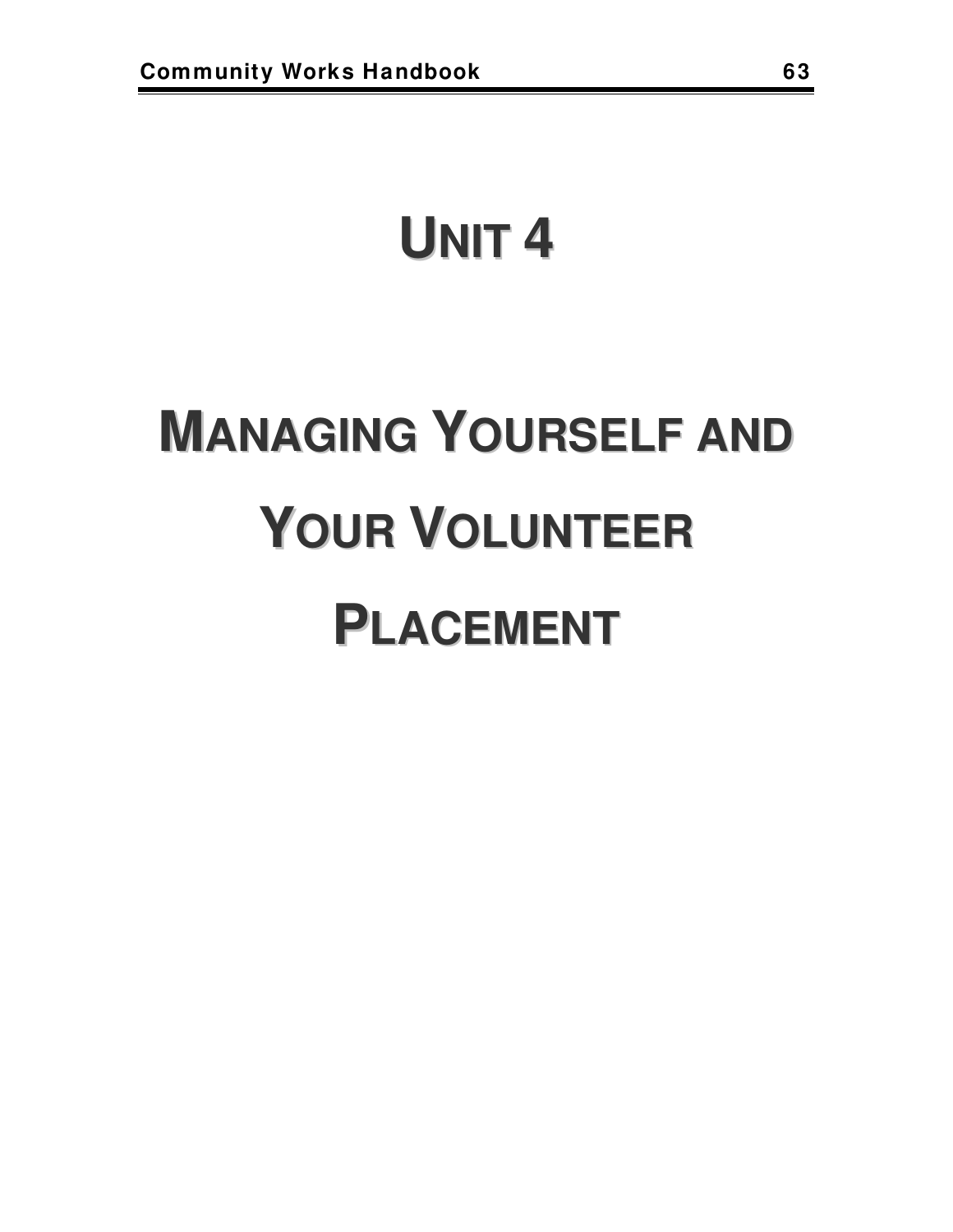# **Time Management**

The chances are that as an adult learner you've found yourself trying to fit too many tasks into too little time.

While some people seem to be able to do it all, most of us have to work at using our time better. Learning how to use time better can help you to manage your home life, your school work and your volunteer position.

Time management is a **transferable skill** that you will need to be successful in the workplace. Whether you're volunteering your time or getting paid for it, how you use your time affects not only you, but others.

Consider the situation on the next page …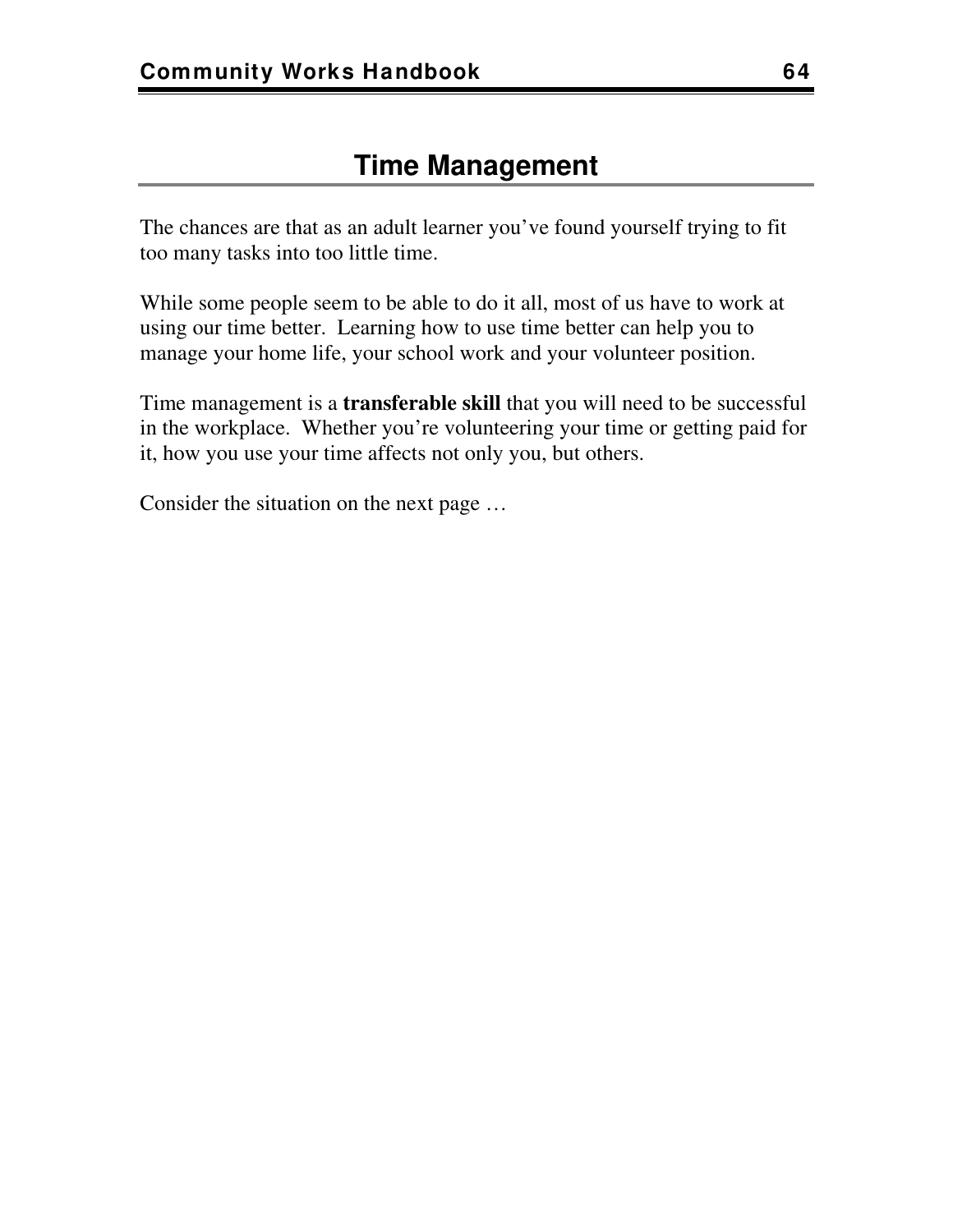## **Activity 1: Lateness Affects Others**

#### **Part 1**

For the first time, Julie was going to look after the children in the Children's Room by herself! She was so happy to know that Shalma trusted her to do a good job. After all, she had only been volunteering at the daycare for two months.

Shalma was delighted to have Julie's help this Monday morning. She arrived very early at the daycare to make sure Julie had everything she needed. With everything ready and Julie arriving by 8:15, Shalma would be able to leave for her family literacy workshop by 8:35 for sure. It was great to have such a good volunteer to depend on!

Although Minoo would be at work this morning too, she would be busy making up crafts for next week's holiday party. What a relief that Julie would be here to look after the children while she got all the crafts ready.

But time was going fast. It was already 8:30 and the children were starting to arrive. Where was Julie? Shalma began to worry that she would be late for her workshop. Elijah was already here, wailing for his mom, who had to get to work at the Laundry Coop by 8:30. Janie was here now too, soaking wet from jumping in a puddle outside in the rain. Her mom, Brenda, had an interview this morning and was already running late. She apologized, but just didn't have time to change Janie's clothes. Out in the kitchen, little Carter was helping himself to a glass of apple juice from the heavy jug that Shalma had just filled. Shalma grabbed the jug just as a wave of juice spilled on the floor. What a mess! Where was Julie?

Supervisors need to be able to count on their workers. Being on time shows you are a reliable person. Other people need to be able to rely on you.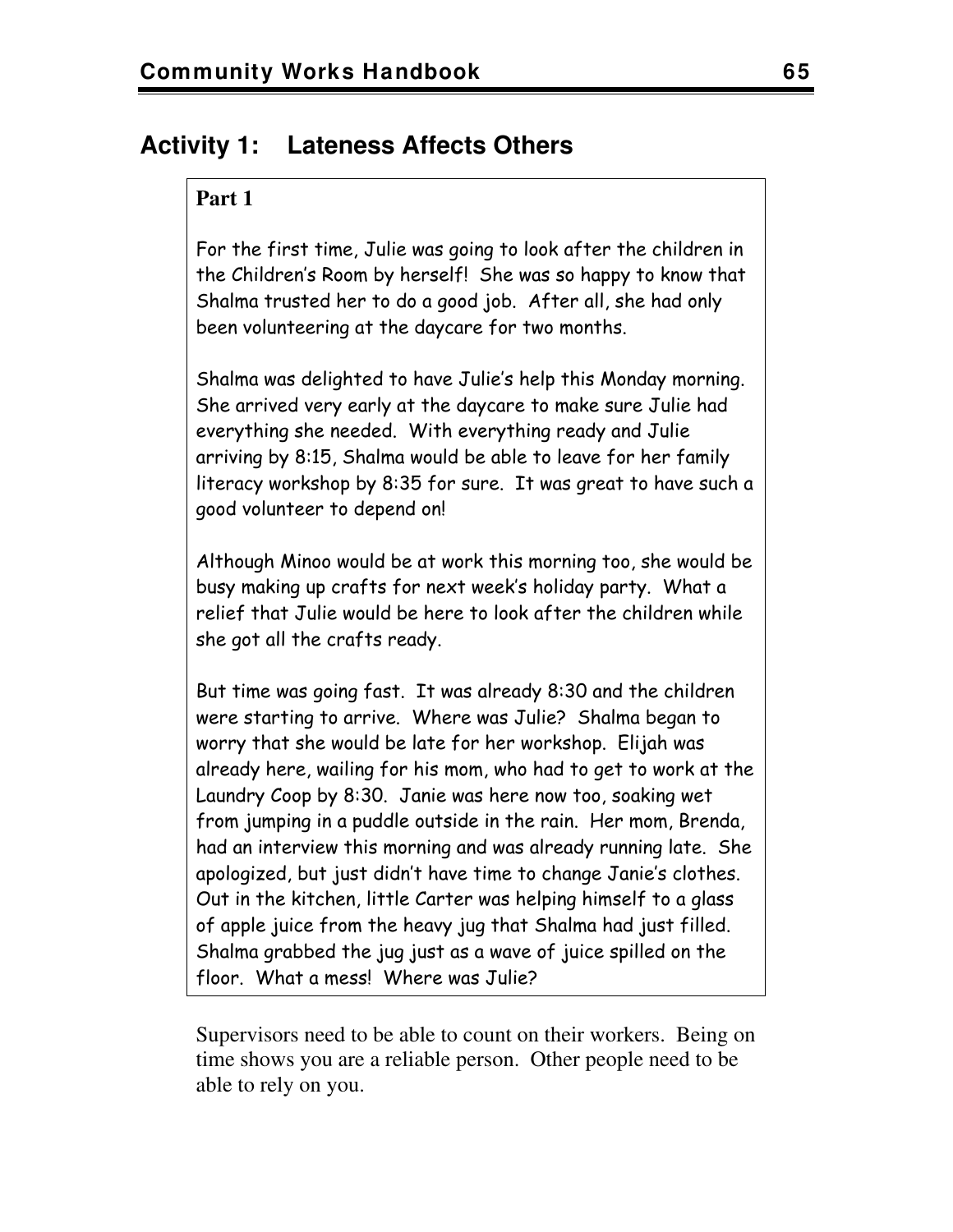Because of Julie's lateness, other people were affected. Brainstorm with a partner how Julie's lateness could have affected other people.

| For           | This could mean |
|---------------|-----------------|
| Shalma        |                 |
|               |                 |
| Minoo         |                 |
| Elijah        |                 |
|               |                 |
| Janie         |                 |
| <b>Brenda</b> |                 |
|               |                 |
| Carter        |                 |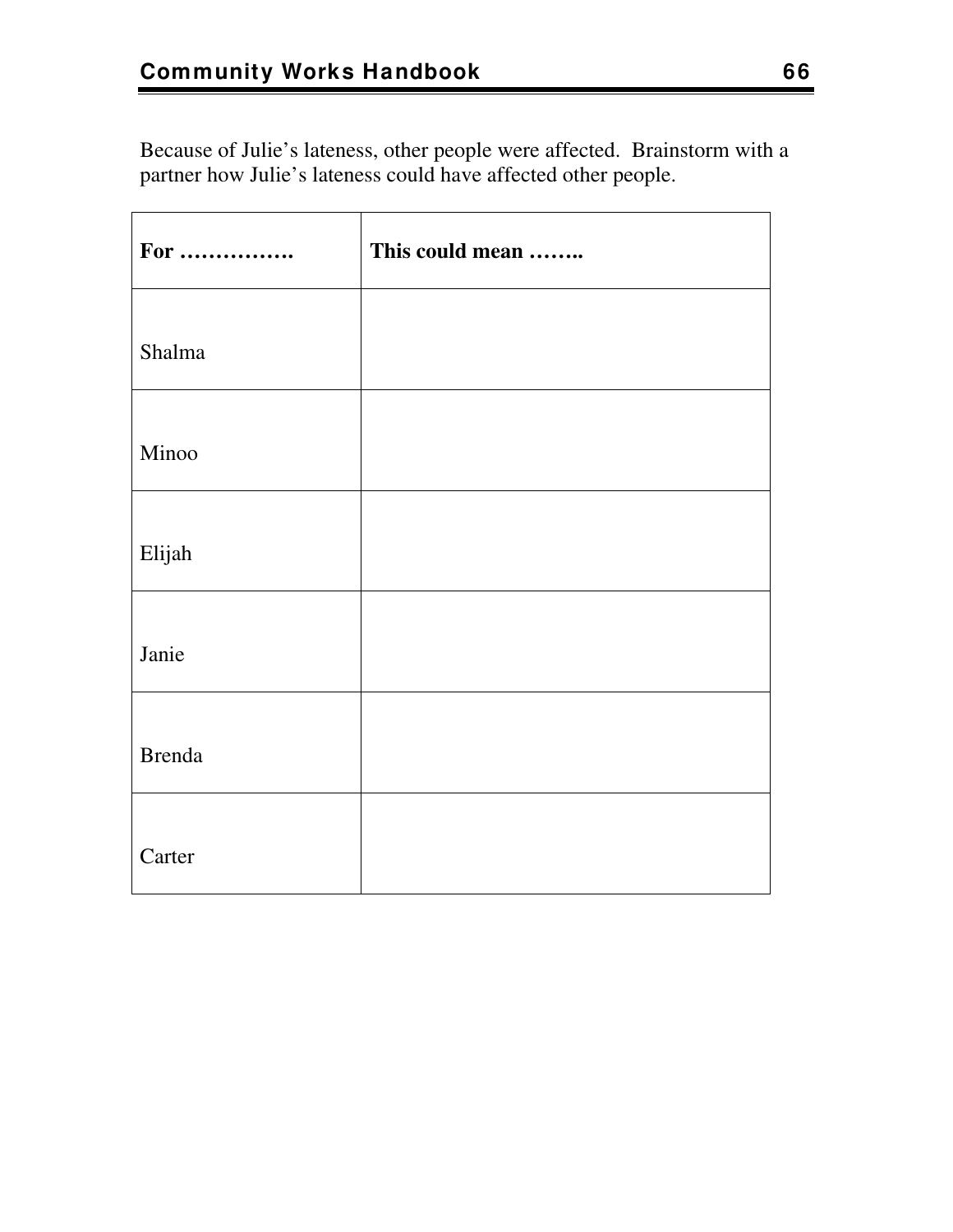# **Activity 2: Estimating Time**

Read the next part of the scenario and answer the questions on the next page.

#### **Part 2**

Julie usually gets a ride to her volunteer placement with her neighbour, but she had to get the bus today. She'd forgotten to set the alarm clock, because she'd been so busy the night before. It was already almost 8 o'clock and she was going to be very late arriving at the Children's Room. She might have known this would happen on the day she was going to take care of the children all by herself! This was the day she was going to prove she could do a good job!

She still had to have a shower, which usually took 15 minutes and she would need 5 minutes to get dressed. Then there was breakfast – 10 minutes for her cereal – and another 10 minutes to brush her teeth and fix her hair. It was 5 minutes to the bus stop and the bus ride was going to take 15 minutes. She was lucky the bus stop was right outside the centre.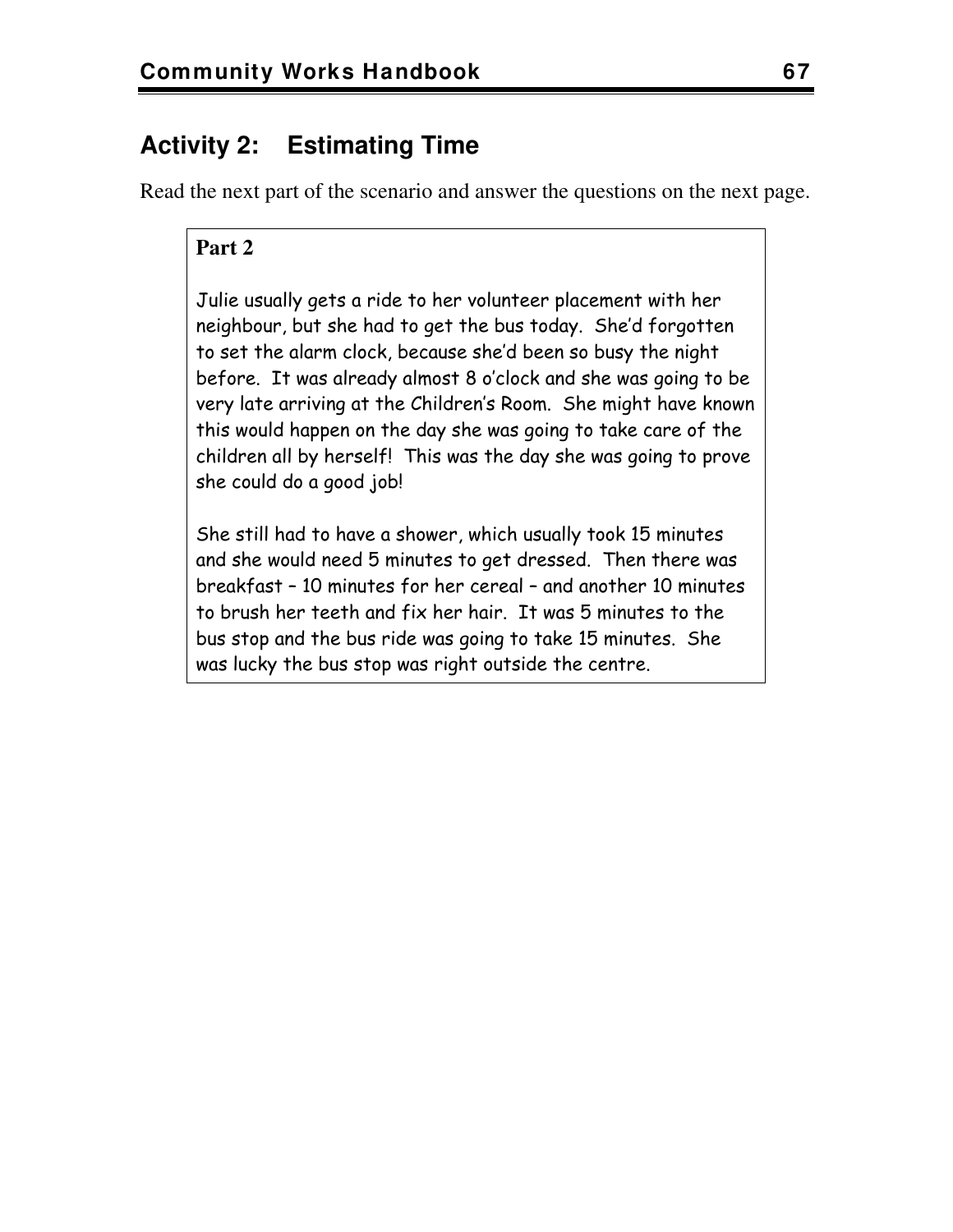### **Estimating Time**

1. Complete the following table to estimate how much time it will take Julie to get to her placement.

| <b>Task</b>             | Time it will take |
|-------------------------|-------------------|
| Have a shower           |                   |
| Get dressed             |                   |
| Eat cereal              |                   |
| Brush teeth/fix hair    |                   |
| Walk to bus stop        |                   |
| Bus ride                |                   |
| Walk from bus stop      |                   |
| Total time to get there |                   |

2. If Julie starts her shower at 8 o'clock and everything goes as it should, what time will she get to work?

 $\therefore$  a.m.

3. Things don't always go as we hope they will. What things might happen to delay Julie's plan to get to work?

\_\_\_\_\_\_\_\_\_\_\_\_\_\_\_\_\_\_\_\_\_\_\_\_\_\_\_\_\_\_\_\_\_\_\_\_\_\_\_\_\_\_\_\_\_\_\_\_\_\_\_\_\_\_\_\_\_\_\_

\_\_\_\_\_\_\_\_\_\_\_\_\_\_\_\_\_\_\_\_\_\_\_\_\_\_\_\_\_\_\_\_\_\_\_\_\_\_\_\_\_\_\_\_\_\_\_\_\_\_\_\_\_\_\_\_\_\_\_

\_\_\_\_\_\_\_\_\_\_\_\_\_\_\_\_\_\_\_\_\_\_\_\_\_\_\_\_\_\_\_\_\_\_\_\_\_\_\_\_\_\_\_\_\_\_\_\_\_\_\_\_\_\_\_\_\_\_\_

\_\_\_\_\_\_\_\_\_\_\_\_\_\_\_\_\_\_\_\_\_\_\_\_\_\_\_\_\_\_\_\_\_\_\_\_\_\_\_\_\_\_\_\_\_\_\_\_\_\_\_\_\_\_\_\_\_\_\_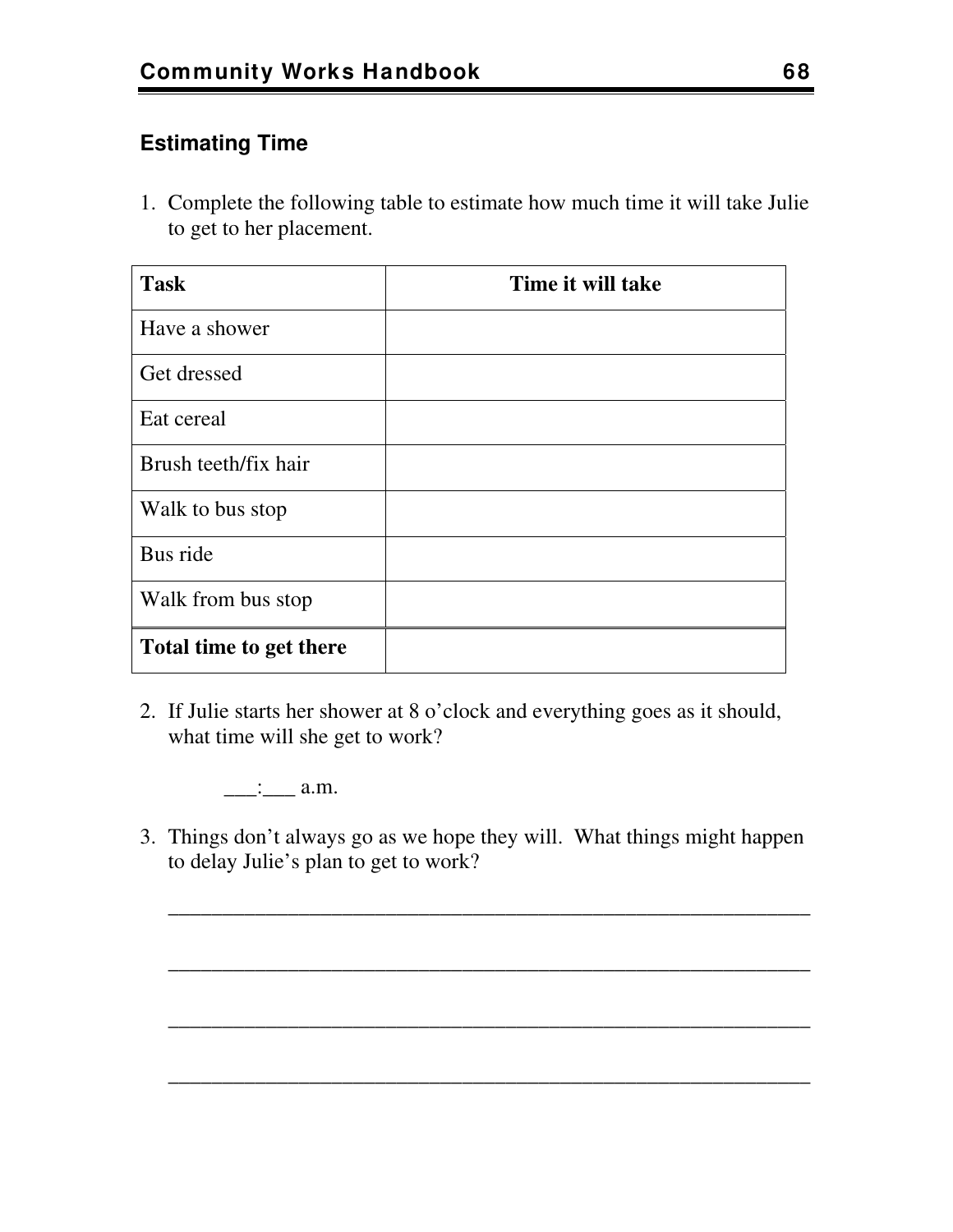## **Activity 3: How Long Will it Take Me to Get to Work?**

Suppose your volunteer placement starts at 9:00 a.m.

- 1) In the following table, list the tasks that you need to do each day from getting up until you start your volunteer placement.
- 2) Estimate how long it will take you to do each one. Be realistic. Allow some extra time for unexpected things to happen.
- 3) Add up the time it will take in hours and minutes: \_\_\_\_\_\_\_\_\_\_\_\_\_\_\_\_\_\_\_\_\_\_\_\_\_\_\_
- 4) Now count backwards. Subtract the total time from your start time.
- 5) What time will you have to set your alarm clock?  $\therefore$  a.m.

| Things I need to do before I get<br>to my volunteer placement | <b>Estimated time each thing will</b><br>take me |
|---------------------------------------------------------------|--------------------------------------------------|
|                                                               |                                                  |
|                                                               |                                                  |
|                                                               |                                                  |
|                                                               |                                                  |
|                                                               |                                                  |
|                                                               |                                                  |
|                                                               |                                                  |
|                                                               |                                                  |
|                                                               |                                                  |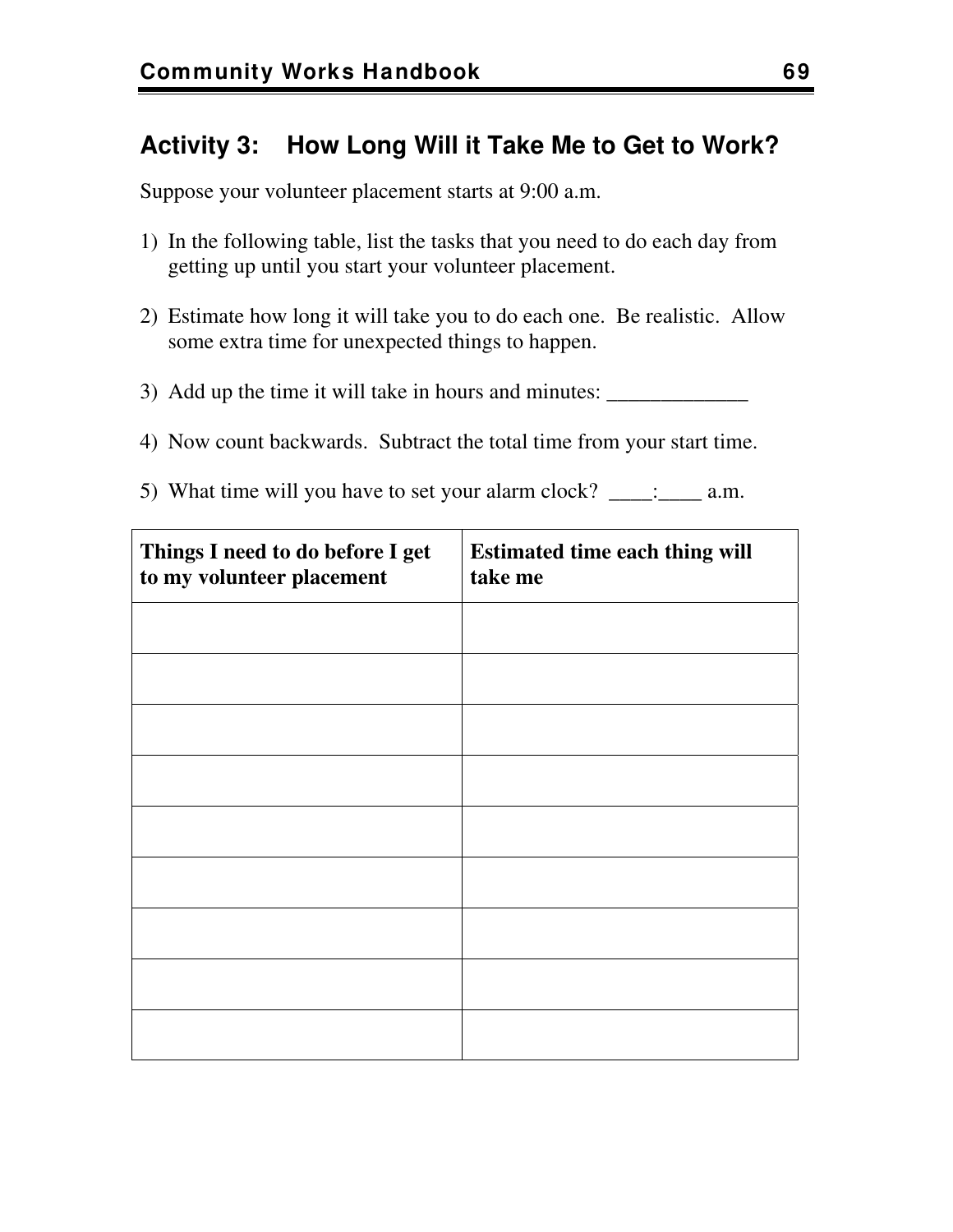## **Activity 4: Time Management**

#### **Part 3**

Last night had been crazy. Not that it was any different than usual! There was supper to cook, dishes to do, lunches to make and three loads of laundry that had been sitting there all week.

Julie's son Kyle, 14, had needed help with his homework and 16 year-old Susie was on the phone – again! Ben, 9, had a crisis with his project. The paint wouldn't stick to the juice carton and it had dripped down onto the hand-embroidered tablecloth her mother had made her for Christmas (why hadn't he listened to her and covered it with paper first? It was ruined!! Her mother will be mad when she comes over tomorrow!)

Before she knew it, it was 11 o'clock and nobody had thought to take the poor dog out for a walk. And the lunches hadn't been made yet. She had finally crawled into bed around midnight.

But that was Tuesday. Now she had to worry about today! She stumbled out of her bedroom and headed for the kitchen to call Shalma, but the portable phone was missing from its cradle. Susie!! Julie was getting angry – at herself, for being so tired all the time and at Susie, who sometimes didn't seem to think about anyone else! If only she could get some help around here!

This had been a busy night for Julie, but a typical one. Julie has lots of responsibilities, not only as a volunteer, but also as a mother and a student as well. These responsibilities can be overwhelming to anyone trying to take on something new. But these challenges can be overcome.

There are things Julie and her family can do to help each other meet the demands of a busy life. If they can work together to get things done, everyone will benefit.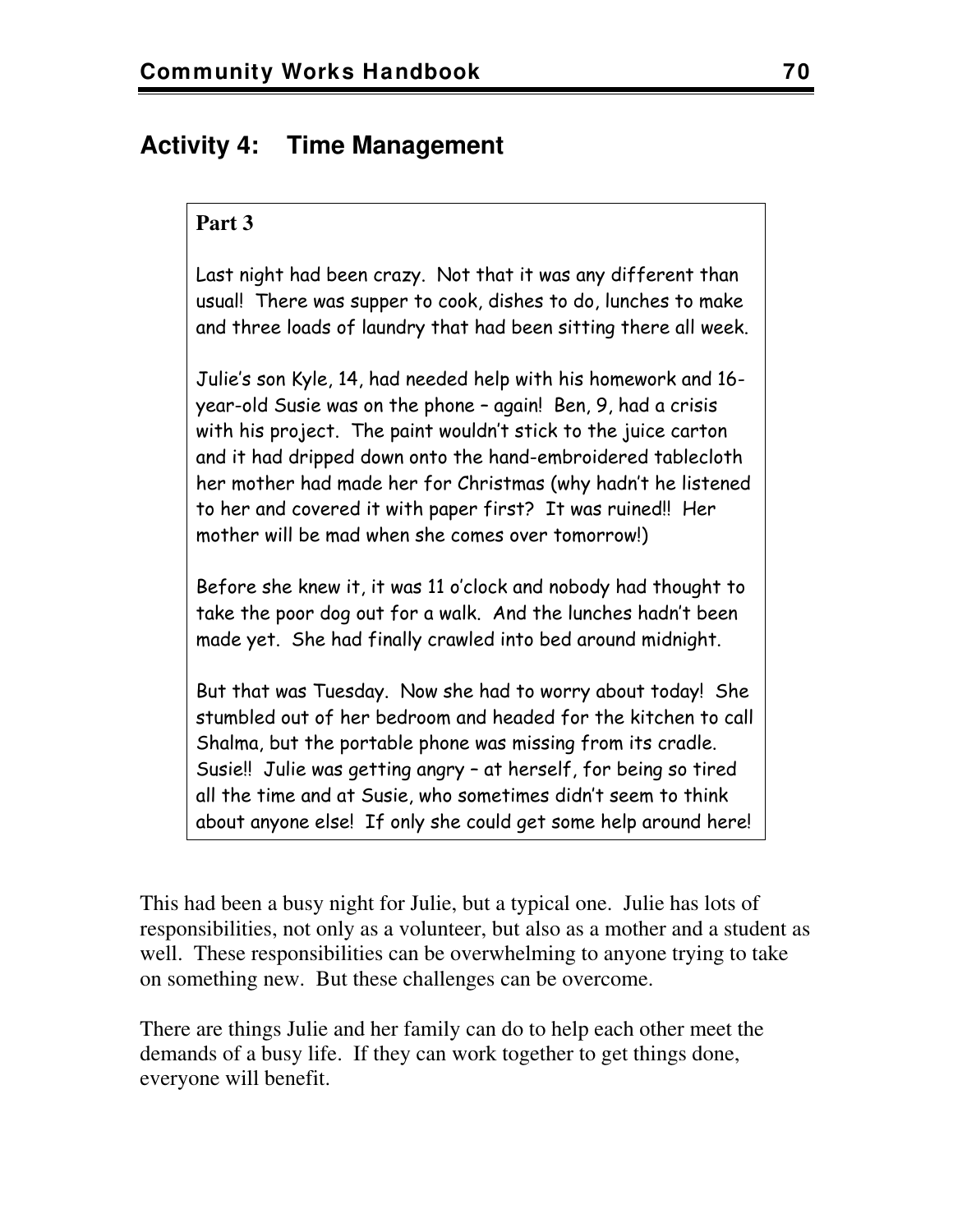Have you ever forgotten to do something important? Everyone does, especially if they have a busy life. If you have forgotten something important in the past, then a **To Do List** is for you. A **To Do List** is a very effective way to help you manage your time.

- 1. Decide if your list is going to be a daily or a weekly list.
- 2. Write down all the things that you want or *need* to get done today or this week.
- 3. Pick the most important things the things that *have* to get done. If you tackle the most important jobs first, you will not waste your time on jobs that do not matter as much.
- 4. Put a number beside the jobs in the order of importance the most important ones first!
- 5. Re-write your list in the order of importance.
- 6. Remember to do all the jobs listed on your **To Do List**. Check them off as you finish them.
- 7. Carry this list with you, or put it in a safe place.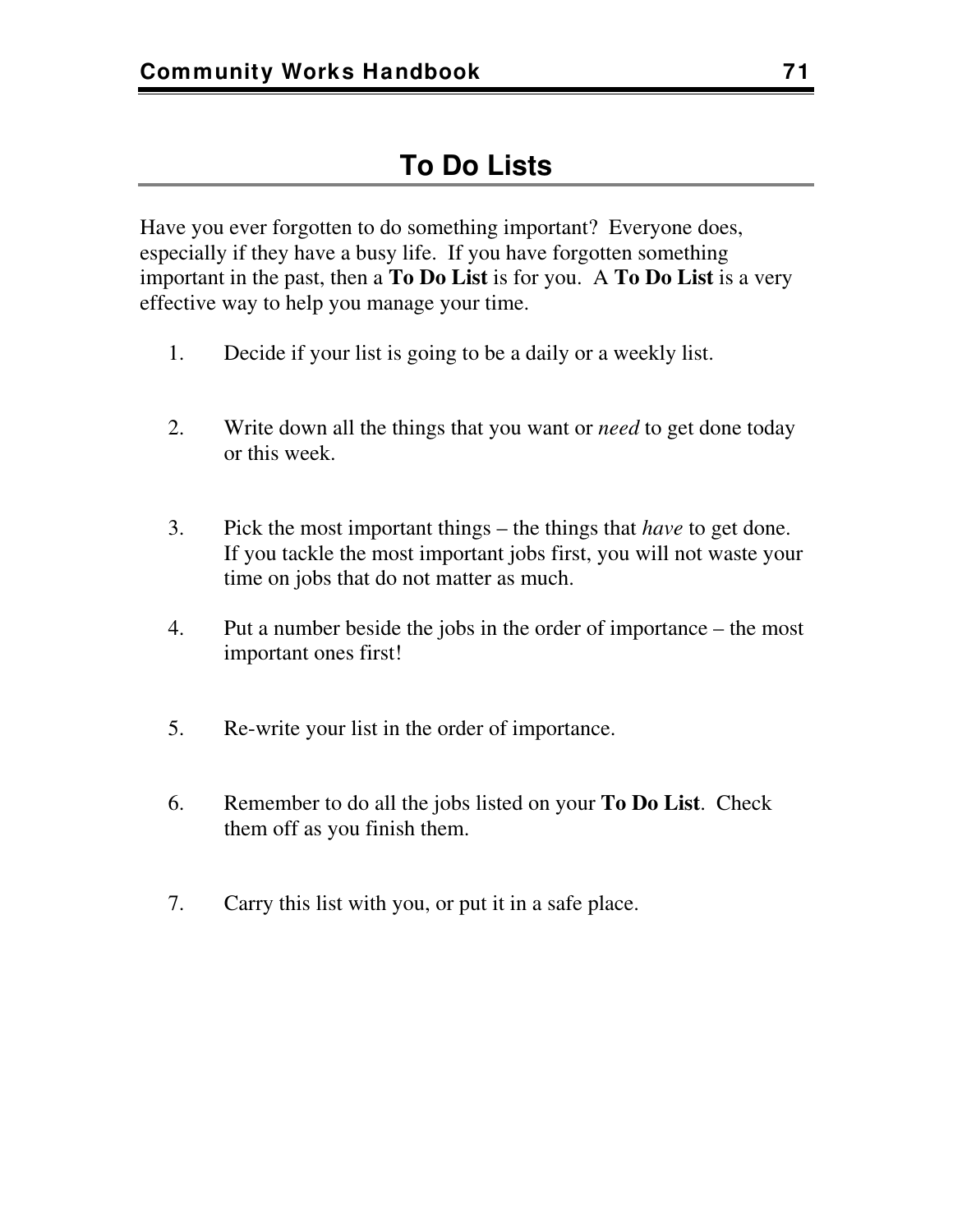## **Activity 5: Help Julie Organize Her Time Better**

Make a list of the things Julie has to do

| <b>Julie's To Do List</b> |  |
|---------------------------|--|
|                           |  |
|                           |  |
|                           |  |
|                           |  |
|                           |  |
|                           |  |
|                           |  |
|                           |  |
|                           |  |
|                           |  |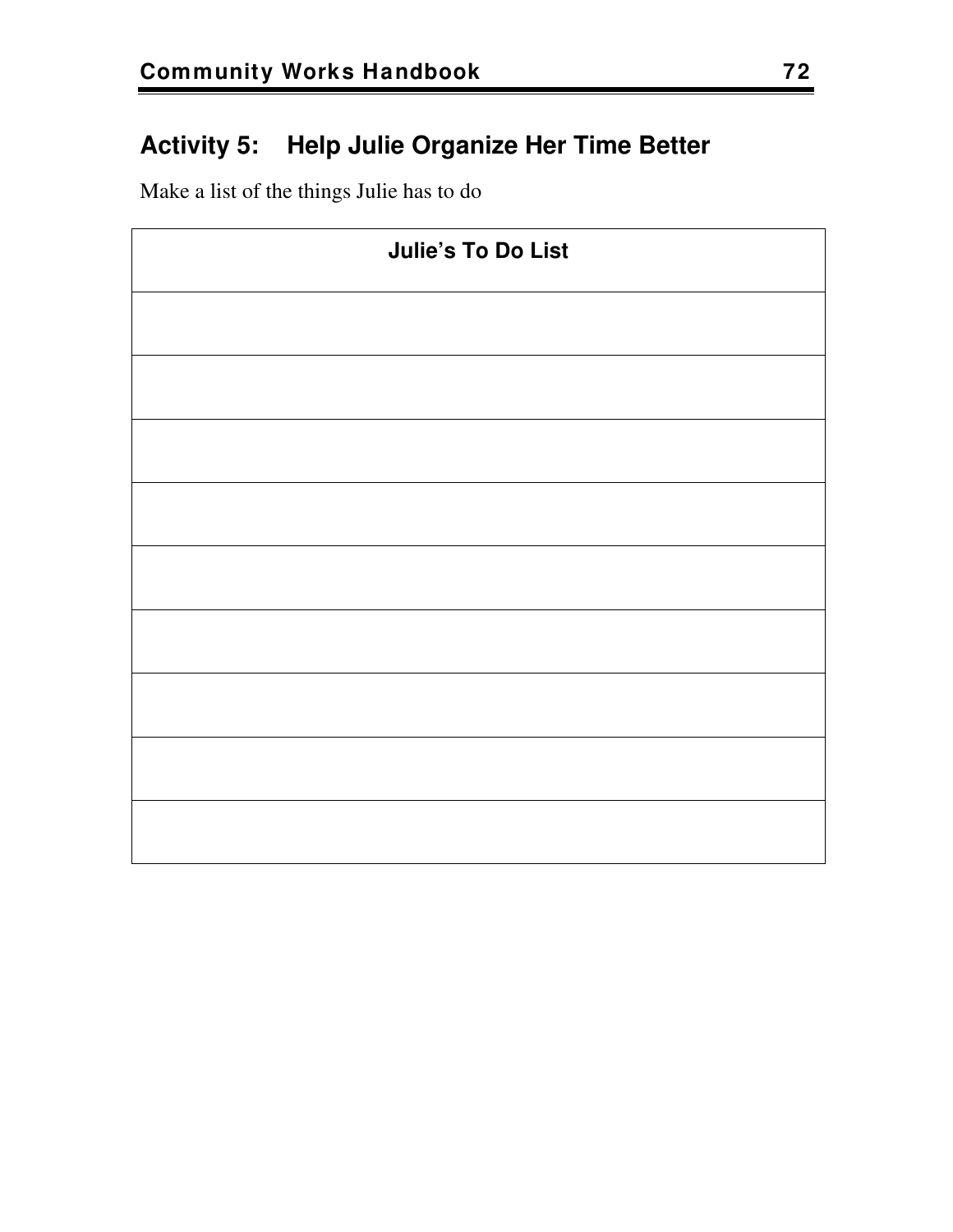Next, Julie will need to talk to her family to get their help. Think about what each family member could do to help get these tasks done then list them.

| <b>Family Member</b> | Can help in this way |
|----------------------|----------------------|
|                      |                      |
| Suzie $(16)$         |                      |
| Kyle $(14)$          |                      |
| Ben $(9)$            |                      |
| Julie's mother       |                      |

What could Julie herself do differently, to make the evenings less stressful for her?

\_\_\_\_\_\_\_\_\_\_\_\_\_\_\_\_\_\_\_\_\_\_\_\_\_\_\_\_\_\_\_\_\_\_\_\_\_\_\_\_\_\_\_\_\_\_\_\_\_\_\_\_\_\_\_\_\_\_\_\_\_

\_\_\_\_\_\_\_\_\_\_\_\_\_\_\_\_\_\_\_\_\_\_\_\_\_\_\_\_\_\_\_\_\_\_\_\_\_\_\_\_\_\_\_\_\_\_\_\_\_\_\_\_\_\_\_\_\_\_\_\_\_

\_\_\_\_\_\_\_\_\_\_\_\_\_\_\_\_\_\_\_\_\_\_\_\_\_\_\_\_\_\_\_\_\_\_\_\_\_\_\_\_\_\_\_\_\_\_\_\_\_\_\_\_\_\_\_\_\_\_\_\_\_

\_\_\_\_\_\_\_\_\_\_\_\_\_\_\_\_\_\_\_\_\_\_\_\_\_\_\_\_\_\_\_\_\_\_\_\_\_\_\_\_\_\_\_\_\_\_\_\_\_\_\_\_\_\_\_\_\_\_\_\_\_

\_\_\_\_\_\_\_\_\_\_\_\_\_\_\_\_\_\_\_\_\_\_\_\_\_\_\_\_\_\_\_\_\_\_\_\_\_\_\_\_\_\_\_\_\_\_\_\_\_\_\_\_\_\_\_\_\_\_\_\_\_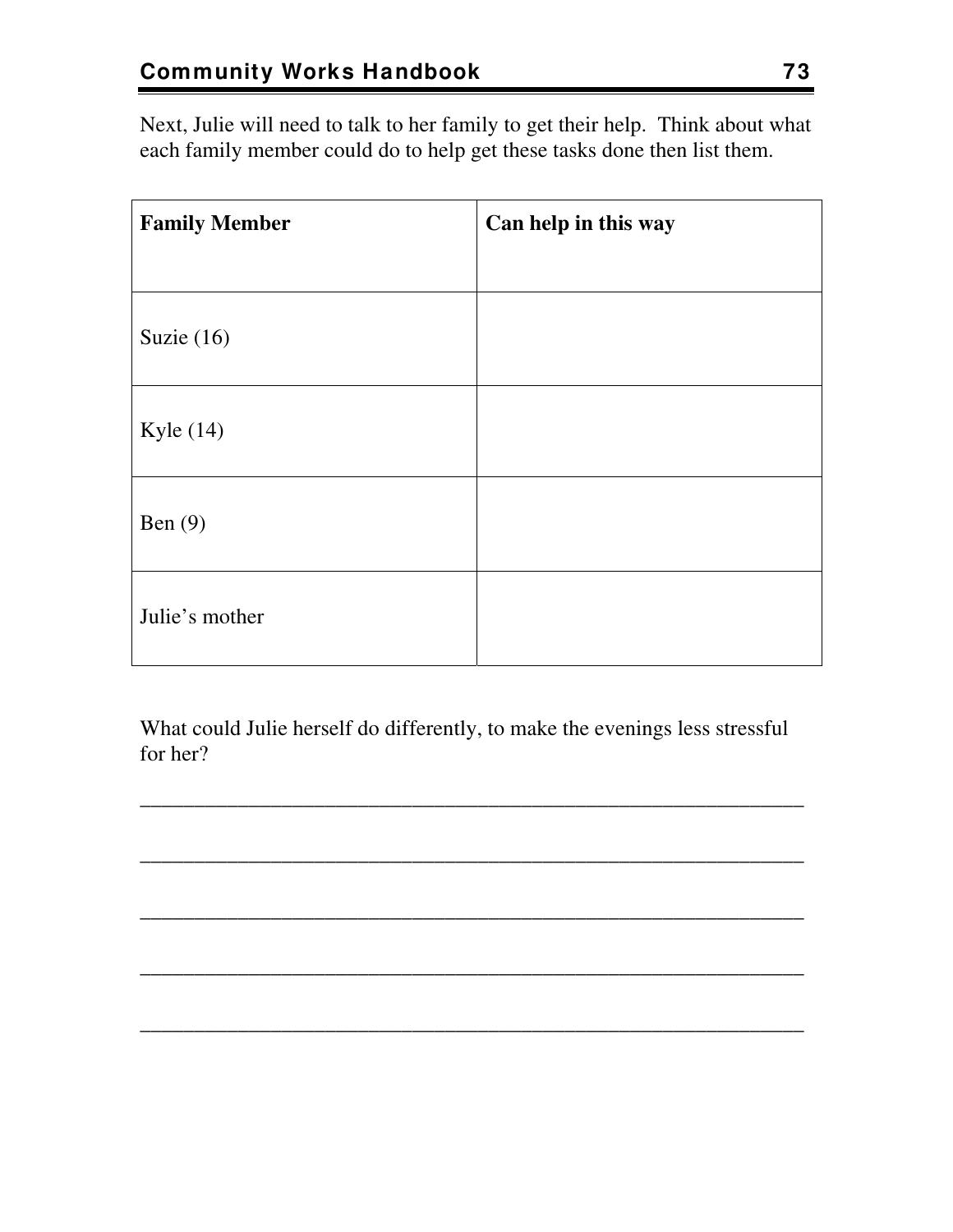## **Activity 6: Organize YOUR Time Better**

Make your own **To Do List** of the tasks you have to do in order to get to school or work. Then number them in order of importance.

| My To Do List |
|---------------|
|               |
|               |
|               |
|               |
|               |
|               |
|               |
|               |
|               |
|               |
|               |
|               |
|               |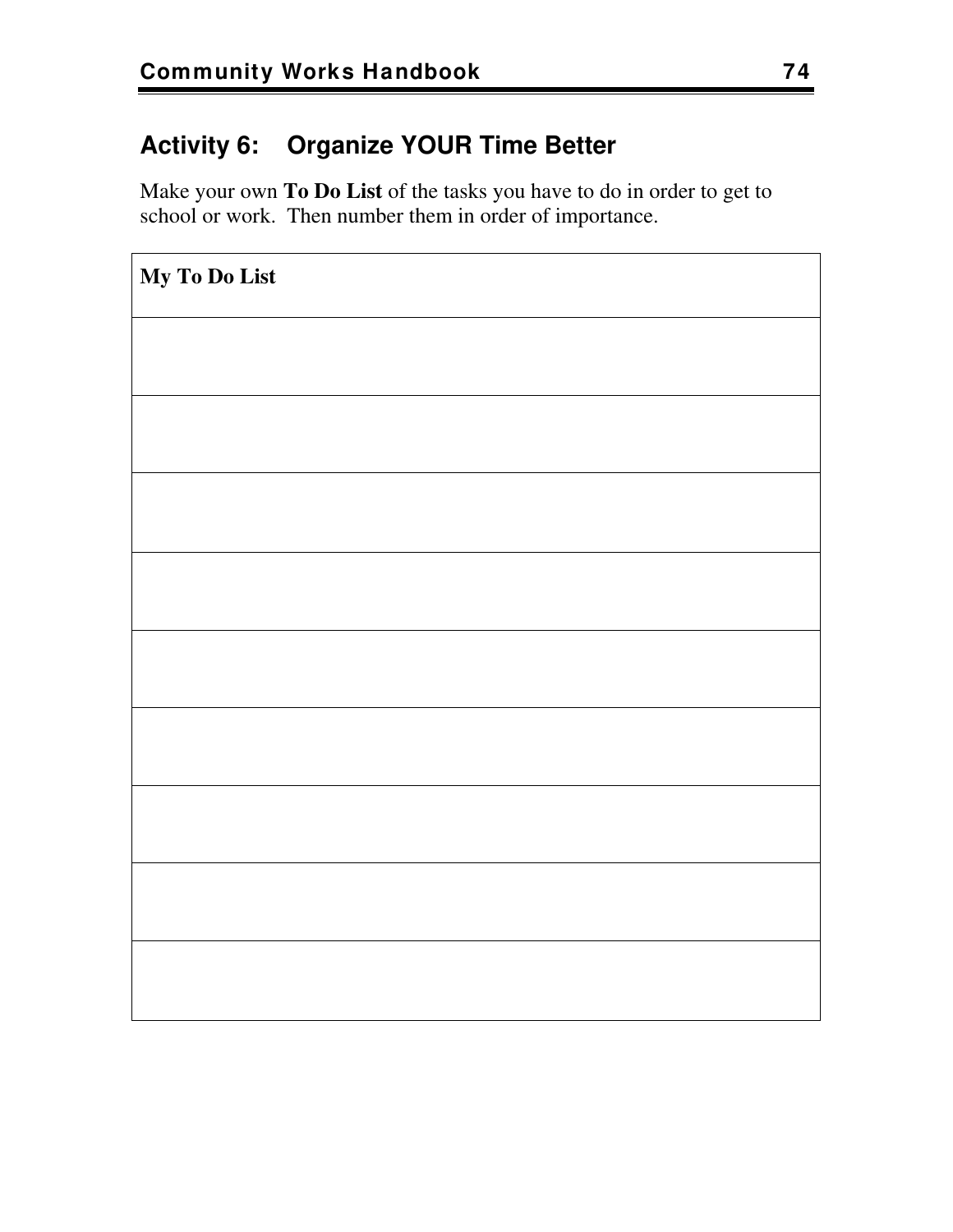Do you have others living with you? Could you divide these tasks to make life easier for everyone? How could you do it?

Go over your list carefully. What could you do differently, to make life easier for yourself?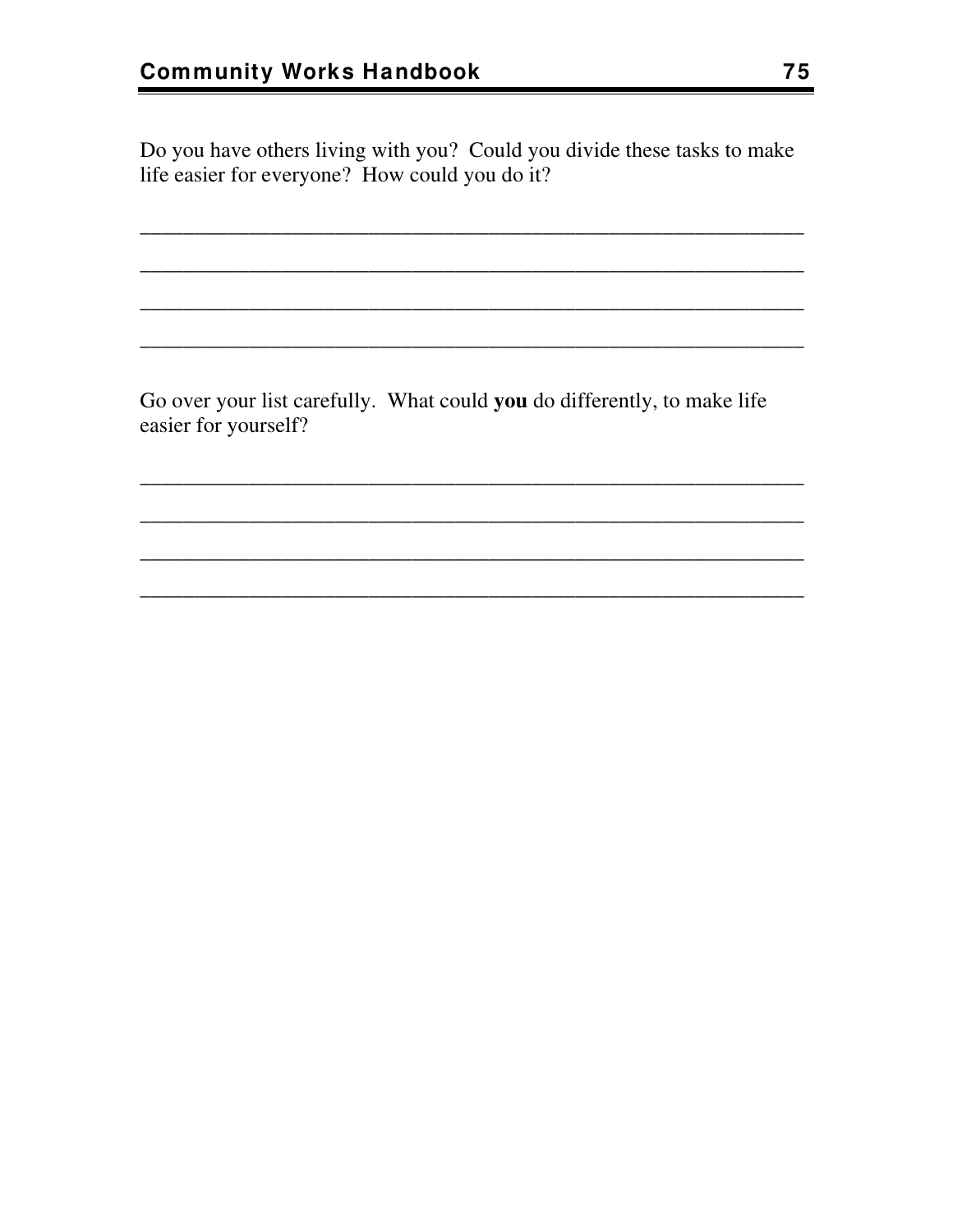## **Activity 7: Choosing Options**

Read the scenario and answer the questions.

#### **Part 4**

Julie wasn't sure what to do now that she was late. Should she still go to her volunteer placement? She hoped they had been able to manage without her. She decided to go.

As she hurried into her bedroom to get dressed, she remembered the only clothes she could wear to work were still in a wet ball in the washing machine! Julie sat on the edge of her bed, her head in her hands. It was such a hassle getting this day started.

Maybe she should just forget it all and go back to bed!

1. Discuss Julie's options with another student, or with your instructor. What would be the impact of each option?

\_\_\_\_\_\_\_\_\_\_\_\_\_\_\_\_\_\_\_\_\_\_\_\_\_\_\_\_\_\_\_\_\_\_\_\_\_\_\_\_\_\_\_\_\_\_\_\_\_\_\_\_\_\_\_\_\_\_

\_\_\_\_\_\_\_\_\_\_\_\_\_\_\_\_\_\_\_\_\_\_\_\_\_\_\_\_\_\_\_\_\_\_\_\_\_\_\_\_\_\_\_\_\_\_\_\_\_\_\_\_\_\_\_\_\_\_

\_\_\_\_\_\_\_\_\_\_\_\_\_\_\_\_\_\_\_\_\_\_\_\_\_\_\_\_\_\_\_\_\_\_\_\_\_\_\_\_\_\_\_\_\_\_\_\_\_\_\_\_\_\_\_\_\_\_

\_\_\_\_\_\_\_\_\_\_\_\_\_\_\_\_\_\_\_\_\_\_\_\_\_\_\_\_\_\_\_\_\_\_\_\_\_\_\_\_\_\_\_\_\_\_\_\_\_\_\_\_\_\_\_\_\_\_

\_\_\_\_\_\_\_\_\_\_\_\_\_\_\_\_\_\_\_\_\_\_\_\_\_\_\_\_\_\_\_\_\_\_\_\_\_\_\_\_\_\_\_\_\_\_\_\_\_\_\_\_\_\_\_\_\_\_

\_\_\_\_\_\_\_\_\_\_\_\_\_\_\_\_\_\_\_\_\_\_\_\_\_\_\_\_\_\_\_\_\_\_\_\_\_\_\_\_\_\_\_\_\_\_\_\_\_\_\_\_\_\_\_\_\_\_

\_\_\_\_\_\_\_\_\_\_\_\_\_\_\_\_\_\_\_\_\_\_\_\_\_\_\_\_\_\_\_\_\_\_\_\_\_\_\_\_\_\_\_\_\_\_\_\_\_\_\_\_\_\_\_\_\_\_

\_\_\_\_\_\_\_\_\_\_\_\_\_\_\_\_\_\_\_\_\_\_\_\_\_\_\_\_\_\_\_\_\_\_\_\_\_\_\_\_\_\_\_\_\_\_\_\_\_\_\_\_\_\_\_\_\_\_

2. What do you think is the best solution?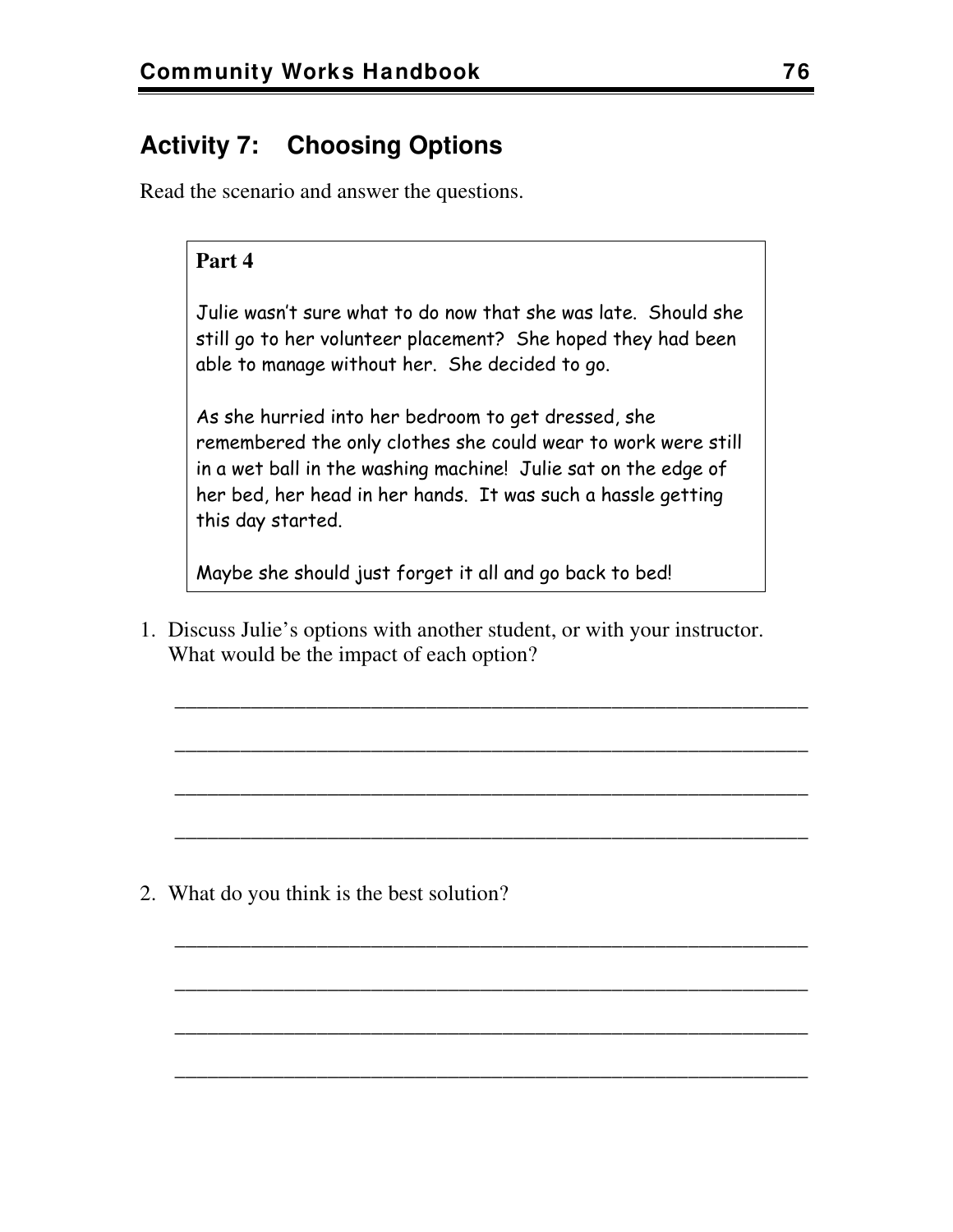## **Activity 8: Missing Work**

Sometimes missing work seems the easiest way out. Is it ever a good idea to miss work? Sometimes the answer is yes and sometimes no. How do you decide?

For more activities on missing work, go to *The Learning Edge*, Issue 4 at: <http://www.thewclc.ca/edge/issue4/index.html>.

Click on **Missing Work** to find activities and quizzes on this topic. Complete the writing assignment and discuss your ideas with your instructor.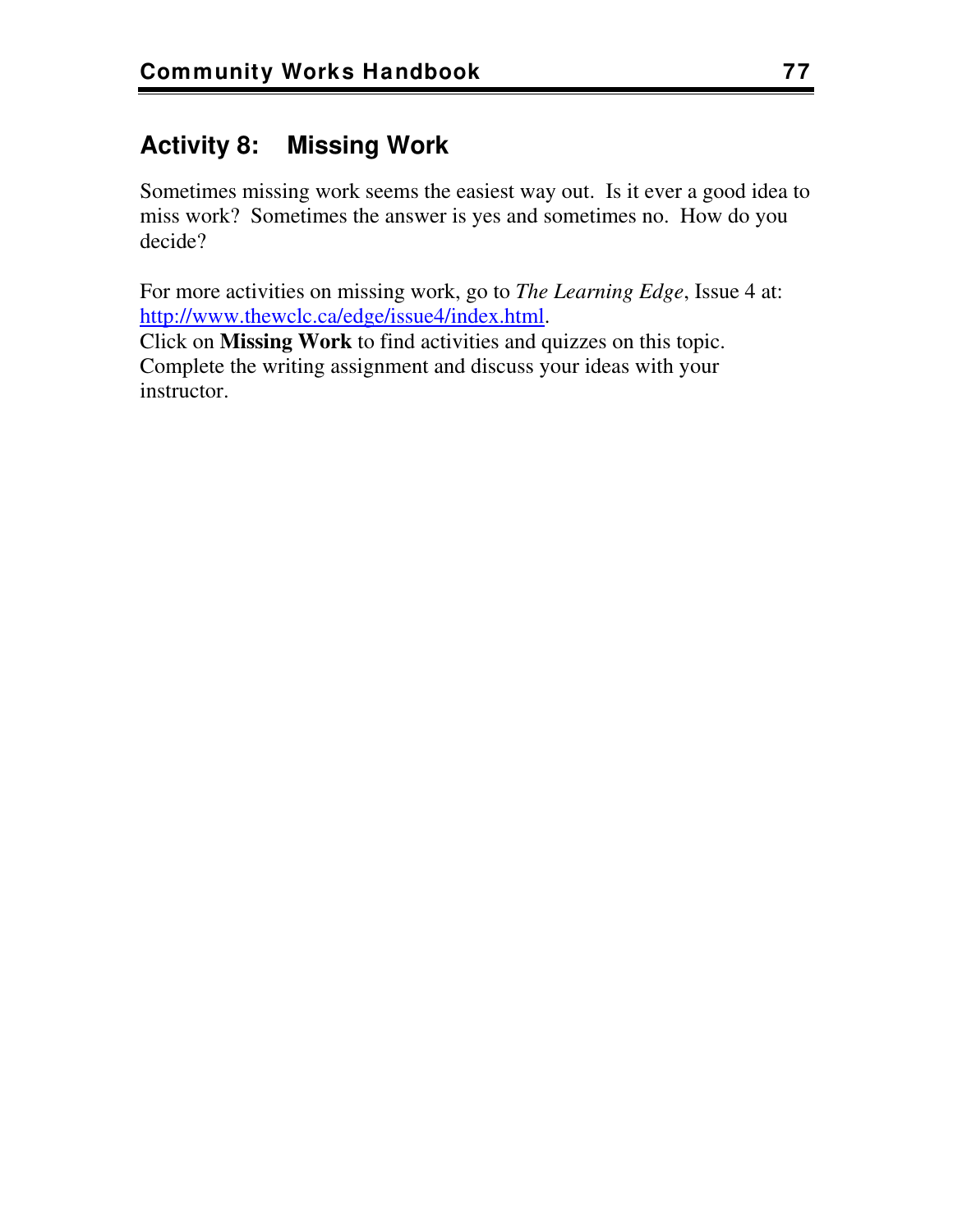### **Activity 9: Schedule**

#### **Part 5**

Suddenly the phone rang. Faint though it was Julie could tell the sound was coming from the sofa. The phone was under the cushion! Julie sprang into action and ran into the living room. It was Shalma and she sounded annoyed.

Shalma had gone to her course and was on her cell phone. She told Julie that Minoo was looking after everything until Julie could make it in. Thankfully, there were only three children in the Children's Room that day. Julie would find a schedule for the morning on the bulletin board in the playroom and a list of things to do.

After telling Shalma that she would explain the situation later, Julie hurried into the bathroom. She could still do something with this day!

When Julie arrived at 9:00 a.m., Minoo was with the children. Julie was happy to take over and Minoo was able to get back to preparing her crafts.

The children were busy with the sandbox, so Julie was able to check the schedule. It looked like an ordinary day.

Read the Children's Room Schedule on the next page. Answer the question that follows.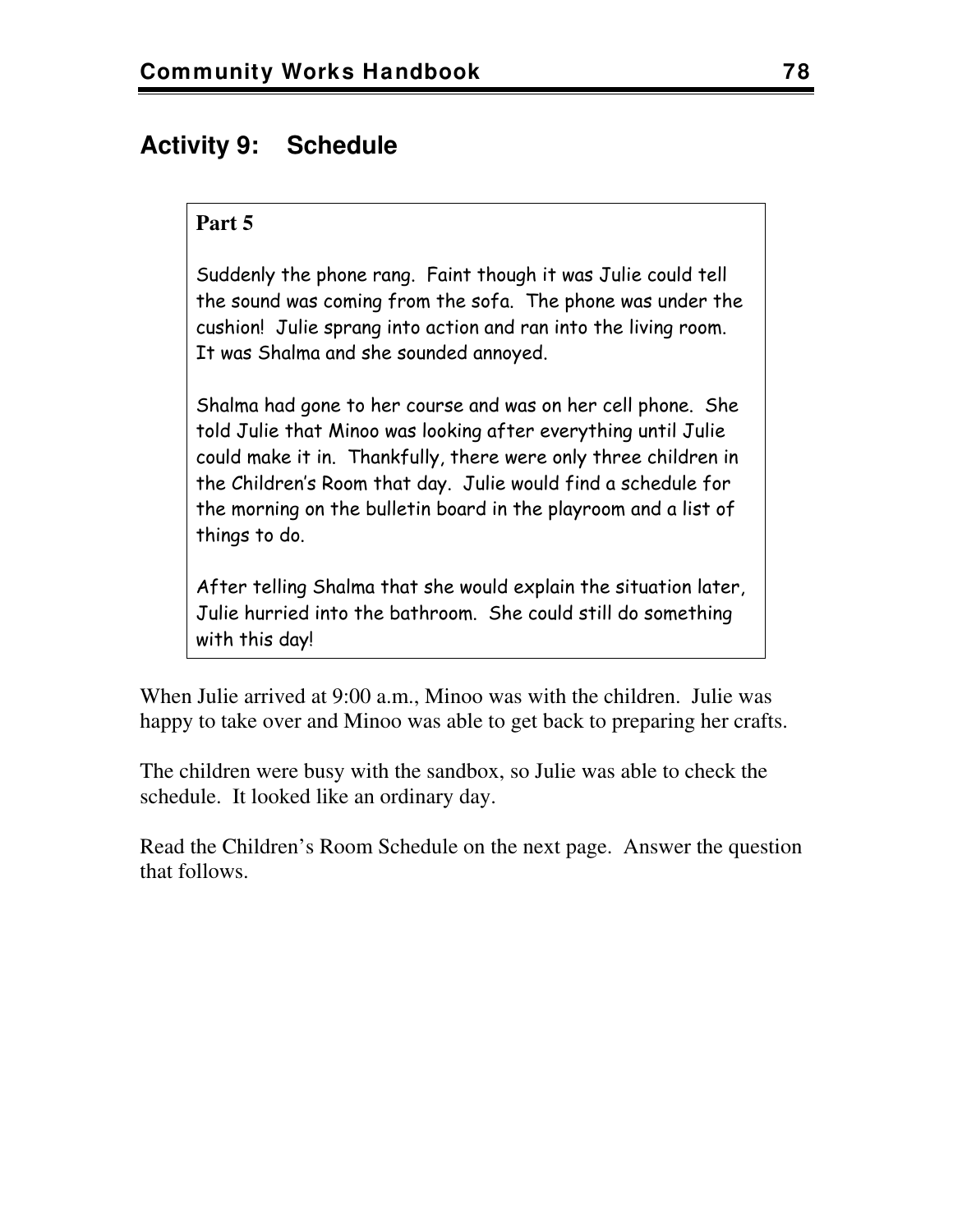| Day       | 9:00         | 9:30       | 10:00      | 11:00       | 12:00            | 1:00                    | 2:00                |
|-----------|--------------|------------|------------|-------------|------------------|-------------------------|---------------------|
| Monday    |              |            | Crafts     |             |                  | <b>Gross Motor Play</b> |                     |
| Tuesday   |              |            | Painting   | Tidy-up     |                  | Dramatic Play           |                     |
| Wednesday | Play<br>Free | Snack time | Technology | య           | Lunch / nap time | <b>Field Trips</b>      | Free Play & Tidy-up |
| Thursday  |              |            | Drama      | Circle Time |                  | Painting                |                     |
| Friday    |              |            | Cooking    |             |                  | Technology              |                     |

This is the schedule Julie found on the wall when she got to work.

What is going to happen at ten o'clock? You may need to go back to Part 3 of the scenario to check the day.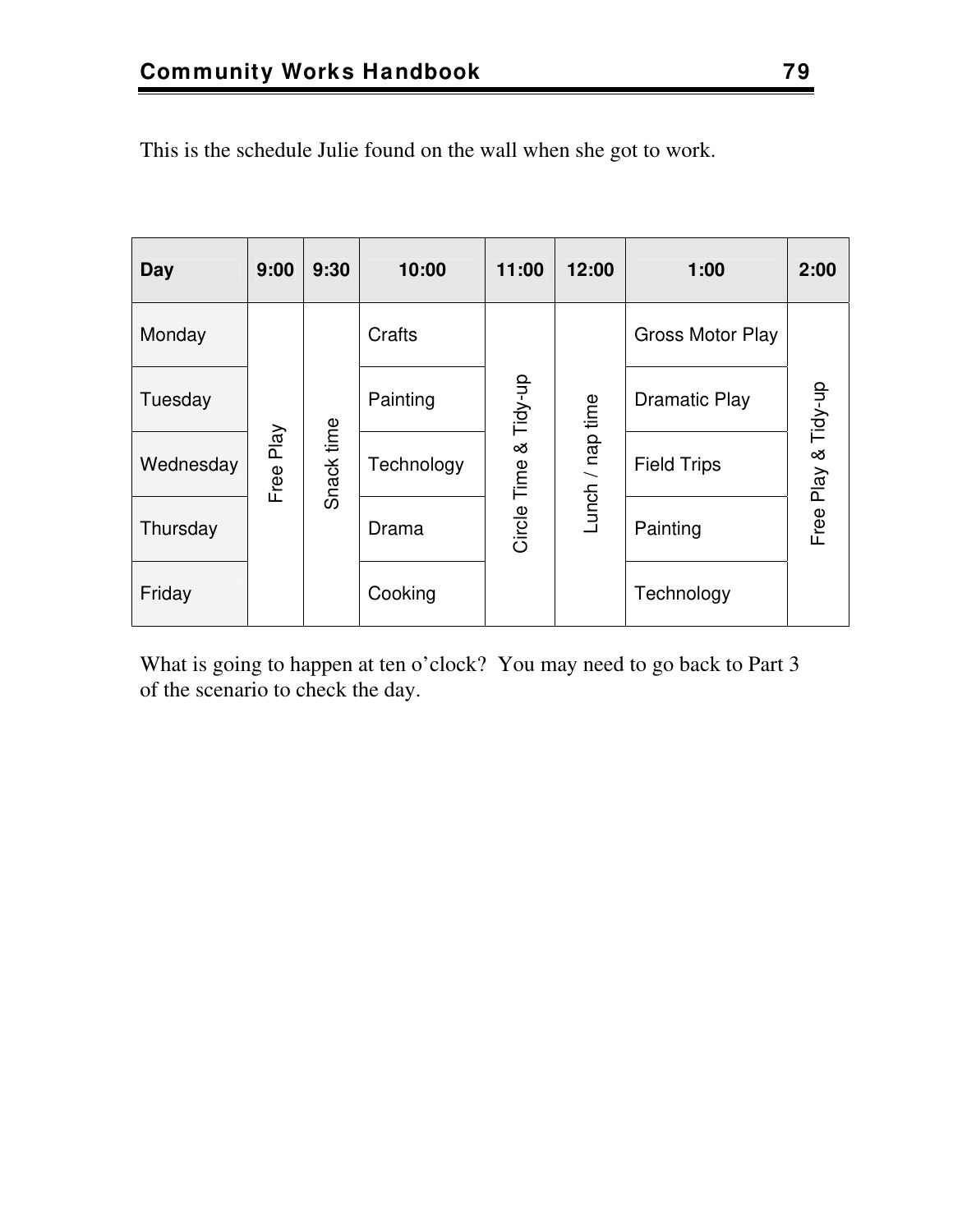## **Activity 10: Petty Cash**

#### **Part 6**

After her shift, Julie asked Minoo if there was anything else she could do to make up for being late that morning.

It was the end of the month and the Petty Cash Sheet had to be prepared.

Minoo explained how to handle petty cash and asked Julie to help her fill out the Petty Cash Sheet.

Many offices and businesses have Petty Cash funds. Petty Cash is a small amount of money that is used to purchase low-cost items, such as coffee supplies, paper towels, dish detergent, etc.

At the beginning of every month the starting balance is the same. Every time a purchase is made, the receipt is kept. At the end of the month, the receipts are recorded on a form, added up and subtracted from the starting balance. Then a cheque is written to bring the starting balance to its original amount and the process begins again the next month.

There is an example of a petty cash form on the next page.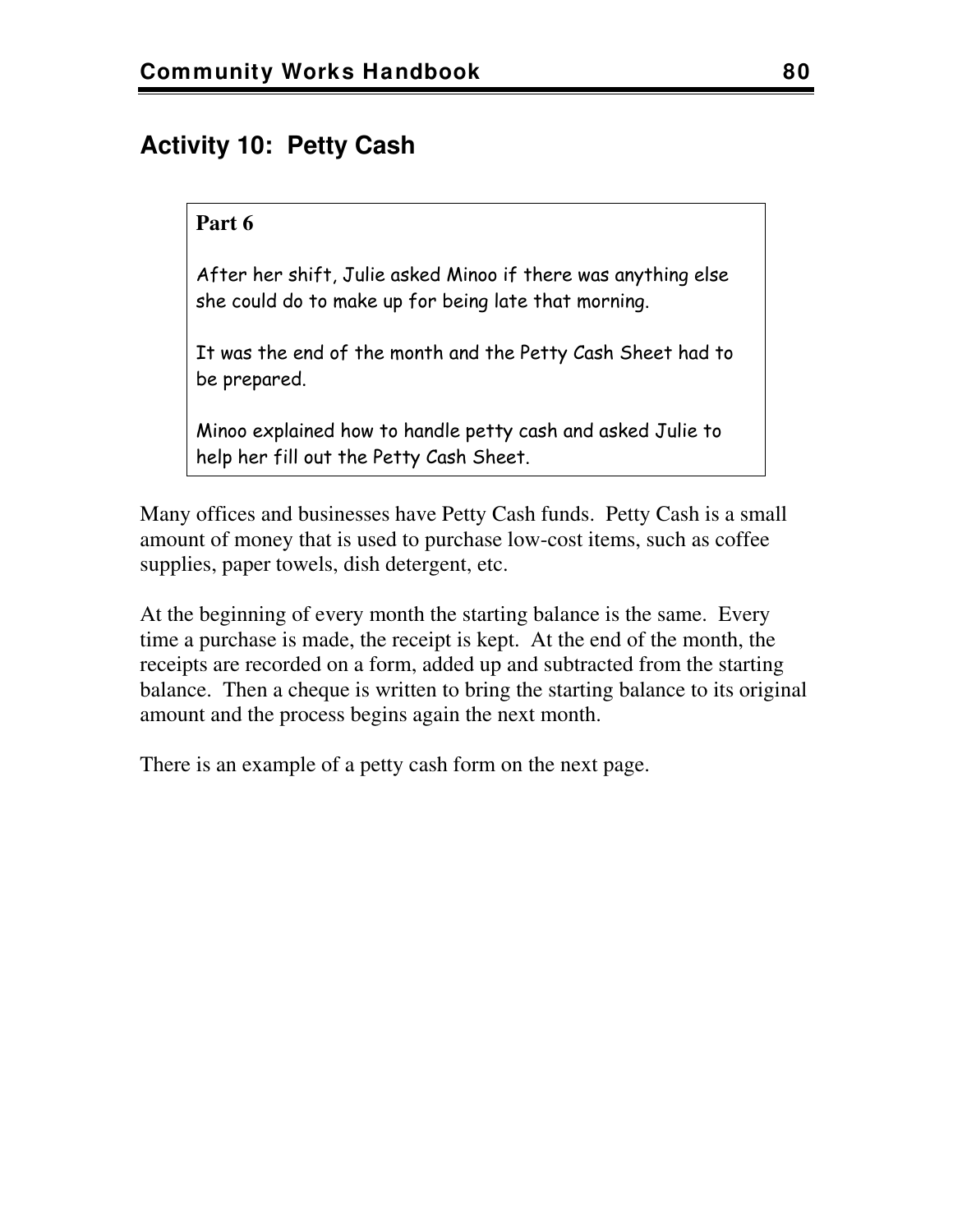#### **Petty Cash for the month of January, 2008**

Starting Balance \$ *35.00*

| Date          | Item              | Cost  | <b>New Balance</b> |
|---------------|-------------------|-------|--------------------|
| Jan 14        | napkins           | 2.49  | 32.51              |
| Jan 18        | paper towels      | 4.68  | 27.83              |
| <b>Jan 18</b> | sugar             | 1.93  | 25.90              |
| <b>Jan 20</b> | milk              | 5.77  | 20.13              |
| <b>Jan 20</b> | juice             | 2.49  | 17.64              |
| <b>Jan 21</b> | stir sticks       | 2.34  | 15.30              |
| Jan 30        | coffee            | 8.16  | 7.14               |
| <b>Jan 31</b> | tea               | 3.56  | 3.58               |
|               |                   |       |                    |
|               |                   |       |                    |
|               |                   |       |                    |
|               |                   |       |                    |
|               | <b>Total Cost</b> | 31.42 |                    |

To balance Petty Cash:

 Starting Balance – Total Cost = Final New Balance  $$35.00$  –  $$31.42 = $3.58$ 

Money needed to replace Starting Balance = \$ 31.42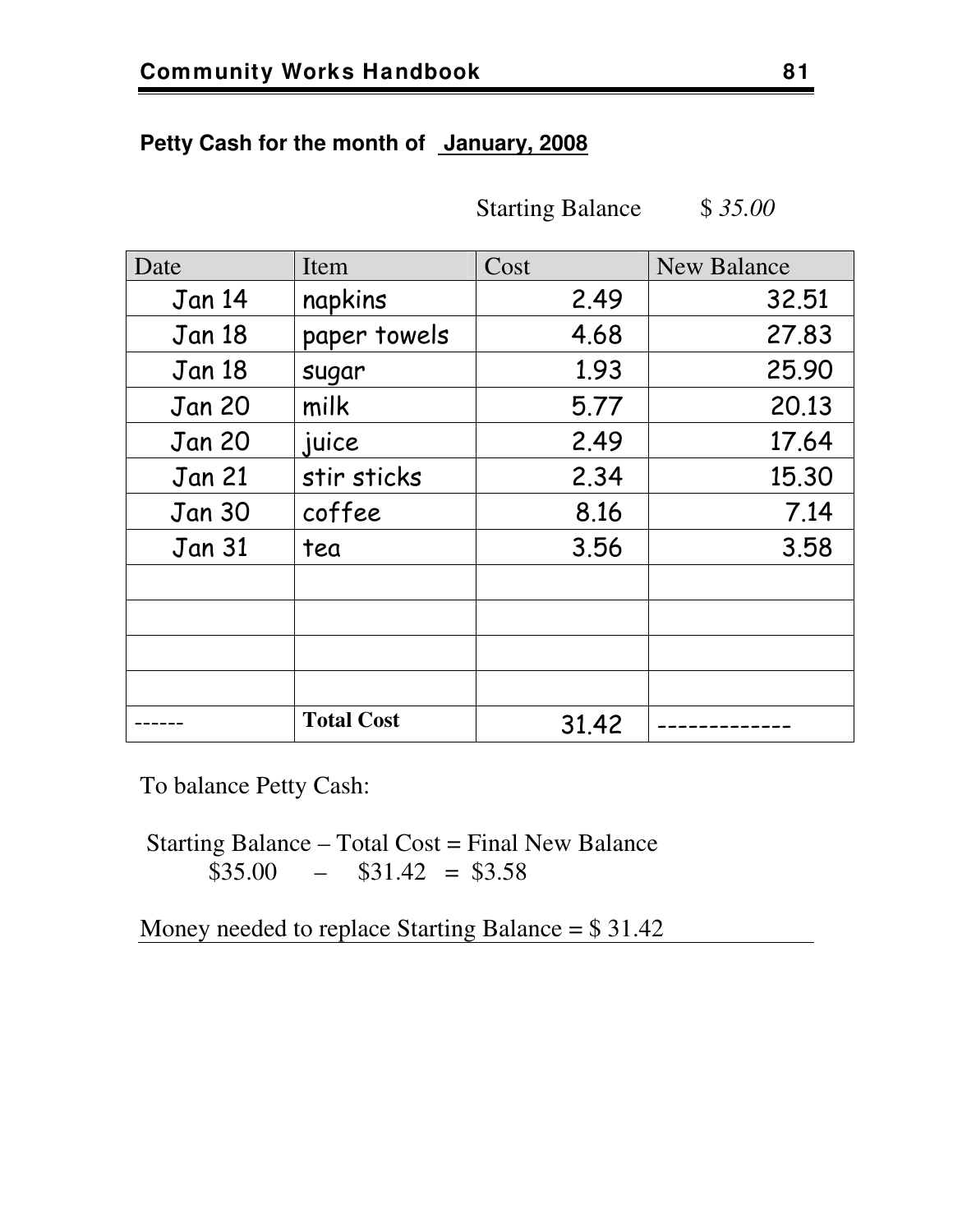## **Activity 11: Complete the Petty Cash Form**

Julie was given these receipts.

| February 23 | Crackers<br><b>Peanut butter</b> | \$2.75<br>\$5.69 |
|-------------|----------------------------------|------------------|
|             |                                  |                  |
| February 6  | <b>Milk</b>                      | \$5.77           |
| February 3  | Yoghurt<br>Apples                | \$3.49<br>\$2.99 |
| February 11 | Cream cheese                     | \$2.50           |
| February 16 | Cheese strings                   | \$4.99           |

First add up the amounts spent each day.

Then enter these items on the blank Petty Cash Form. Put them in the order the purchases were made, ending with the most recent date.

The starting balance is \$35.00.

Work out the amount of money that is needed to replace the starting balance.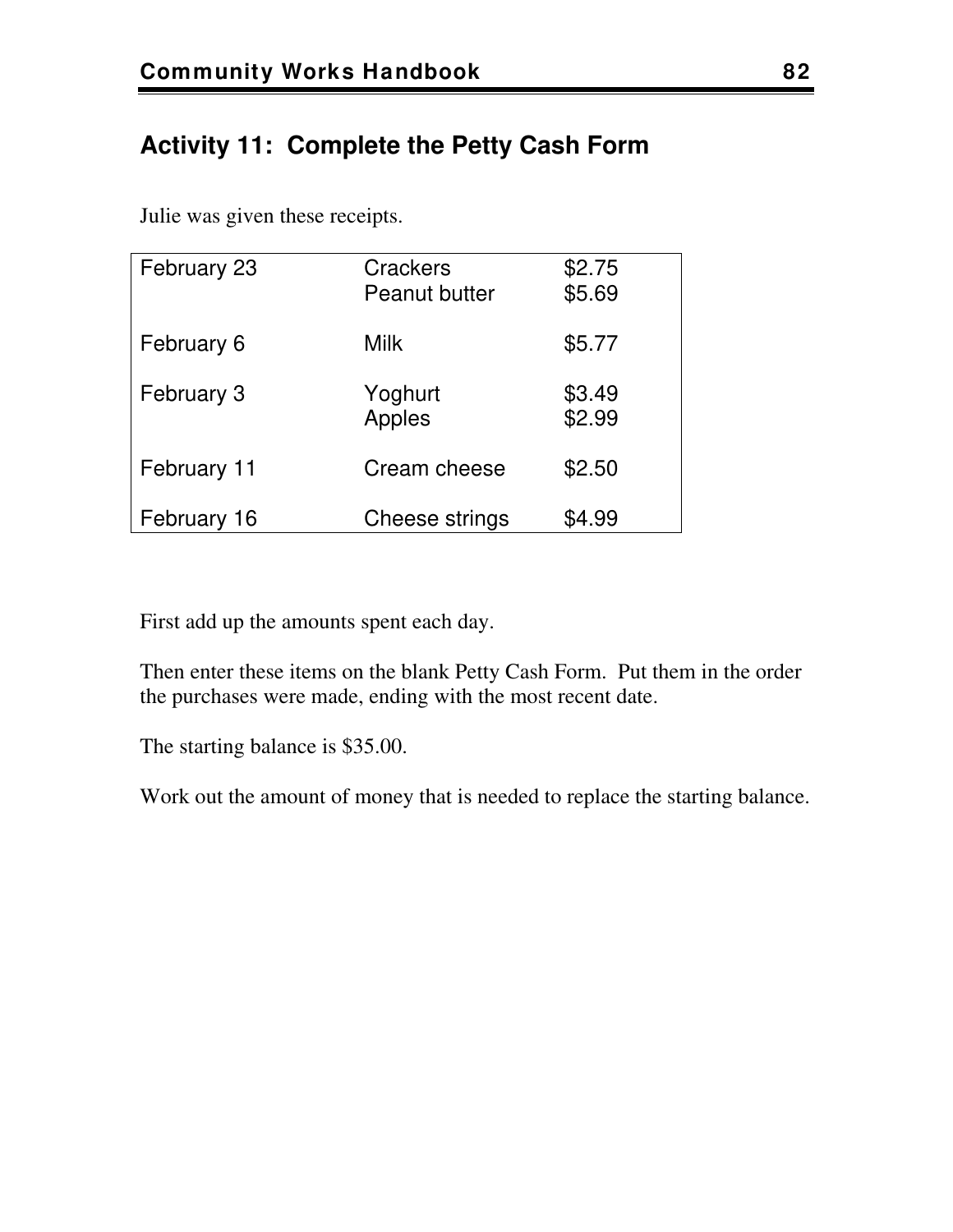**Petty Cash for the month of: \_\_\_\_\_\_\_\_\_\_\_\_\_\_\_\_\_\_\_\_\_\_** 

Starting Balance  $\qquad \quad \text{\$}$ 

| Date | Item              | Cost | <b>New Balance</b> |
|------|-------------------|------|--------------------|
|      |                   |      |                    |
|      |                   |      |                    |
|      |                   |      |                    |
|      |                   |      |                    |
|      |                   |      |                    |
|      |                   |      |                    |
|      |                   |      |                    |
|      |                   |      |                    |
|      |                   |      |                    |
|      |                   |      |                    |
|      |                   |      |                    |
|      |                   |      |                    |
|      | <b>Total Cost</b> |      |                    |

To balance Petty Cash:

Starting Balance  $-$  Total Cost  $=$  Final New Balance

 $\frac{\text{S}}{\text{S}}$  \_\_\_\_\_\_\_\_\_\_\_\_\_\_\_\_ –  $\text{S}$  \_\_\_\_\_\_\_\_\_\_\_ =  $\text{S}$  \_\_\_\_\_\_\_\_\_\_\_\_\_\_\_\_

Money needed to replace Starting Balance = \$ \_\_\_\_\_\_\_\_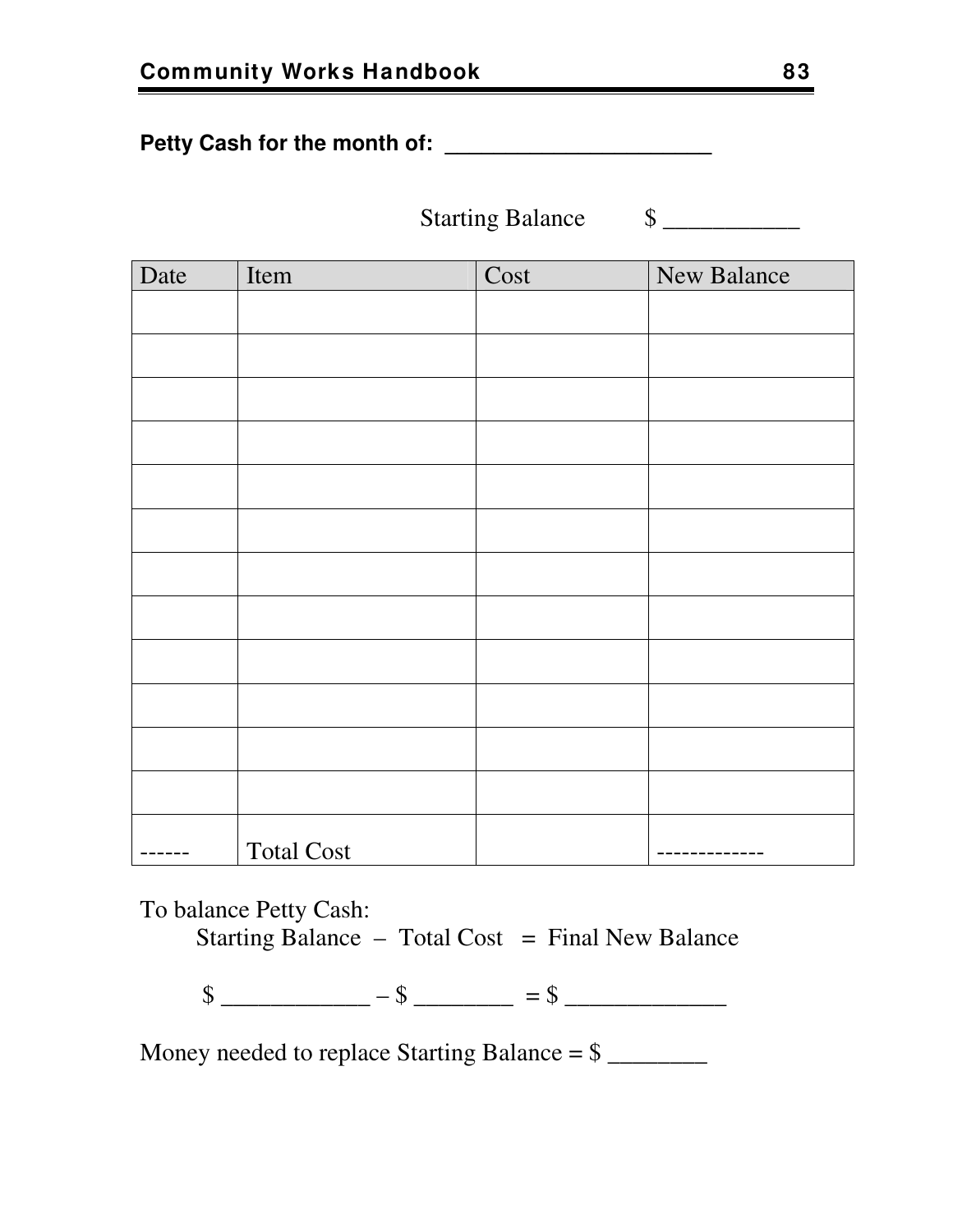## **UNIT 5**

# **COMMUNICATING IN THE WORKPLACE**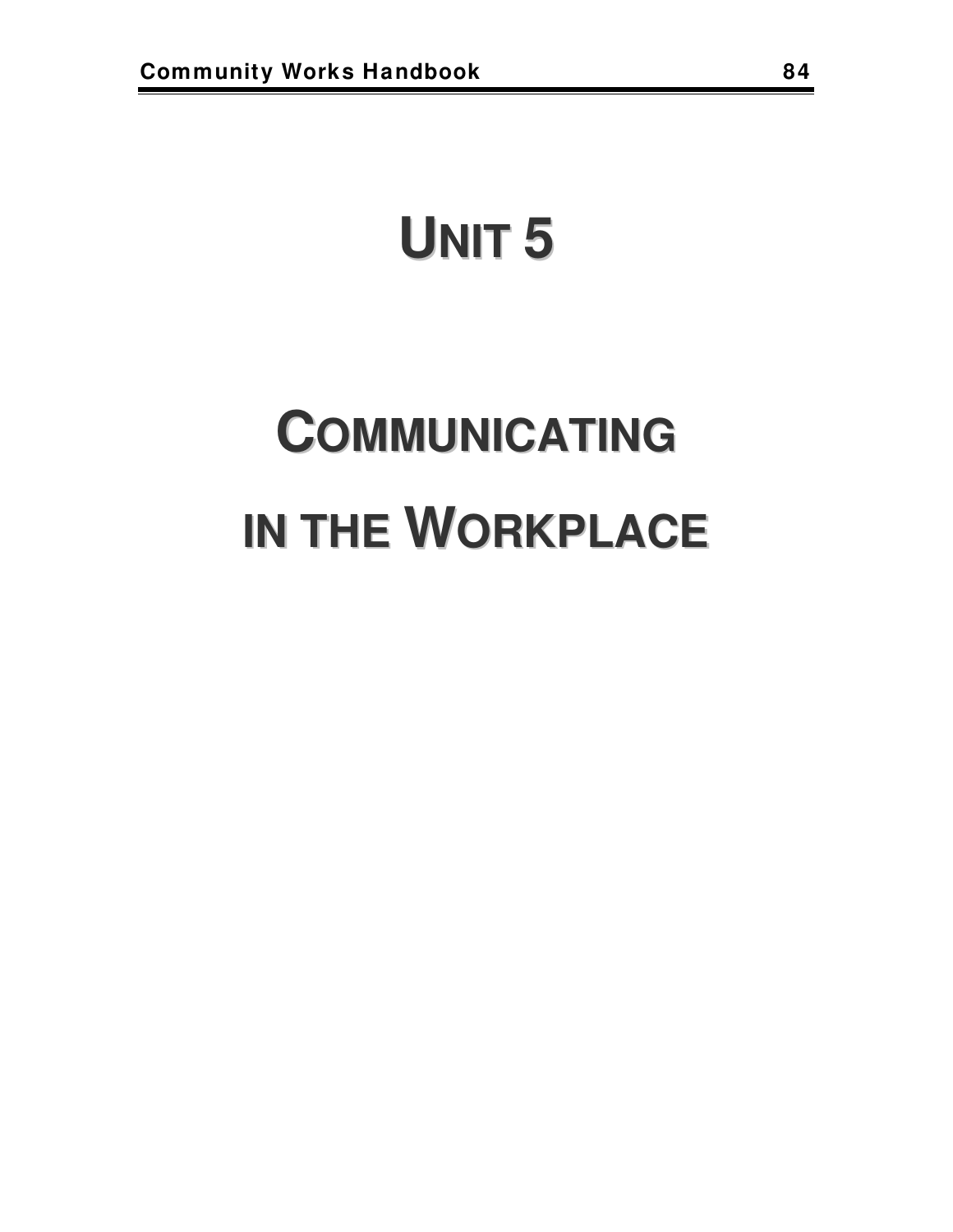## **Clothing and Body Language in the Workplace**

Do you know the old saying, "A picture is worth a thousand words"? Often, first impressions – good or bad – come from the way we look to others and these can be the things people remember most about us.

You begin communicating at work the moment you walk through the door. **What you wear** and your **body language** can speak volumes about you, before you even speak.

Though we may not be aware of it, our **clothes, body** and **facial expressions** can give someone the wrong impression.

For your first day as a volunteer, what can you do to make those first messages positive ones?

#### **Clothing**

Whether people dress **formally** or **casually** can depend on the type of work they do, or the expectations of their profession. Sometimes a workplace wants some of its workers to dress formally, while others can dress casually. For example, a bank may want its managers to dress in suits, while tellers are able to dress more casually. Some workplaces have a uniform, or a "Dress Code" policy to let people know what is acceptable and what is not. Also, some workers need to wear protective clothing to keep them safe on the job.

#### **Body Language**

Sometimes the way people stand, sit, or where they look "says" something about them but it may be the exact opposite of what they wanted to say. Being aware of your body language can help make sure you aren't sending the wrong message.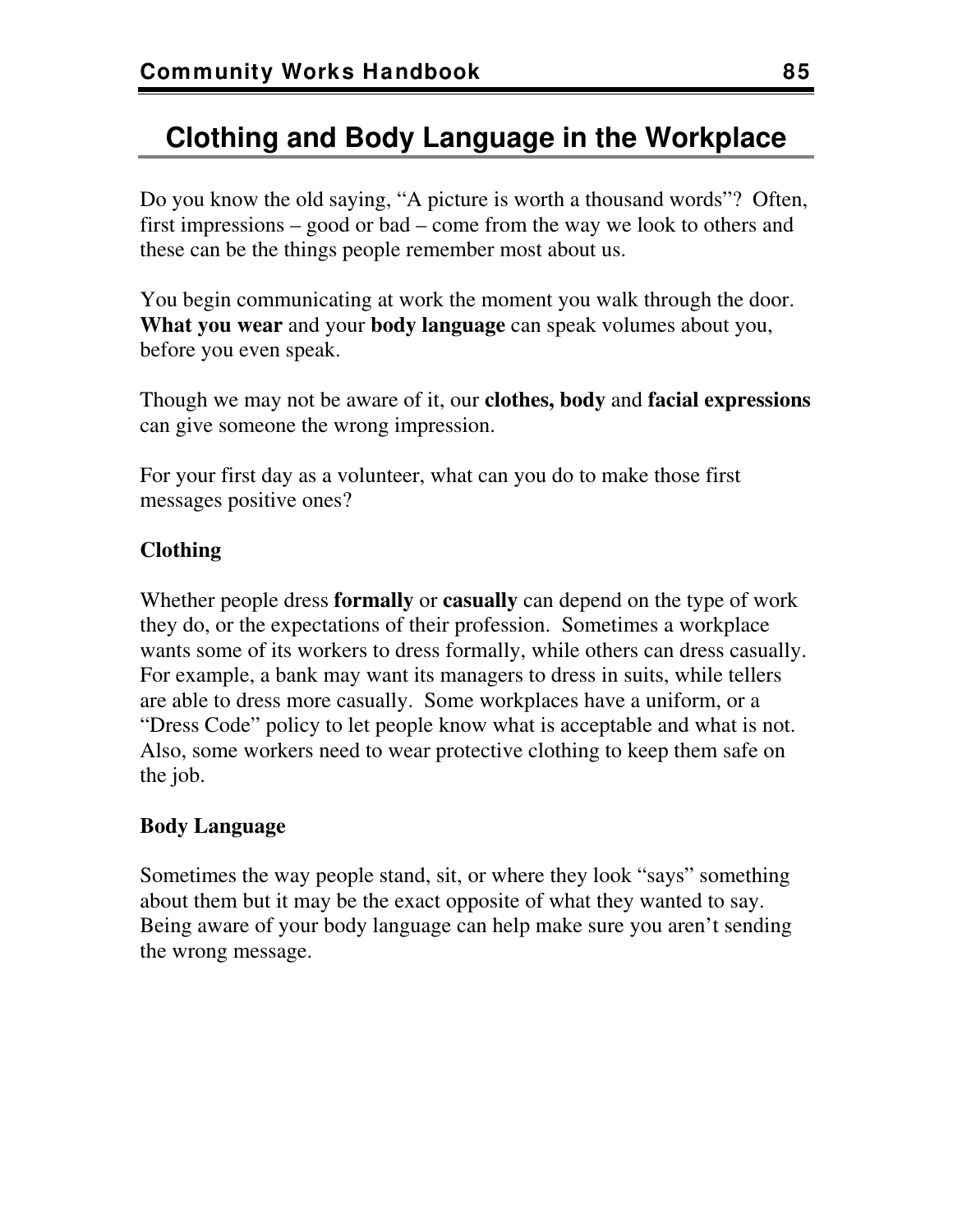## **Activity 1: Workplace Wear**

People need to wear appropriate clothes for the job. But what IS appropriate? Think about how employees dress in different workplaces.

What would you expect people to be wearing in these workplaces? Discuss your answers with your instructor.

| Workplace                                       | <b>Type of Clothing</b> |
|-------------------------------------------------|-------------------------|
| Receptionist in a<br>government office          |                         |
| Line worker in a<br>factory                     |                         |
| Teacher at a school                             |                         |
| Store manager at a<br>women's clothing<br>store |                         |
| Nursing staff at a<br>children's hospital       |                         |
| Maintenance staff at a<br>hotel                 |                         |
| Worker at a<br>construction site                |                         |
| Supermarket cashier                             |                         |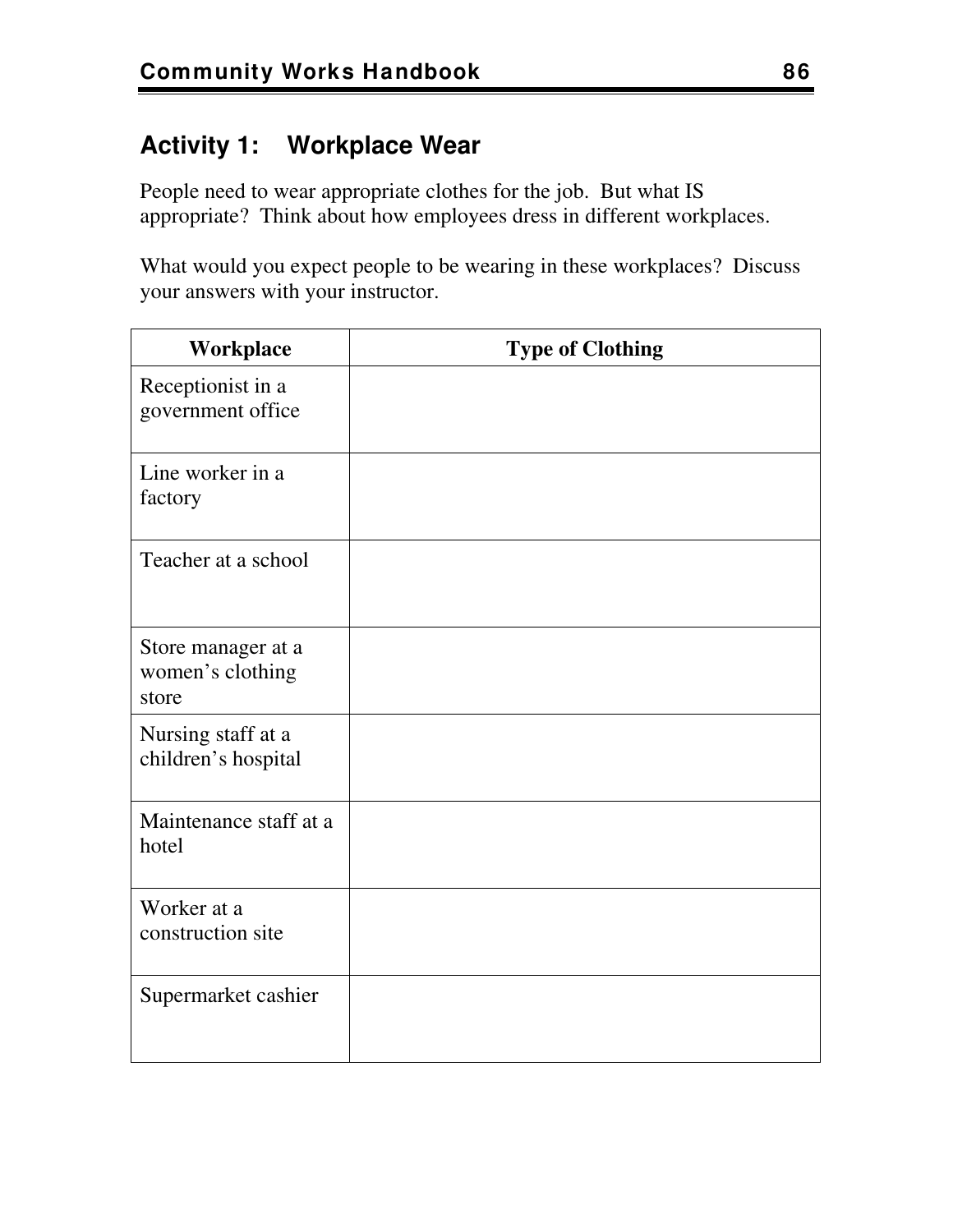#### **What Should You Wear?**

People in the workplace are influenced by your appearance. Your appearance is one of the things that you can control.

As a new volunteer, you may be unsure about what you should wear. To find out, you may want to ask your employer or another worker, or visit the workplace to see the kind of clothing other people are wearing. This will give you an idea of what to expect and will help to make your first day more comfortable.

#### **What Not To Wear**

In most workplace situations, the following items should be avoided:

- Torn or patched clothing
- Dirty or stained clothing
- Clothes that display offensive language
- Very short, tight or revealing clothing
- Shoes that are not suited to the job, for example, very high heels for women are not recommended.

Also, many workplaces ask their employees and volunteers not to wear strong perfume or aftershave. This can cause discomfort for other workers or customers and clients with allergies.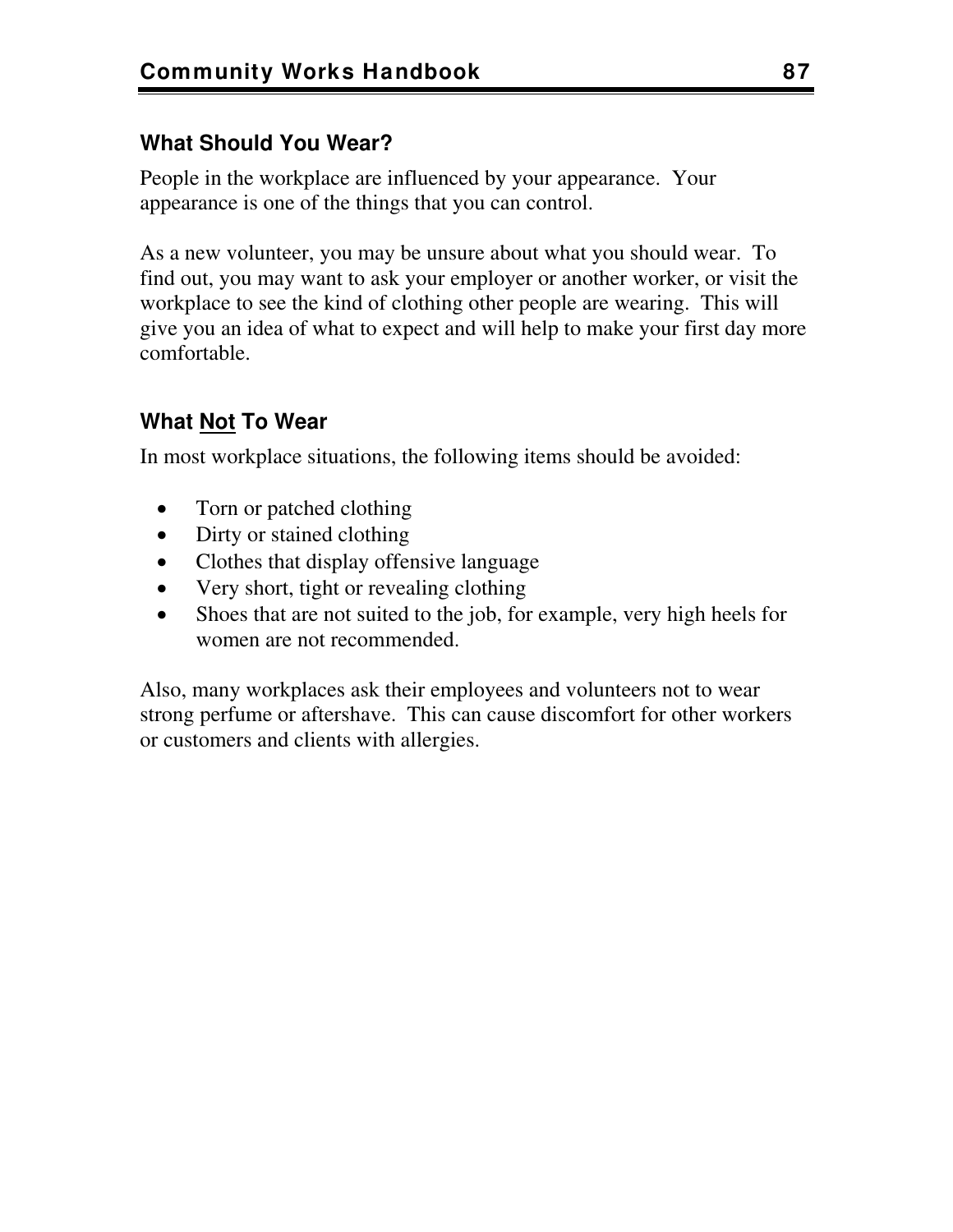## **Activity 2: Dressing for Your First Day at Work**

Help Lynn, Ali and Maria to find some clothing suitable for their first day on the job.

#### **Suitable Clothing**

Lynn is a student in the adult learning program at the Learning Centre. She's looking forward to her first day volunteering in the Children's Room. She has three kids at home and she hopes one day to take the Early Childhood program at the community college. She knows it's important to dress comfortably on the job, because a childcare worker's day is very active! As well, she wants the children to feel comfortable with her.

Ali used to be in construction, but is no longer able to work after an accident at a construction site. Now he's upgrading his education, so that he can get a job that is less physically demanding. He knows there will be work on reception and carrying and some cleaning at his new volunteer placement with OC Transpo Lost & Found, but he's more than ready for the challenge after being in the classroom for several months. However, he isn't sure about what he should wear for his new position, since he's always worked in coveralls and steel-toed boots.

Maria is working hard to improve her English and math skills. She can speak French and Spanish and her long-term goal is to get a job as a clerk with the government so that she can help support her elderly parents. She can't wait to get started as a volunteer receptionist at the Learning Centre because she has only had one other job and wants to add the experience to her résumé. She really wants to make a good impression. What should she wear?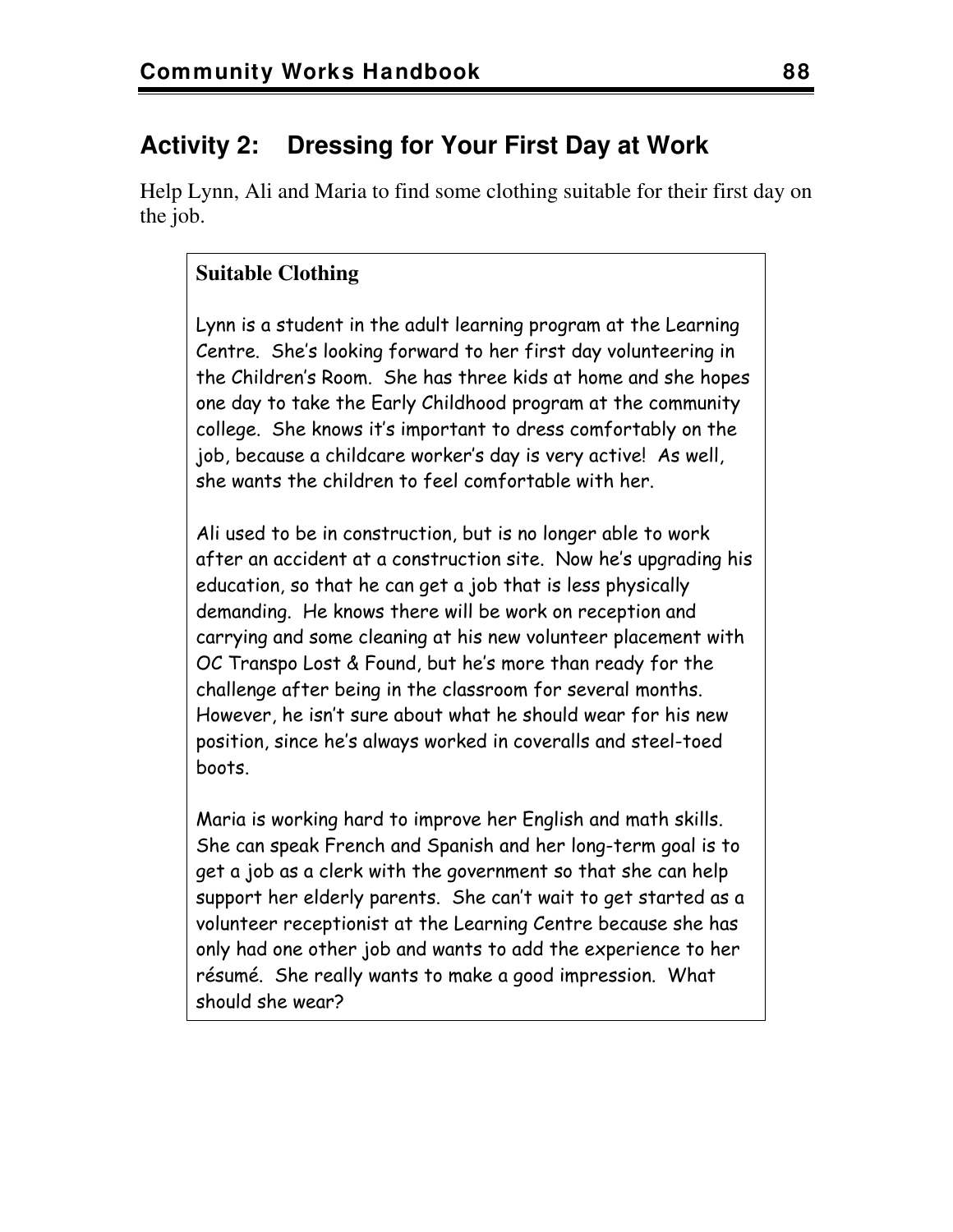#### **Suitable Clothing**

1) With another student, brainstorm the kinds of clothing that may be suitable for Lynn, Ali and Maria.

\_\_\_\_\_\_\_\_\_\_\_\_\_\_\_\_\_\_\_\_\_\_\_\_\_\_\_\_\_\_\_\_\_\_\_\_\_\_\_\_\_\_\_\_\_\_\_\_\_\_\_\_\_\_\_\_\_\_

\_\_\_\_\_\_\_\_\_\_\_\_\_\_\_\_\_\_\_\_\_\_\_\_\_\_\_\_\_\_\_\_\_\_\_\_\_\_\_\_\_\_\_\_\_\_\_\_\_\_\_\_\_\_\_\_\_\_

\_\_\_\_\_\_\_\_\_\_\_\_\_\_\_\_\_\_\_\_\_\_\_\_\_\_\_\_\_\_\_\_\_\_\_\_\_\_\_\_\_\_\_\_\_\_\_\_\_\_\_\_\_\_\_\_\_\_

\_\_\_\_\_\_\_\_\_\_\_\_\_\_\_\_\_\_\_\_\_\_\_\_\_\_\_\_\_\_\_\_\_\_\_\_\_\_\_\_\_\_\_\_\_\_\_\_\_\_\_\_\_\_\_\_\_\_

- 2) Choose at least one of these characters. Use flyers, catalogues and/or newspapers to find and cut out items of clothing and shoes that she/he might wear on her/his first day. Glue these items onto a piece of plain paper.
- 3) Discuss your choices with your instructor, saying why you think your choices are appropriate.
- 4) Lynn, Ali and Maria are all students, with little cash to spare. In your part of town, where could they find good quality clothing for a fraction of the price many people pay?

\_\_\_\_\_\_\_\_\_\_\_\_\_\_\_\_\_\_\_\_\_\_\_\_\_\_\_\_\_\_\_\_\_\_\_\_\_\_\_\_\_\_\_\_\_\_\_\_\_\_\_\_\_\_\_\_\_\_

\_\_\_\_\_\_\_\_\_\_\_\_\_\_\_\_\_\_\_\_\_\_\_\_\_\_\_\_\_\_\_\_\_\_\_\_\_\_\_\_\_\_\_\_\_\_\_\_\_\_\_\_\_\_\_\_\_\_

\_\_\_\_\_\_\_\_\_\_\_\_\_\_\_\_\_\_\_\_\_\_\_\_\_\_\_\_\_\_\_\_\_\_\_\_\_\_\_\_\_\_\_\_\_\_\_\_\_\_\_\_\_\_\_\_\_\_

\_\_\_\_\_\_\_\_\_\_\_\_\_\_\_\_\_\_\_\_\_\_\_\_\_\_\_\_\_\_\_\_\_\_\_\_\_\_\_\_\_\_\_\_\_\_\_\_\_\_\_\_\_\_\_\_\_\_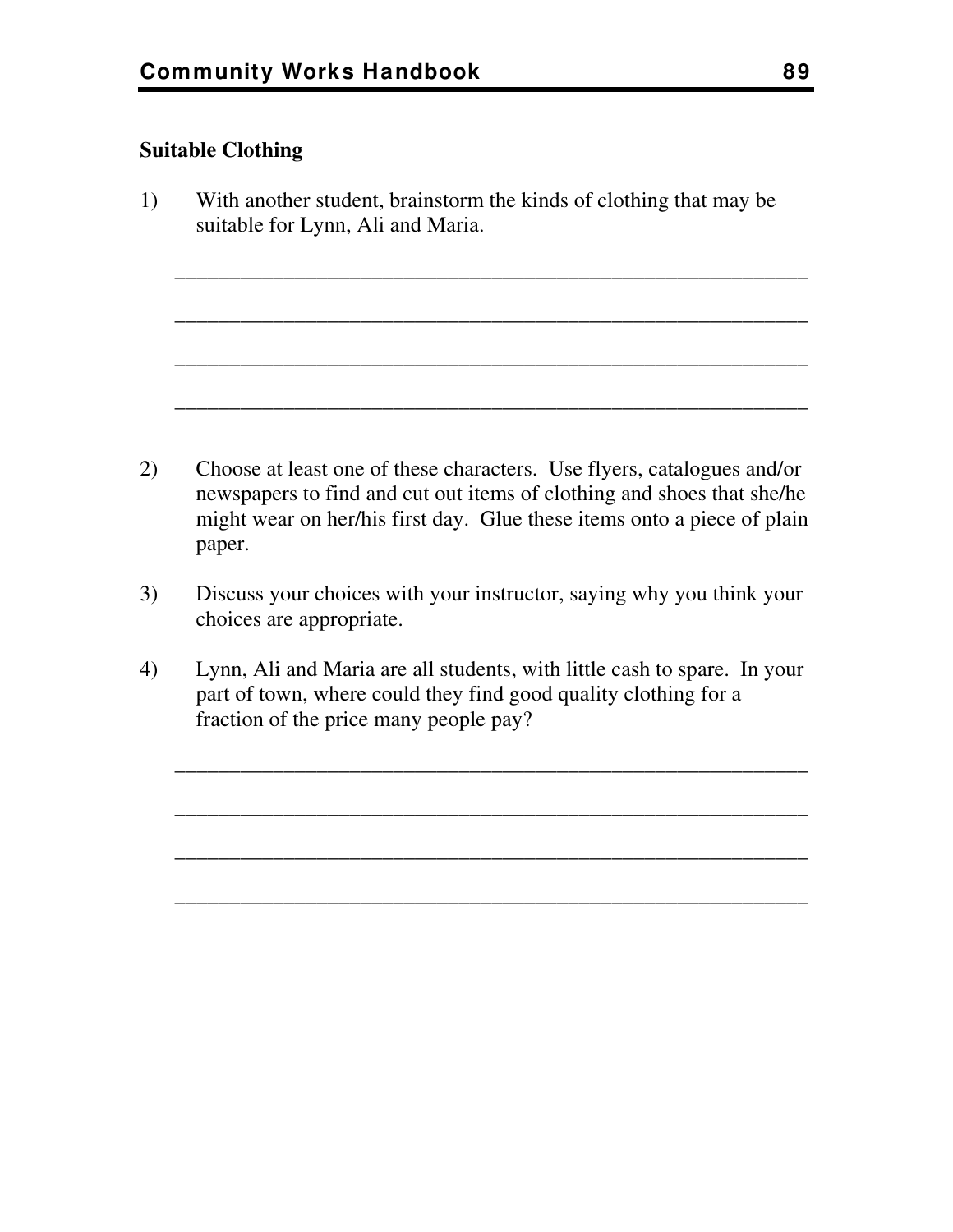#### **Body Language**

Body language can sometimes give the wrong messages. Look at this table. Match the body language in the table with what you would take it to mean. The first one is done for you. If you wish, use a dictionary to help you. Look up any words you're not sure of and discuss their meanings with your instructor. Do you think you use any of this body language?

#### **Reading my Body Language**

| I'm angry                   | I'm interested in what you have to say |
|-----------------------------|----------------------------------------|
| I know it all               | I'm not confident                      |
| I'm nervous                 | What you have to say isn't important   |
| I'm impatient               | I don't respect what you're saying     |
| I have confidence in myself |                                        |

| <b>Body Language</b>                                            | <b>Reading My Body Language</b> |
|-----------------------------------------------------------------|---------------------------------|
| Hands on hips                                                   | I'm angry                       |
| Patting or playing<br>with hair                                 |                                 |
| Biting nails                                                    |                                 |
| Turning your back<br>to another person                          |                                 |
| Tapping feet or<br>fingers, pen, pencil                         |                                 |
| Sitting with your<br>hands clasped<br>behind your head          |                                 |
| Looking out of the<br>corner of your eyes,<br>rolling your eyes |                                 |
| Walk with head<br>held high                                     |                                 |
| Leaning forward<br>towards the speaker                          |                                 |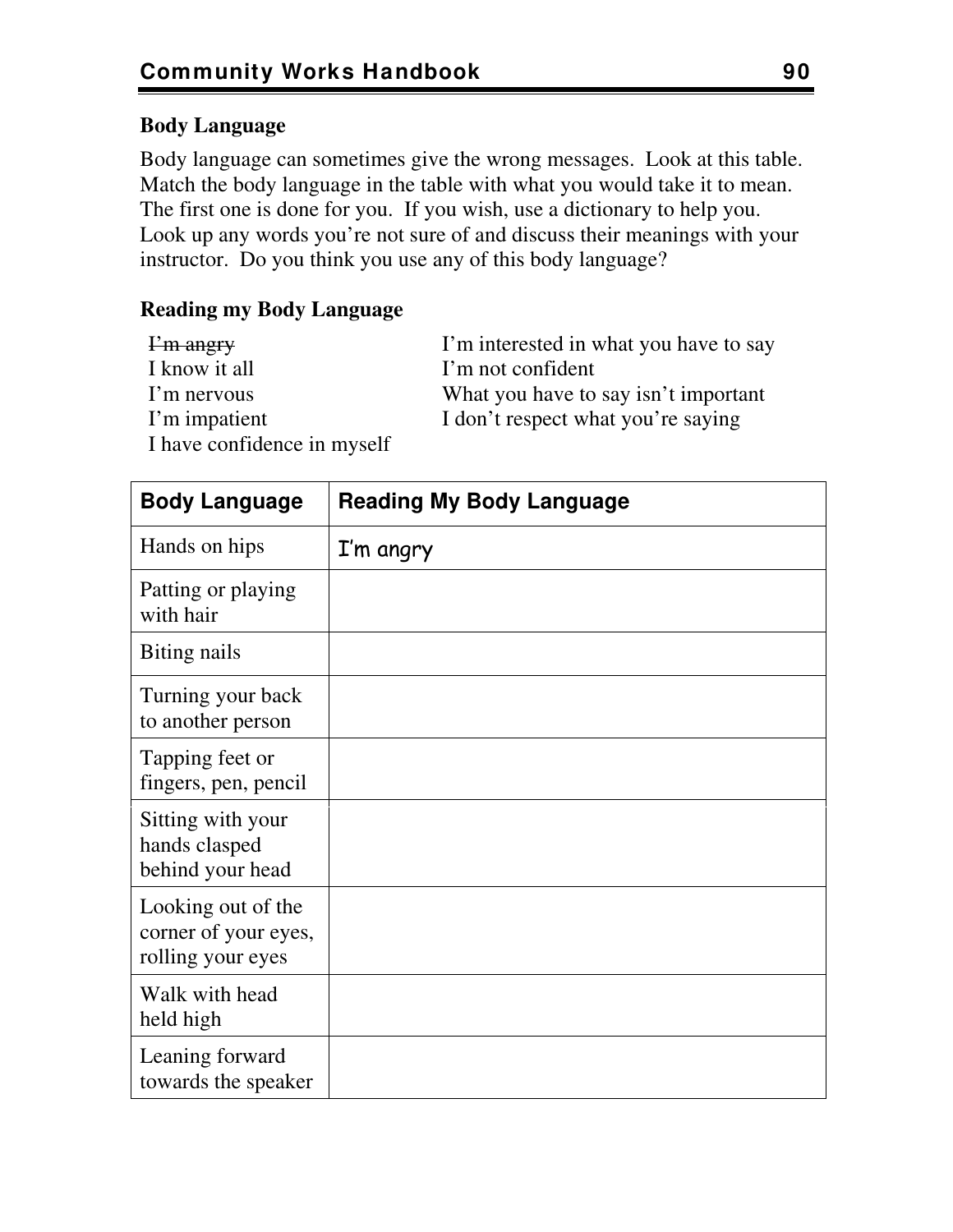## **Important Tips for Positive Body Language**

#### **Always:**

- **Stand up straight**. Slouching makes you look like you aren't listening or are bored with what you hear.
- **Keep eye contact.** Look at your supervisor when communicating but don't stare! This shows you are listening. Don't roll your eyes or look at the ceiling – this makes you look bored or disrespectful.
- **Don't cross your arms, or stand with hands on hips.** This can send negative messages, such as: "I'm not listening," or "I don't like you," or "I don't agree with anything you say."

For more work on Body Language, go to *The Learning Edge*, Issue 7 at: <http://www.thewclc.ca/edge/issue7/index.html> Click **Communicating in the Workplace** and choose "**It's how you say it**".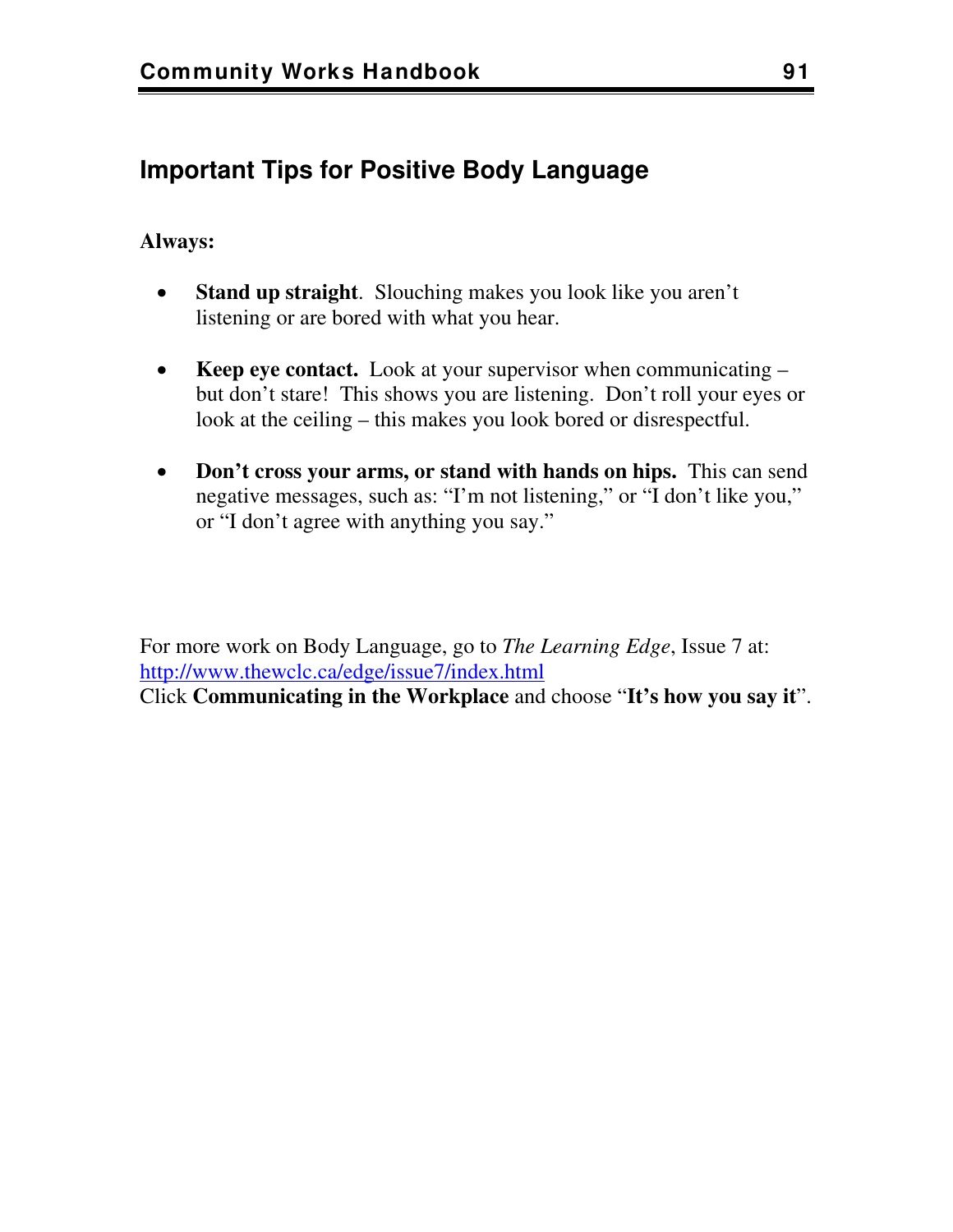## **Activity 3: Silent Messages**

Think about this situation and answer the questions that follow. Discuss your answers with your instructor. If possible, find other students to play the parts of Rob, Meg, Eli and Sandji.

#### **Cleaning Company Contract**

Eli, an office cleaning company supervisor, is explaining a new job to his team. Eli wants to win a full-time contract to clean this new office building, so he needs his workers to do a good job.

- **Eli:** We have to get this job done as quickly as we can, so I need everyone to do their bit as soon as possible. Rob, I want you to take the vacuum upstairs and start on the first floor offices. Meg, you can clean the bathrooms and don't forget the mirrors. Sandji, you'll need a new package of garbage bags to empty all the garbage cans from both floors.
- **Rob:** (Takes out his pocket knife and begins to clean his fingernails as soon as his supervisor begins giving instructions.)
- **Sandji:** (Looks directly at Eli when he is giving his instructions; nods occasionally; says "OK" once in a while. When Eli finishes, says "Got it!")
- **Meg:** (As soon as Eli starts talking, her gaze wanders over to the window. Points and says under her breath to Rob, "Who's that leaving? You know whose truck that is?")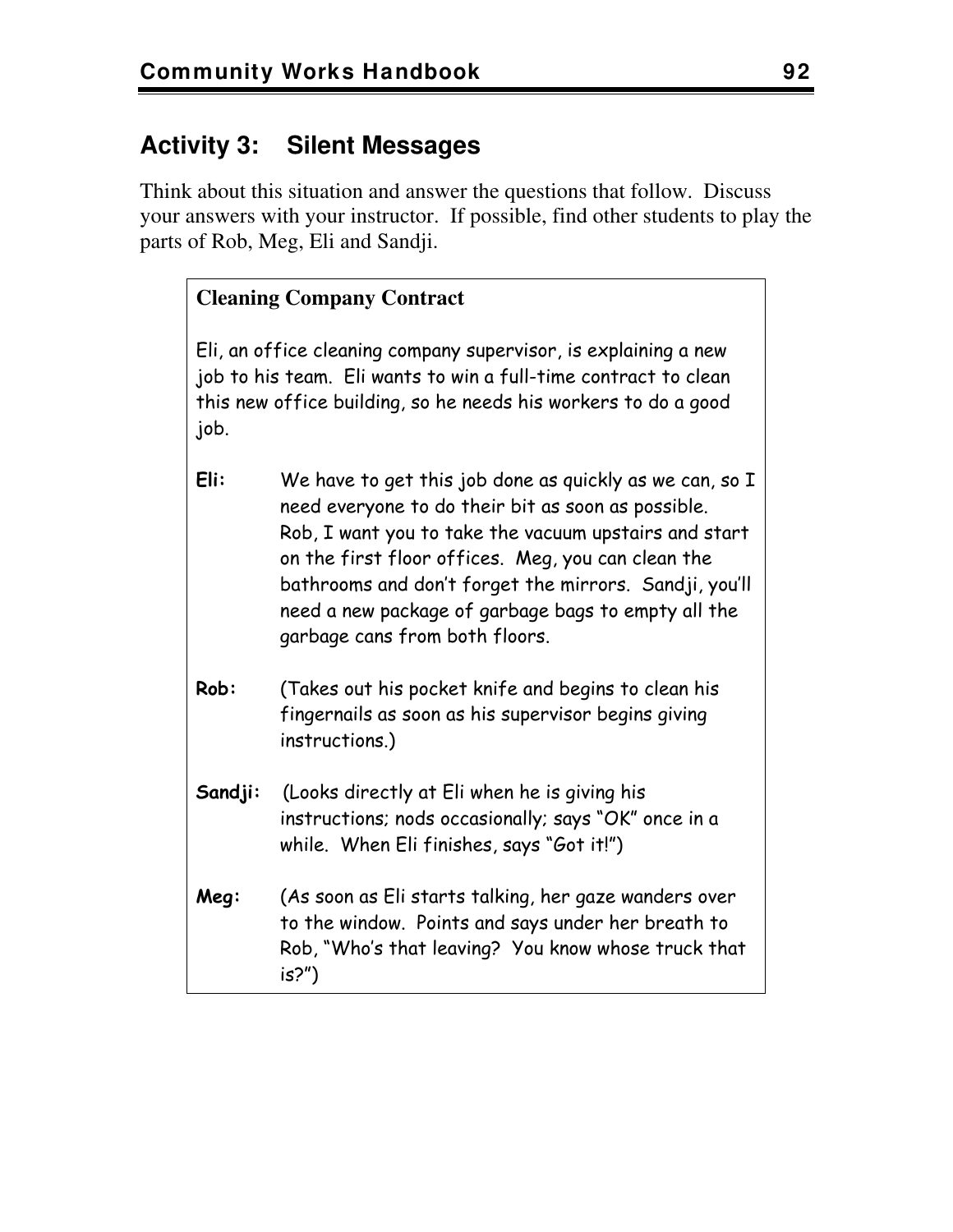#### **Cleaning Company Contract**

Do you think the team will be able to do the job properly? 1.

How do you think Eli felt about the behaviour of Rob, Sandji and  $2.$ Meg?

 $3.$ If Eli gets this contract and is looking for an employee to fill a more responsible position that pays more money, which worker do you think he will choose?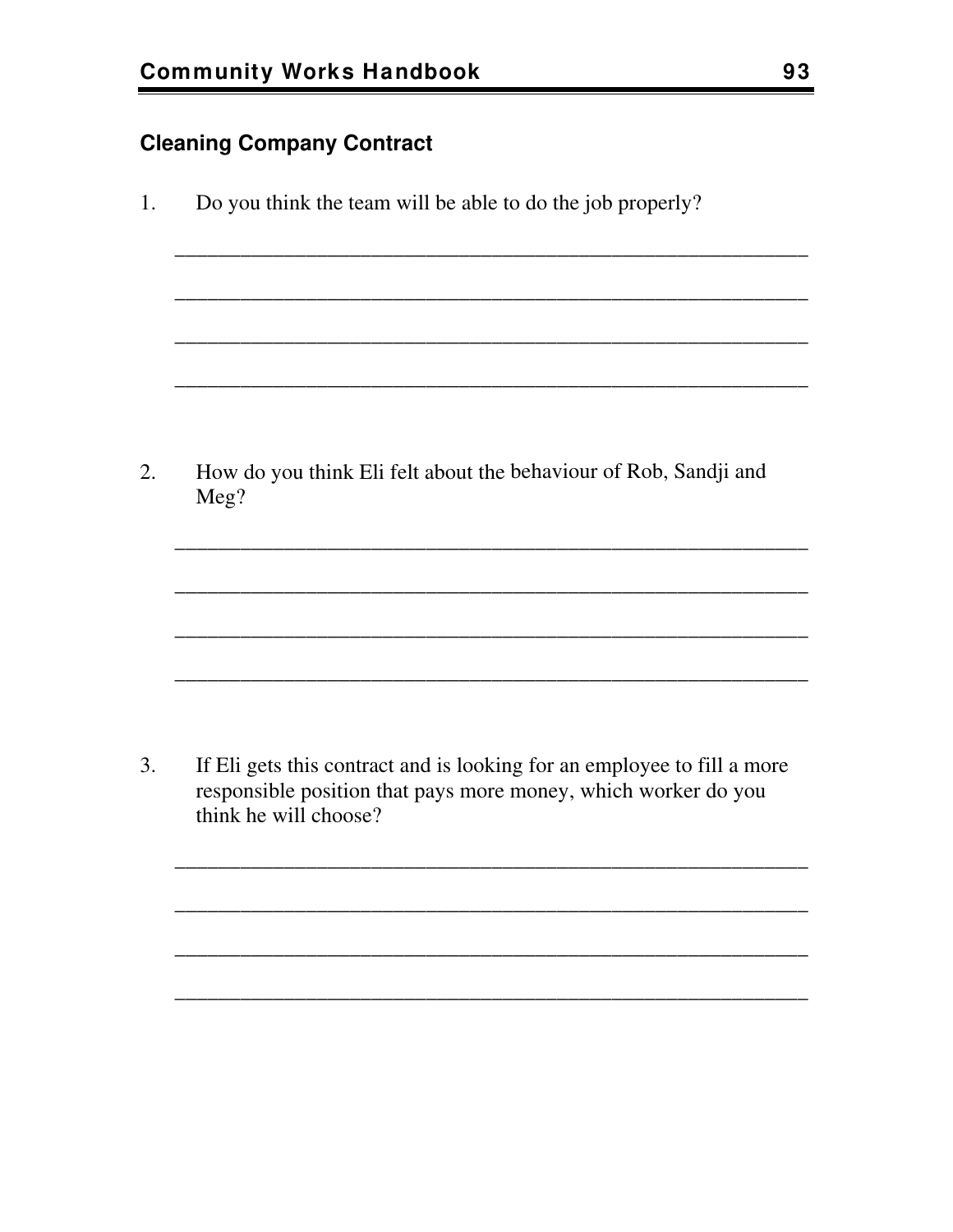## **Tone of Voice, Volume and Choosing your Words**

## **Tone of Voice and Volume**

As you have learned, being aware of your body language helps you avoid misunderstandings. **Using the right tone and volume** when you talk can also change the meaning of what you say.

Most of us change the way we speak when we are excited or upset. In a work situation, however, this can get people into trouble. Showing anger or frustration can be signs of an **aggressive** person who may be concerned only about getting his or her own needs met.

If you tend to speak loudly and feel yourself losing patience at work, practise speaking quietly. It is good to be **assertive** and stand up for yourself but to be successful at work you will need to make sure the tone of your voice does not disrespect or upset others. The goal is to communicate in a respectful, calm, friendly and polite way.

**Assertive**: asking for something you believe is important

**Aggressive**: forcefully demanding what you want

It is good to be **assertive** but do **not** be **aggressive**.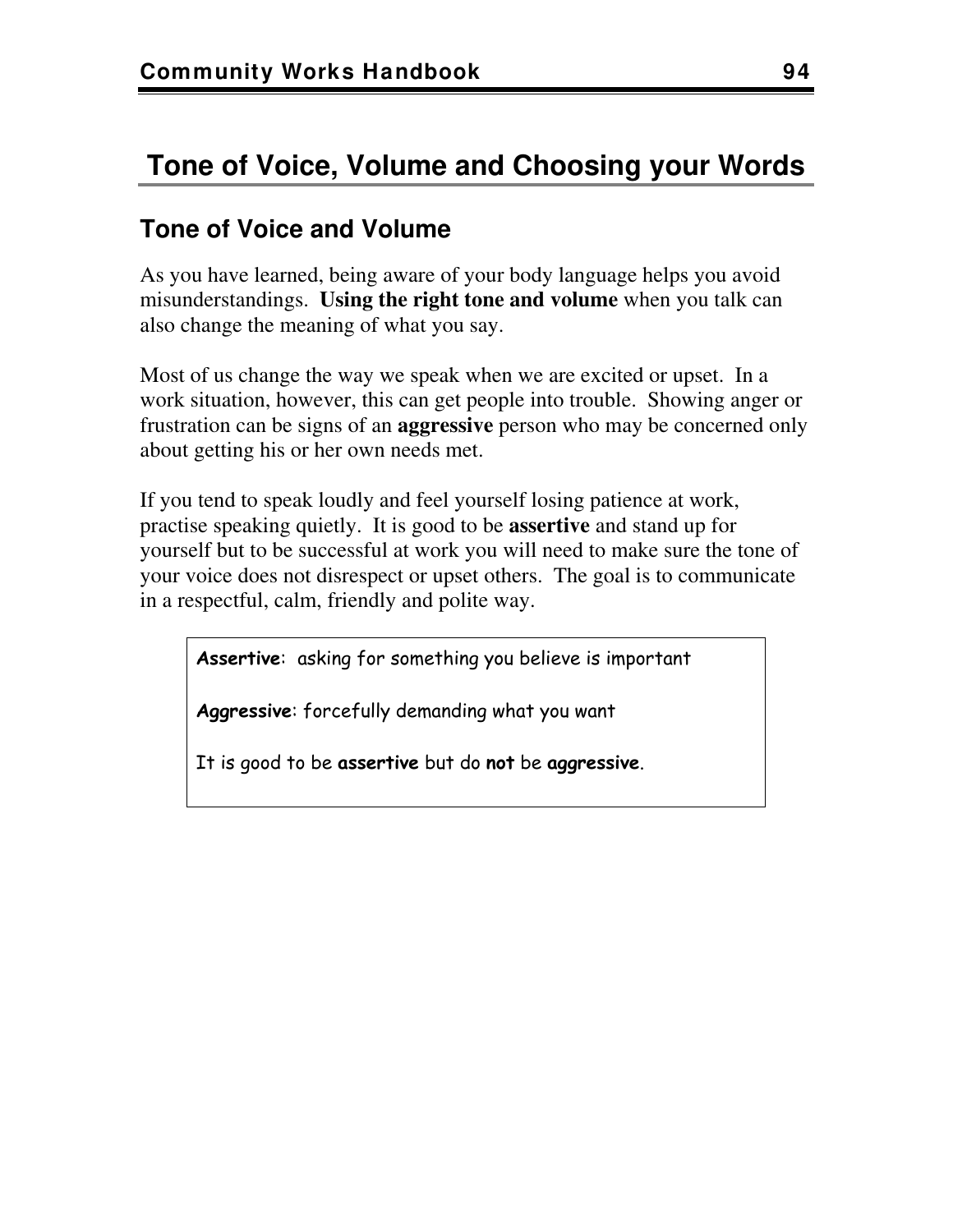## **Activity 4: Communication Skills Vocabulary Builder**

If you're not sure of the meaning of these words, look them up in a dictionary. Write their meaning on the line beside the word. Put a check mark by the positive communication skills and a cross by the negative communication skills.

Find pictures (or print some off the internet) that matches as many of these words as you can. Label the pictures. Have one page for positive communication skills and one page for negative communication skills.

| Frustrated   |  |
|--------------|--|
| Enquiring    |  |
| Impatient    |  |
| Enthusiastic |  |
| Aggressive   |  |
| Assertive    |  |

Using good communication skills will help you in all parts of life – with your friends and family, at school and in your job. In your volunteer position, you can practice these skills.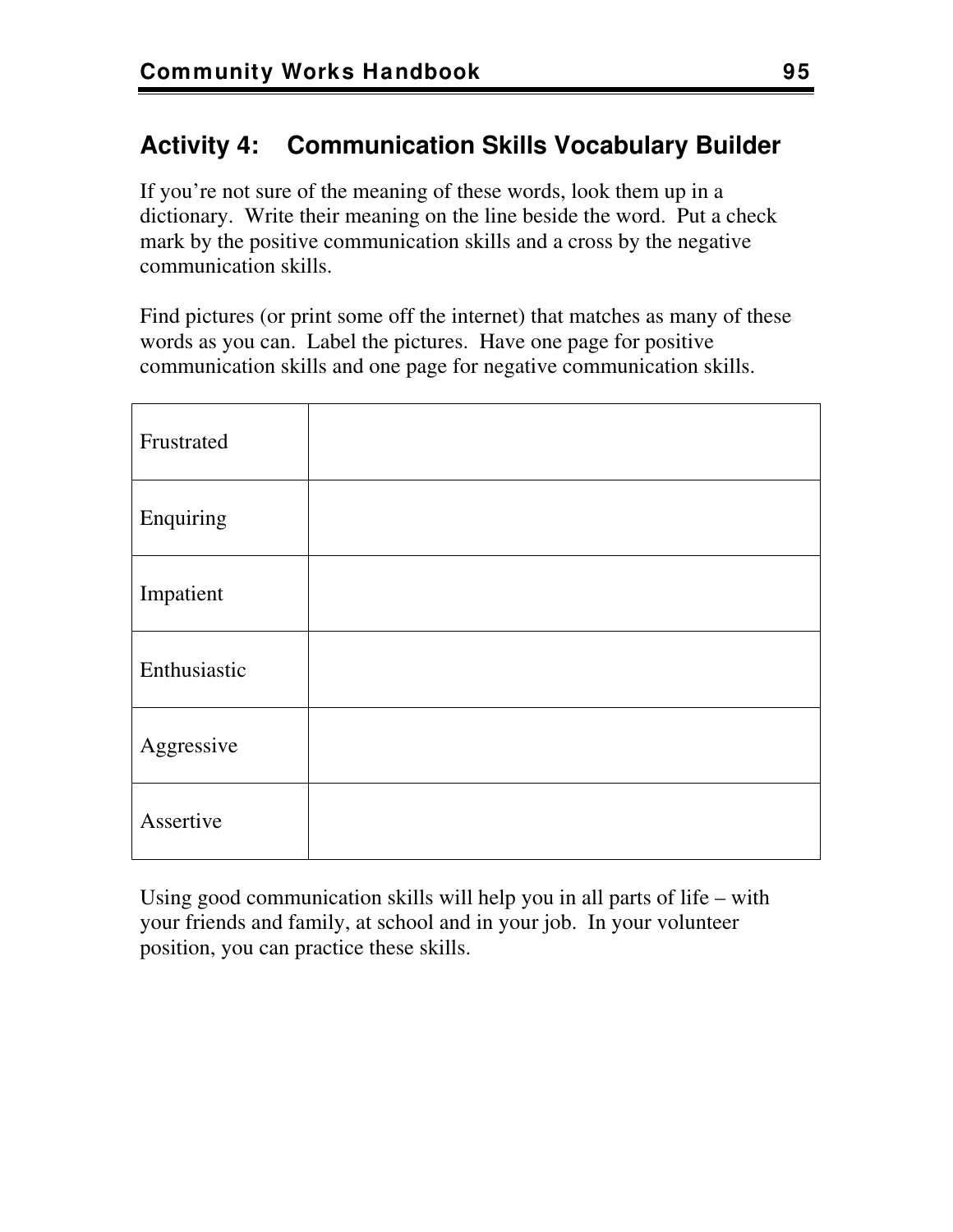## **Activity 5: It's All In How You Say It**

This activity shows how much we use tone to communicate. Read each statement twice, using the two different emotions listed beside each statement. Notice how it's not what you're saying, but how you are saying it, that makes the difference.

| Say this                                 | Use these emotions |             |
|------------------------------------------|--------------------|-------------|
| What did you say?                        | Threatening        | Questioning |
| I'd like that now, if you<br>don't mind. | Enthusiastic       | Angry       |
| Could you please pass<br>me that pen?    | Frustrated         | Friendly    |
| Let me do that.                          | Helpful            | Impatient   |

\_\_\_\_\_\_\_\_\_\_\_\_\_\_\_\_\_\_\_\_\_\_\_\_\_\_\_\_\_\_\_\_\_\_\_\_\_\_\_\_\_\_\_\_\_\_\_\_\_\_\_\_\_\_\_\_\_\_

\_\_\_\_\_\_\_\_\_\_\_\_\_\_\_\_\_\_\_\_\_\_\_\_\_\_\_\_\_\_\_\_\_\_\_\_\_\_\_\_\_\_\_\_\_\_\_\_\_\_\_\_\_\_\_\_\_\_

## **What did you learn?**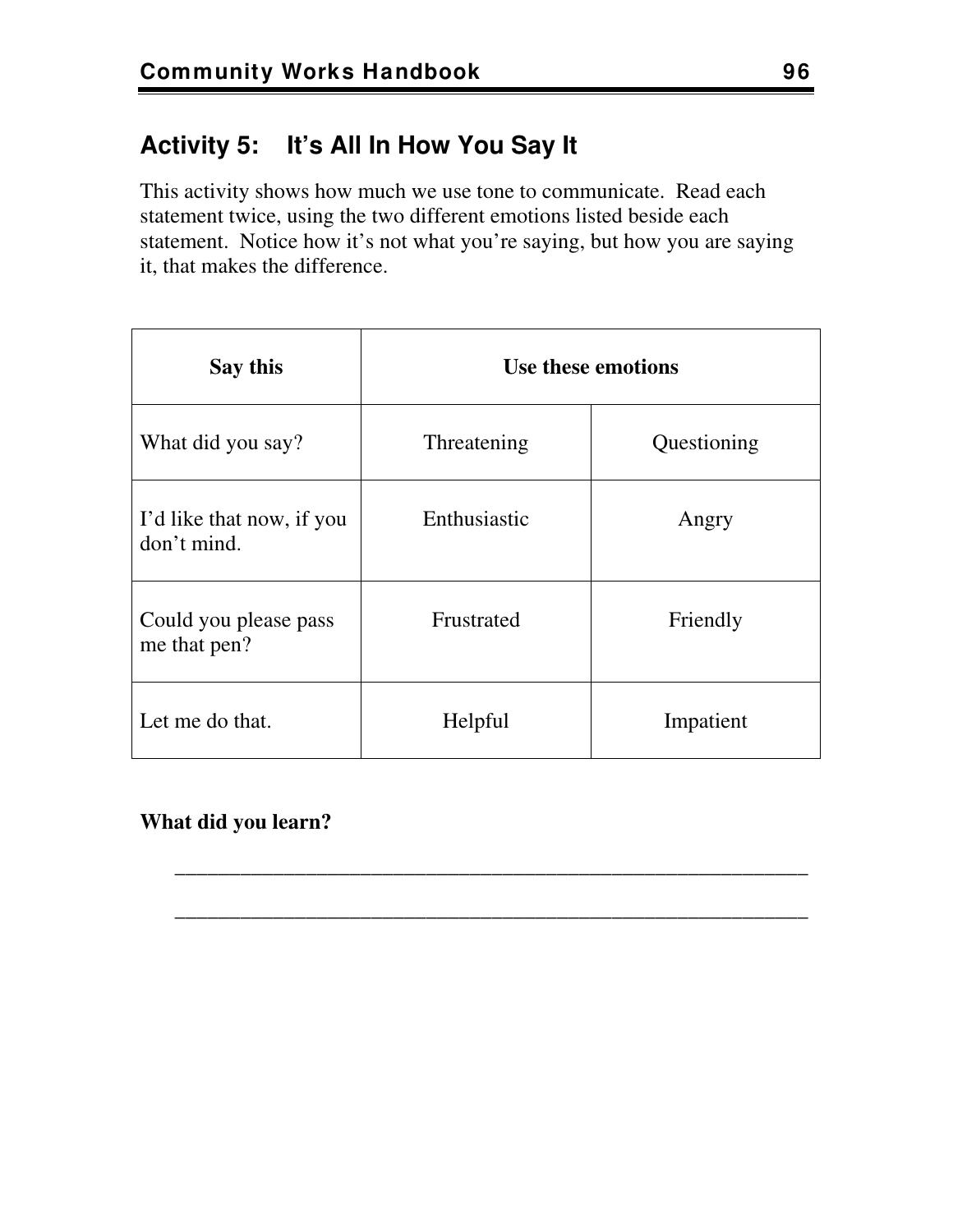## **Activity 6: Go Online**

For more work on Tone and Volume, go to *The Learning Edge*, Issue 6 at: <http://www.thewclc.ca/edge/issue6/index1.html>

Click on **Student Work Stories** and find out what student workers have learned about communicating with co-workers.

When you have finished, click on **Close** and it will take you back to the main page. Then, click on **Communicate for Success!** to learn more about respectful communication and complete the quizzes and assignments. If you wish, go back to the main page and take the assertiveness quiz to assess yourself.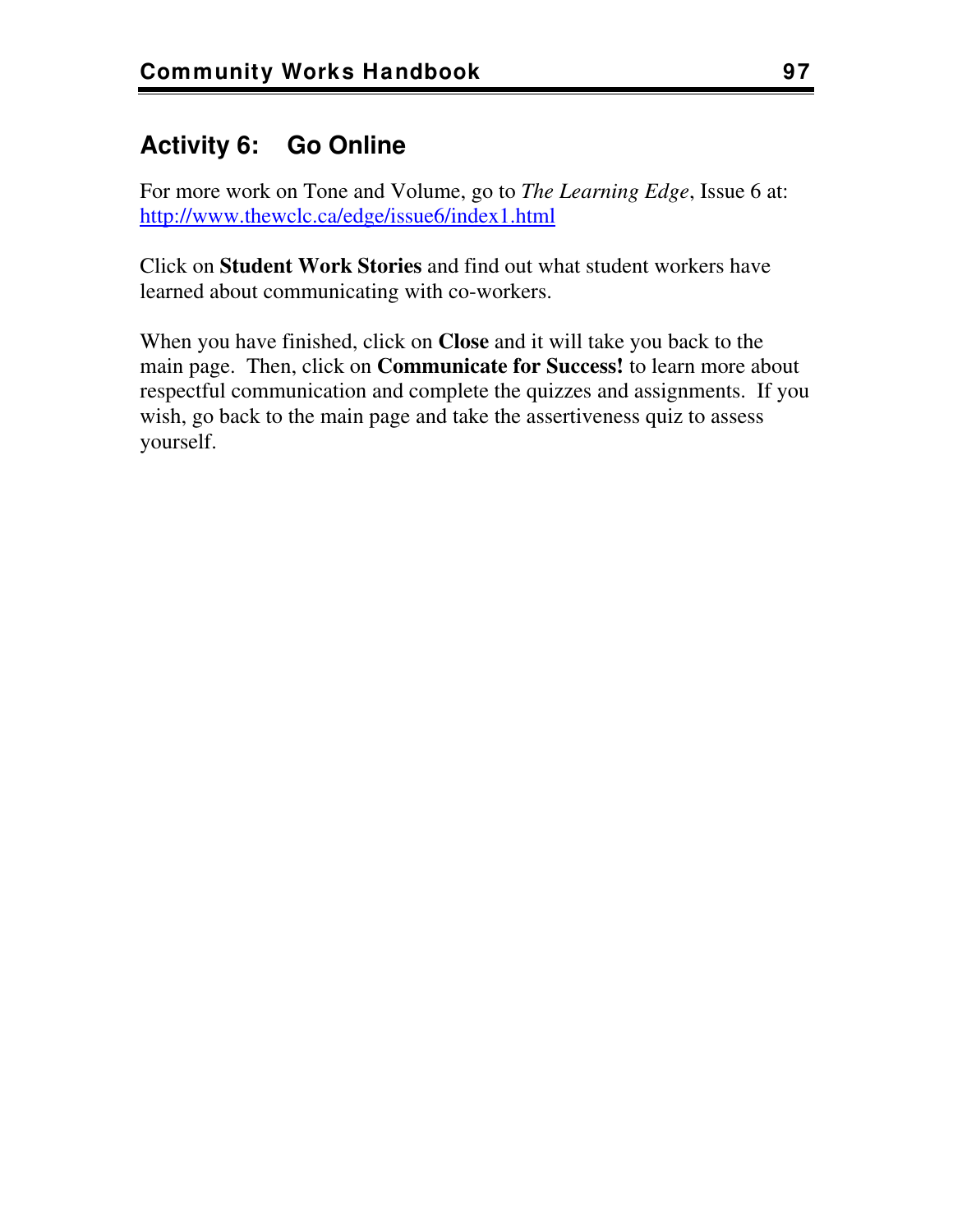## **Activity 7: Dave's Dilemma**

For this activity, go online to *The Learning Edge*, Issue 7 at: <http://www.thewclc.ca/edge/issue7/index.html>

Click on **Communication in the Workplace** Click on the button: **It's what you say**

Think carefully about the situation and choose the **best** answer. With your instructor, discuss why you think this is the best answer.

Have you ever been in a situation like this? When would be a better time and place for Dave to share personal stories with his co-workers?

#### **Socializing**

When we volunteer, most of what we talk about is work related. But at break and lunch we often talk about other things, like our family, friends or what we did on the weekend.

While it is good to be friendly with co-workers, there's a time and a place for personal conversation. Knowing how and when to talk about some topics can help you to avoid embarrassment on the job.

Think about what you say before you say it.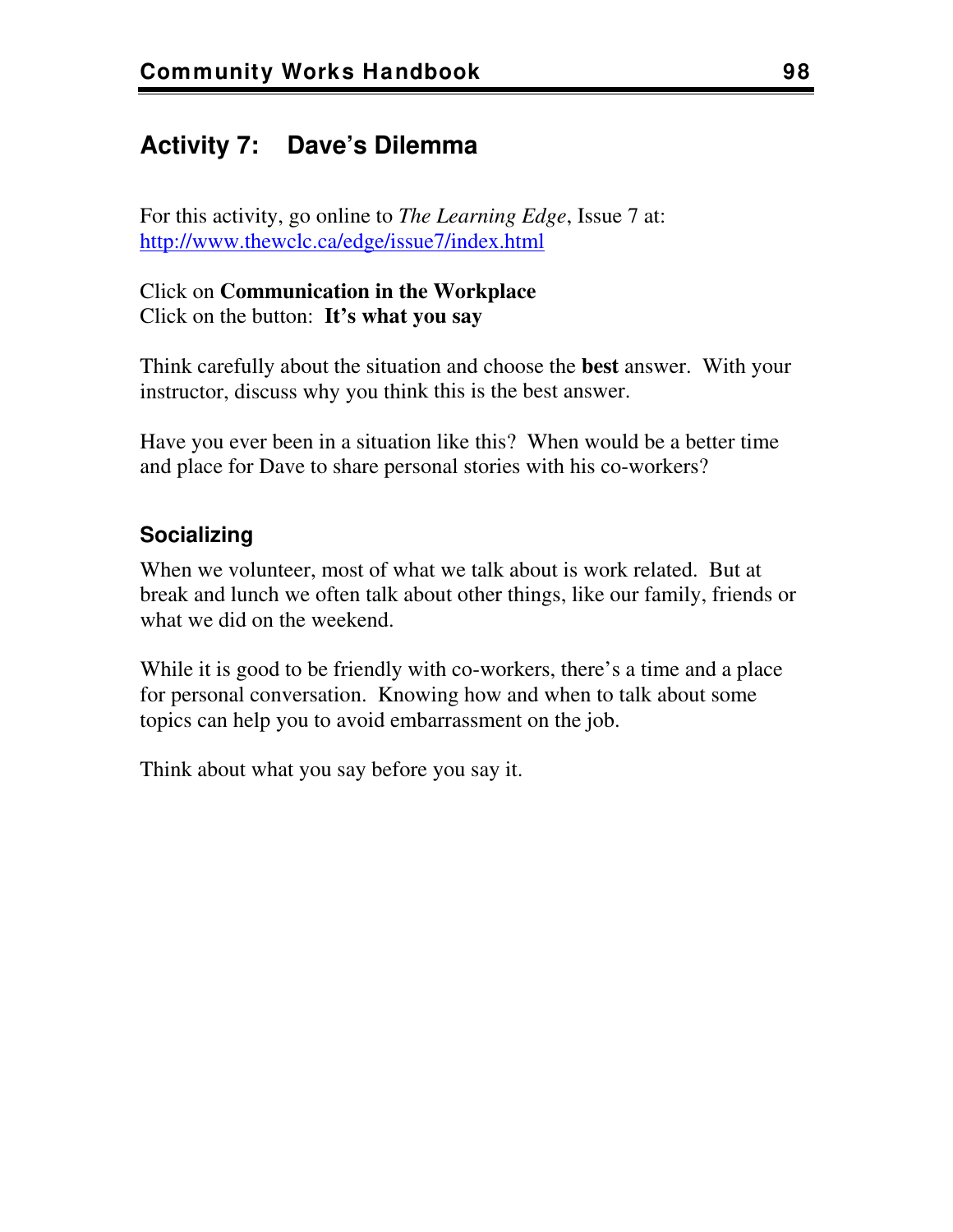**Gossip** is casual conversation where people talk about someone else. Gossip is often hurtful and untrue.

**A Rumour** is a story talked about as news that may not be true.

Gossip is a part of life and it would be unrealistic to say that it should not happen.

Spreading rumours and gossip usually shows lack of respect. Gossip can be extremely hurtful and it can damage people's lives. Gossiping often spreads false rumours. Gossiping about co-workers can make you look petty, or small minded. It can also get you into trouble, especially at work.

In some situations, gossipers can be very powerful because other workers may be scared to stand up to them. Have you ever known someone who had that kind of power?

In your workplace, if you are tempted to gossip with others, first ask yourself, "How would \_\_\_\_\_feel if she knew I was saying this about her?" and "How would I feel if said this about me?" If the answer is "upset" or "hurt," then that is a good enough reason not to do it.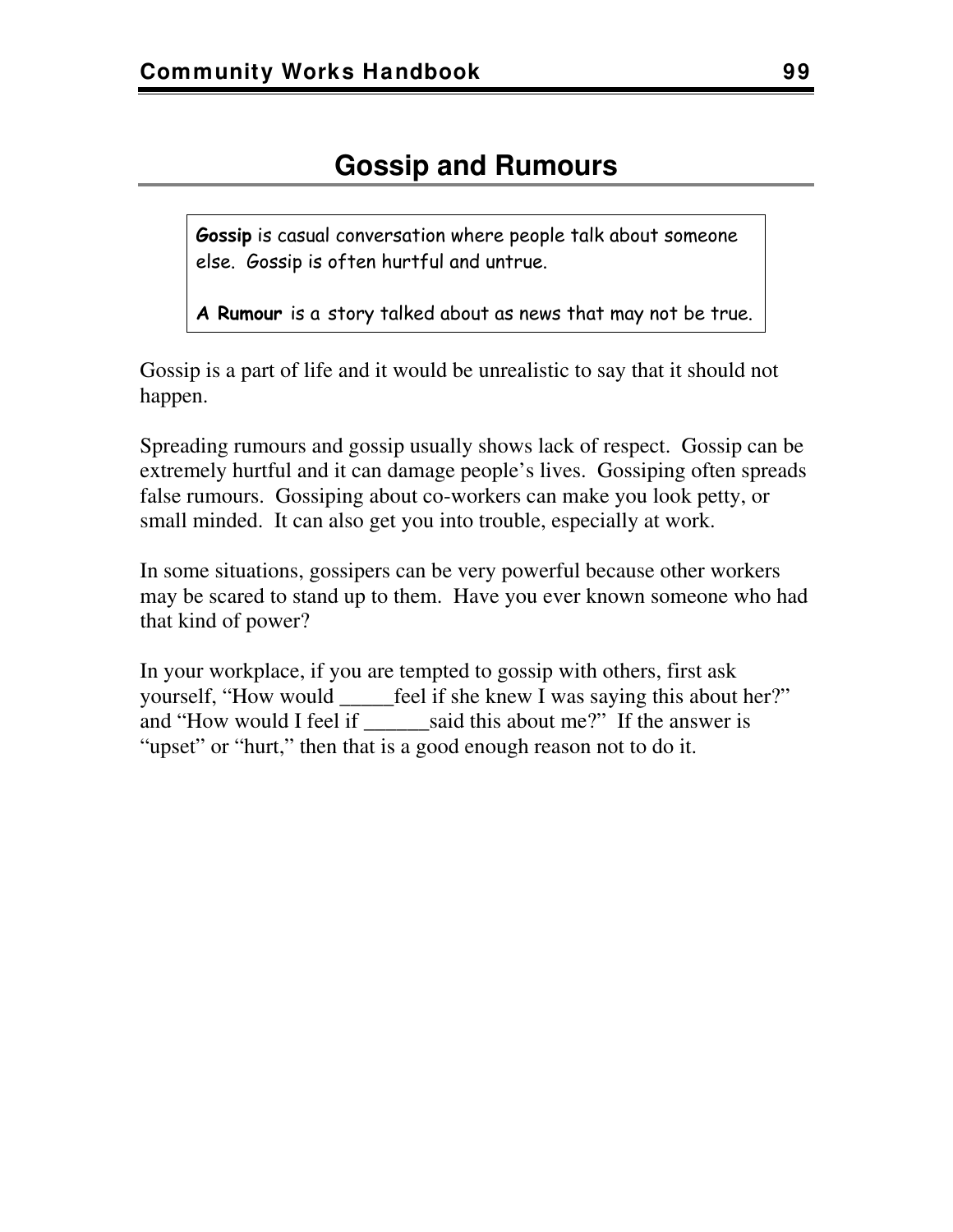## **Activity 8: Workplace Gossip**

#### **Consider this situation:**

#### **Workplace Gossip**

Thirty-five-year-old Sherry was on the bus on her way to volunteer on reception at the Learning Centre. She is a student at the Learning Centre in the mornings and really enjoys her afternoon of volunteering, not only because she is learning a lot about the workplace, but also because it gives her the opportunity to chat with people. Sherry lives alone in a very quiet building and she likes the liveliness of the Centre.

Sherry just had a wonderful weekend, but something disturbing happened. She went to a movie and afterwards to the coffee shop with her mother. At the next table, she'd heard Lise, an old school friend, say that her sister was going through a messy divorce and was planning on moving across the country with the children. Oh my goodness! It could only be Lise's sister Judy, one of the staff at the Learning Centre! Was it true? She hoped not, for Judy was her instructor and she really liked her. Judy worked part-time and had just been hired. Although Judy was a private person, Sherry had heard that she was hoping to be employed full-time at the Learning Centre. What would happen now? Sherry had no idea Judy was in this kind of a mess.

Sherry couldn't wait to get to her volunteer placement on reception to talk to someone about it. Maybe she could convince one of the other students to chat for a while. She just had to get this off her chest!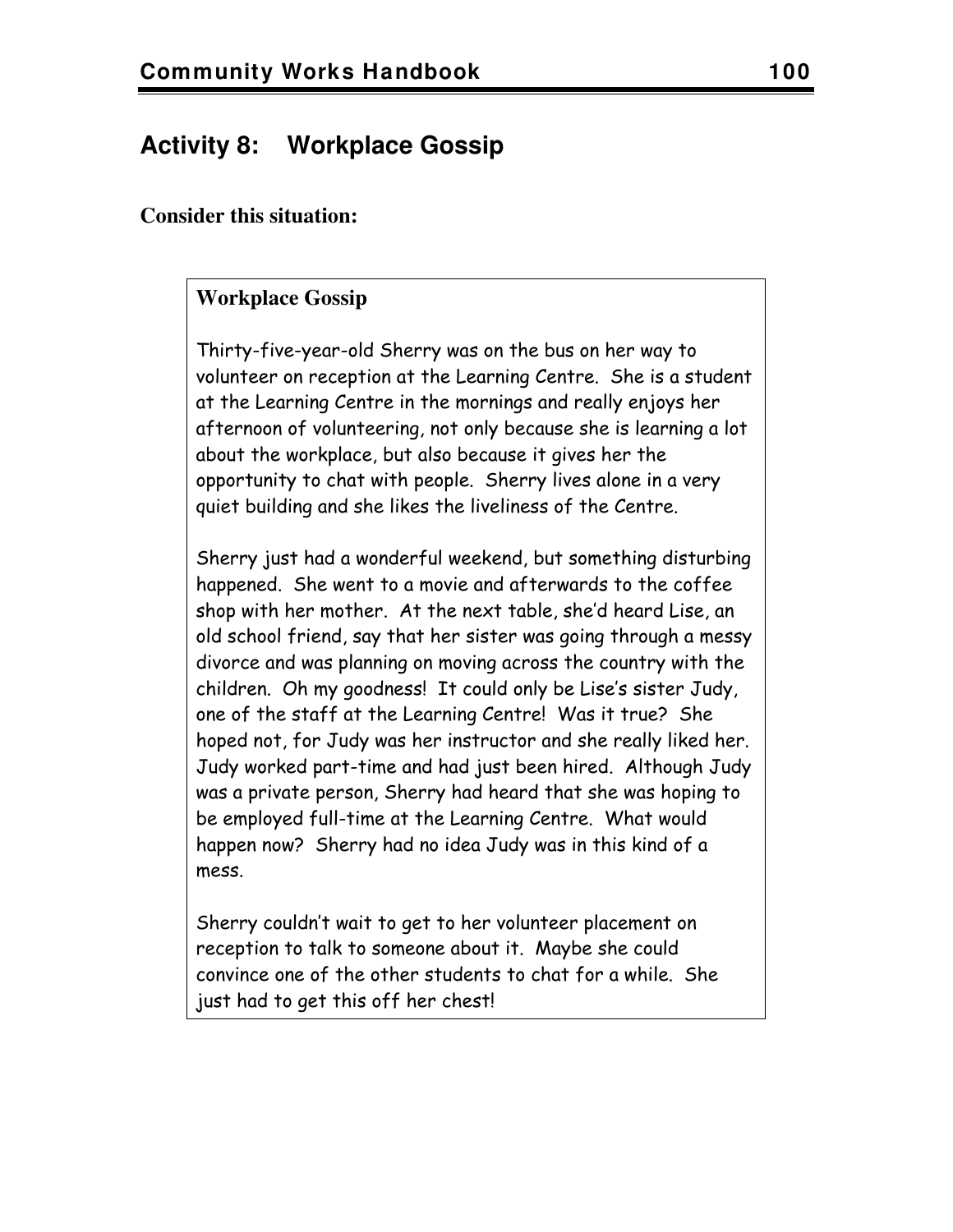#### **Answer these questions:**

1. What could happen if Sherry started this rumour at the Learning Centre?

\_\_\_\_\_\_\_\_\_\_\_\_\_\_\_\_\_\_\_\_\_\_\_\_\_\_\_\_\_\_\_\_\_\_\_\_\_\_\_\_\_\_\_\_\_\_\_\_\_\_\_\_\_\_\_\_\_\_\_\_\_

\_\_\_\_\_\_\_\_\_\_\_\_\_\_\_\_\_\_\_\_\_\_\_\_\_\_\_\_\_\_\_\_\_\_\_\_\_\_\_\_\_\_\_\_\_\_\_\_\_\_\_\_\_\_\_\_\_\_\_\_\_

2. How would it affect Lise, Judy and the Learning Centre in general? Do you think Sherry means to cause problems?

\_\_\_\_\_\_\_\_\_\_\_\_\_\_\_\_\_\_\_\_\_\_\_\_\_\_\_\_\_\_\_\_\_\_\_\_\_\_\_\_\_\_\_\_\_\_\_\_\_\_\_\_\_\_\_\_\_\_\_\_\_

\_\_\_\_\_\_\_\_\_\_\_\_\_\_\_\_\_\_\_\_\_\_\_\_\_\_\_\_\_\_\_\_\_\_\_\_\_\_\_\_\_\_\_\_\_\_\_\_\_\_\_\_\_\_\_\_\_\_\_\_\_

\_\_\_\_\_\_\_\_\_\_\_\_\_\_\_\_\_\_\_\_\_\_\_\_\_\_\_\_\_\_\_\_\_\_\_\_\_\_\_\_\_\_\_\_\_\_\_\_\_\_\_\_\_\_\_\_\_\_\_\_\_

\_\_\_\_\_\_\_\_\_\_\_\_\_\_\_\_\_\_\_\_\_\_\_\_\_\_\_\_\_\_\_\_\_\_\_\_\_\_\_\_\_\_\_\_\_\_\_\_\_\_\_\_\_\_\_\_\_\_\_\_\_

3. What do you think Sherry should do?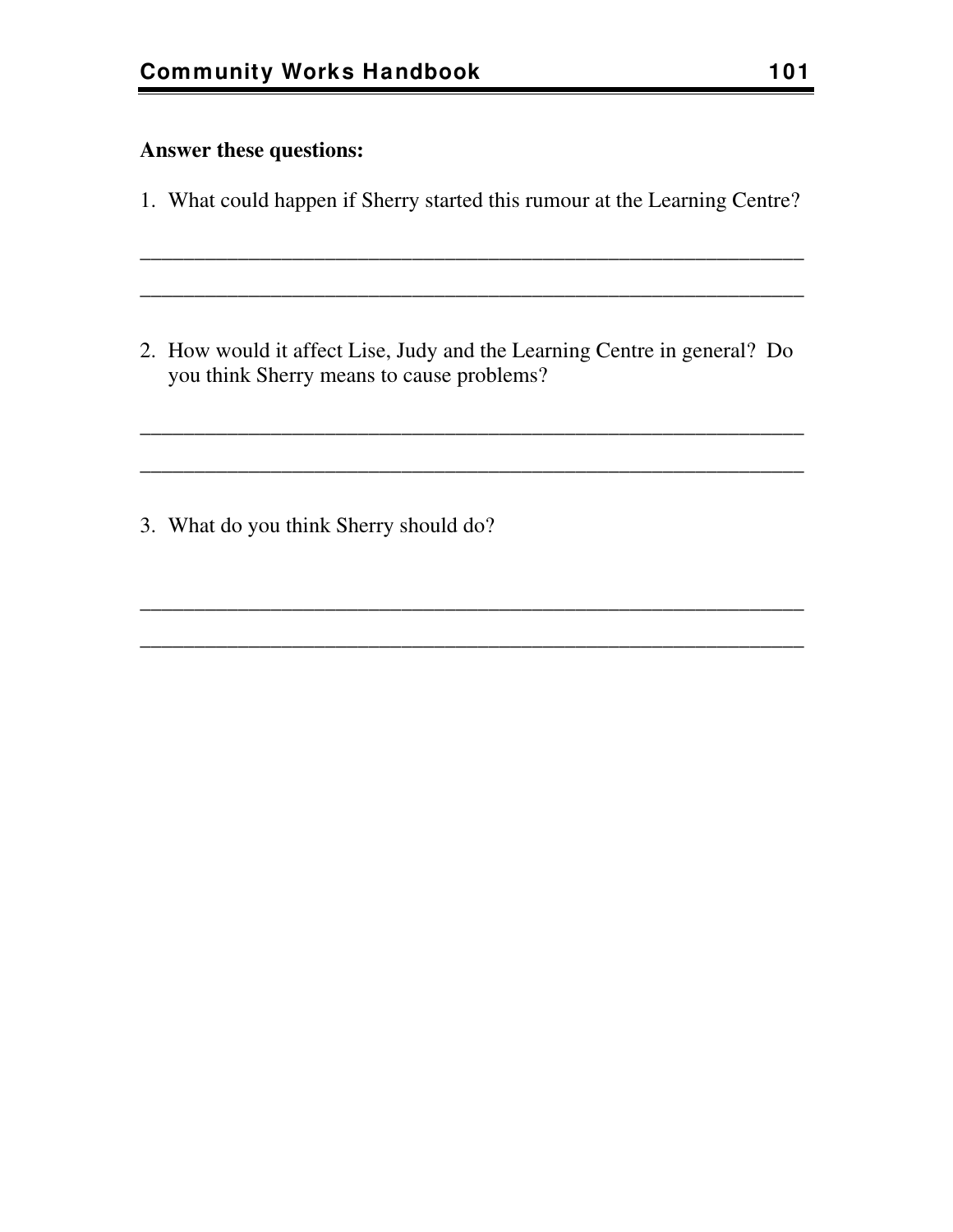## **Activity 9: Gossip – It's What You Don't Say**

For more work on gossip at work, go online to *The Learning Edge*, Issue 7 at:<http://www.thewclc.ca/edge/issue7/index.html>

#### Click on **Communication in the Workplace** Click on the button: **It's what you DON'T say**

Read the story and answer the questions. If possible, share the story and talk about your answers with other students.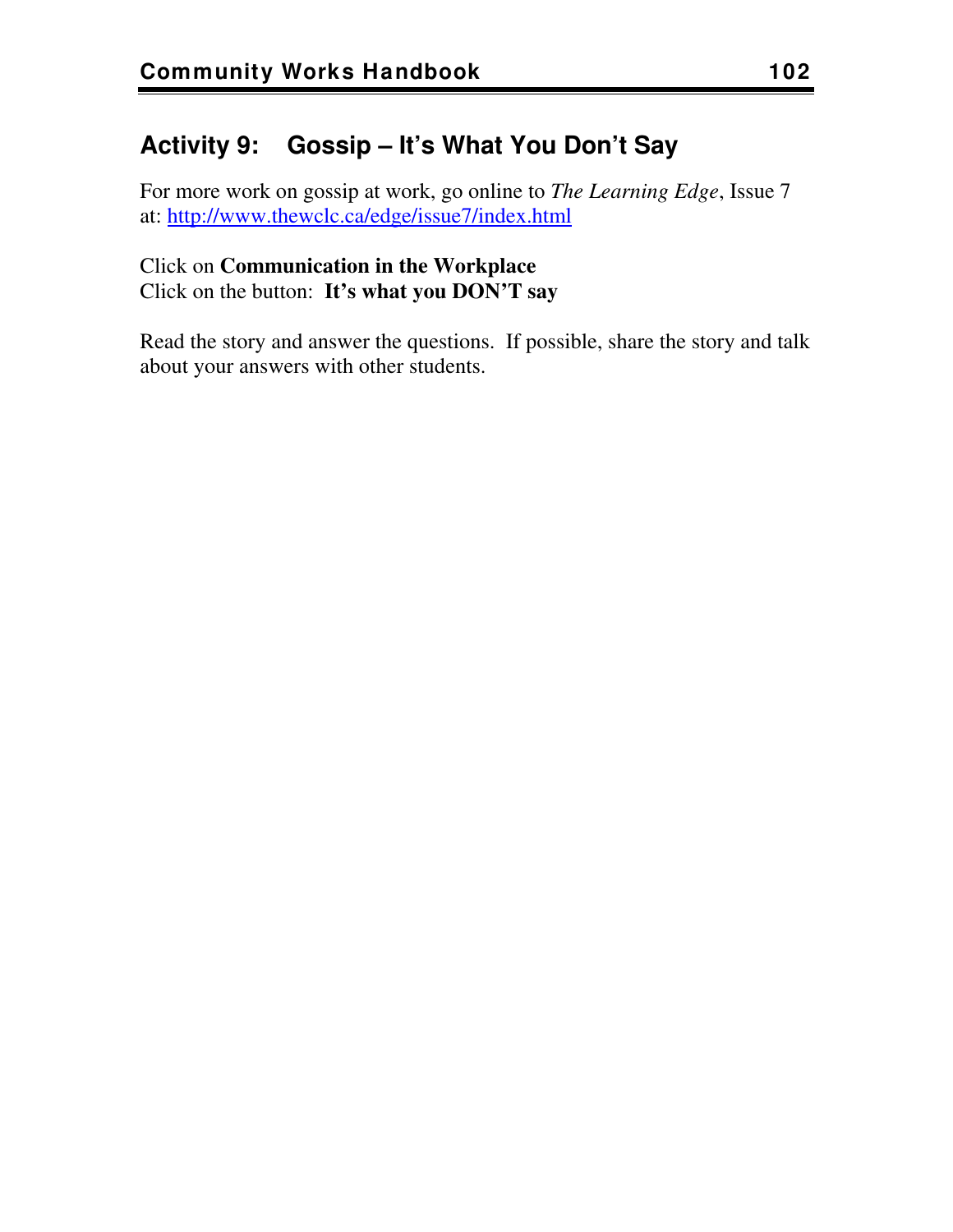In any volunteer position or job, developing good listening habits will help you to be a better worker. In the activity, check your listening skills.

**Activity 10: Self Assessment** 

| Am I a Good Listener?                                                               | <b>Always</b> | Sometimes |  |
|-------------------------------------------------------------------------------------|---------------|-----------|--|
| I keep eye contact when someone is talking to me.                                   |               |           |  |
| I pay attention when someone is talking to me.                                      |               |           |  |
| I ask questions when I don't understand something I hear.                           |               |           |  |
| I take notes when I am given instructions.                                          |               |           |  |
| I repeat instructions I am given, to make sure I<br>understand them.                |               |           |  |
| I nod my head or say I understand to show others I am<br>listening to them.         |               |           |  |
| I let others speak without interrupting.                                            |               |           |  |
| I move to a quieter spot or ask someone to speak up if I<br>am in a noisy location. |               |           |  |
| I put aside what I am doing when someone is speaking to<br>me.                      |               |           |  |
| I listen with an open mind.                                                         |               |           |  |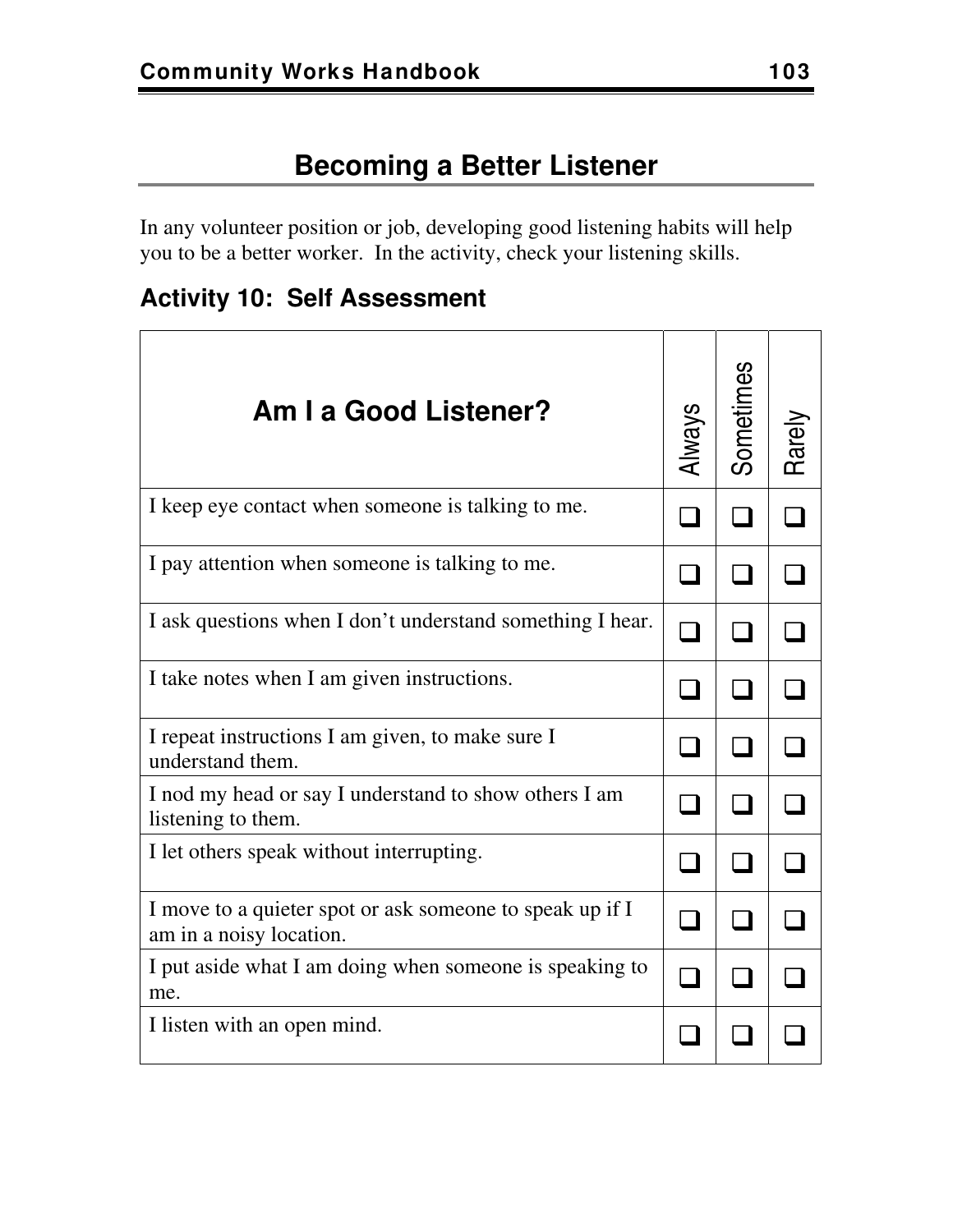## **Am I a Good Listener? – Self-Assessment**

**Scoring:** Give yourself 3 points for each "always," 2 points for each "sometimes," and 1 point for each "rarely." Enter the total for each in the spaces in the box below. Multiply each by the numbers shown and add up your total score.

| Always       | $\times 3 =$ |
|--------------|--------------|
| Sometimes    | $\times 2 =$ |
| Rarely       | $\times 1 =$ |
|              |              |
| <b>TOTAL</b> |              |
|              |              |

If you got:

25-30 points: You already have good listening habits. A quick review of the **Listening Tips** on the next page will refresh your memory about what it takes to stay an effective listener.

18-24 points: You use some good listening skills but could benefit from some practice. Talk with your supervisor or instructor about the habits you could improve.

10-17 points: You need to work on improving your skills. Meet with your instructor to develop an action plan to work on them.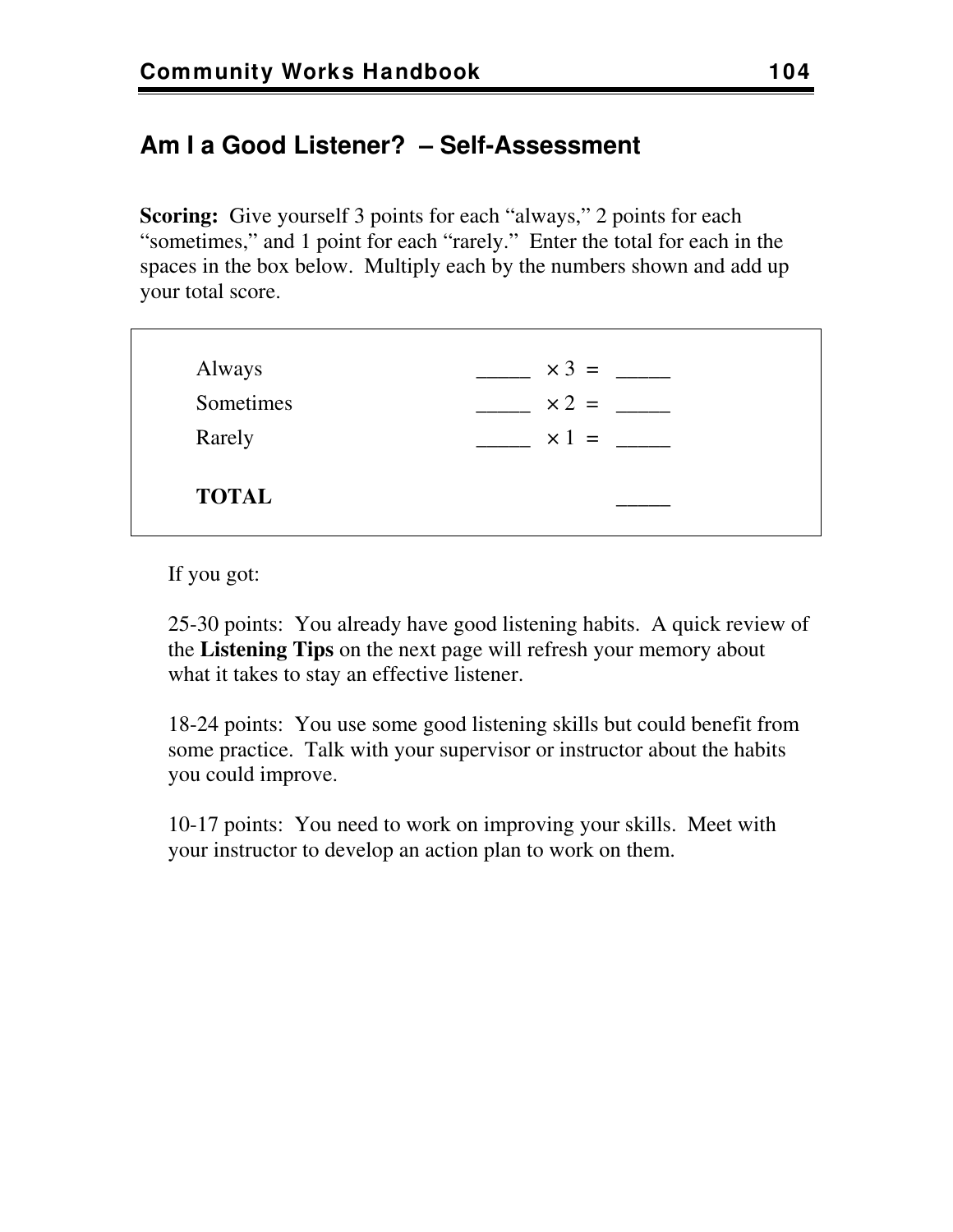## **Listening Tips**

#### **Stay focused**

- $\Box$  Make eye contact with the person who is talking to you.
- Stop what you are doing: give him or her your whole attention.
- □ Remain quiet: don't interrupt when he or she is speaking.
- Watch your body language: don't yawn, slouch or stare off into space.
- Nod your head to show understanding.

#### **Get the information you need**

- If you don't understand, ask questions.
- If you can't hear what's being said, say so.
- If you're in a noisy space, ask to move to a quieter spot.
- □ Pay close attention to the details.
- □ Repeat instructions to make sure you understood.
- If you forget, don't guess ask again.
- Take notes or use drawings to help you remember details.

#### **Keep an open mind**

When someone starts to say something you think you already know, don't stop listening: you could learn something new! If not, at least you have shown them respect.

If the person you are listening to does not speak English well, be patient. Think about how you would feel trying to get your message across in a different country. Ask them to repeat the words as kindly and politely as you can.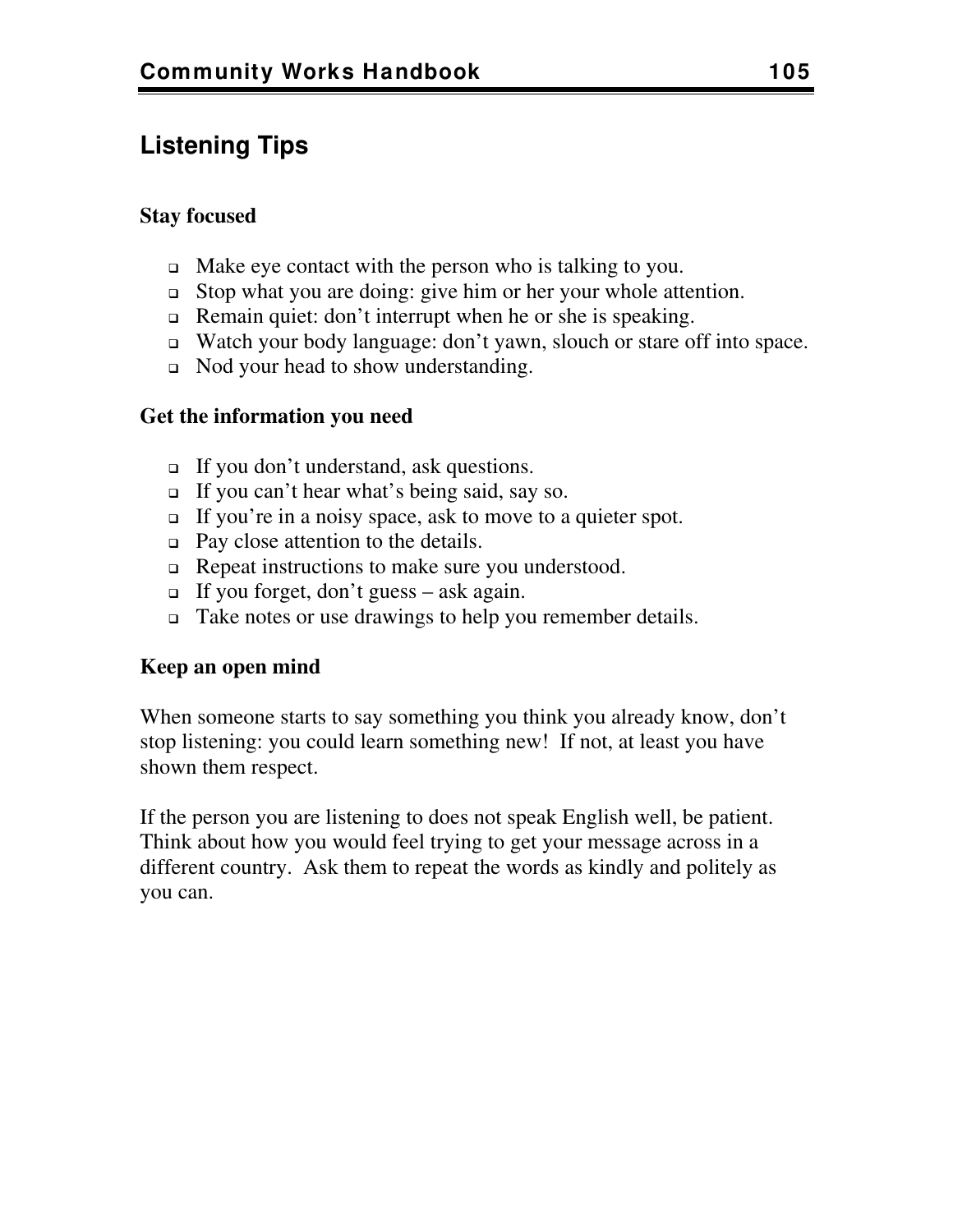## **Activity 11: Active Listening Quiz**

#### **Choose the best answer for each of the following questions:**

One effective way to show the speaker you're listening would be to:

- 1. Nod your head
- 2. Look over their shoulder
- 3. Tap your fingers

Which of the following shows someone is not listening actively?

- 1. Making eye contact with the speaker
- 2. Asking questions to clarify something said
- 3. Staring off into space

If you forget something you are told you should:

- 1. Just not do it
- 2. Ask again
- 3. Guess

If someone is repeating instructions you think you've heard before, you should:

- 1. Listen in case there's something new
- 2. Decide what to cook for dinner
- 3. Yawn

If you don't understand someone's English, you should:

- 1. Complain to your supervisor
- 2. Give them a dictionary
- 3. Patiently ask them to repeat their words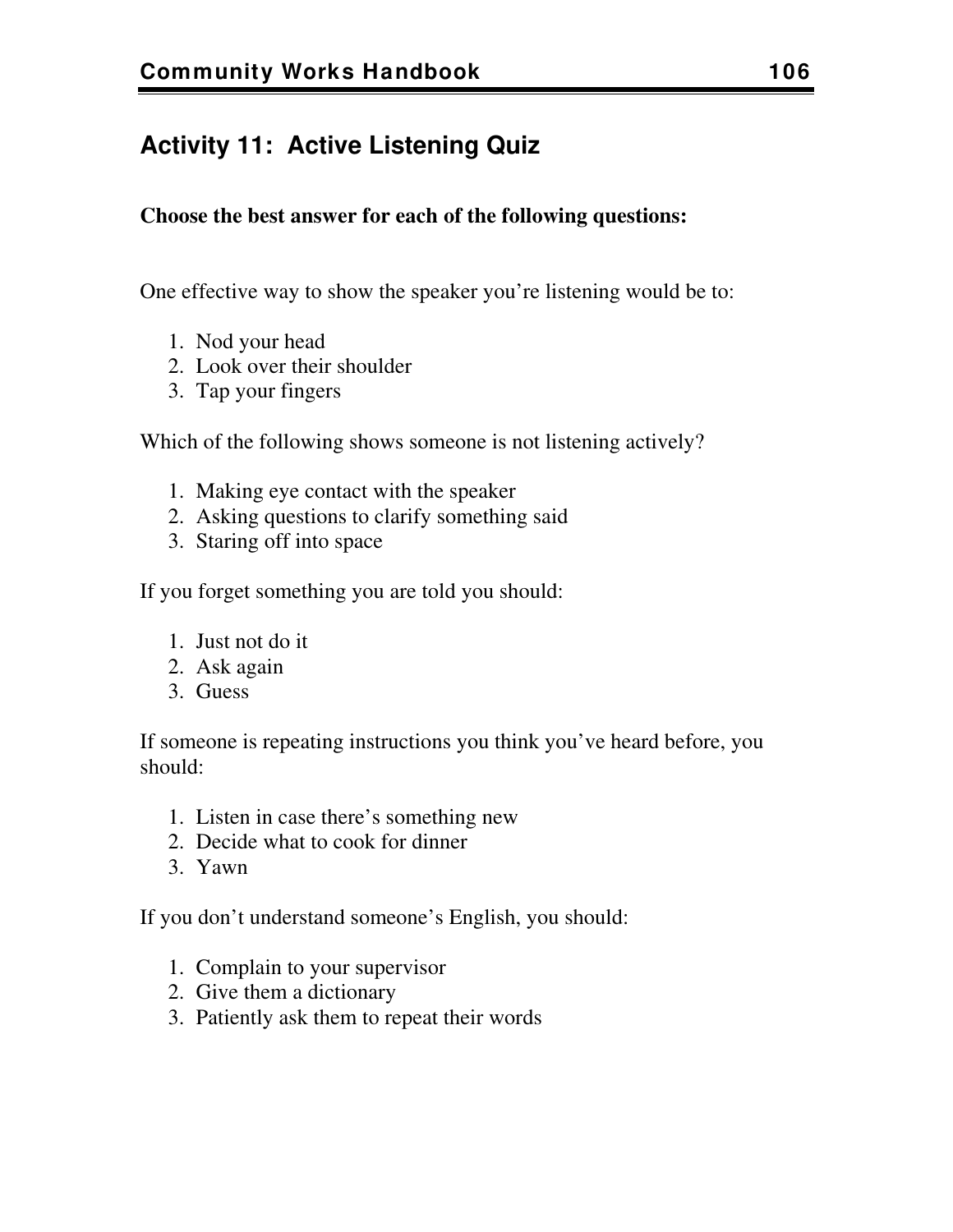## **Listening to Instructions**

In your volunteer position, you will often be given instructions from your supervisor, a co-worker, or a customer. Listening to instructions is perhaps one of the most important skills you can master.

On the job, you will be expected to get meaning from what is being said and respond to it. Here are some hints to help you listen to instructions, whether you are face to face with someone, or on the telephone.

## **Tips for Listening to Instructions**

- $\Box$  Listen carefully and take notes as you listen. Pick out the key words in the information you are being given. It's easier to remember one or two important words than a whole sentence.
- Give each new step in a set of instructions a number. It will help you remember them later.
- $\Box$  Repeat the instructions or the information you've been given back to the person who gave them to you. If you've got anything wrong the person will correct you and the repetition will help you remember.
- $\Box$  Ask questions if you are unsure about anything or replay the recorded message if it is on voicemail.
- Go through the complete sequence in your mind so that it is clear. If you are taking a message for someone else, re-write it using complete sentences so that it will make sense to the reader.
- If you are on the telephone, you will have to listen carefully because there will be no body language to help you figure out what's being said.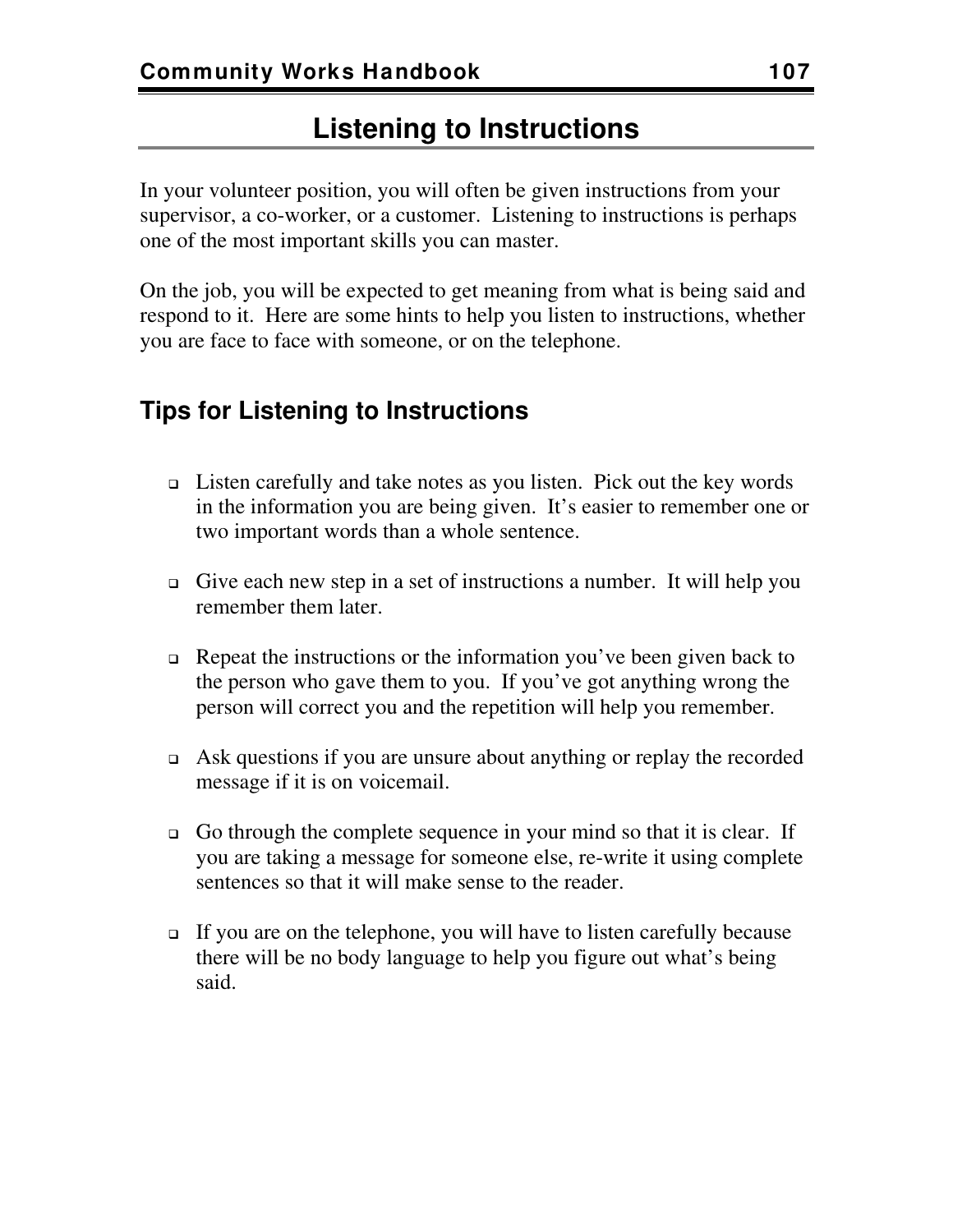## **Scenario - Making Sure You Understand the Instructions**

## **Sherry's Instructions for the Board Meeting**

Isobel is Sherry's supervisor at the Learning Centre. She's on her way to a meeting and she wants to remind Sherry to pick up some refreshments for the Board Meeting tonight. She calls her from her cell phone.

**Isobel:** Sherry, can you please make sure you go to the grocery store this morning? We need some milk – 2% - and 3 loaves of bread for the sandwiches. Get 3 cans of tuna and a dozen eggs.

Tuning out the noise from Isobel's car engine, Sherry listens carefully. She writes:

| <b>Grocery Store</b> |
|----------------------|
| 1. Milk              |
| 2. Bread $-3$        |
| $3.$ Tuna - $3$      |
| 4. Eggs              |
|                      |
|                      |
|                      |
|                      |
|                      |
|                      |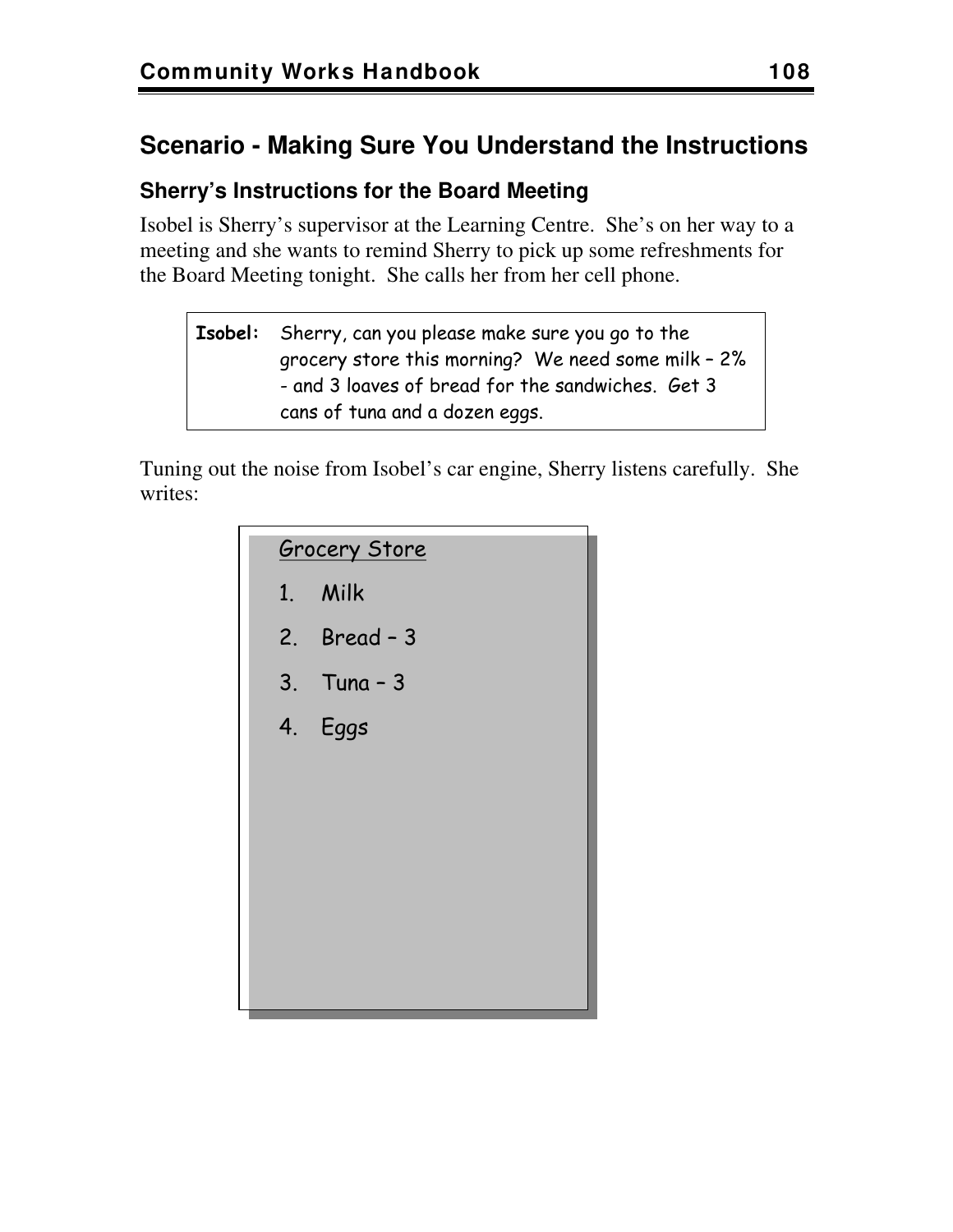|         | <b>Sherry:</b> Yes - milk, 3 loaves of bread, 3 cans of tuna and a<br>carton of eggs. Did you say 2% milk?                                                                            |
|---------|---------------------------------------------------------------------------------------------------------------------------------------------------------------------------------------|
| Isobel: | I think that would be best. Some cookies would be<br>nice - the chocolate ones we had for lunch last week.<br>Oh, and don't forget to photocopy the minutes from<br>the last meeting. |

Sherry's list now looks like this:

|    | <b>Grocery Store</b> |
|----|----------------------|
|    | 1. Milk - 2%         |
|    | 2. Bread $-3$        |
|    | $3.$ Tung - $3$      |
| 4. | Eggs                 |
|    | 5. Chocolate cookies |
|    | Minutes              |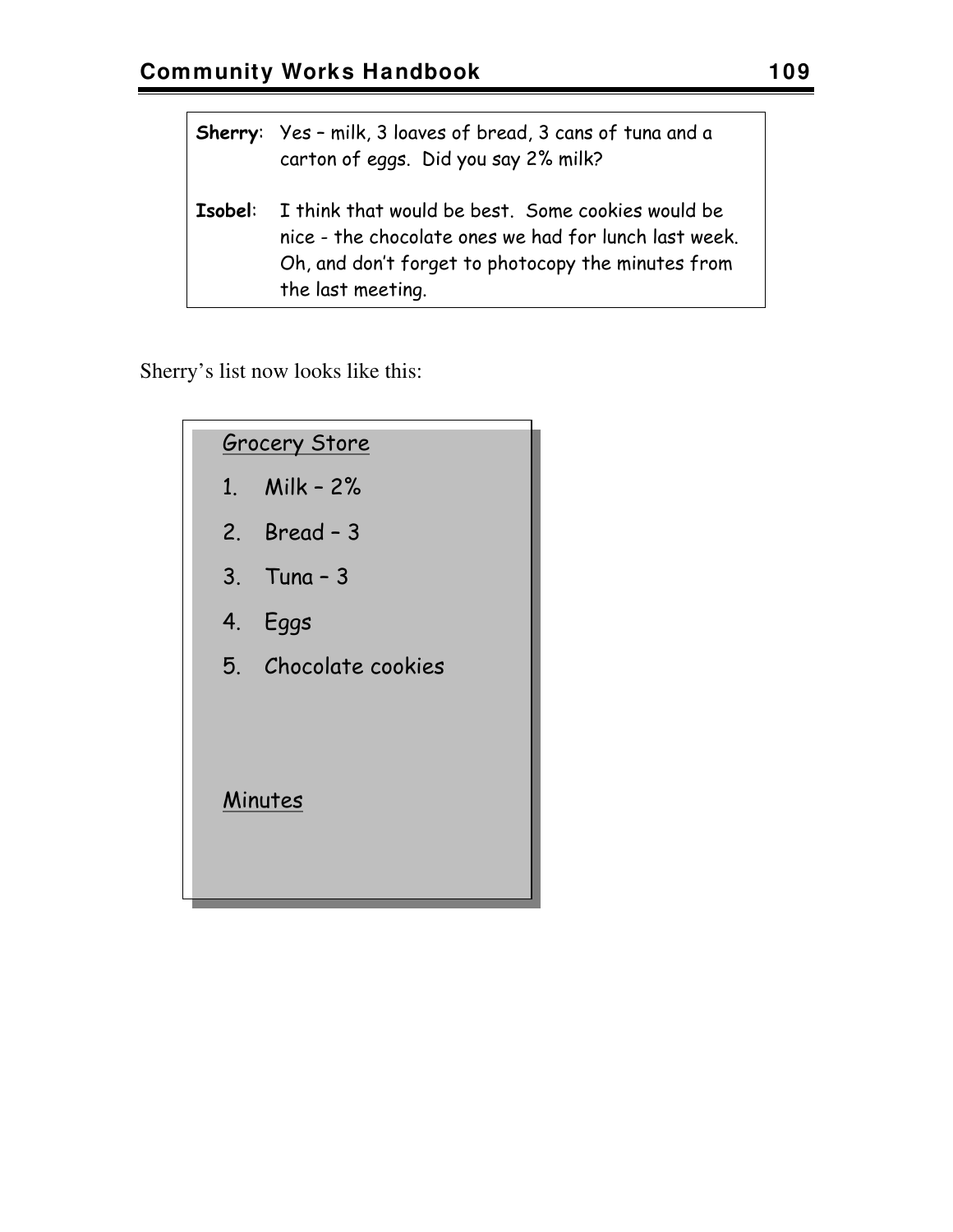| Sherry: That's chocolate cookiesand I'll do the minutes<br>next. Do you want them on coloured paper? And the<br>bread - should it be white or whole wheat? Do you<br>want me to get some mayonnaise? |
|------------------------------------------------------------------------------------------------------------------------------------------------------------------------------------------------------|
| <b>Isobel:</b> Whole wheat - and you're right, we do need<br>mayonnaise. I think light blue paper would be good.<br>Sherry, you're the best! See you later!                                          |

## **Sherry's final list looks like this**

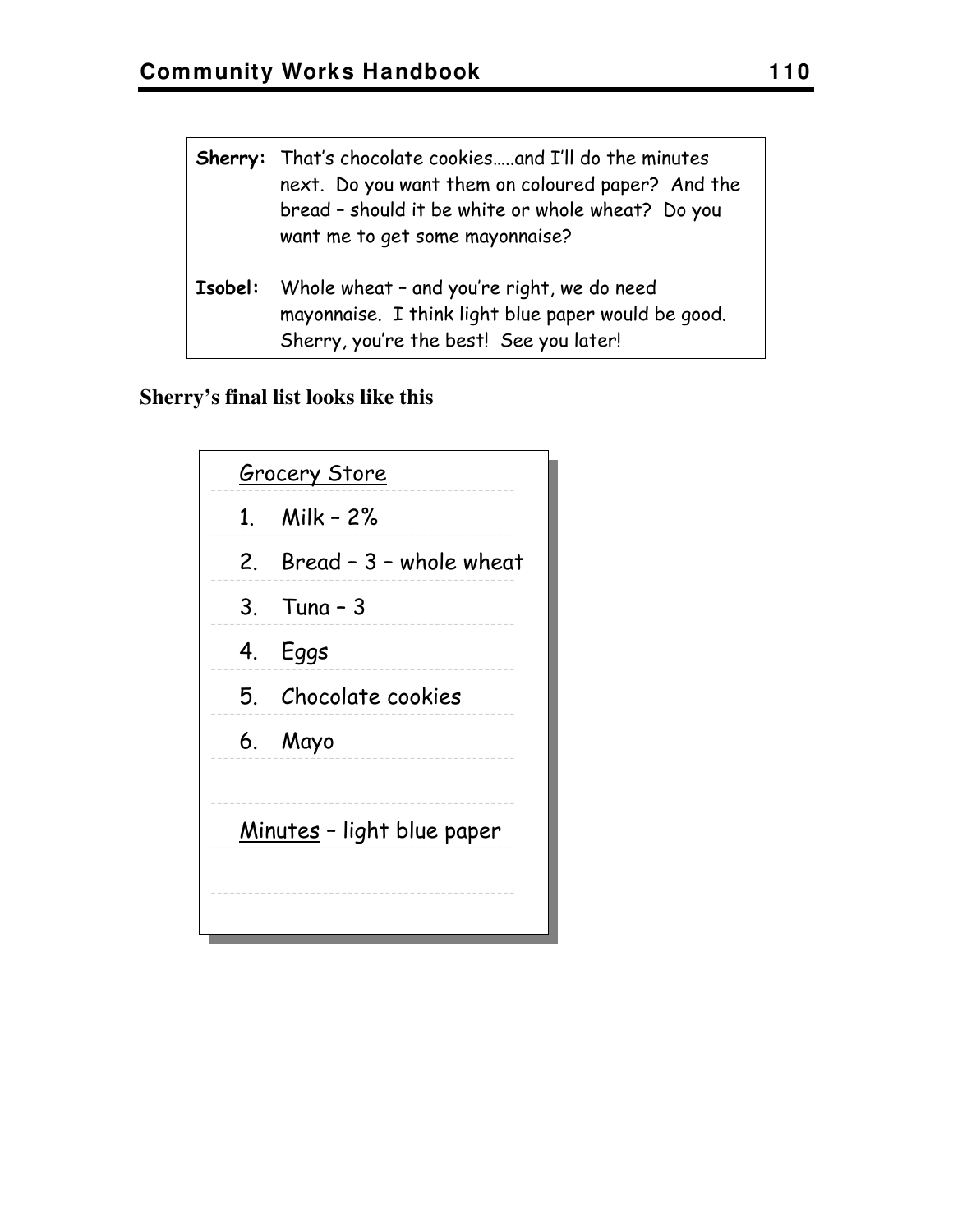## **Activity 12: Taking Voicemail Messages**

Taking instructions from voice messages has its good and bad points – you get to re-play the message if you want, but there's no opportunity to ask questions. You need to get as much information from the message as you can.

Role-play this activity with another student. Take two chairs and place them back to back. One student gives the message and the other takes notes. Go over the message together to check that you have included all the important information. Switch roles and do the same for the second message. See the next page for examples of what your messages should look like.

#### **Message 1**

Hello, it's Paperclips Business Supplies here. You recently placed an order for some office furniture. We have 6 chairs in stock, but not all of them are blue. Three are black. Is that all right? You only ordered 4 boxes of paper, but we're sending you the 2 extra that we owe you. Please give us a call and let us know about the chairs. We can drop them off on Tuesday morning between 9 and 11. We'll pick up the cheque for the last order at the same time. Our phone number is 613-567-3028.

#### **Message 2**

Good morning. My name is Amanda Black and I'm interested in coming to school. I want some help with writing. I have a three-and a half-year-old daughter and I'm wondering if you have child care. Jessie is pretty active and I should tell you she's allergic to peanut butter. I can only come to classes Tuesday mornings from 10-12 noon, or Wednesday afternoons from 1-3:30 pm. Please let me know if I can come in to see you. You can call me back at 613-254-6586 after 3 pm today.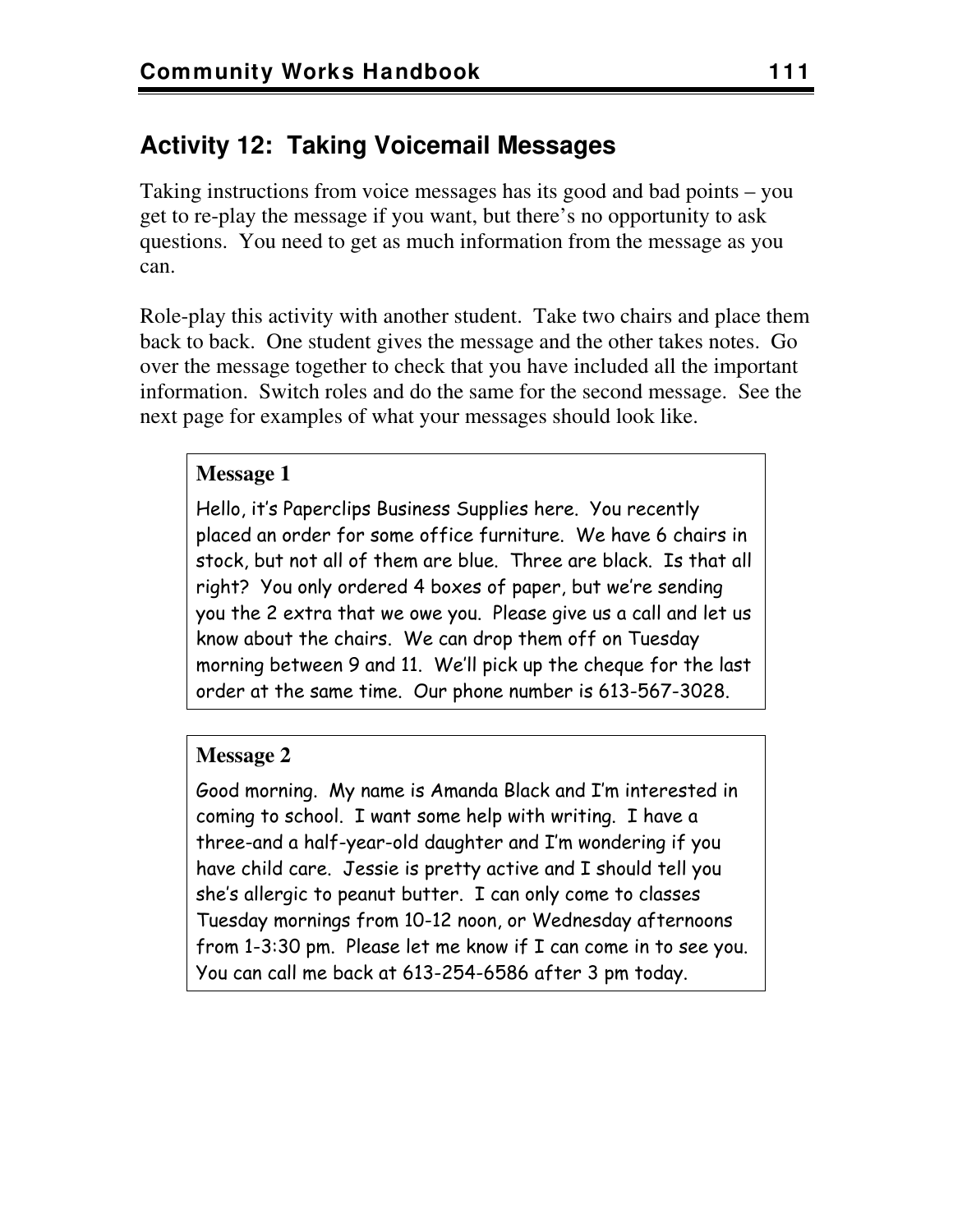Your messages should look something like this:

| <b>Message</b>                                                           |                                   |                       |
|--------------------------------------------------------------------------|-----------------------------------|-----------------------|
| For: Beth                                                                |                                   |                       |
|                                                                          | From: Paperclip Business Supplies | Phone: (613) 567-2038 |
|                                                                          | Date: Friday, Mar. 7              | Time: $9:38$ am       |
| Message:                                                                 |                                   |                       |
| They have 6 chairs, 3 black, 3 blue - is that OK? Please call to confirm |                                   |                       |
|                                                                          |                                   |                       |
| Will send 4 boxes paper + 2 they owe us                                  |                                   |                       |
|                                                                          |                                   |                       |
| Will deliver Tuesday am between 9 and 11 and pick up cheque for          |                                   |                       |
| last order                                                               |                                   |                       |
|                                                                          |                                   |                       |

| <b>Message</b>                                                      |                       |                         |  |
|---------------------------------------------------------------------|-----------------------|-------------------------|--|
|                                                                     | For: Isobel           |                         |  |
|                                                                     | From: Amanda Black    | Phone: (613) 234-6586   |  |
|                                                                     | Date: Tuesday, Oct. 8 | Time: $1:12 \text{ pm}$ |  |
|                                                                     | Message:              |                         |  |
| Wants to come to class Tues, am or Wed, pm                          |                       |                         |  |
|                                                                     |                       |                         |  |
| Needs child care (daughter, $3\frac{1}{2}$ , peanut butter allergy) |                       |                         |  |
| Please phone after 3 pm today to arrange appointment                |                       |                         |  |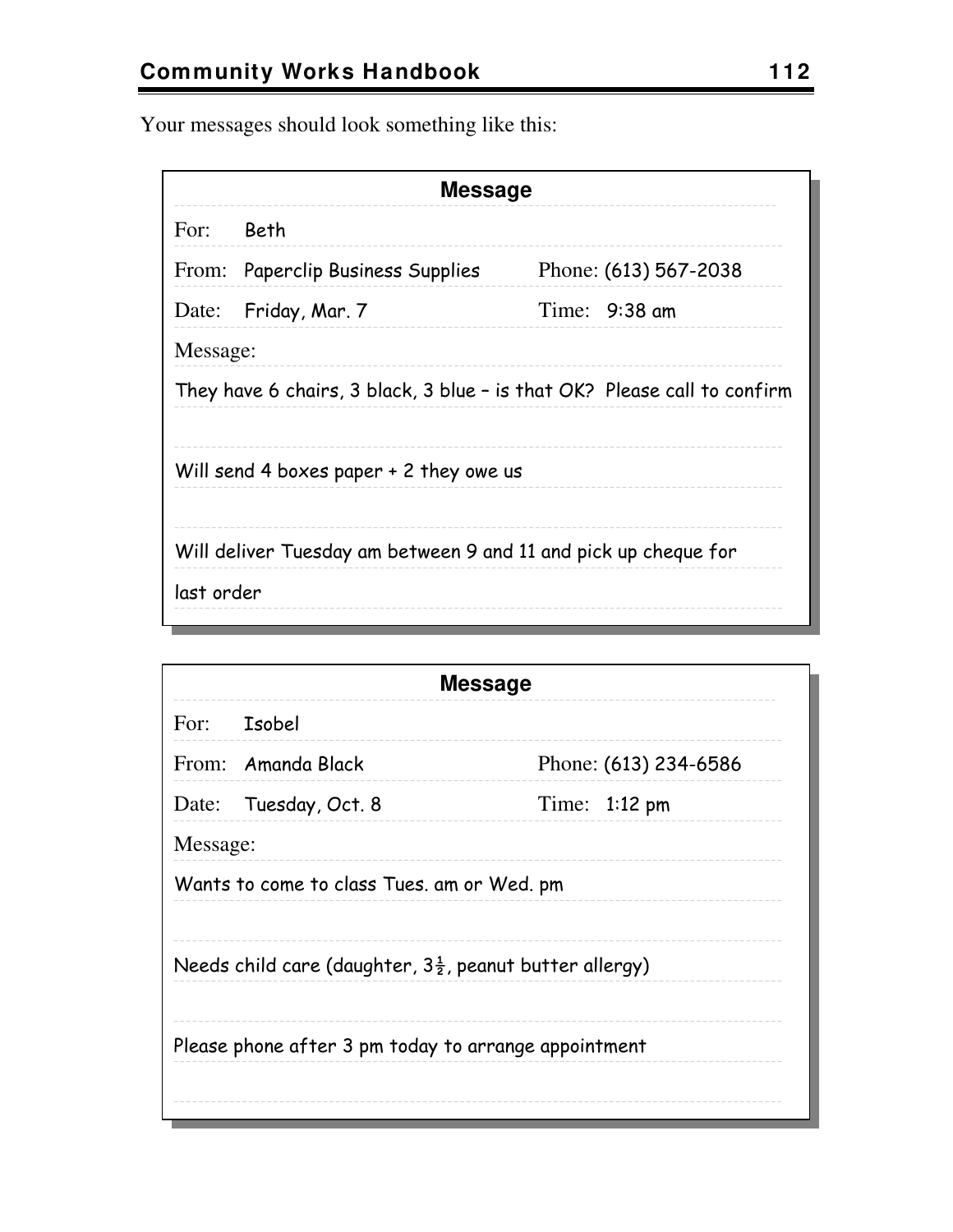## **Activity 13: Leaving Voicemail Messages**

Using the tips below, write your own voicemail message. Read it to a partner, who can write down the information as a telephone message. When you have completed this activity, go over both voicemail and telephone messages, to make sure all information is present. Repeat the activity several times.

## **Tips for Leaving Voicemail Messages**

Some people are shy about leaving voicemail messages, but in many positions it is a necessary part of the job.

- $□$  Visualize the person who is talking (not the machine). He or she will seem more real in your mind.
- Speak slowly, clearly and pleasantly. Put a smile on your face and it will show through in your voice!
- State your name and the reason for your call.
- State the date and the time.
- Keep your message brief but leave all necessary information.
- Avoid leaving confidential information on a voicemail message.
- Leave a number where you can be reached, with the best time to reach you.

## **Go Online**

For practice on dealing with messages, go to [http://www.bbc.co.uk/skillswise/words/listening/listeningforspecificinformat](http://www.bbc.co.uk/skillswise/words/listening/listeningforspecificinformation/index.shtml) [ion/index.shtml](http://www.bbc.co.uk/skillswise/words/listening/listeningforspecificinformation/index.shtml)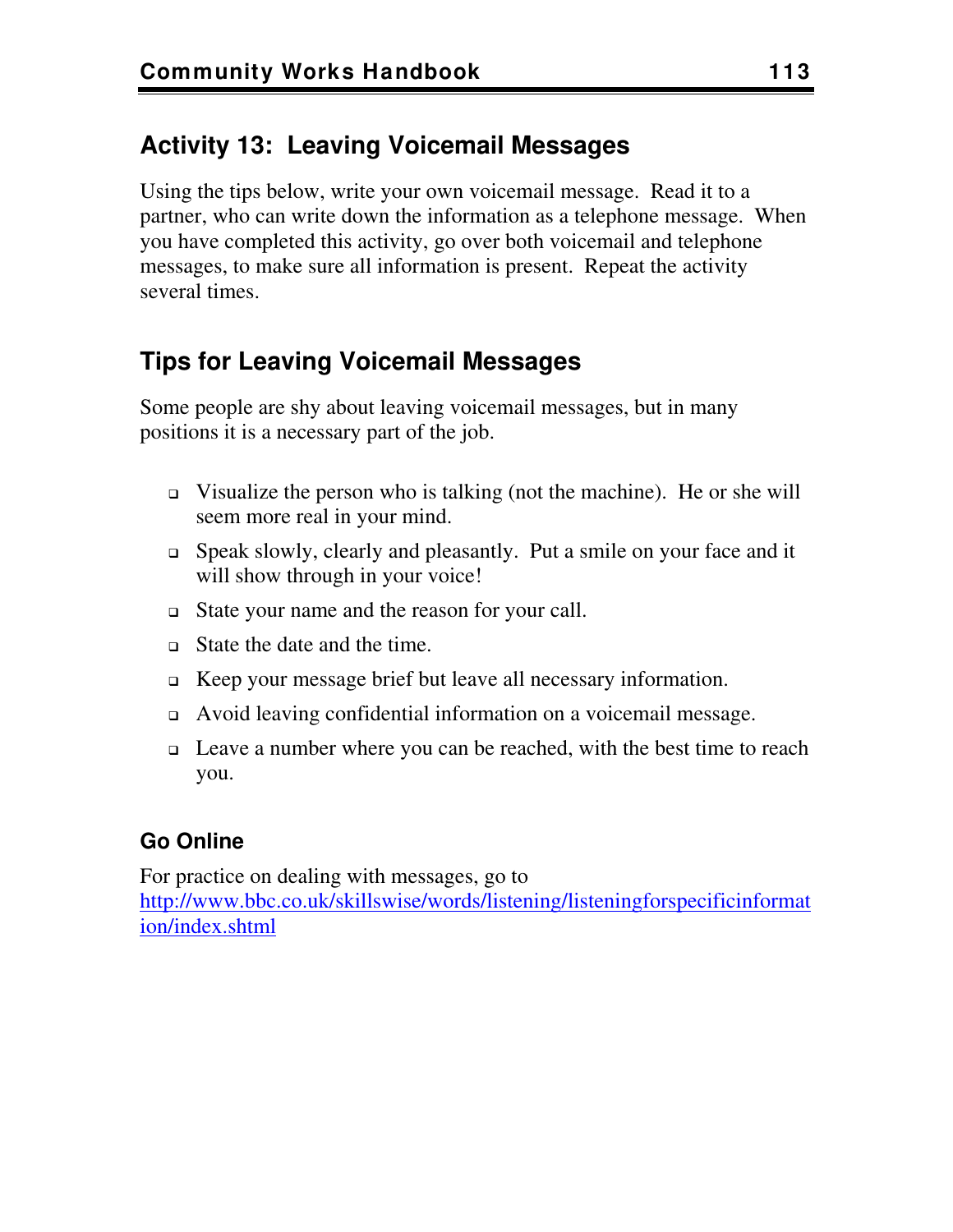## **UNIT 6**

# **GETTING ALONG WITH OTHERS**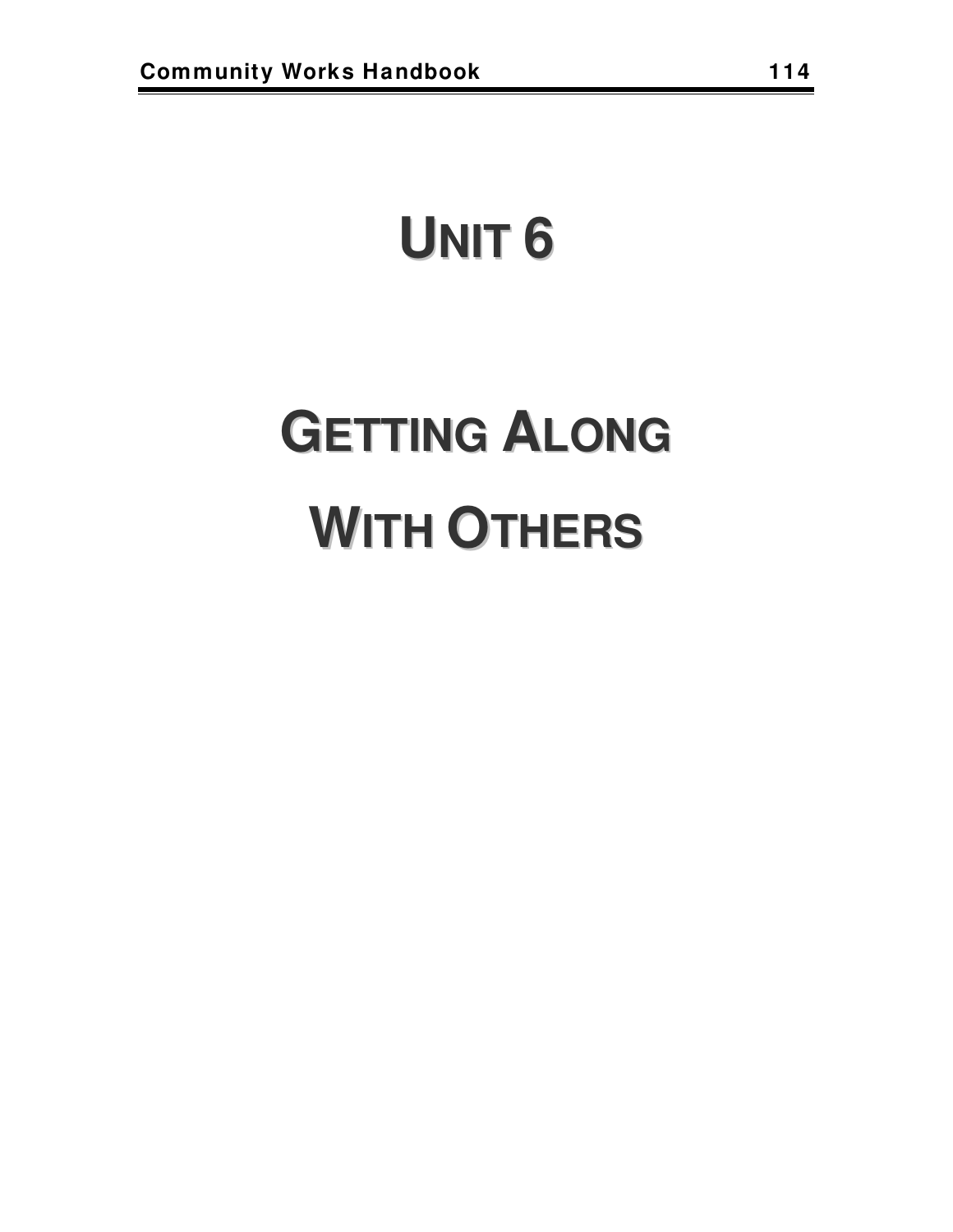You've probably heard the expression "team player" a lot, but what does it really mean? Besides describing someone who plays on a sports team, it is used in the workplace to describe a person who is able to work with other people to get a job done.

A "team" doesn't have to be a large group of people. A team can be just two people.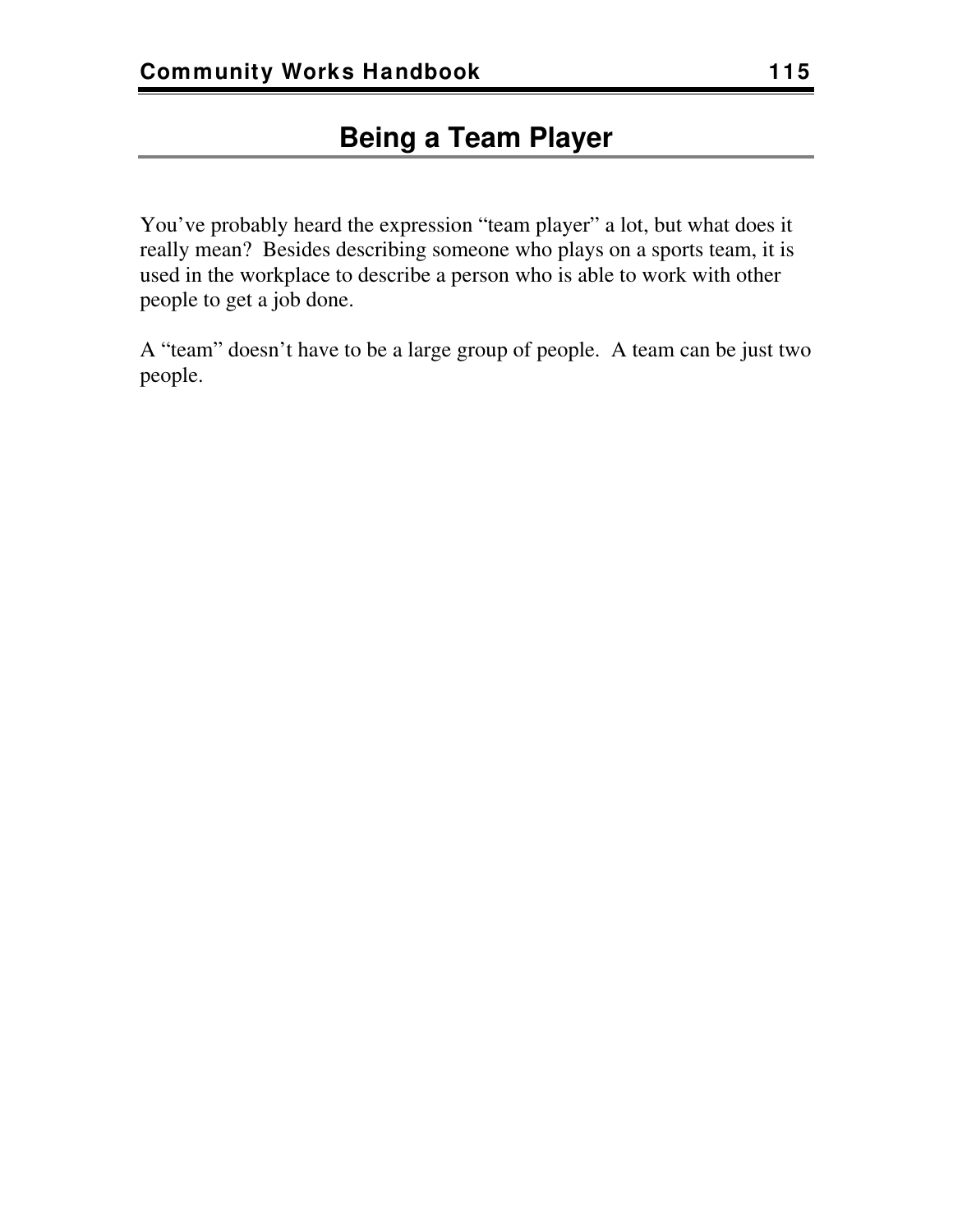## **Activity 1: Teamwork**

Complete this table.

| This team                                                               | Works to                                         |
|-------------------------------------------------------------------------|--------------------------------------------------|
| A hockey team works to                                                  | Get the puck in the net as often as<br>possible. |
| A group of highway workers works<br>$\mathfrak{to} \dots$               |                                                  |
| Firefighters work together to                                           |                                                  |
| At a bake sale, a group of volunteers<br>work to                        |                                                  |
| At a hospital, the emergency team<br>works to                           |                                                  |
| A pair of robins looking for food to<br>take back to their nest work to |                                                  |

Team members may have different jobs. One hockey player is a shooter; another is a defenceman. On a road project, there are flagmen, heavyequipment drivers and engineers. Whatever their jobs, the whole team **cooperates** and **works toward the same goal**.

It's very satisfying to work with a team when all the members pull their weight and help each other. Life goes smoothly when you are part of a community where people work together and encourage each other.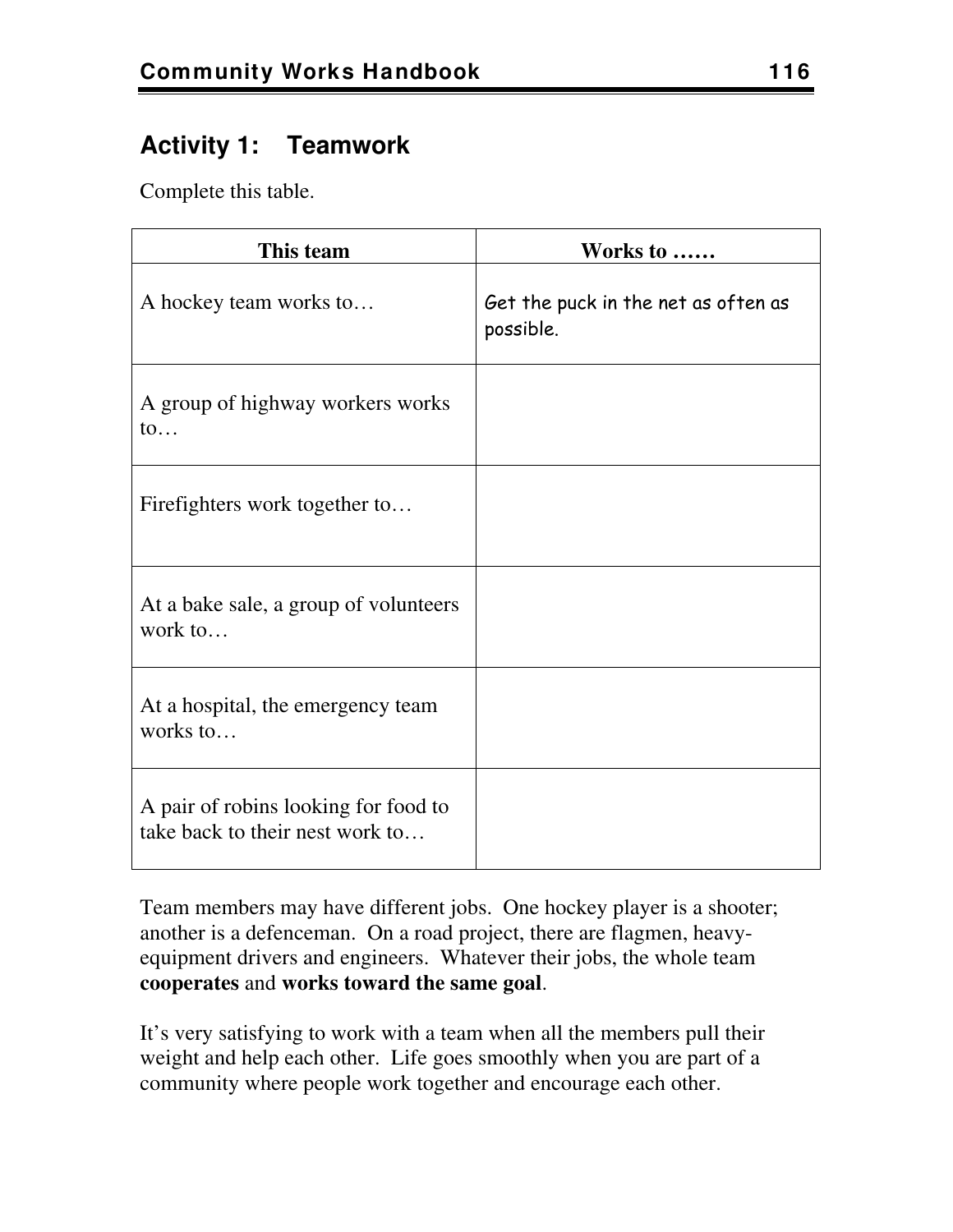## **Activity 2: Think, Pair and Share**

Have you ever worked as part of a team? Take some time to think about the "teams" you have been on to achieve a goal. Remember, a team doesn't have to be more than two people.

What was your goal? Think about the things you liked and disliked about the experience. Share your answers with another student, or your instructor.

| I worked in a team | Our goal | <b>What I liked/disliked</b> |
|--------------------|----------|------------------------------|
| at home            |          |                              |
|                    |          |                              |
|                    |          |                              |
| at school          |          |                              |
|                    |          |                              |
|                    |          |                              |
| in a job           |          |                              |
|                    |          |                              |
|                    |          |                              |
| in my community    |          |                              |
|                    |          |                              |
|                    |          |                              |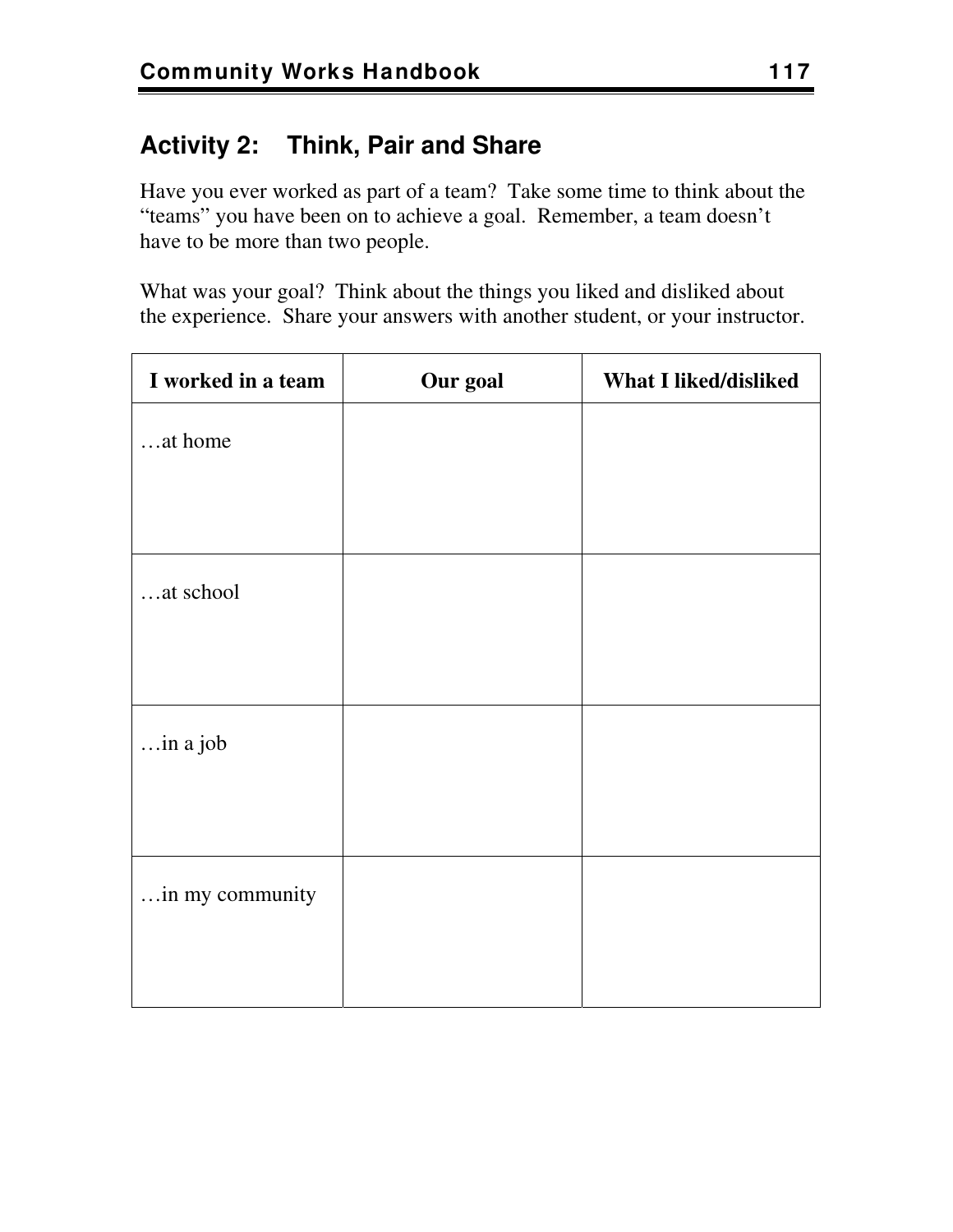## **Activity 3: Becoming a Team Player**

Do you have what it takes to become a good team player?

Chances are you already have many of the qualities you need to work with others, because teamwork skills are transferable. Skills you have practised in your life as a family or community member, or as a student will be valuable in your volunteer position.

#### **Answer these questions.**

|                                                               | Yes No |  |
|---------------------------------------------------------------|--------|--|
| Do you believe everyone should be treated with respect?       |        |  |
| Do you let some one give their opinions without interrupting? |        |  |
| Are you safety conscious?                                     |        |  |
| Do you offer help to someone without having to be asked?      |        |  |
| Do you ask for help when you need it?                         |        |  |
| Do you like working with people?                              |        |  |
| Do you look for solutions if there is a disagreement?         |        |  |
| Do you always do your share of the work?                      |        |  |

If you answered *yes* to most of these questions, you are already on your way to being a good team player.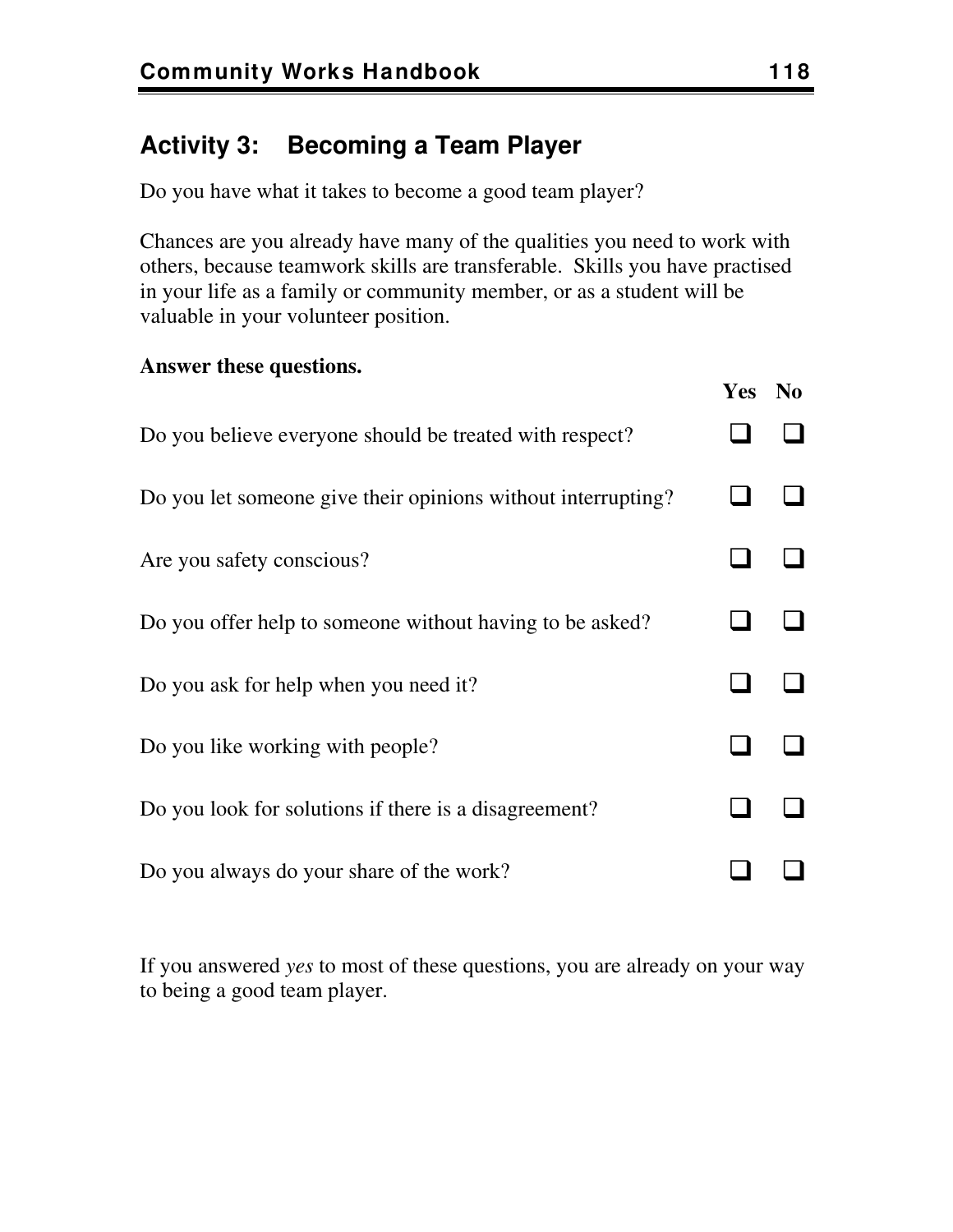## **How to be a Good Team Player**

What do you have to do to be a good team player in your volunteer position?

## **Play By These Rules!**

- Understand that the duties of all team members are important. Everyone has a part in working towards a goal, even though they may have different skills and abilities.
- $\Box$  Be patient. If people have different roles, they may not be as aware of a situation. When passing on information to others, take the time to explain your message clearly.
- Praise your co-workers if they've done something well. A compliment costs nothing and saying nice things shows you have a positive attitude.
- $\Box$  Share responsibility for the mistakes as well as the successes. Don't expect your team-mates to cover for you.
- Try to get your jobs done on time. Someone else may not be able to start their job until you've finished yours. Don't interrupt others when they are trying to complete their tasks.
- $\Box$  Don't let gossip hurt feelings and relationships. Everyone is entitled to their privacy.
- Leave your problems at home. It can be hard to stop your personal problems from affecting how you feel, but don't take out your bad feelings on co-workers.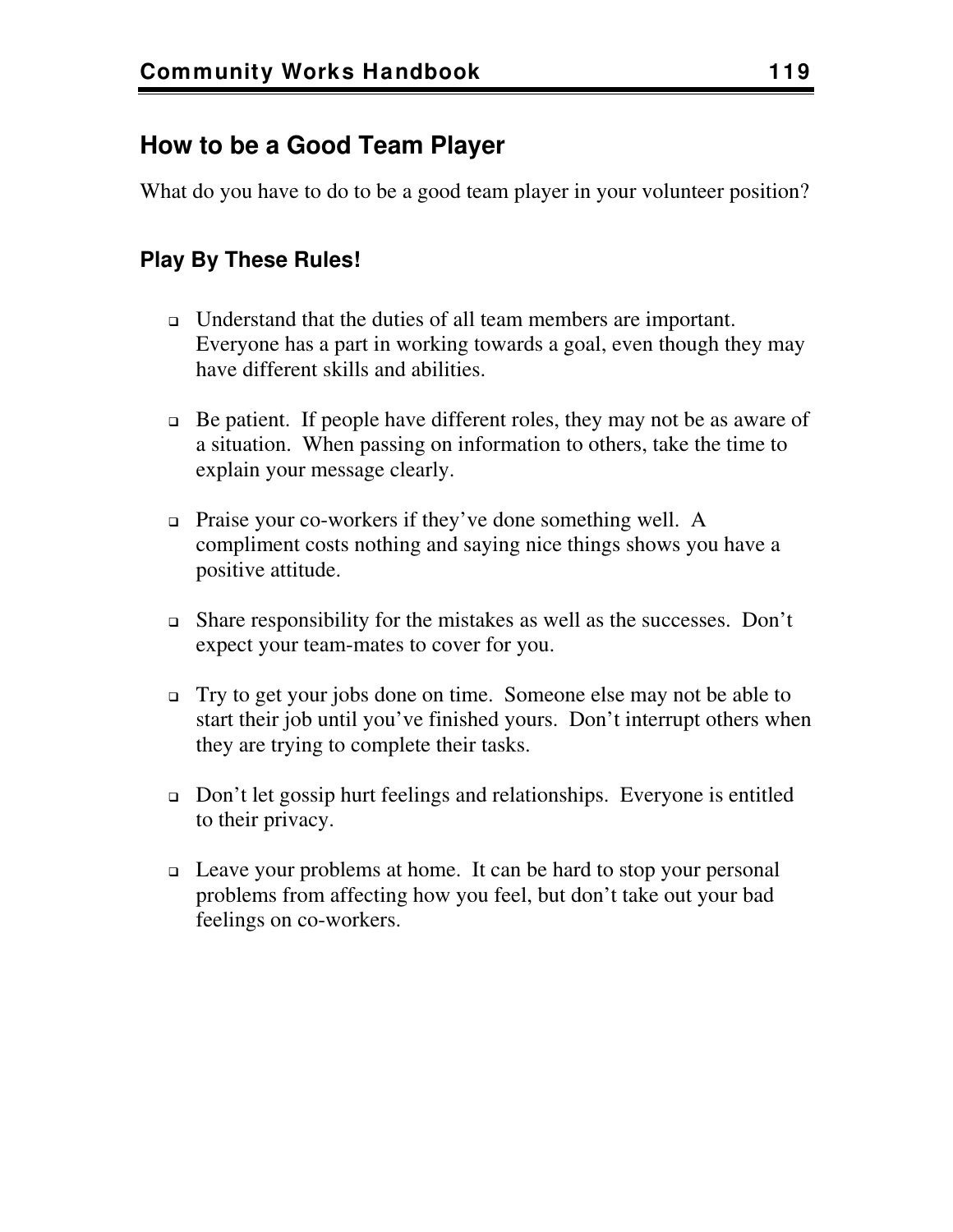## **Activity 4: Multiple Choice Quiz**

Use *Play By These Rules!* to answer these questions. Circle your answer.

Your supervisor has a new volunteer, who will be working on the inventory list. You are busy but your supervisor has asked you to give the new volunteer a tour of the building. He speaks only a few words in English. To be a good team member, you should:

- 1. Complain to the supervisor because everyone who works on the team should speak good English
- 2. Avoid the new volunteer because the language barrier will slow you down
- 3. Take extra time to introduce the volunteer to everyone because he is a new member of the team

As an elderly lady was leaving the building early this morning, she slipped on the ice-covered front steps. Although she wasn't hurt, your supervisor calls a meeting to find out why the steps hadn't been sanded. Sanding isn't your job, but you are in charge of filling the sand bucket and you'd left it empty last night.

To be a good team member, you should:

- 1. Go to the bathroom and hope no one asks for you
- 2. Own up and say you hadn't had time to purchase sand for Bob whose job is to clear the entrance to the building
- 3. Look at Bob and wait for him to answer

A family argument keeps you up late. You wake up tired and annoyed.

To be a good team member, you should:

- 1. Get to work on time and put last night's fight behind you, so you can concentrate on your work
- 2. Get to work on time, yell at a couple of your co-workers and slam a few doors to blow off steam and reduce stress
- 3. Report to your volunteer position around noon, when you know you'll be in a better mood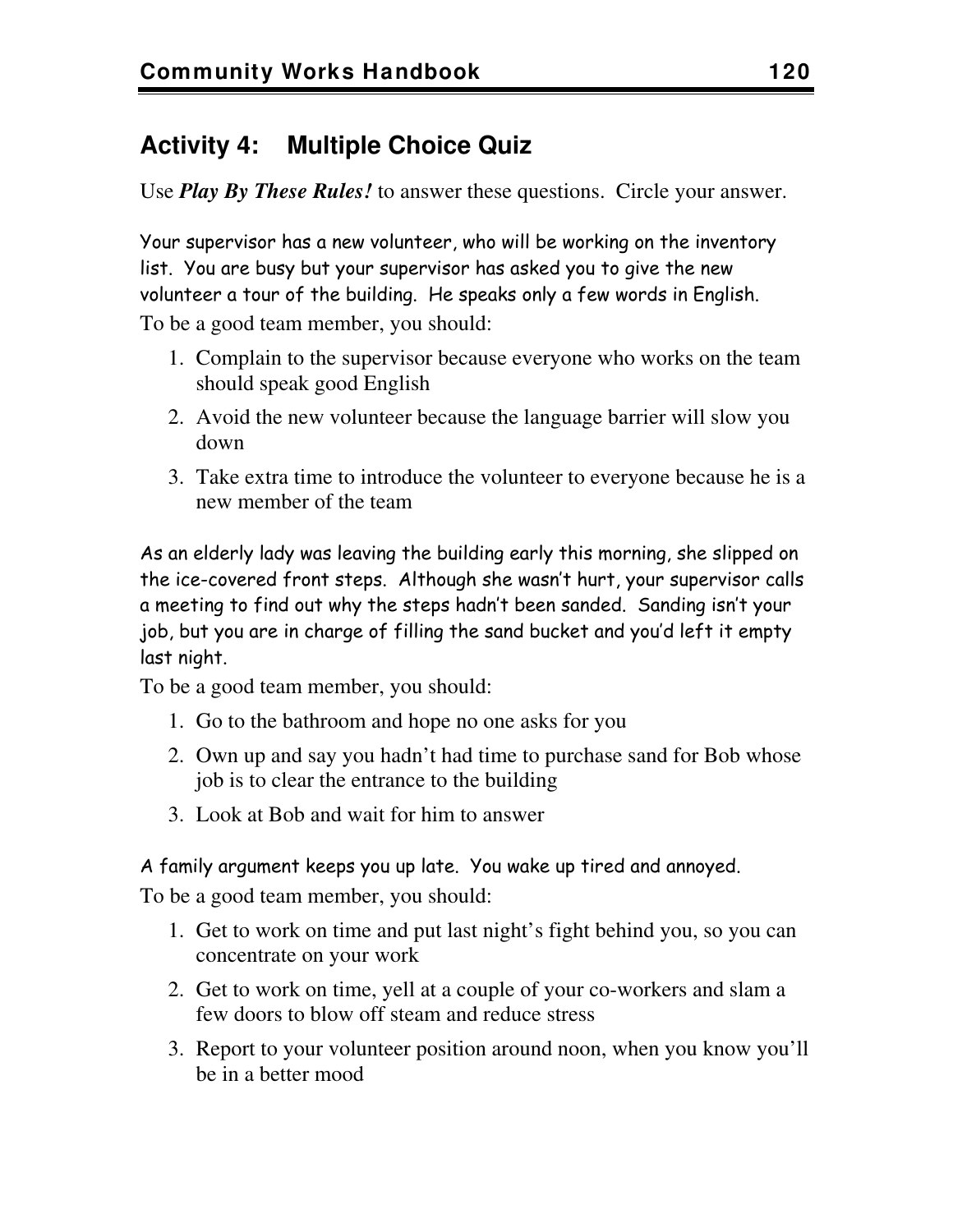## **Respecting Individual Differences**

In your volunteer position and in your future workplace, you will find yourself working with people of different cultures, ages and abilities.

At work and in your personal life, it's important to respect everyone, not just those who are like you. If you let respect be your guide, you will receive respect in return.

#### **Get to know people for themselves**

Understand that as part of a team, everyone has the same goals. These include doing good work, finishing tasks on time and making the workplace an enjoyable place to be.

By focusing on the things you have in common and taking time to get to know each other, you can appreciate each person for their individual talents and abilities.

#### **The empathy rule**

Empathy is thinking about the way you would feel if you were in another person's place. How would you feel if someone made fun of you, your family, your religion, or your way of speaking? Think back to when you were a child and how you felt when the other kids teased you or called you names. Words can crush someone, or at best, hurt their feelings. What may be "funny" to one person can be hurtful to another.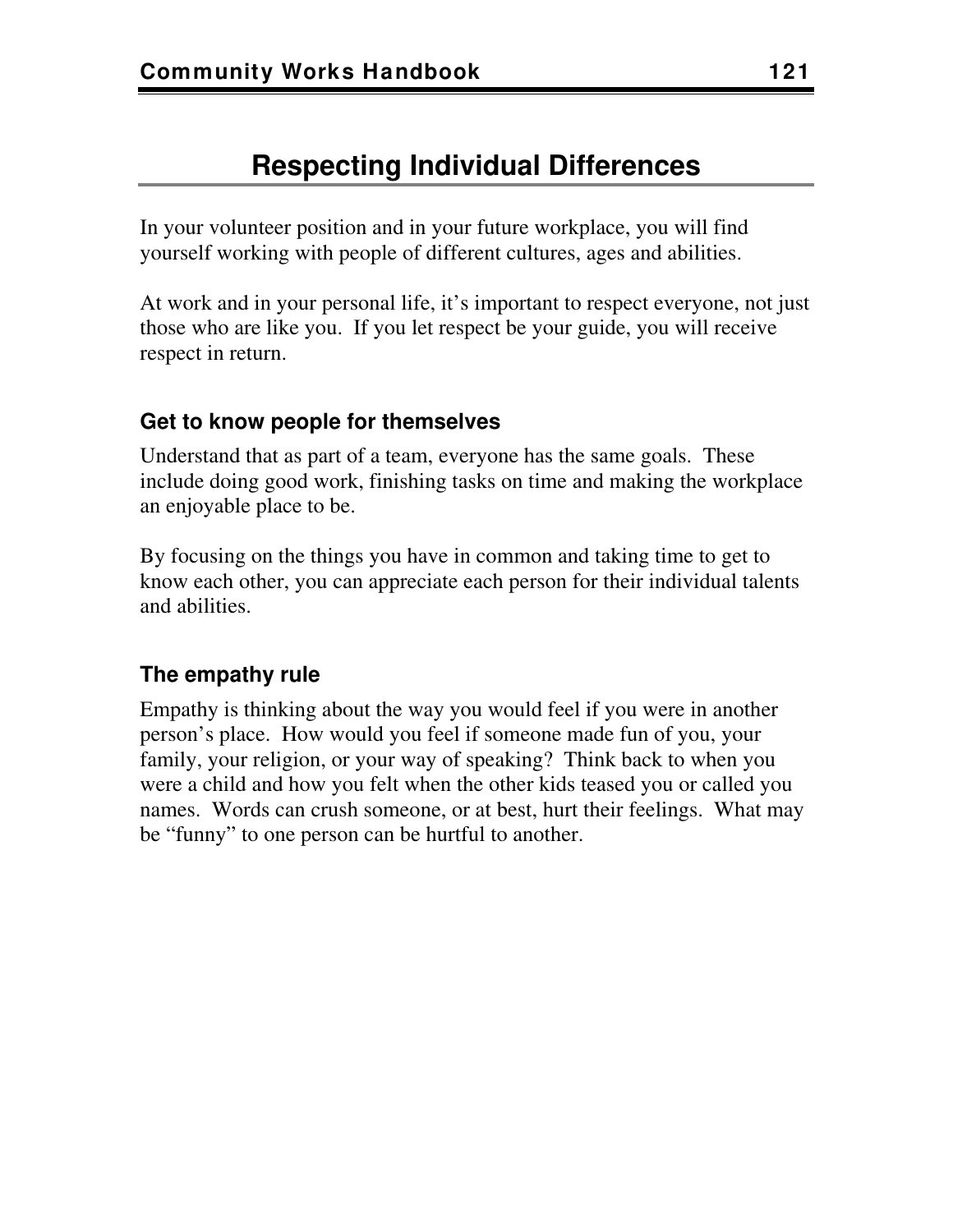## **Activity 5: Who Can Contribute to the Team?**

Consider these questions and talk about them with your instructor:

- Who can solve a problem more quickly: a younger worker or an older worker?
- Who is a more patient worker: a man or a woman?
- Who will do the best job, whites, people of colour, men, women, Catholics or Muslims?
- $\Box$  Who can get things done more efficiently, a worker with a disability or one without a disability?

There is no right answer to any of these questions, just as people are not right or wrong because of the way they look or sound.

#### **Everyone can contribute to the workplace team.**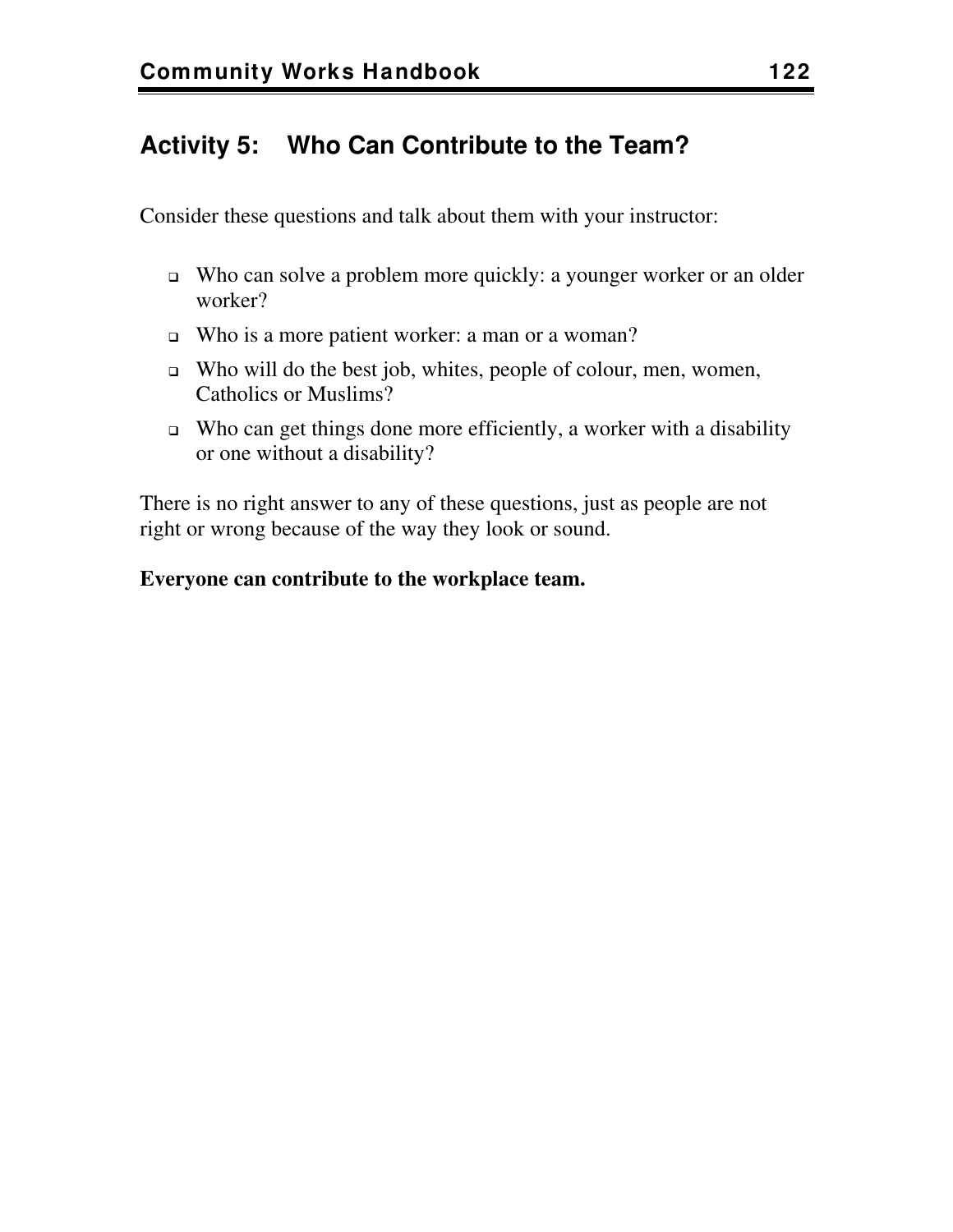## **Activity 6: Dealing with Hurtful Behaviour**

Here are some ways that people can hurt others:

- Name calling
- □ Teasing that goes too far
- Inappropriate naming of cultural groups
- $\Box$  Ethnic jokes
- Sexual humour

Think of a time when you or someone else was treated in any of these ways. Write about it and discuss your answer with your instructor.

\_\_\_\_\_\_\_\_\_\_\_\_\_\_\_\_\_\_\_\_\_\_\_\_\_\_\_\_\_\_\_\_\_\_\_\_\_\_\_\_\_\_\_\_\_\_\_\_\_\_\_\_\_\_\_\_\_\_\_\_\_

\_\_\_\_\_\_\_\_\_\_\_\_\_\_\_\_\_\_\_\_\_\_\_\_\_\_\_\_\_\_\_\_\_\_\_\_\_\_\_\_\_\_\_\_\_\_\_\_\_\_\_\_\_\_\_\_\_\_\_\_\_

\_\_\_\_\_\_\_\_\_\_\_\_\_\_\_\_\_\_\_\_\_\_\_\_\_\_\_\_\_\_\_\_\_\_\_\_\_\_\_\_\_\_\_\_\_\_\_\_\_\_\_\_\_\_\_\_\_\_\_\_\_

\_\_\_\_\_\_\_\_\_\_\_\_\_\_\_\_\_\_\_\_\_\_\_\_\_\_\_\_\_\_\_\_\_\_\_\_\_\_\_\_\_\_\_\_\_\_\_\_\_\_\_\_\_\_\_\_\_\_\_\_\_

\_\_\_\_\_\_\_\_\_\_\_\_\_\_\_\_\_\_\_\_\_\_\_\_\_\_\_\_\_\_\_\_\_\_\_\_\_\_\_\_\_\_\_\_\_\_\_\_\_\_\_\_\_\_\_\_\_\_\_\_\_

\_\_\_\_\_\_\_\_\_\_\_\_\_\_\_\_\_\_\_\_\_\_\_\_\_\_\_\_\_\_\_\_\_\_\_\_\_\_\_\_\_\_\_\_\_\_\_\_\_\_\_\_\_\_\_\_\_\_\_\_\_

\_\_\_\_\_\_\_\_\_\_\_\_\_\_\_\_\_\_\_\_\_\_\_\_\_\_\_\_\_\_\_\_\_\_\_\_\_\_\_\_\_\_\_\_\_\_\_\_\_\_\_\_\_\_\_\_\_\_\_\_\_

\_\_\_\_\_\_\_\_\_\_\_\_\_\_\_\_\_\_\_\_\_\_\_\_\_\_\_\_\_\_\_\_\_\_\_\_\_\_\_\_\_\_\_\_\_\_\_\_\_\_\_\_\_\_\_\_\_\_\_\_\_

If someone you know or someone at your workplace calls others disrespectful names, what should you do?

If you have called someone by an inappropriate name by mistake, or in a time of stress and anger, don't defend your mistake or give excuses. Just apologize and try not to make the same mistake again.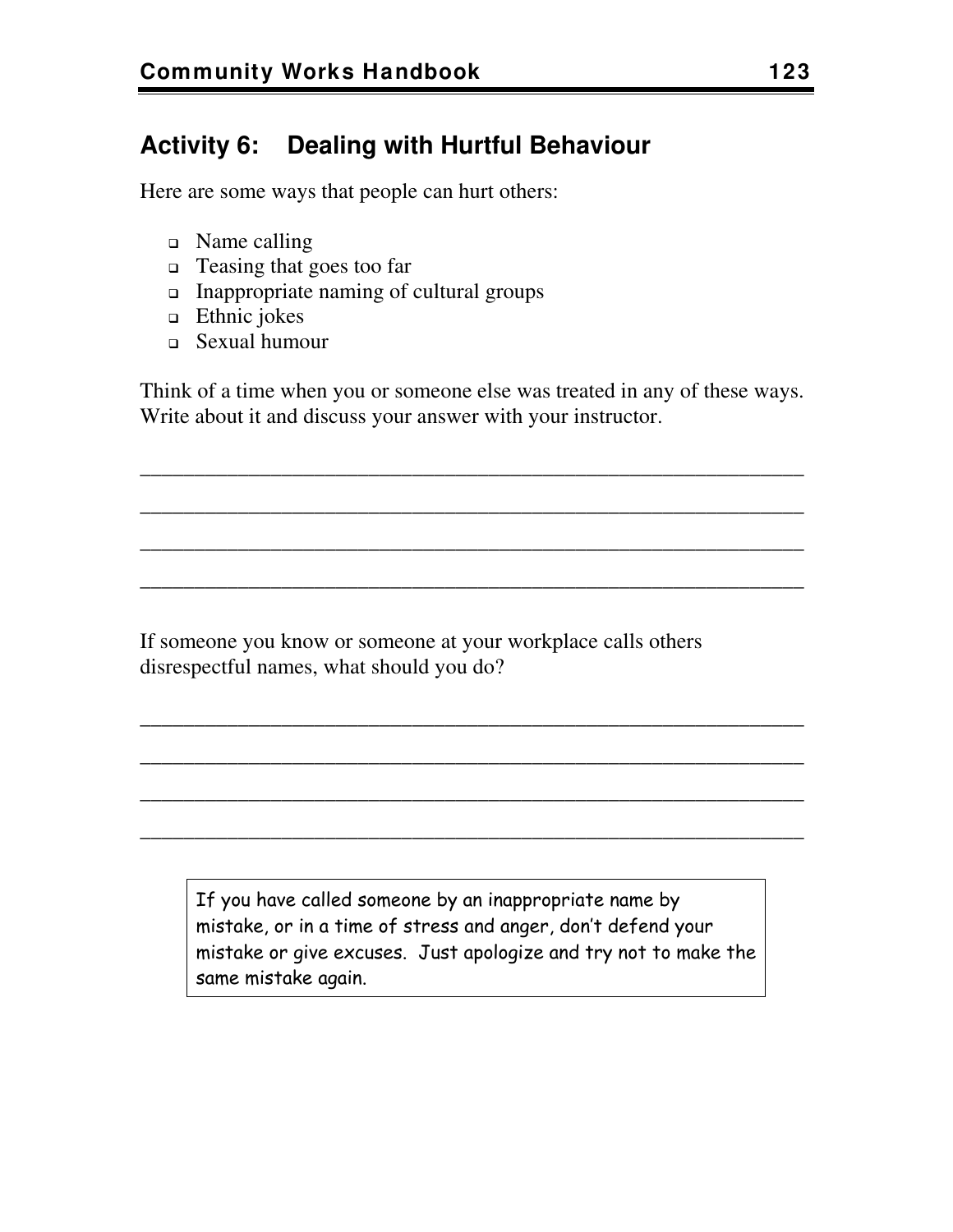Have you ever heard the expression, "Two heads are better than one"? If you're stuck with a stubborn problem, it is a good idea to work with someone else to find a solution. Even though you may think you've considered all the options, another person's input often saves time and trouble.

Cooperating with other workers pays off!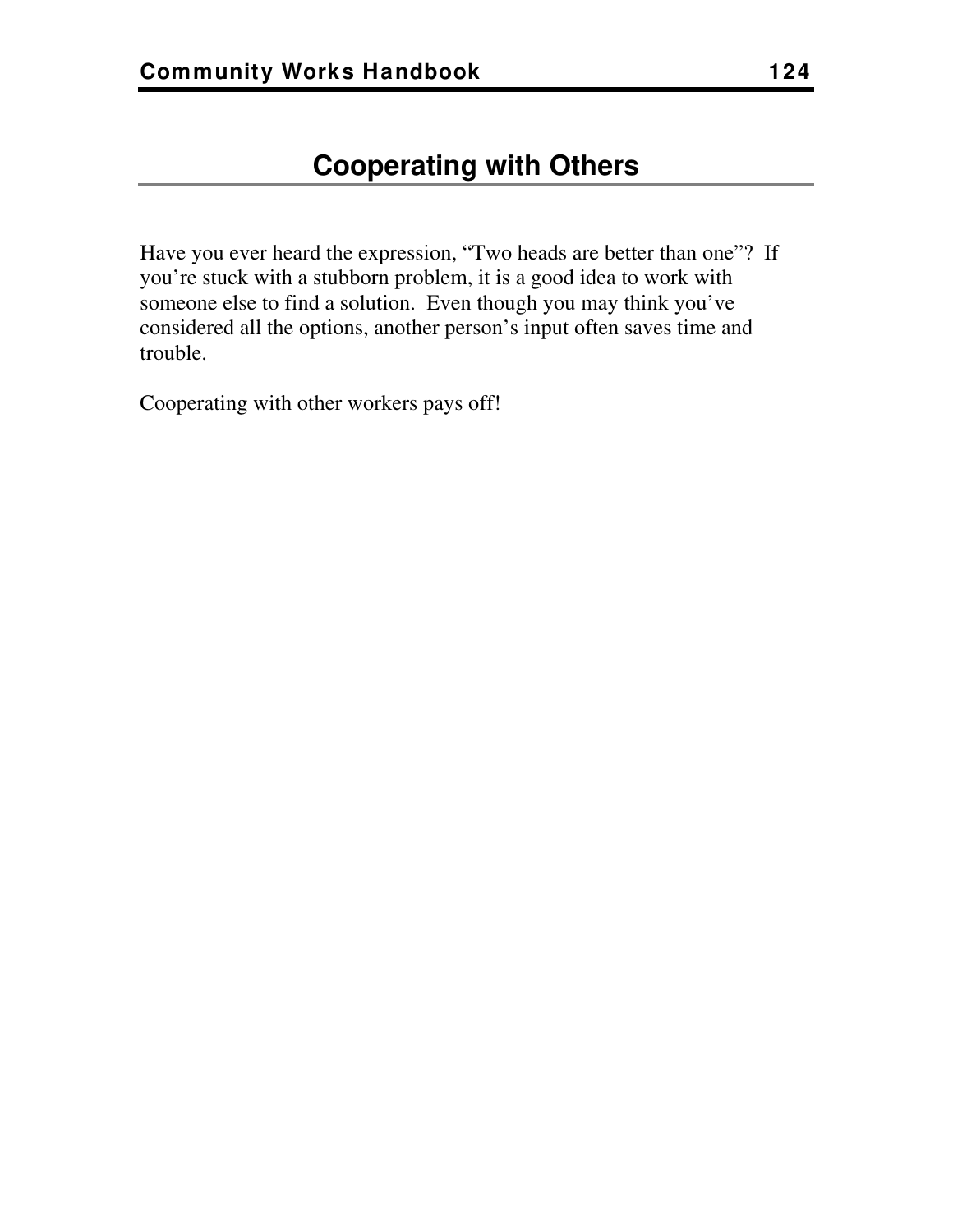## **Activity 7: Help Lucy to Find the Lost Pass**

Read the scenario and answer the questions.

#### **Problem Solved: Part 1**

Life in the OC Transpo Lost & Found is never dull. Phones are constantly ringing, 200 lost items arrive each day, inventory needs to be checked and there is an endless stream of anxious customers hoping to find their lost treasures. The shelves are full of items from pie plates to laptops.

Today, the Lost & Found was operating quite smoothly. That is, until one customer arrived to pick up her lost bus pass.

Marie Goudreau had received a call earlier in the day from one of the volunteers to tell her that her pass, pass number 153607, had found its way to the Lost & Found office. She was thrilled to receive this good news! Lucy, a volunteer staff person, checked the list to confirm the pass was on the list and began to look for it in the bus pass box.

Where would Lucy look for the lost pass? Passes are filed by the last name of the owner (alphabetically) and by the number of their pass (numerically).

Look at the names and numbers on the following lists. Circle the names and numbers that would come before and after the lost bus pass.

| <b>Alphabetical List</b> | <b>Numerical List</b> |
|--------------------------|-----------------------|
| Gaston                   | 125490                |
| Gallenstein              | 126067                |
| Gellman                  | 135203                |
| Gibson                   | 139937                |
| Glenn                    | 150253                |
| Gloade                   | 253566                |
| Green                    | 263008                |
| Guerrero                 | 495673                |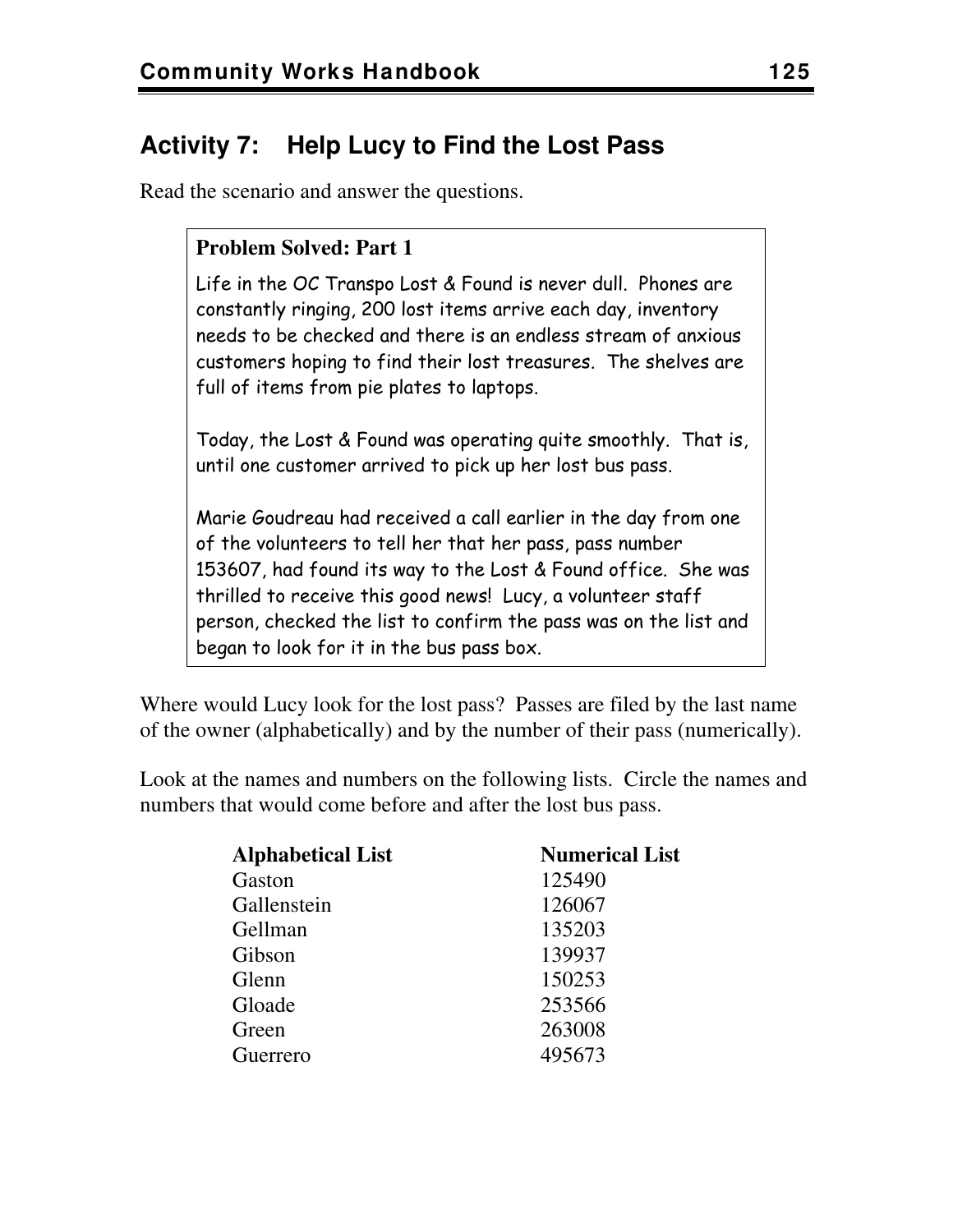## **Activity 8: Lessons Learned**

Read the next part of the scenario and answer the questions.

#### **Problem Solved: Part 2**

Lucy couldn't believe her eyes. The pass wasn't there!!

Another volunteer, Lucas, offered to help find the pass and then Bill tried. No one could find the lost pass! The pass had come to the office and the volunteers were responsible for it until it was picked up. Feeling almost sick, Lucy started towards her supervisor's office.

Just then, Bill remembered that several bus passes had been placed in new sticky plastic holders that morning. Could some passes have stuck together?

The volunteers split up the stack of passes that had been filed and everyone sorted through theirs. "Here it is!" cried Lucy with relief. The customer's pass was stuck to another pass! Problem solved!

This problem was solved by great teamwork. Another happy OC Transpo customer was quickly reunited with her pass.

#### **Answer these questions**

What might have happened if the volunteers had not cooperated with each other?

\_\_\_\_\_\_\_\_\_\_\_\_\_\_\_\_\_\_\_\_\_\_\_\_\_\_\_\_\_\_\_\_\_\_\_\_\_\_\_\_\_\_\_\_\_\_\_\_\_\_\_\_\_\_\_\_\_\_\_\_\_

\_\_\_\_\_\_\_\_\_\_\_\_\_\_\_\_\_\_\_\_\_\_\_\_\_\_\_\_\_\_\_\_\_\_\_\_\_\_\_\_\_\_\_\_\_\_\_\_\_\_\_\_\_\_\_\_\_\_\_\_\_

\_\_\_\_\_\_\_\_\_\_\_\_\_\_\_\_\_\_\_\_\_\_\_\_\_\_\_\_\_\_\_\_\_\_\_\_\_\_\_\_\_\_\_\_\_\_\_\_\_\_\_\_\_\_\_\_\_\_\_\_\_

\_\_\_\_\_\_\_\_\_\_\_\_\_\_\_\_\_\_\_\_\_\_\_\_\_\_\_\_\_\_\_\_\_\_\_\_\_\_\_\_\_\_\_\_\_\_\_\_\_\_\_\_\_\_\_\_\_\_\_\_\_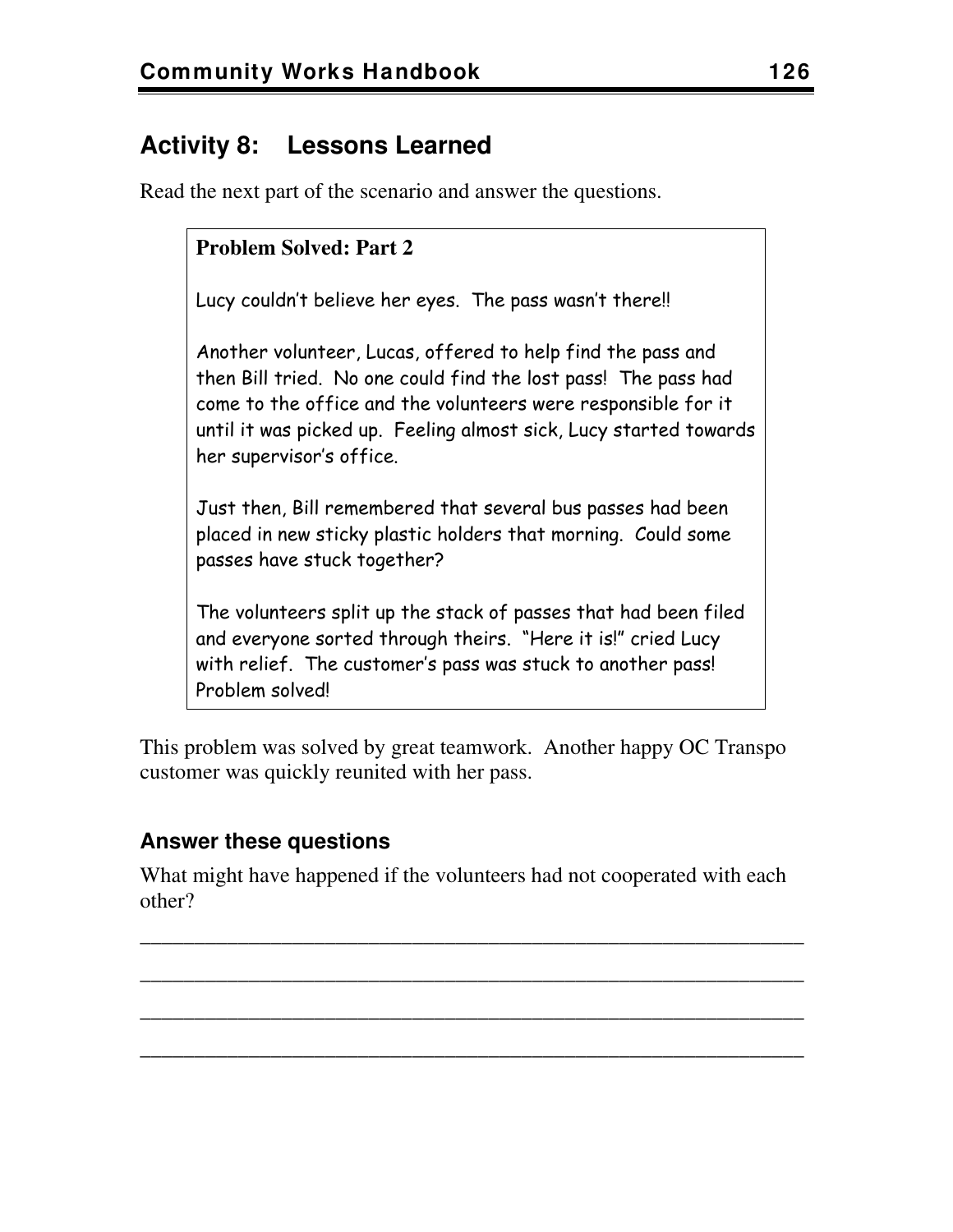How do you think the volunteers felt during this incident and afterwards?

Have you ever worked with someone to solve a problem? Describe the situation and how you felt afterwards.

<u> 1980 - Jan Barat, martin a</u>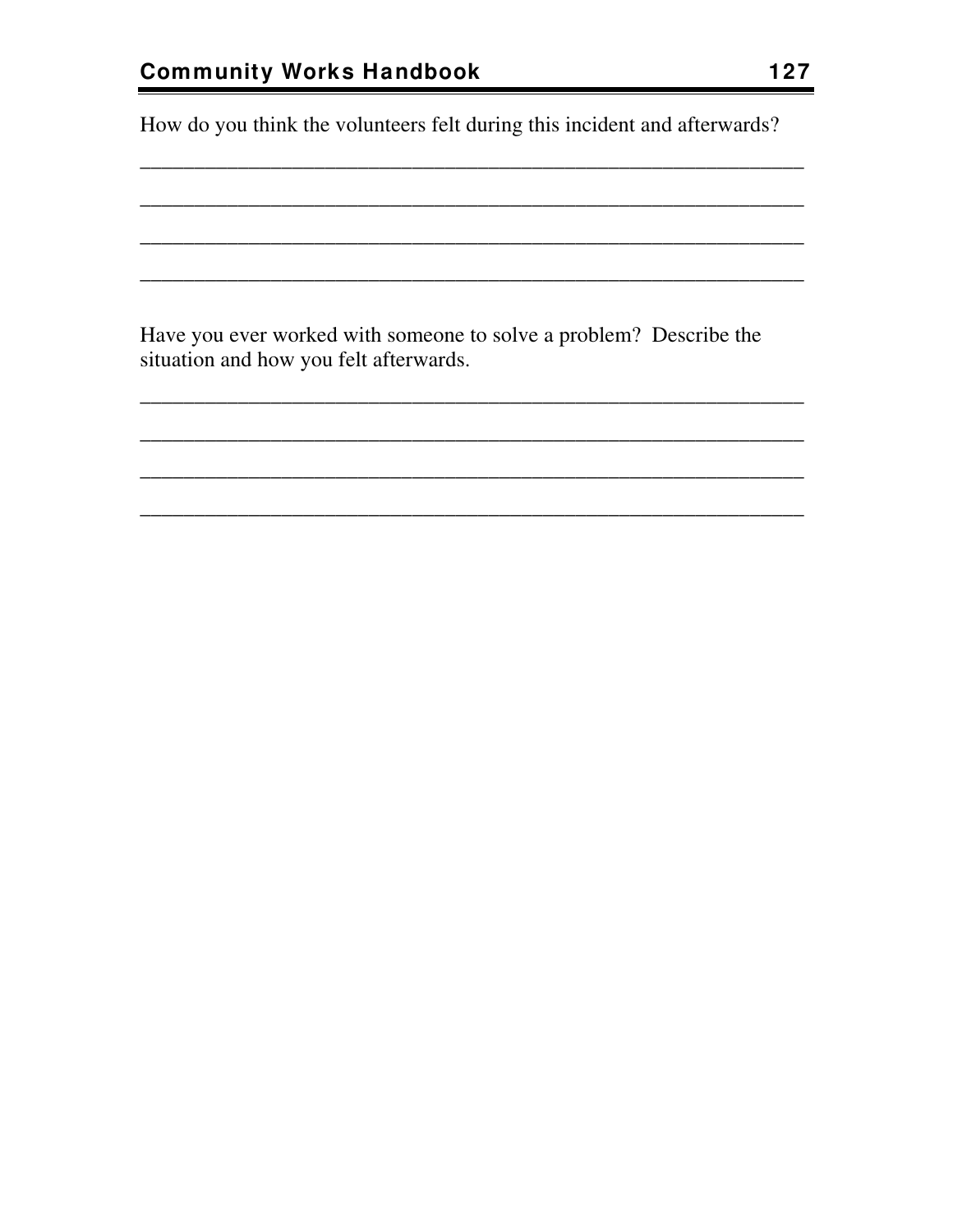Problems arise all the time. You already have experience solving problems – it is a transferable skill. Think about some of the problems you solve on a daily basis, in your personal and family life. Problem-solving skills are an asset in any volunteer position or job.

You can solve some workplace problems yourself. Others are best solved by your supervisor. How do you know which is which?

This is a difficult question to answer. For sure, if you notice something that is health and safety related, you must tell your supervisor. If you are in doubt about going ahead and solving the problem yourself, watch other workers at your placement site. This may help you decide. What kinds of problems do they handle on their own and when do they ask for help? If you still can't decide, ask another volunteer who is more experienced, or your supervisor.

Realize that you are learning. If you get the feeling that your supervisor isn't pleased with the way you handled a situation, ask, "Should I have gone ahead and fixed this, or should I have asked you?" or "Was there a better way of dealing with that situation?"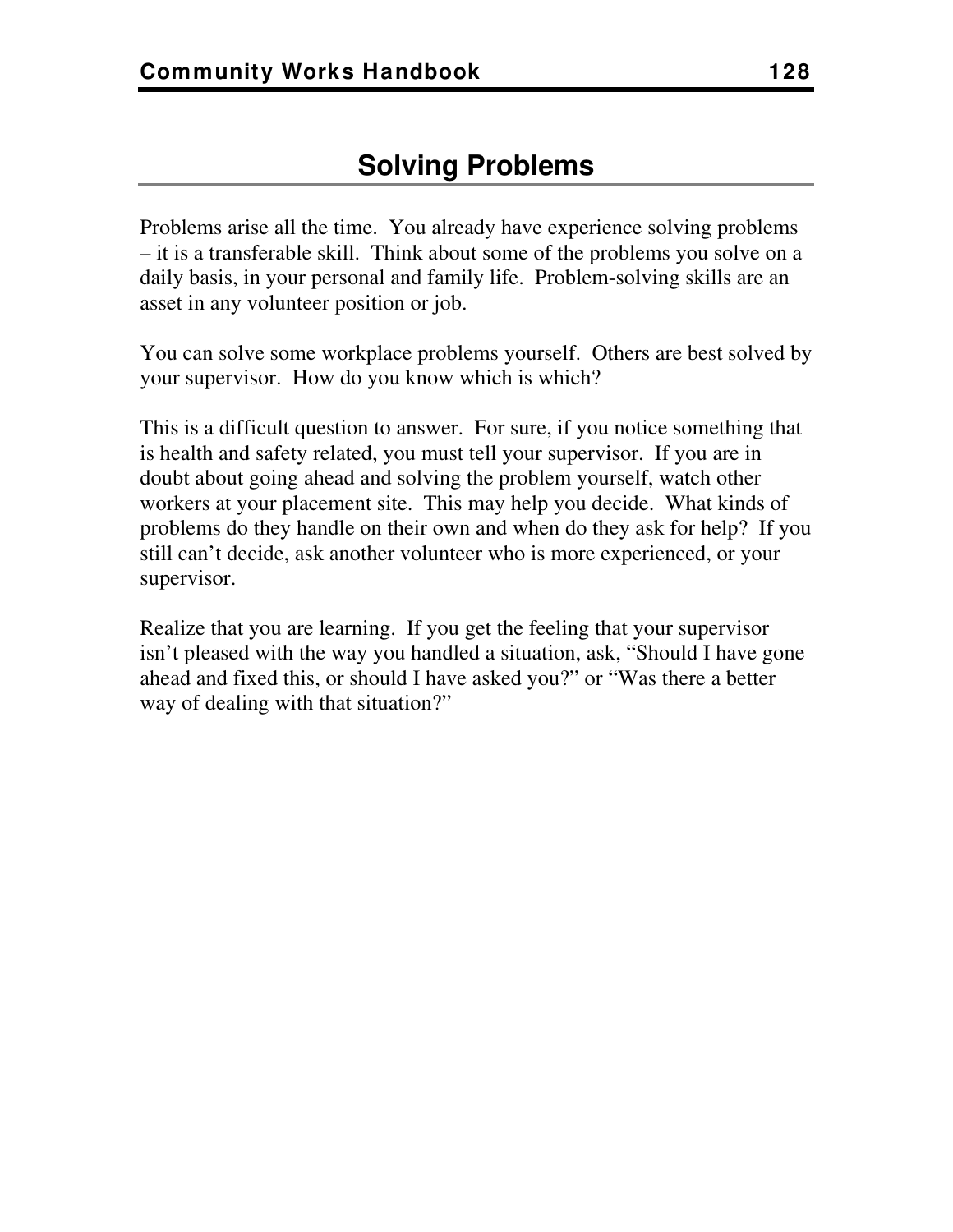## **Using Logic to Help Solve Problems**

You and your team can use this model to help solve problems.

- **A. Recognize the problem. State the problem as clearly as possible.**
- **B. What are some possible solutions?**

#### **C. Choose the best solution:**

#### **Step 1: Will this solution cause other problems?**

- **Example 3** Yes. Choose another solution and go back to step 1.
- $\Box$  No. Go to step 2.

#### **Step 2: Can we come up with a plan to carry out this solution?**

- **Example 3** Yes. Go to step 3
- No. Choose another solution and go back to step 1.

#### **Step 3: Does everyone agree that this solution meets our needs?**

- **Example 3** Yes. Choose this solution.
- No. Choose another solution and return to step 1.

#### **When you need to solve a problem, try using this model.**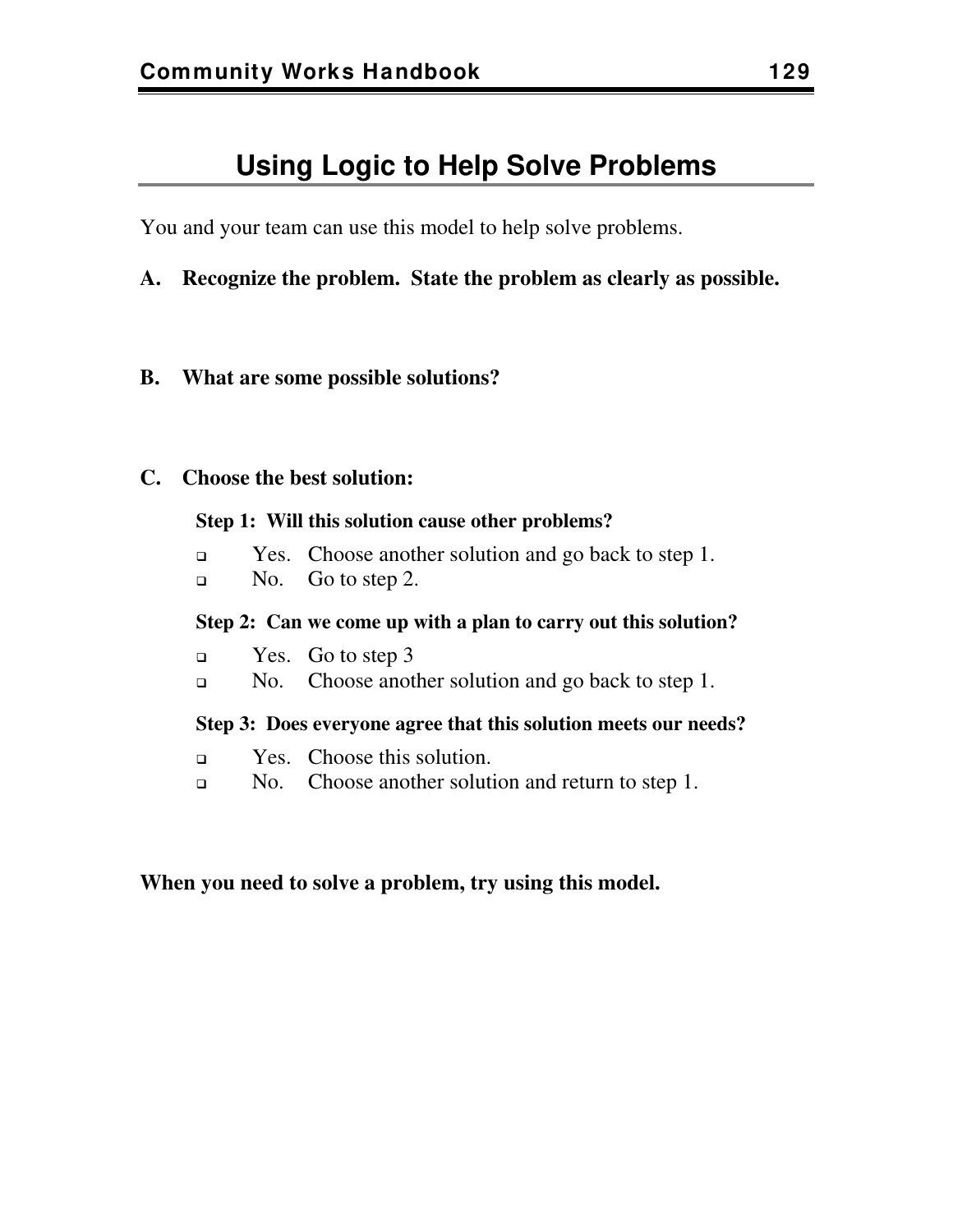## **Activity 9: What Shall We Have for Lunch?**

If possible, do this activity with one or more people. If not, work out the possible choices yourself and choose what you think is the best option. Be creative!

Lucy, Bill, Lucas and Meghan have been doing excellent work with you at your volunteer site and your supervisor has decided to treat you all to lunch. You decide to order in and she gives you \$30.00. Lucy doesn't eat fish; Bill is a vegetarian and doesn't eat meat. You and your team members have to select only one meal for the whole group. Taxes are included in the price.

Here are your choices:

| Choice 1 | Steak sandwich and salad: \$7.50 per person     |
|----------|-------------------------------------------------|
| Choice 2 | Large pizza with pepperoni and sausage: \$14.95 |
| Choice 3 | Fish and chips: \$6:25 per person               |
| Choice 4 | Chinese take-out: \$8.99 per person             |

Now, answer the following questions for each choice:

#### **Step 1: Will this solution cause other problems for those involved?**

- $\Box$  Yes. Choose another solution and go back to step 1.
- No. Go to step 2.

#### **Step 2: Will our budget cover this choice?**

- Yes. Go to step 3.
- $\Box$  No. Choose another solution and go back to step 1.

#### **Step 3: Does everyone agree that this is the best choice?**

(If you are doing this activity alone, do you think this choice would please everyone?)

\_\_\_\_\_\_\_\_\_\_\_\_\_\_\_\_\_\_\_\_\_\_\_\_\_\_\_\_\_\_\_\_\_\_\_\_\_\_\_\_\_\_\_\_\_\_\_\_\_\_\_\_\_\_\_\_\_\_\_

- □ Yes. Choose this solution.
- $\Box$  No. Choose another solution and return to step 1.

Our choice is: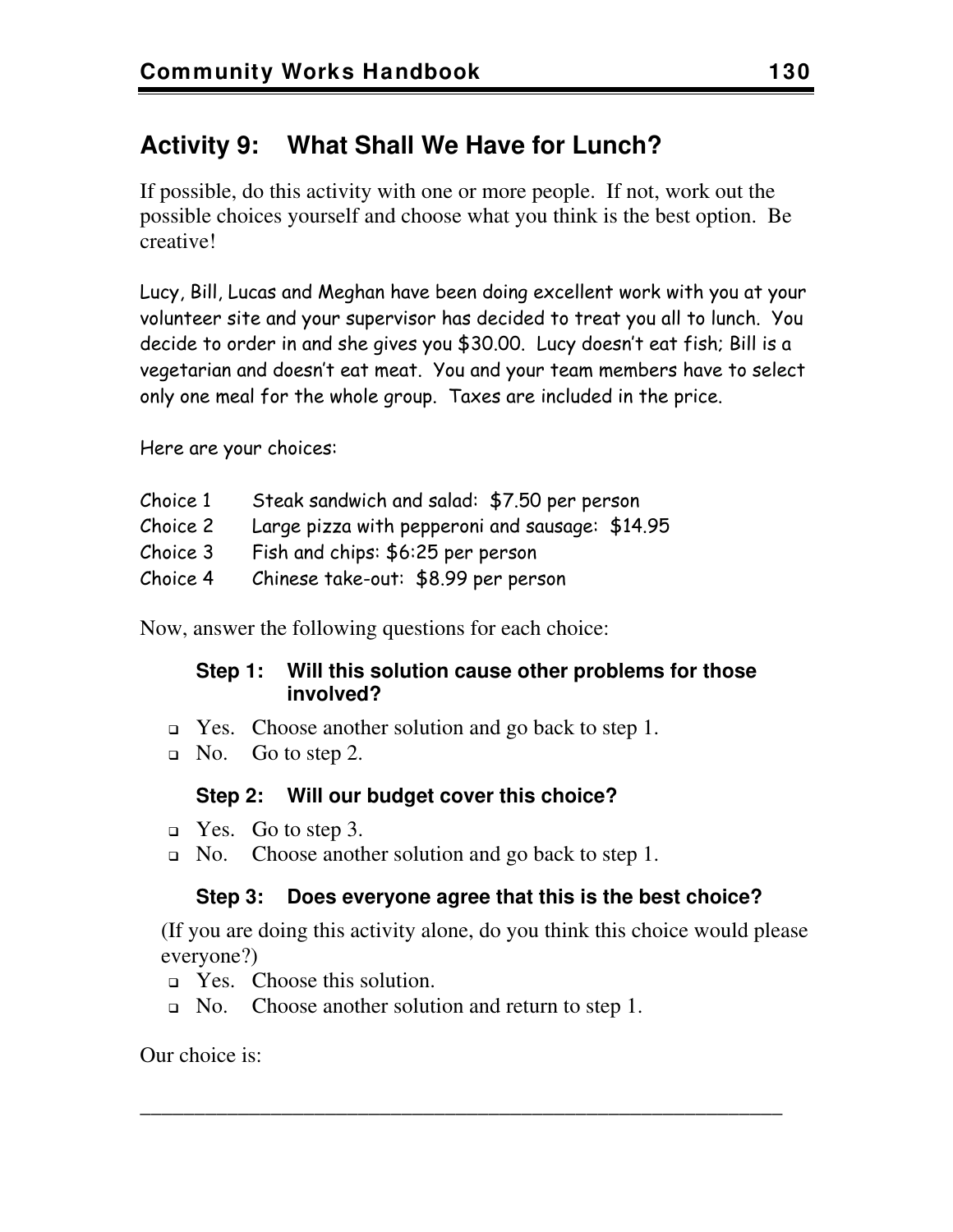## **Problem Solving Steps**

Think of a problem that you need to solve. Try using the steps to find a solution.

A. Recognize the problem. State the problem as clearly as possible.

**B.** What are some possible solutions?

C. Choose the best solution: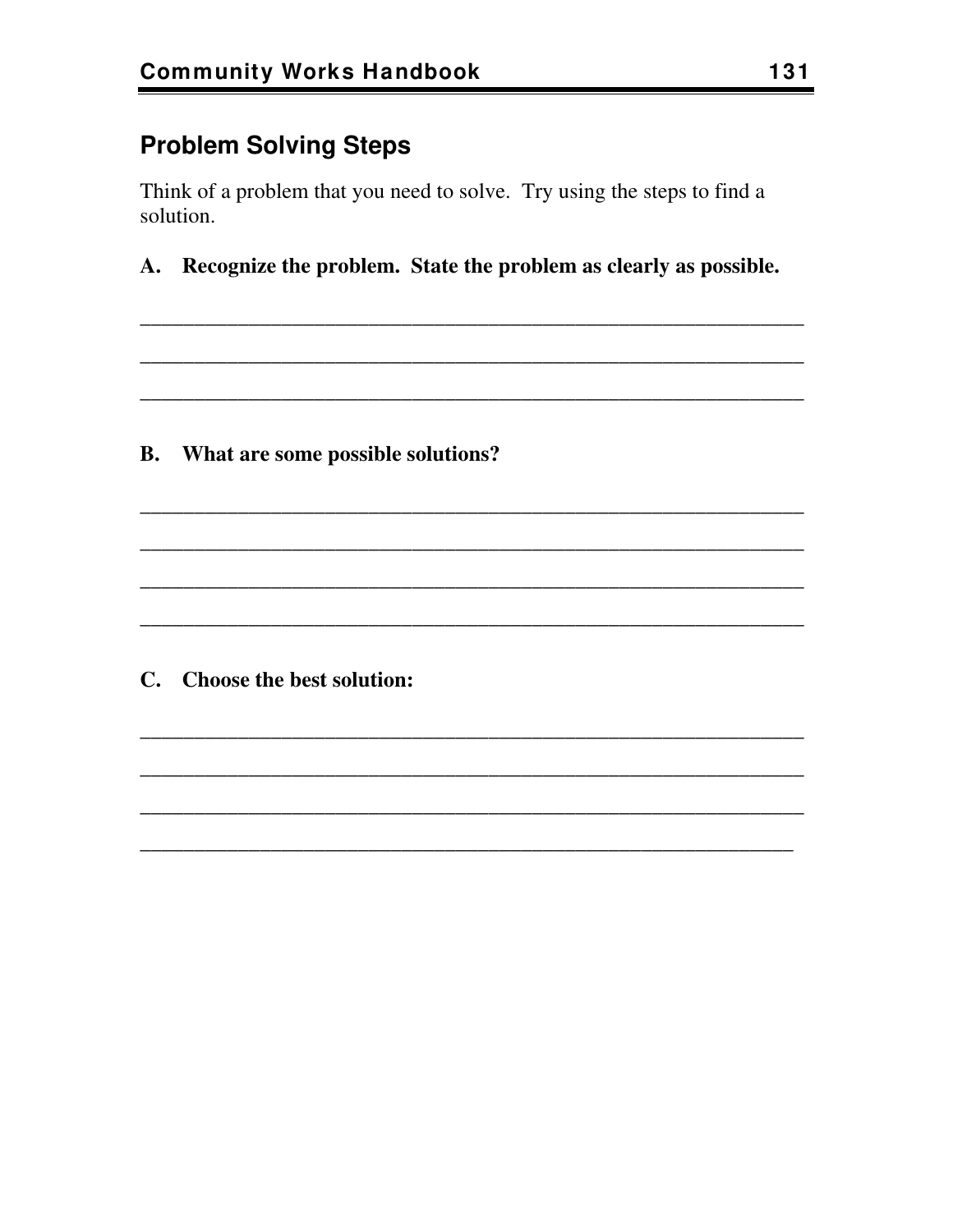## **Dealing with Angry People**

If your volunteer position involves dealing with the public, sooner or later you will need to deal with someone who is upset or angry. Learning how to deal with an angry person will help you not only in your volunteer position, but in your personal life too.

In life, as well as in work, you will sometimes have to deal with people who are angry. Here are some things to think about when faced with an uncomfortable situation.

#### **Why may a person be angry?**

Usually, when a person is angry it is because they are feeling unappreciated, helpless, attacked or wronged.

#### **What should you do when a person is showing anger?**

Don't get angry yourself!

Stay in control of your emotions. Your anger will only make the other person angrier. This is difficult when you feel that you are being attacked, but if the situation is to be resolved, you need to stay in a frame of mind where this can happen. Breathe deeply and slowly; stay cool.

If you feel safe in the situation, you might allow the person the opportunity to vent. When they feel as if someone has listened to their problem, they are more likely to try to find a solution.

#### **Anger or Aggression?**

If the person becomes aggressive or violent, then back away from the situation. Call your supervisor or someone else in the building to help you deal with the person. Aggression crosses the line from expressing anger to damaging something or intimidating or hurting someone. You have a right to feel safe in the workplace.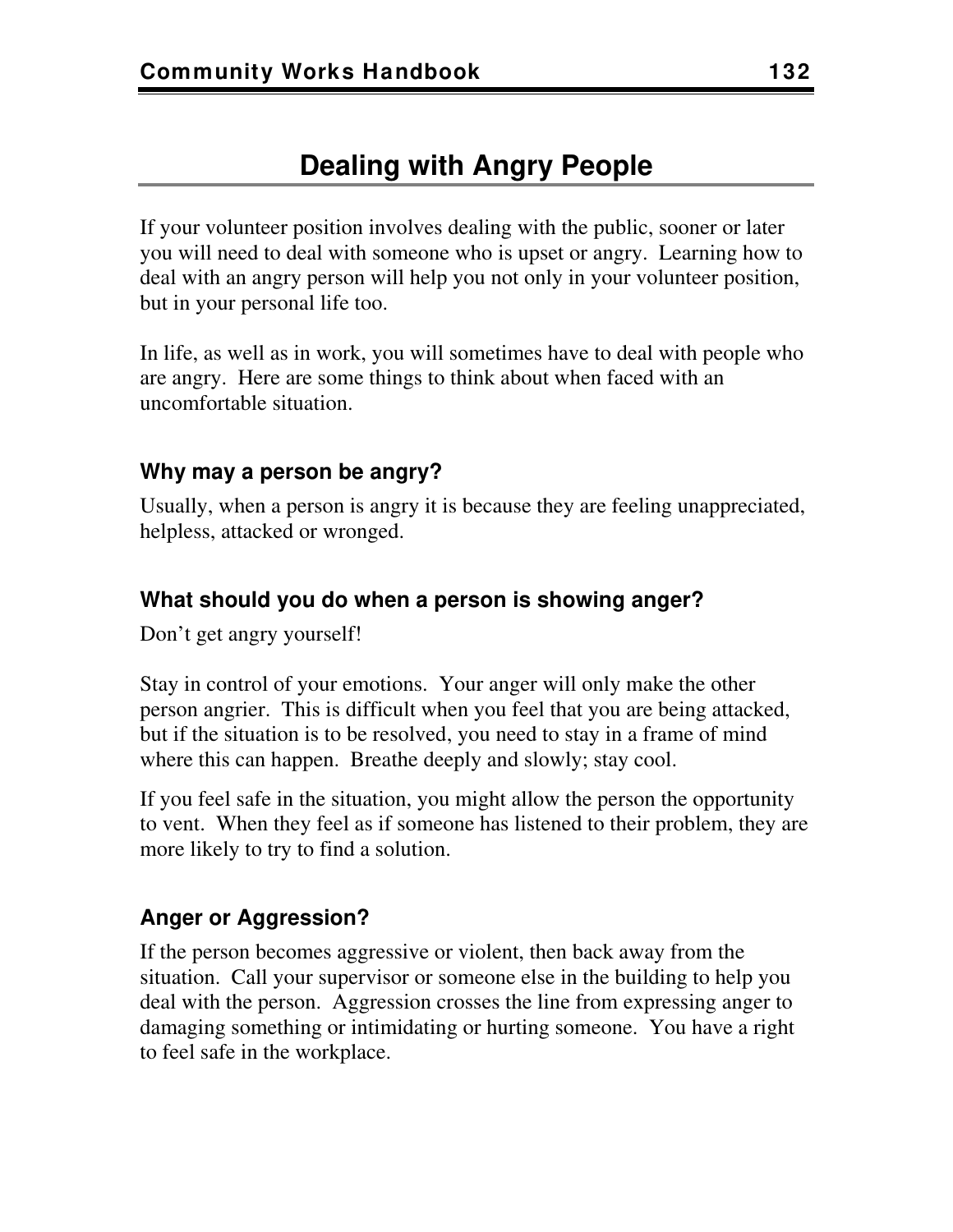## **Handling Difficult People in the Workplace**

#### **Follow these steps:**

#### **Remain calm.**

Don't react with anger or tears. Recognize that everyone has bad days and that the person's display of anger isn't your fault. Take a few deep breaths.

#### **Allow the person to express his or her concern.**

There is no point in interrupting. He or she won't hear you anyway. Let them vent. Listen for key points in what they are saying. Keep eye contact with the person.

#### **Show you understand.**

Acknowledge the person's emotions, e.g. "I understand that you are angry. I would be too."

#### **Restate the problem and use their name if you know it.**

"Mrs. Smith, I understand the problem. Let's see if we can fix it."

#### **Let someone else try.**

Sometimes you can't do anything to calm a person. In this case, pass him or her over to your supervisor. Be sure to provide all the details so the angry person does not have to retell the story. Sometimes all it takes is a different face saying the same things you have already said.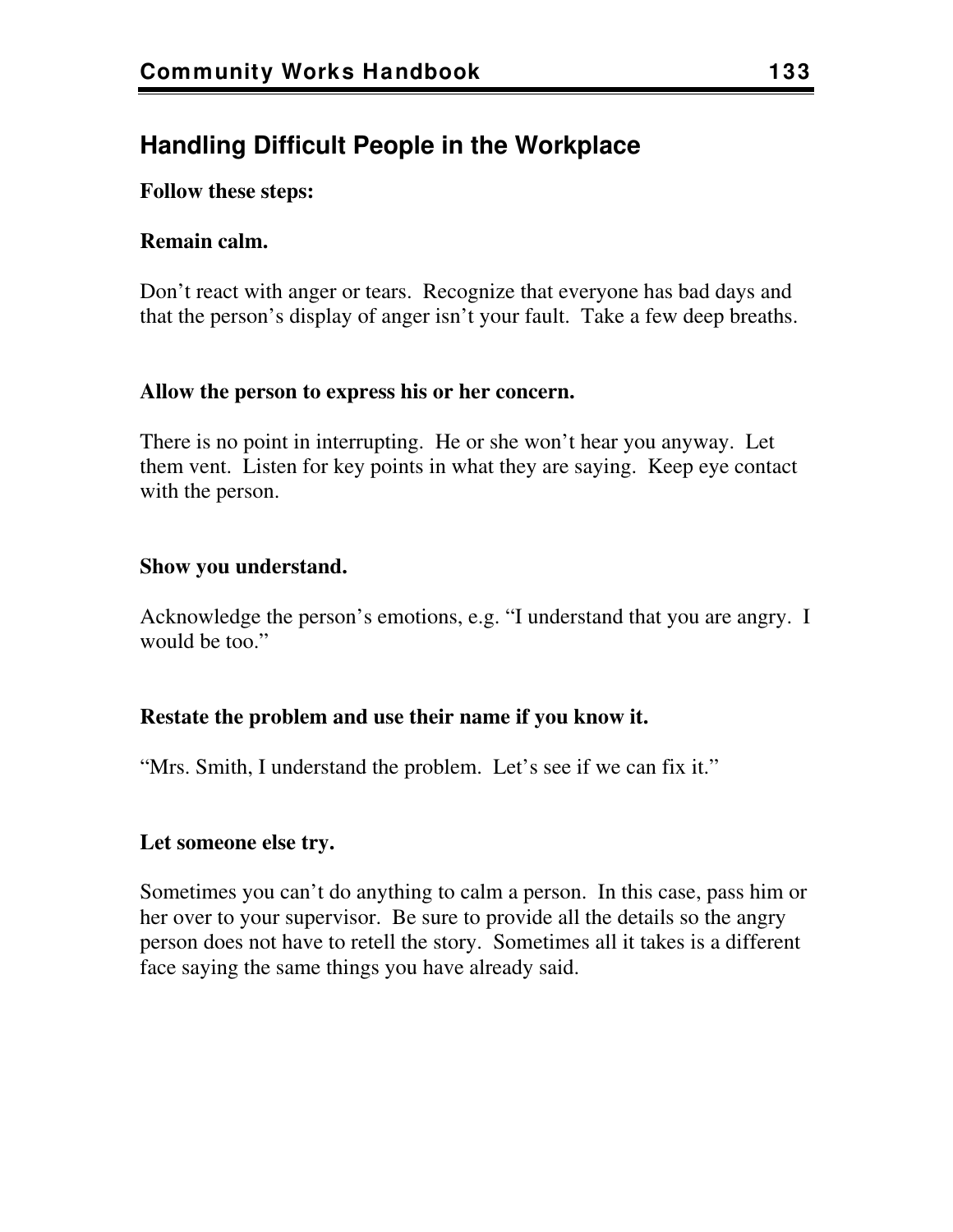## **Activity 10: Anger is an Emotion That We All Have**

We all have the right to feel angry. It is how we deal with it that makes the difference between reaching a reasonable solution or a disastrous one.

#### **Christine's Letters**

Christine was volunteering on the front desk at Heartwood House. She had been working with her instructor on her reading, writing and spelling skills and this volunteer position was helping her to gain skills for the workplace. One of the things she wanted to work on was her tendency to lose her temper when she was in a stressful situation.

It was a busy day and everyone was feeling the pressure. Deliveries were arriving; at times people were lined up at the counter and the telephone was constantly ringing. Christine was answering the phone when the courier came in and set the handful of letters on the counter. She didn't notice when Jim, the cleaner, came in and scooped up the pile of newspapers for recycling, the letters along with them.

Her supervisor had been waiting for a very important letter and Christine couldn't find the envelopes. She suspected Jim had taken them by mistake; either way, she'd been busy and it wasn't her fault. Since Christine was working on the front desk, the supervisor called her into the office to try and figure out what had happened to the letters. When she came out, Christine was mad.

Christine always regretted this kind of behaviour later, but somehow she hadn't been able to do things differently. Lately though, she had learned some strategies she could use to calm herself down in a bad situation. One of the strategies was letter writing.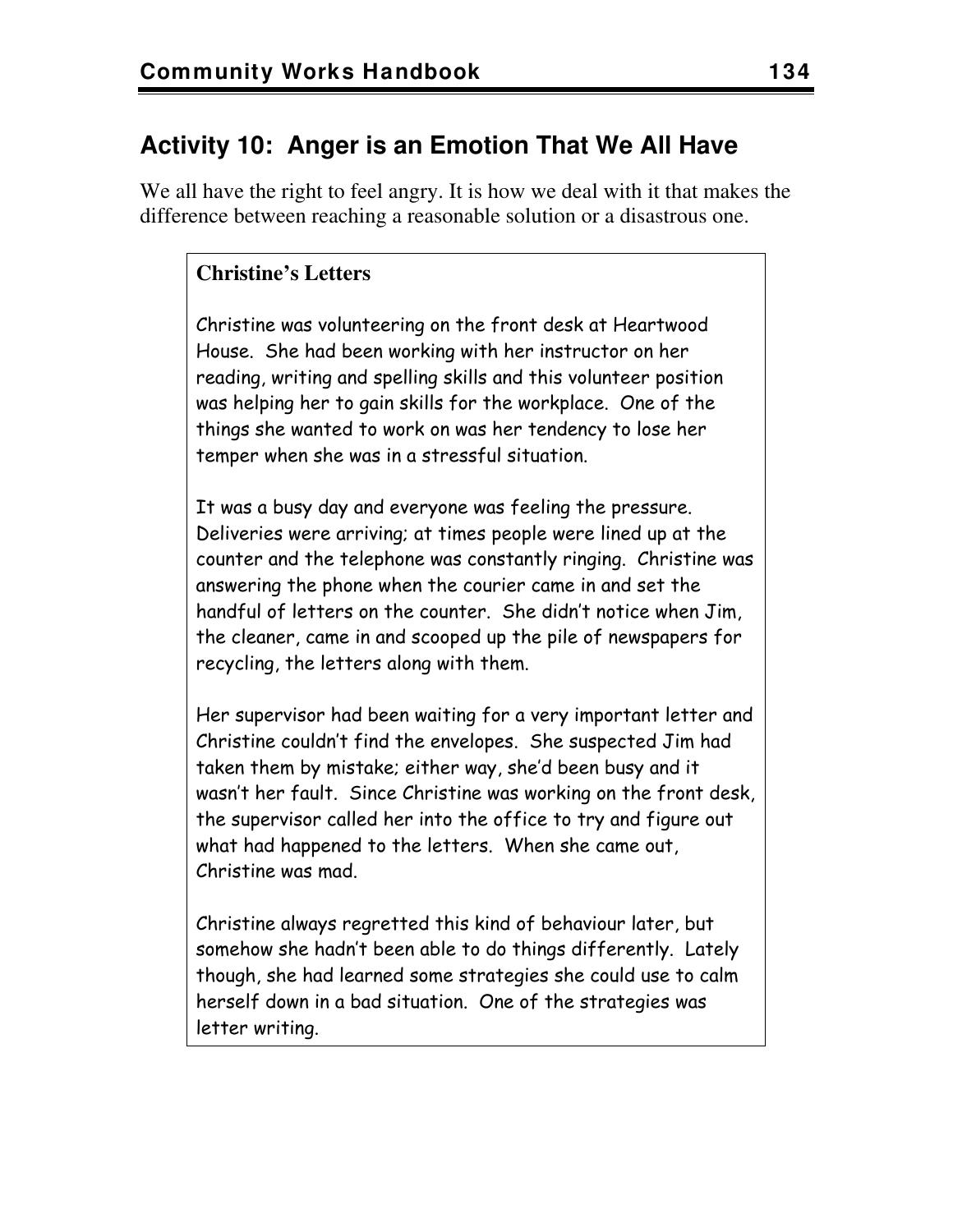Christine chose to write a letter to give to her supervisor. She wanted to express her feelings and concerns.

The letter looked something like this.

……… Why are you blaming me for losing the letters? People were waiting and I was the only person on the desk! Why don't you have enough people working on the desk? I didn't have any help and the person on the phone expected me to look for her bus pass and she was getting really mad – what could I do? And I can't pay attention to everything other people do. It was Jim that took the letters!

Christine

Christine kept this letter for a day and did nothing. Then she re-read the letter and made some changes to it. Although she was still upset, she was now able to step back and view the situation more calmly. She was able to identify her concerns and suggest some possible solutions for change.

The new version looked like this:

…… I felt like I was being blamed for losing the mail. But I didn't know you were waiting for that important letter and it was so busy I didn't have time to worry about it. I think that if possible there should be two people on the desk. We should have a place to put all the letters as they come in, so everyone can find them. Maybe we could put the newspapers in a recycling box for Jim to pick up. I'd like to talk about how we can do some of these things so this doesn't happen again."

Christine

Christine sent her letter to her supervisor. This allowed her to deal with a difficult situation in a calm and respectful way. On her next shift they met to talk about setting up a letter box for incoming letters and a recycling box for the newspapers. Her supervisor agreed to get someone else in for times when extra help was needed. She and her supervisor were able to communicate effectively.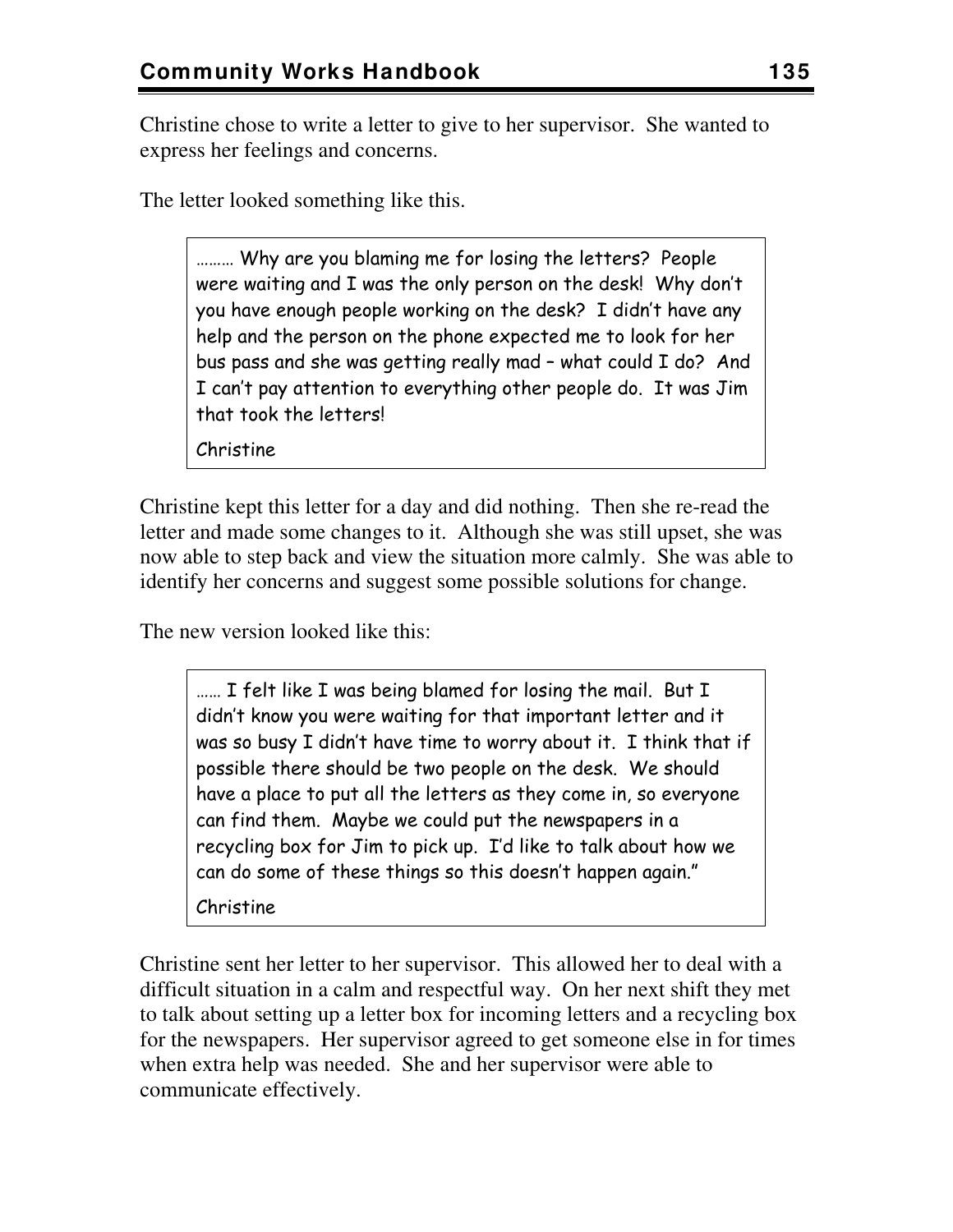#### Please answer the following questions

If Christine had responded to this situation as she had done in the past, how do you think she and her supervisor would have felt?

How do you think using the letter-writing strategy changed the outcome of the situation?

Why was it a good idea for Christine to take some time between writing her two letters?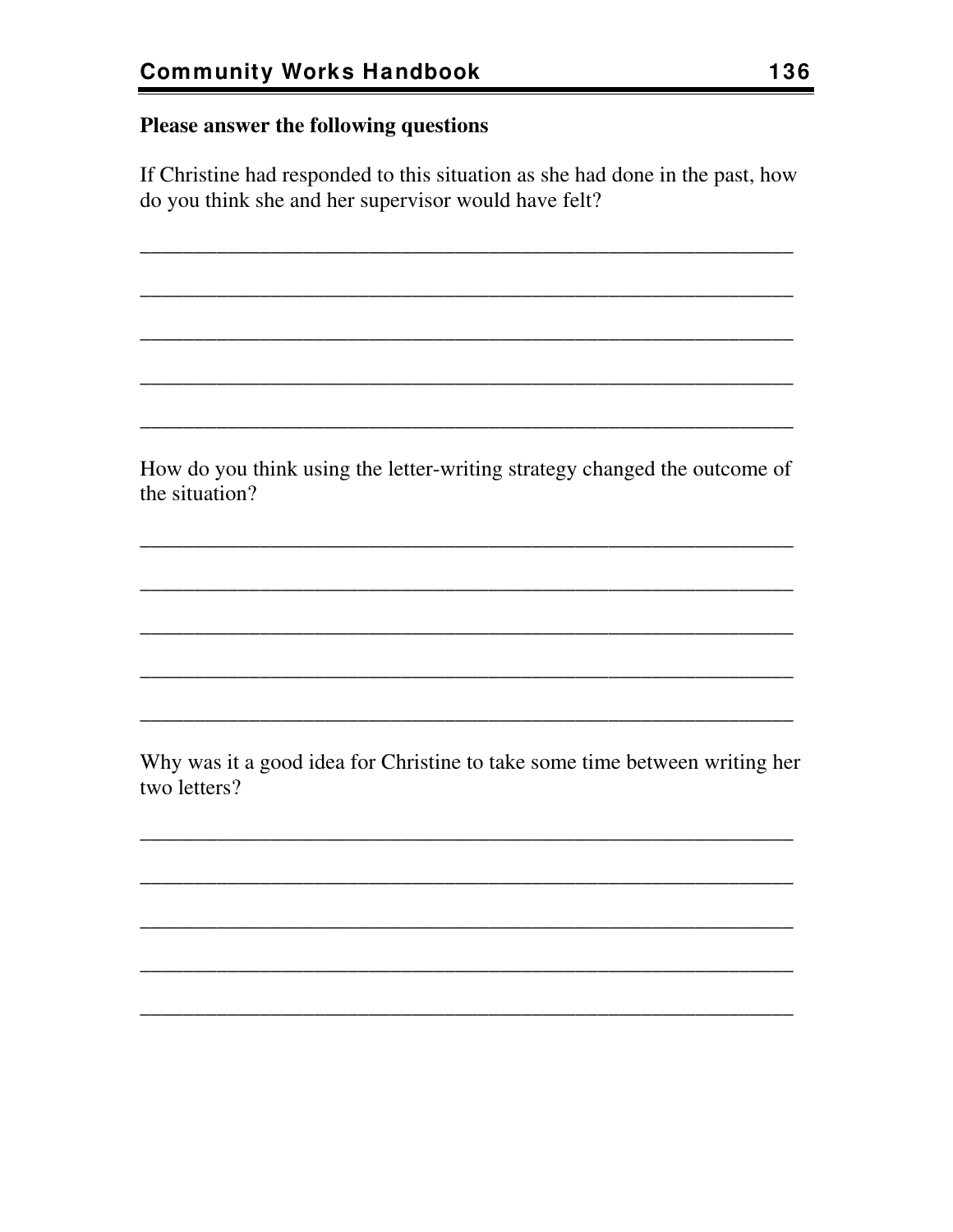We all have many demands on our time. There are lots of things we have to do or want to do. Fitting them all in makes life interesting but it can also cause stress as you try to decide what has to be done and what can be left until later or not done at all.

People respond to stress in different ways. Too much stress can make you ill. If you know what causes you stress, find ways to stop that stress from happening. You can reduce certain types of stress with simple solutions.

Anything that upsets us causes stress. Even little things can cause stress, such as somebody clicking a pen, the bus being late, or spilling your coffee. But we can also feel stressed when we do something new. Even new things that are good can cause stress, such as getting married or having a baby. Things that cause us stress are called "stressors."

We need to find ways of managing our stressors. Knowing what we can change and how to do it is called "stress management."

The next few activities will help you to come up with solutions for your "stressors."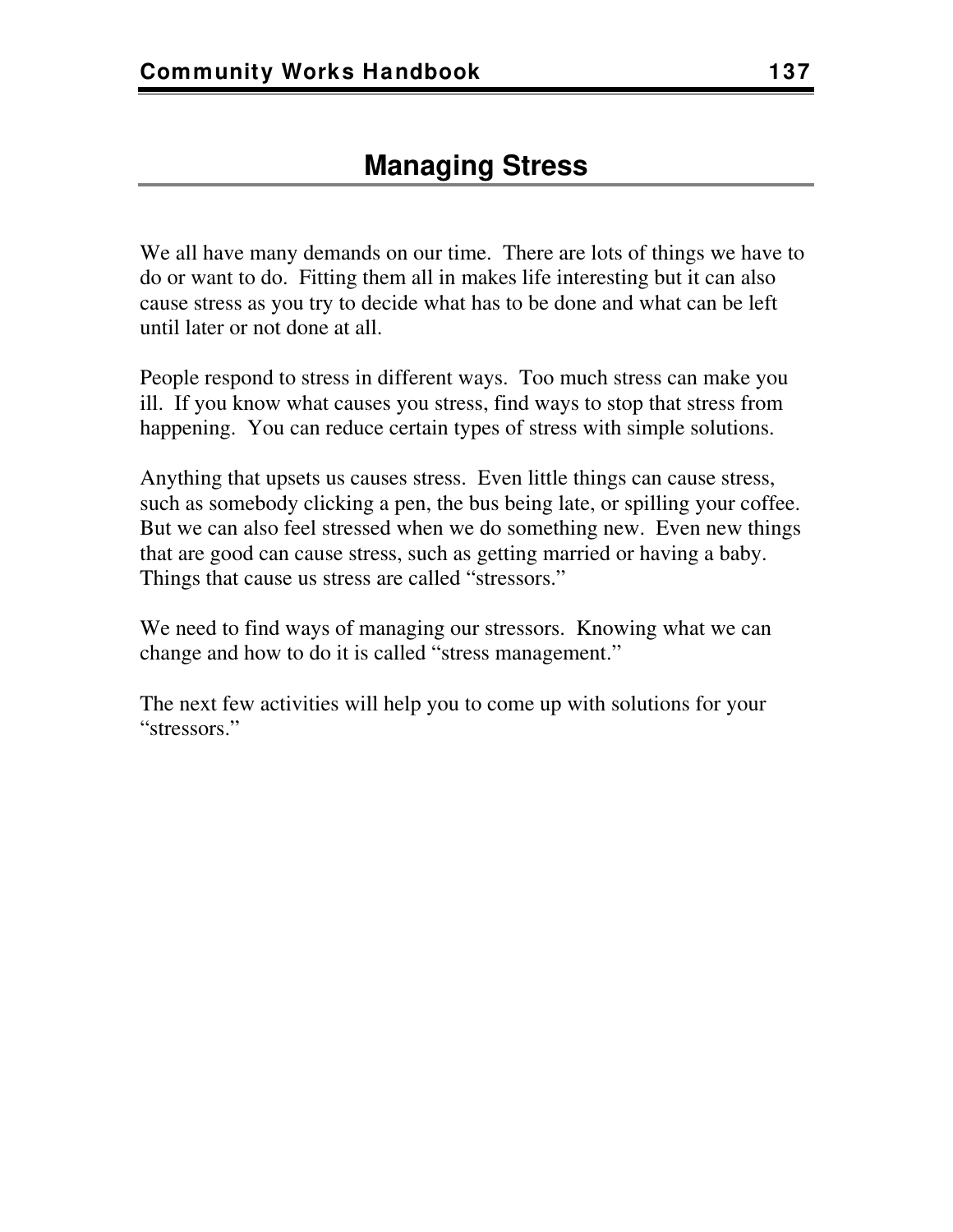## **Activity 11: Stress – Self-Assessment Checklist**

First you need to start thinking about what stresses you. These are your 'stressors."

Check the boxes in the following list that apply to you. Look at the suggestions beneath each cause of stress and think if it might work for you.

 **Do you get frustrated because the person who makes the early morning coffee at work gets busy doing something else and forgets?** 

Make extra coffee at home. Buy a travel mug. It may save your morning!

#### **Do you hate waiting in line?**

Take along a book or magazine to help pass the time. Use the time to plan ahead – think about supper menus for the rest of the week.

#### **Do you feel pressure because there is too much to do in a short time?**

Come up with a plan to spread the work around. Ask co-workers for help or ask a family member to make a meal or clean up afterwards.

#### **Are you dreading an upcoming test, interview, or heavy work week?**

Prepare as much as you can. Exercise. Do something to take your mind off it. Get a good night's sleep.

#### **Do you leave things until the last minute?**

The longer you spend thinking about doing something difficult, the more stress builds up. Whenever possible, do the hardest part first. You'll be amazed at how much stress you can avoid.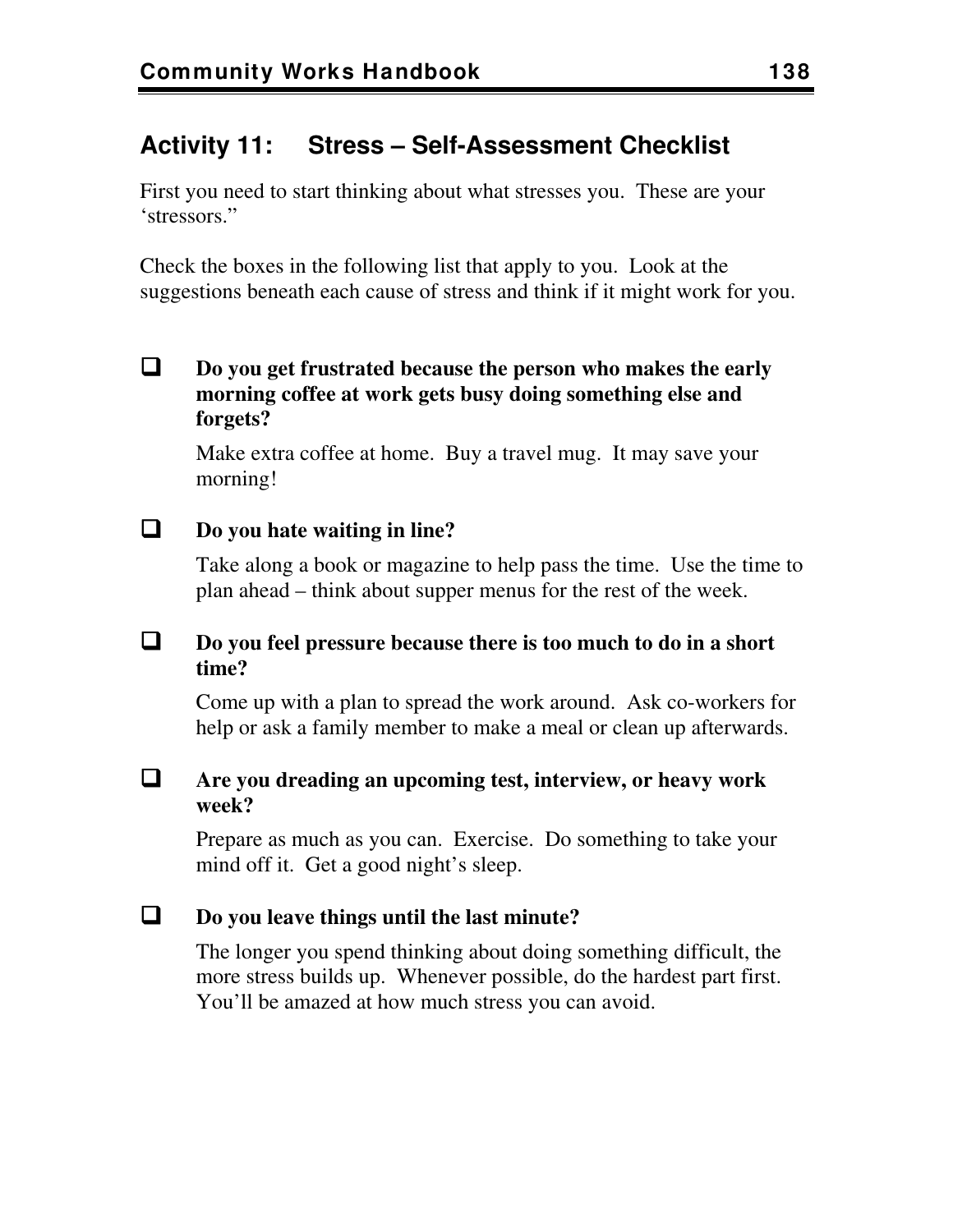#### **Do you find yourself thinking negative thoughts about yourself?**

Low self esteem or worry can make you think negatively. Don't focus on things you cannot do well. Instead, focus on the things you can do well. Go back to Unit 1 to rediscover your skills, abilities and special talents. Believing in yourself is a great stress buster.

#### **Do you feel frustrated when things don't go as expected?**

Be flexible. Things rarely go 100 percent according to plan. Try to roll with the punches and adapt to changing situations. You will be less stressed

#### **Do you often take things too seriously?**

Hang on to your sense of humour! Laughter relaxes muscles. You won't always be able to laugh your troubles away, but a healthy sense of humour can help you out of a lot of stressful situations. As the old saying goes, laughter really is the best medicine.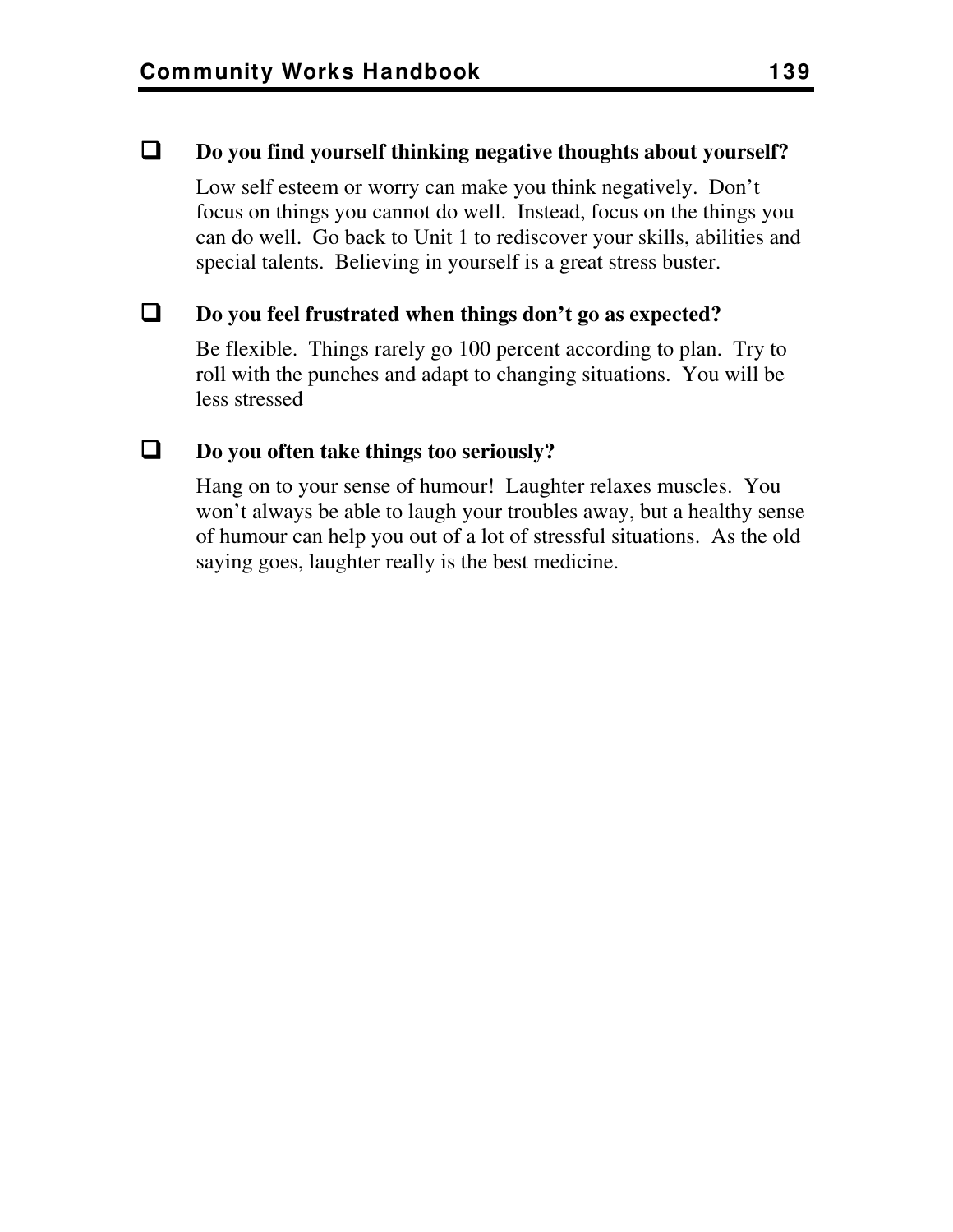## **Activity 12: Find Your Sources of Stress**

Read the information on the previous page. Find three areas that cause you stress. With the help of your instructor, make an action plan for dealing with each stressor.

| Personal Stress Worksheet |  |  |
|---------------------------|--|--|
| Cause of stress           |  |  |
| Action plan               |  |  |
|                           |  |  |
| Cause of stress           |  |  |
| Action plan               |  |  |
|                           |  |  |
| Cause of stress           |  |  |
| Action plan               |  |  |
|                           |  |  |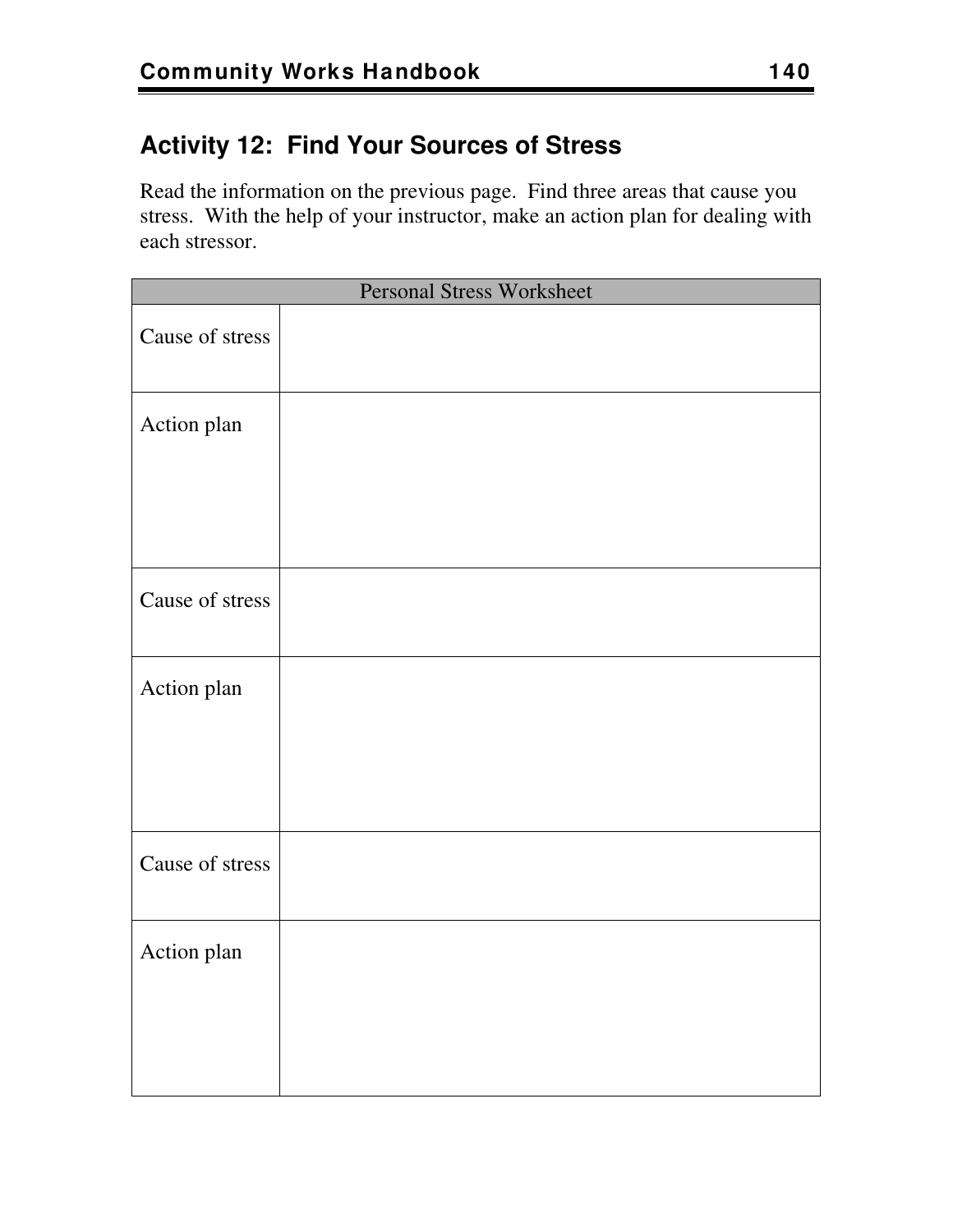## **UNIT 7**

# **PUTTING IT ALL TOGETHER**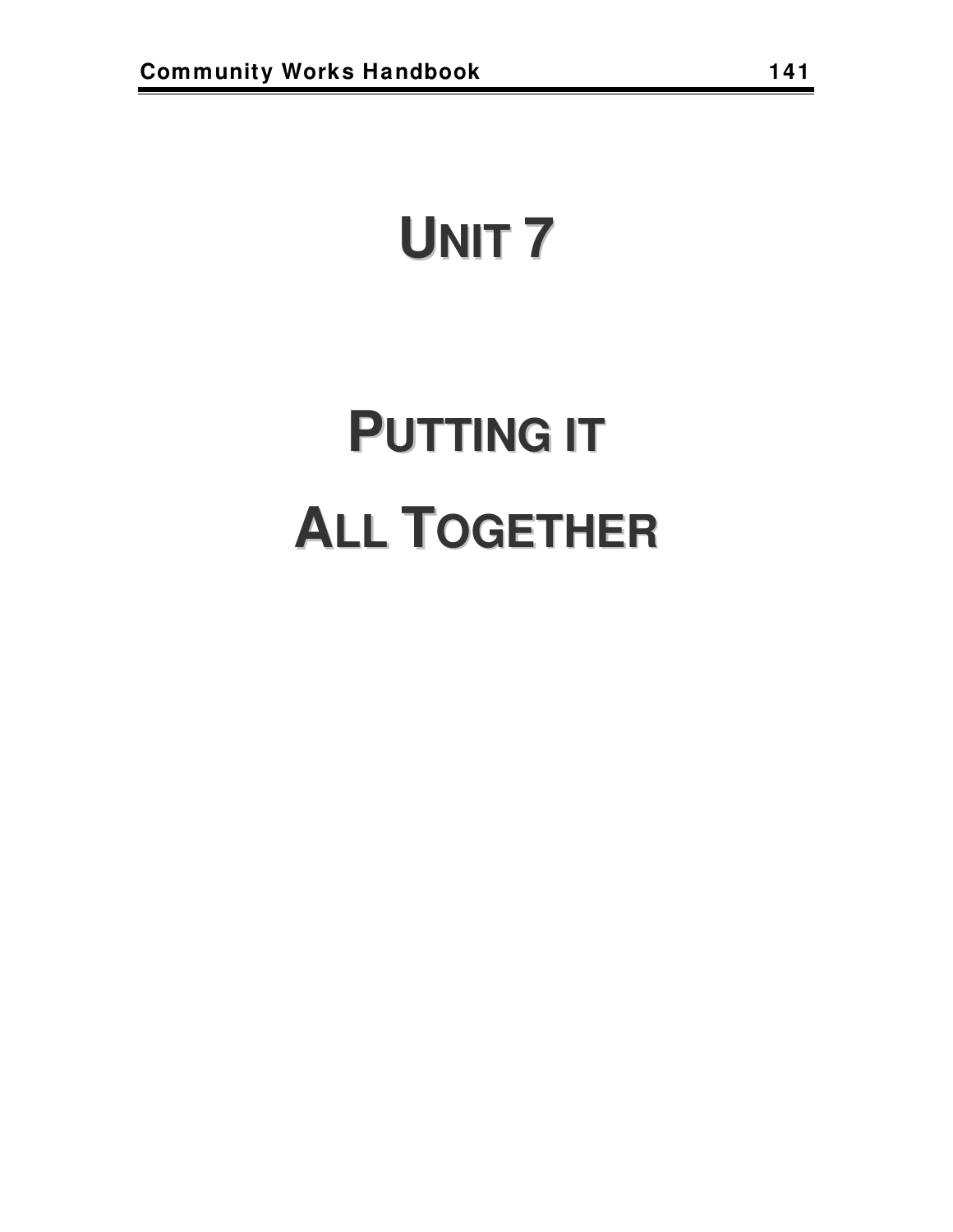## **How Far Have You Come?**

In this unit you will bring together the things you have learned about yourself during your volunteer placement. Your instructor will play an important part in helping you to create a résumé and you should work closely with him/her as you begin this unit.

But first………remember the *Dear Me* letter you wrote to yourself as you were about to begin your volunteer work? Open it now and read it.

Chances are you are feeling very differently about yourself than you were back then!

If you were nervous and unsure of your abilities in the beginning, you have probably learned a lot more about yourself over the past months. You can be proud of the fact that you had the courage to put yourself forward as a volunteer.

Flip through your portfolio and review the items and the work you've done.

Look how far you've come and celebrate your achievements. Your volunteer position has given you valuable experience. You have learned and practised skills that are transferable to the workplace – skills that you can list on your résumé.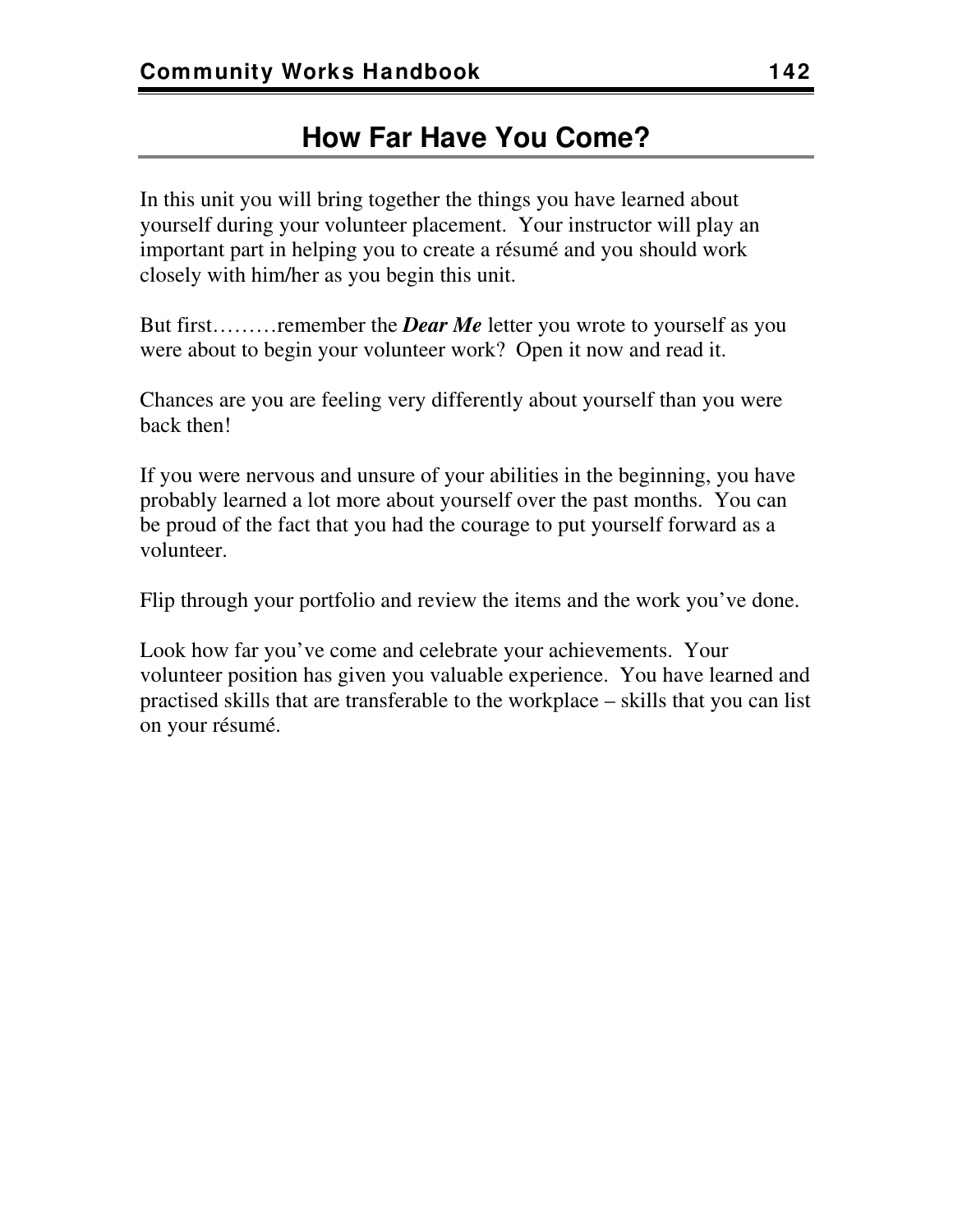## **Activity 1: Creating your Résumé**

You will use items from your portfolio to start to create a résumé that highlights your qualities and skills. Ask your instructor to advise you as you start this task.

You will need:

- Your activities from Unit 1, Looking In: Finding Out about Yourself
- Any journal entries you have completed
- The check-in sheets from your meetings with your supervisor
- Your self-evaluation worksheets
- Your personal information record sheet

On the next page is a sample résumé belonging to Bill Smith. With his past job and volunteer experience at OC Transpo Lost & Found, Bill is going to apply for a job as a Commercial Building Superintendent.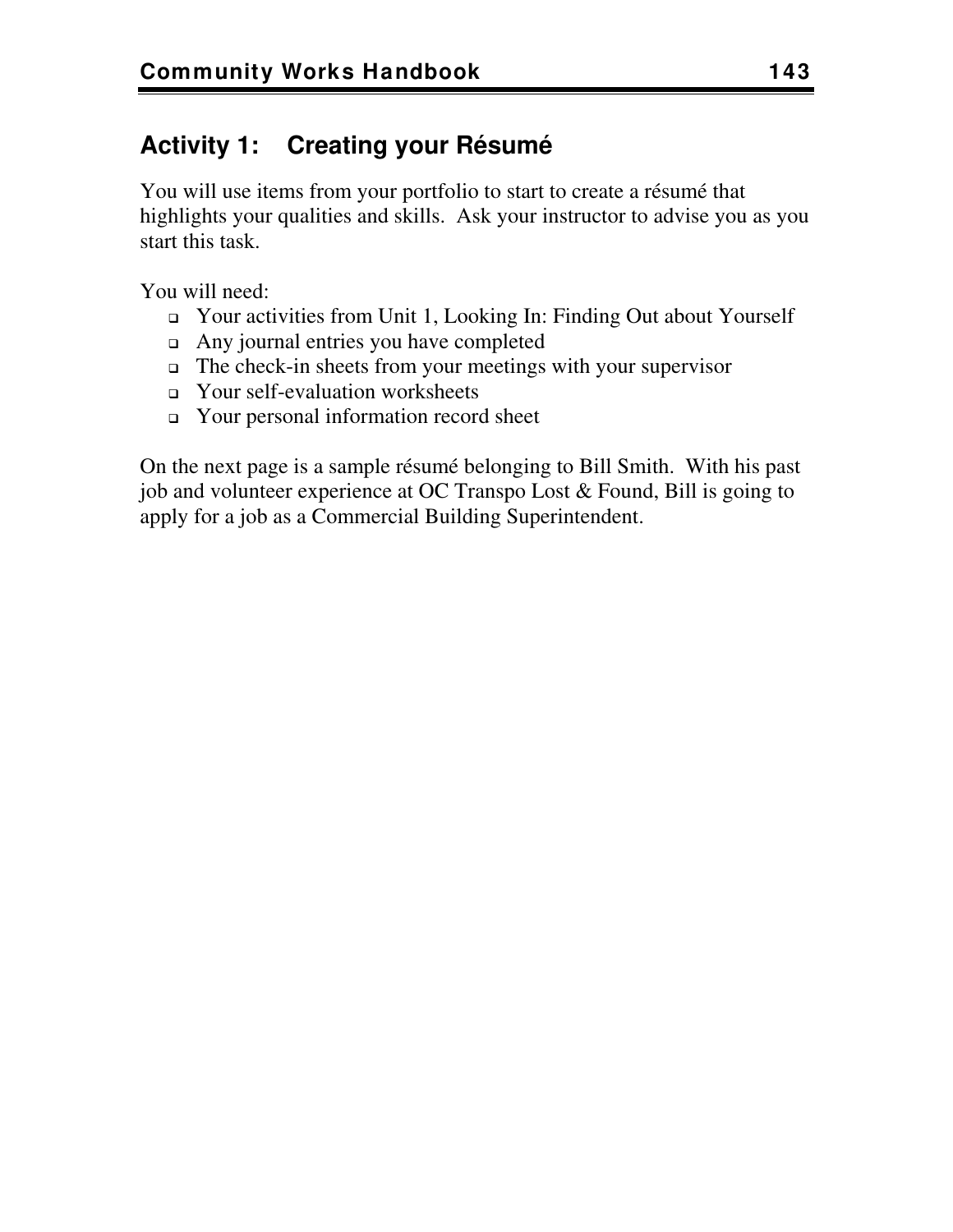## **Bill Smith**

**613-123-4567/ [bill.smith@gmail.com](mailto:bill.smith@gmail.com) 66 George Avenue, Ottawa, Ontario K1N 1N2** 

#### **Goal: Commercial Building Superintendent/Maintenance Worker**

#### **PERSONAL STRENGTHS**

- 9 **Dedicated, strong** worker with **solid experience in the service sector.** Related skills include **Cleaning and Maintenance, Operation and Maintenance of Tools/ Equipment/ Machinery, Inventory Management and Customer Service.**
- $\checkmark$  **Sound knowledge** of cleaning methods and products, complemented by strong manual dexterity and hand-eye coordination. **Keen interest to troubleshoot and fix equipment problems and a proven ability to use hand and power tools.**
- $\checkmark$  **Flexible, organized** worker who adapts well to working independently and in teams. **Demonstrated ability to work with others to solve problems and to come up with creative solutions independently.**
- $\checkmark$  **Responsible, polite, dependable, punctual** and **trustworthy** individual who values life-long learning and the acquisition of new skills.

## **DEMONSTRATED SKILLS AND EXPERIENCE**

#### **Cleaning and Maintenance**

- Swept/mopped/waxed floors using the appropriate equipment and cleaning products, removed garbage from canisters, separated recycling, replaced with fresh bags and placed garbage in centralized garbage storage area for a commercial property; kept inventory of supplies.
- Solved problems and repaired various household appliances including lamps, toasters and changed light fixtures
- Maintained grounds in winter months ensuring that there was clear and safe access to parking lot, entrances and walkways for a commercial property

#### **Inventory Management and Customer Service**

- Answered customer enquiries on the phone and in person
- Handled difficult people, troubleshooting and solving problems
- Monitored visitors to a public building, keeping track of access to building
- Collected parking fee payments and wrote receipts
- Signed for deliveries to the building and informed residents of visitors and packages
- Used a computer to record inventory items lost and claimed and issued claim receipts for customers
- Organized inventory items

## **WORK HISTORY AND COMMUNITY INVOLVEMENT**

| OC Transpo Lost & Found Office, Heartwood House, Ottawa, Ontario | 1 season  |
|------------------------------------------------------------------|-----------|
| Building Maintenance Worker, Heartwood House, Ottawa, Ontario    | 4 years   |
| Cleaner: Beaumont Enterprises, Ottawa, Ontario                   | 6 years   |
| Counter person: Tim Horton's, Bank Street, Ottawa, Ontario       | 2 summers |
|                                                                  |           |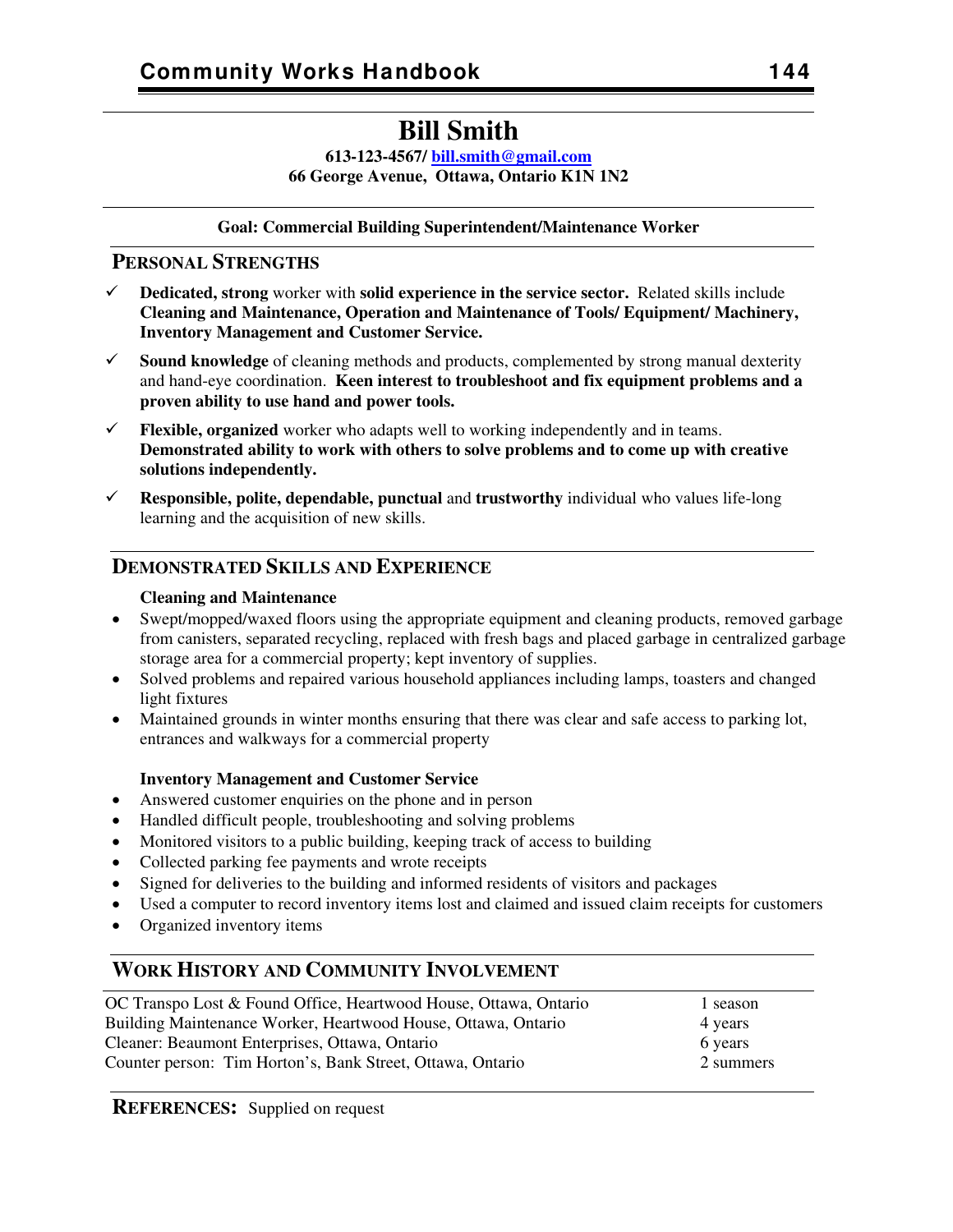In the first section of his résumé, "*Personal Strengths*," Bill summarizes his knowledge and experience and lists the **personal qualities** that show his strengths.

**Dedicated, strong** worker with solid experience in the service sector. Related skills include Cleaning and Maintenance, Operation and Maintenance of Tools/ Equipment/ Machinery, Inventory Control and Customer Service.

**Sound knowledge** of cleaning methods and products, complemented by strong **manual dexterity** and **hand-eye coordination**. **Keen interest** to troubleshoot and fix equipment problems and a **proven ability** to use hand and power tools.

9 **Flexible, organized** worker who adapts well to working independently and in teams. Demonstrated **ability to work with others to solve problems and to come up with creative solutions independently.** 

9 **Responsible, polite, dependable, punctual** and **trustworthy** individual who **values life-long learning** and the acquisition of new skills.

## **Review the items from your portfolio to choose words that show your strengths.**

## **Ask yourself:**

- 1. What have I discovered about my skills, abilities and special talents?
- 2. What are the five most important values that I live by? Which ones do I think will make me a strong candidate for a job?
- 3. Think about the personal qualities you identified during these activities. Are you friendly and polite? Can people rely on you to be punctual and hardworking? Are you a positive person who likes to work with people?
- 4. During your volunteer placement, what positive things have others said about your attitude and work habits? Has anyone made comments about your work that have made you feel proud?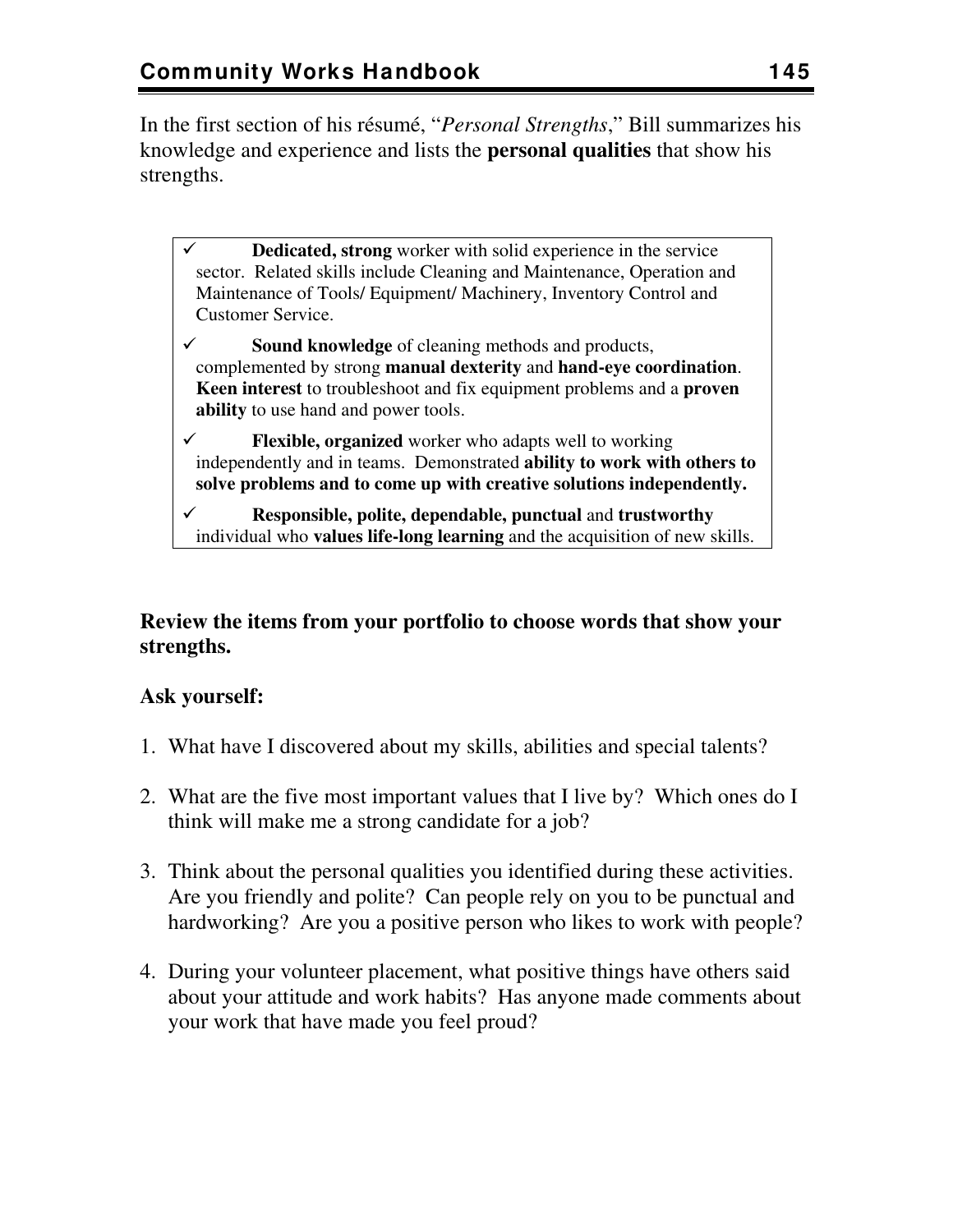## **For your résumé, choose words that describe your qualities.**

Next, Bill describes the **tasks** he has performed in previous jobs and in his volunteer position. These tasks show that he has developed skills transferable skills – that he can take to another job. Bill has broken down the tasks he's performed in his past paid and volunteer work. He's grouped the tasks into two main areas: Cleaning and Maintenance and Inventory Management and Customer Service.

## **Cleaning and Maintenance**

- **Swept/mopped/waxed** floors using the appropriate equipment and cleaning products, removed garbage from canisters, separated recycling, replaced with fresh bags and placed garbage in centralized garbage storage area for a commercial property; kept inventory of supplies.
- **Solved** problems and **repaired** various household appliances including lamps, toasters and changed light fixtures
- **Maintained** grounds in winter months ensuring that there was clear and safe access to parking lot, entrances and walkways for a commercial property

## **Inventory Management and Customer Service**

- **Answered** customer enquiries on the phone and in person
- **Handled** difficult people, troubleshooting and solving problems
- **Monitored** visitors to a public building, keeping track of access to building
- **Collected** parking fee payments and wrote receipts
- **Signed for** deliveries to the building and informed residents of visitors and packages
- **Used** a computer to record inventory items lost and claimed and issued claim receipts for customers
- **Organized** inventory items

Review your portfolio and identify the transferable skills that you brought to your volunteer position.

Review your self-evaluation worksheets to identify the tasks you have carried out during your volunteer placement and the improvements you've made during your placement.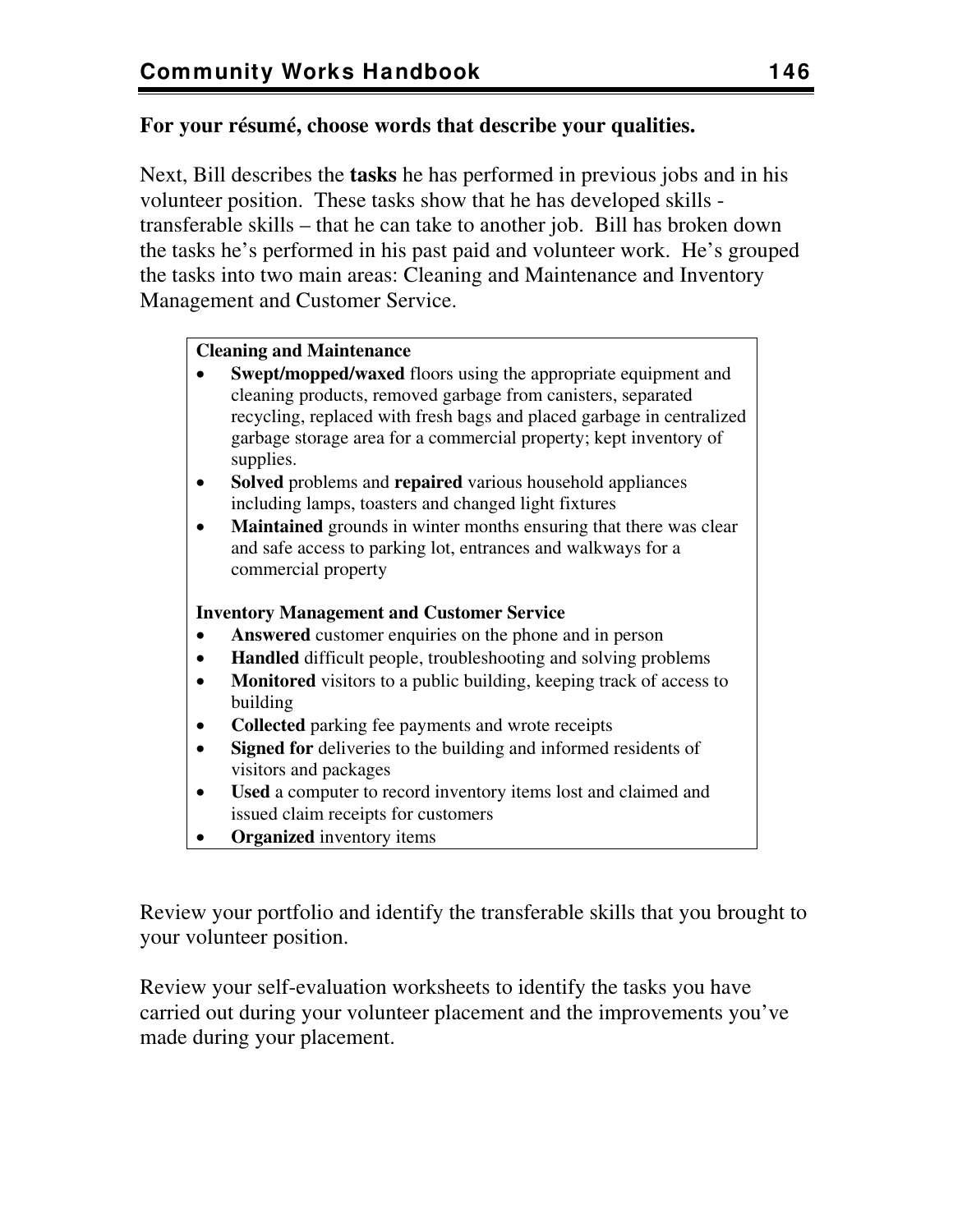What tasks have you performed – in your personal life, previous employment and/or in your volunteer position – that might be attractive to a potential employer?

Choose ACTION VERBS to describe your tasks. The action verbs Bill used to describe his tasks are in bold type. Notice the action verbs come right after the bullet points.

Action verbs highlight the tasks you can do. Using them in a résumé makes it more powerful and persuasive.

For a list of action verbs, you can go to <http://owl.english.purdue.edu/owl/resource/543/02/>

Finally, use the information in your *Personal Information Sheet* to fill in your personal information and to list your work history.

There are many kinds of résumés. Because Bill doesn't have a lot of formal education, he has chosen to highlight his qualities and experience rather than his education and training. If you have education and training you would like to list, you can create another section for this in your résumé. If you are unsure about the sections you wish to include in your résumé, ask your instructor for help.

Remember that a résumé is always a work in progress. You will continue to add to it as you get more experience with different tasks.

Bill has quite a lot of experience. On the next page you will see Jennifer Rowlandson's résumé. She has less experience than Bill.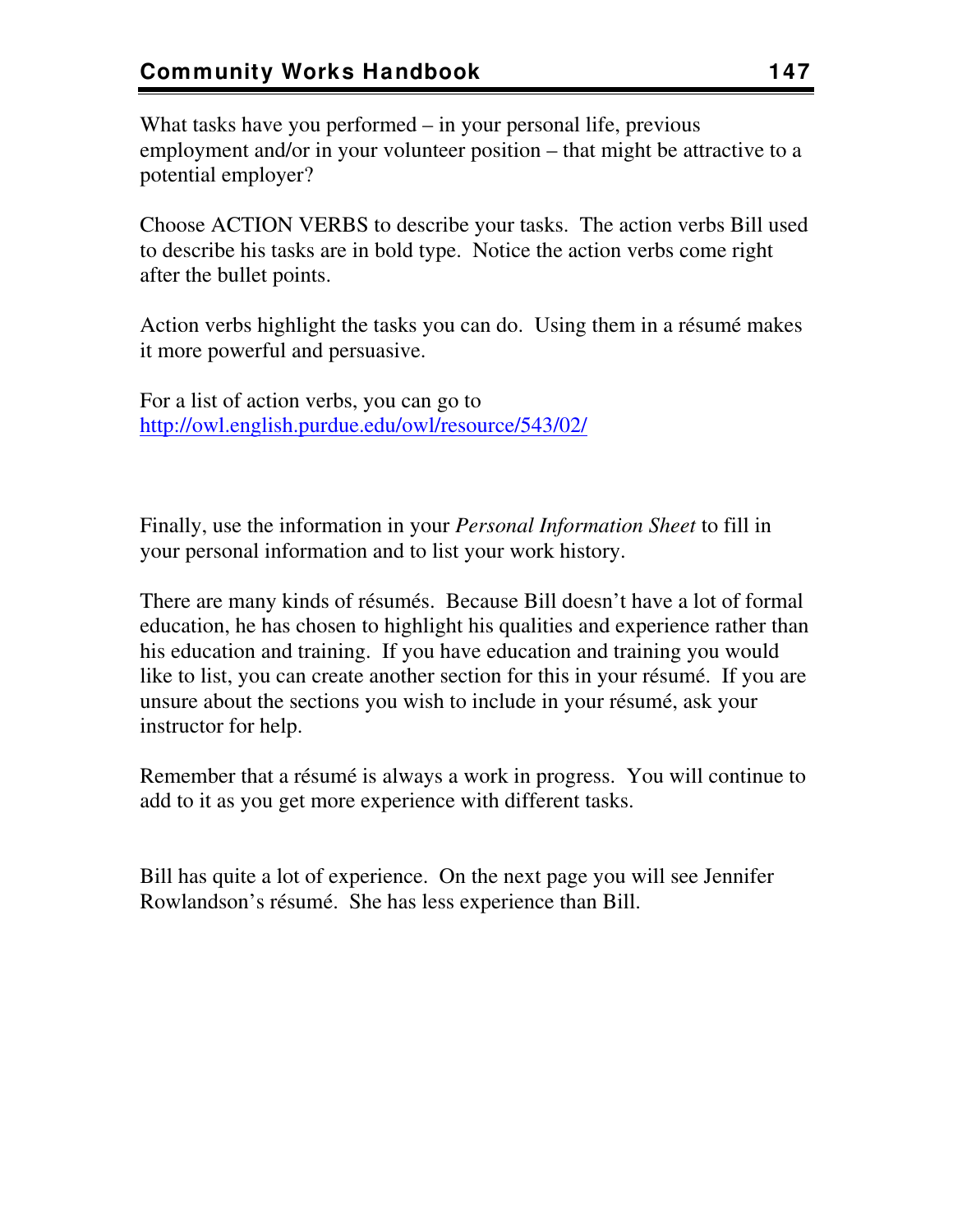## **Jennifer Rowlandson**

**613-123-4567/ [jenner@rogers.com](mailto:jenner@rogers.com)**

**29 Pleasantview Road, Ottawa, Ontario K1V 3S8** 

#### **Goal: To obtain a position in customer service**

#### **PERSONAL STRENGTHS**

Over 2 years experience of paid and volunteer work; skills and strengths include customer support/dealing with people, job task planning, and workplace health and safety

- Dependable and trustworthy worker who gets to work every day, on time
- Able to take initiative when faced with problems
- Independent worker who follows through with assigned tasks, and takes initiative to identify and complete others
- Eager to take on new experiences, with a positive attitude
- Interacts well with people of all ages and cultures
- Attentive, and understands the importance of listening, taking and delivering messages
- Comfortable working with numbers and computerized equipment

## **RELEVANT SKILLS AND EXPERIENCE**

#### **Customer support**

Served customers in front cash and drive thru, taking orders and including instructions for special requests

Provided accurate change to customers using a computerized cash payment system

Delivered newspapers to 342 subscribers on schedule, making sure the paper was not damaged Answered customer enquiries on the phone and in person

Handled difficult people, troubleshooting and solving problems

#### **Job Task Planning**

Made sure orders were submitted to kitchen in order

Delivered food to customers as soon as they were prepared

Counted flyers and inserts to make sure there were enough for all homes

Checked schedules (museum, library, pool) to plan various activities for children

Looked at existing craft supplies, making a list of things that needed to be replenished by children's parents

#### **Workplace Health and Safety**

Practised good hygiene in handling food Supervised children, making sure their environment was safe

## **WORK HISTORY AND COMMUNITY INVOLVEMENT**

| <b>REFERENCES:</b> Supplied on request                       |                 |                       |  |
|--------------------------------------------------------------|-----------------|-----------------------|--|
| Private families: Child minder<br>Ottawa, Ontario<br>4 years |                 |                       |  |
| <b>also:</b> Volunteer receptionist                          | Ottawa, Ontario | 6 months              |  |
| The Pennysaver: Carrier                                      | Ottawa, Ontario | 1 year                |  |
| Tim Horton's: Cashier                                        | Ottawa, Ontario | $6\frac{1}{2}$ months |  |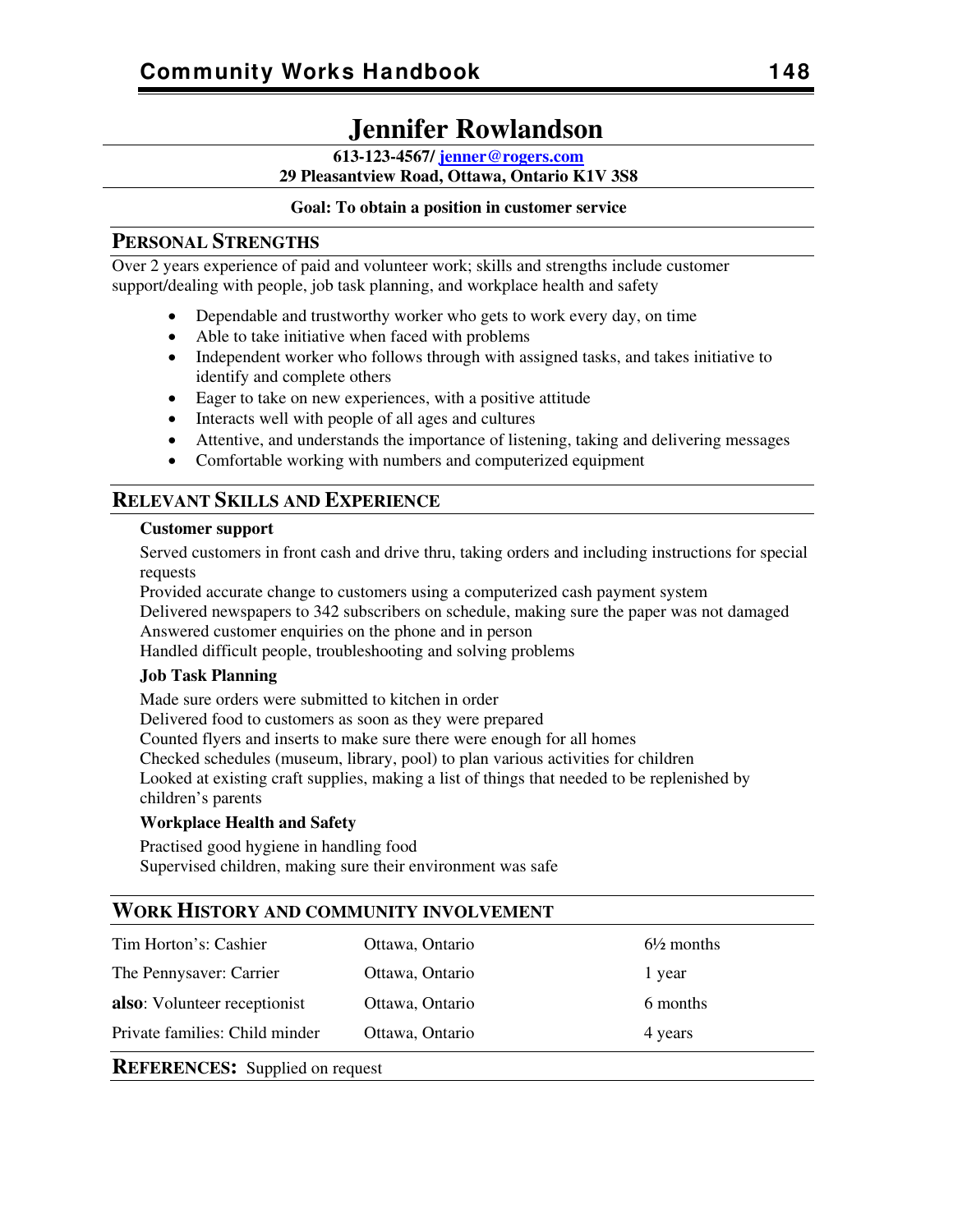## **Activity 2: What's Next?**

Now it's time to look at the essential skills you would like to improve.

Continuing to work on your essential skills will bring you many benefits. These can include getting the job you want and making more money. You can gain confidence and self-esteem to tackle new challenges – in your volunteer placement, work and personal life.

Go back to your self-evaluation worksheets. Identify the essential skills you think you would like to improve. List them in the table on the following page.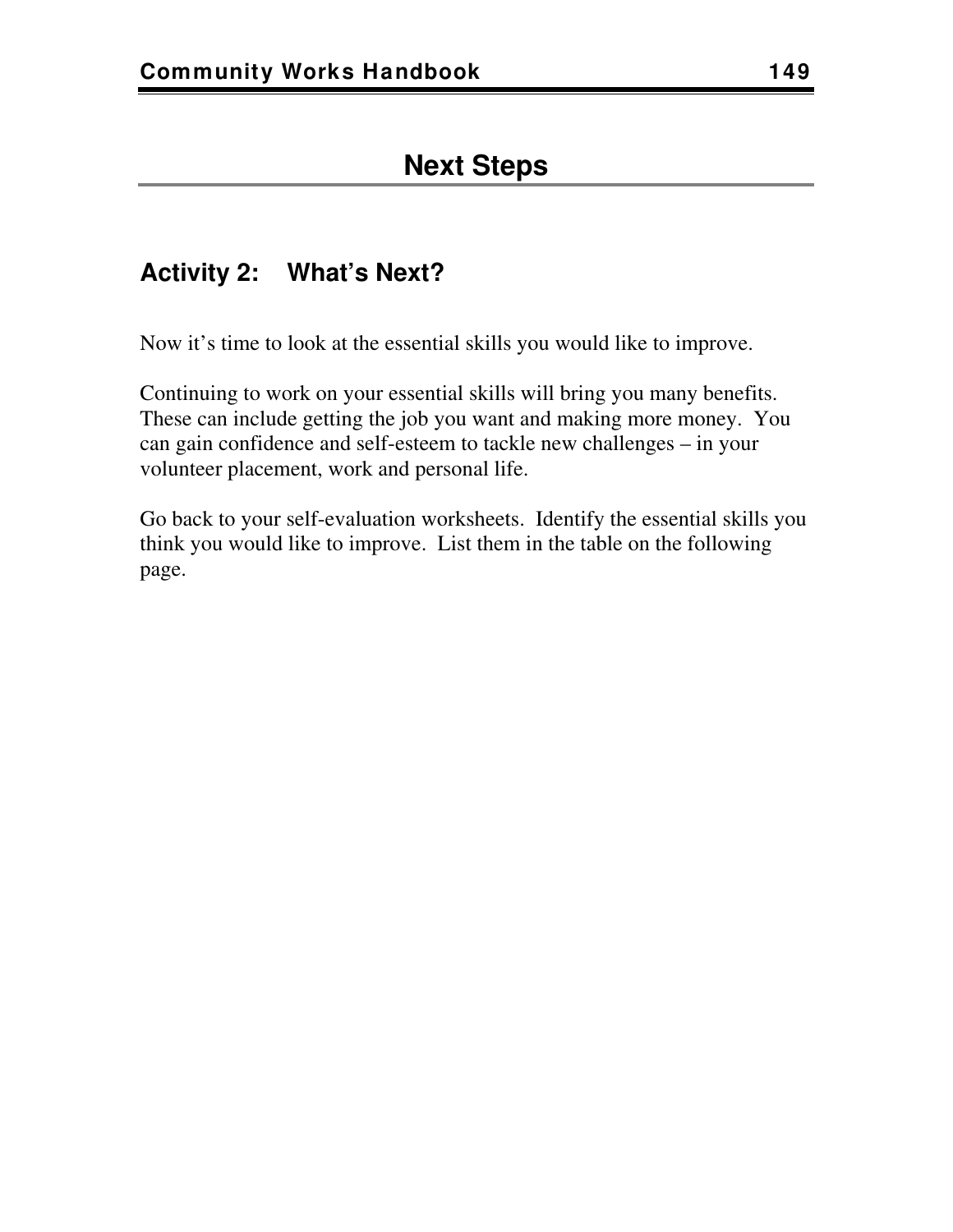| <b>Essential Skill Area</b>                           | Things I would like to Improve |
|-------------------------------------------------------|--------------------------------|
| <b>Reading Text</b>                                   |                                |
| Document Use                                          |                                |
| Numeracy                                              |                                |
| Writing                                               |                                |
| <b>Oral Communication</b><br>(speaking and listening) |                                |
| Working with Others                                   |                                |
| <b>Continuous Learning</b>                            |                                |
| Thinking Skills                                       |                                |
| <b>Computer Use</b>                                   |                                |

Reviewing your answers to the above activity will help you decide what your next steps should be. Meet with your volunteer supervisor and teacher to discuss these.

You may feel you are now ready to find a job, or you may want to continue to improve your reading and writing skills. If you feel you want to keep on improving your job skills, you may consider finding another volunteer placement.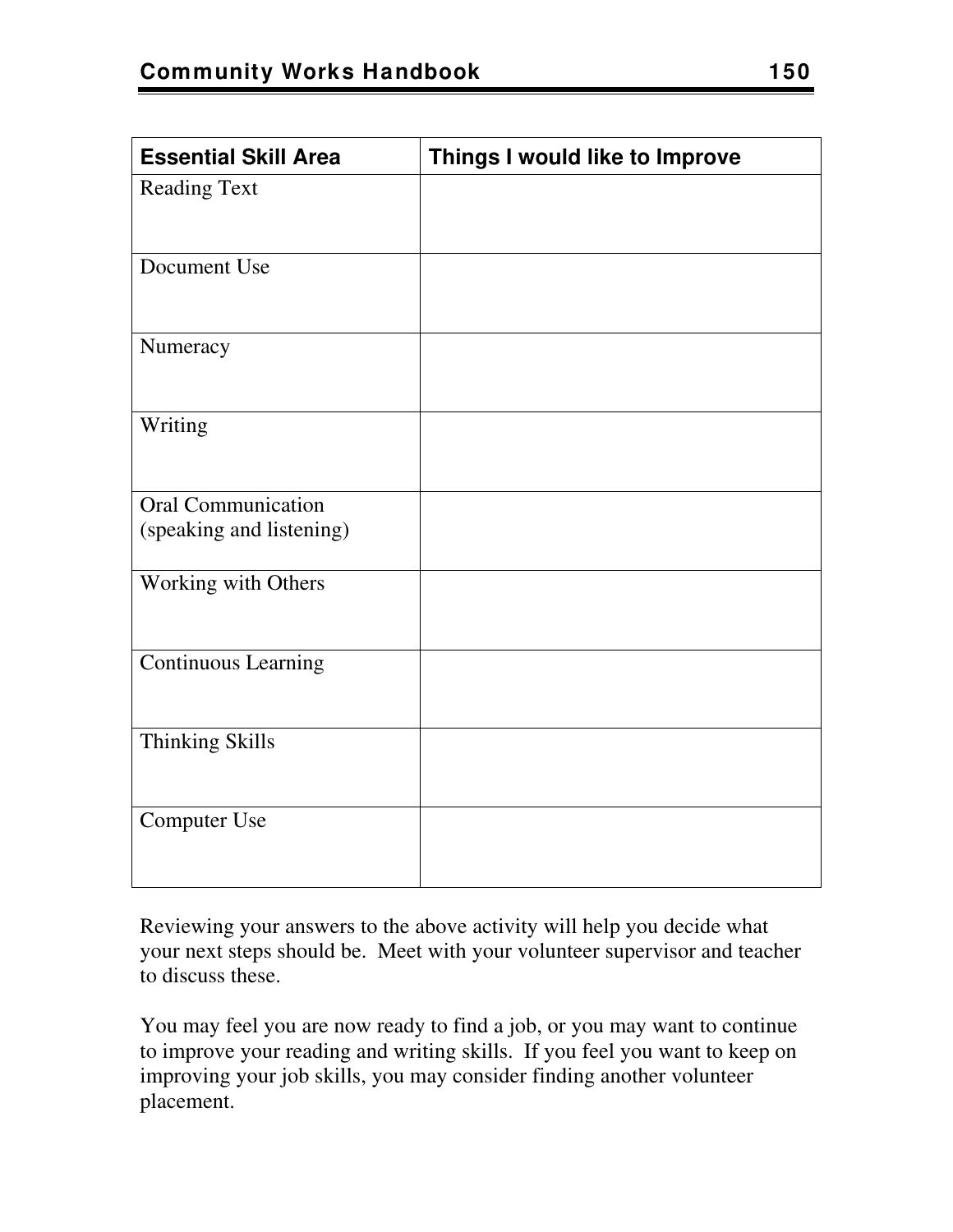## **Activity 3: Continuing your Volunteer Role**

There are many exciting and challenging volunteer opportunities available in most communities. These can be on-going positions, or opportunities to help out at one-day events.

## **Go Online:**

Do a search using the words "volunteer opportunities in \_\_\_\_\_\_\_\_\_\_\_\_\_\_\_\_\_" (your town or city).

In Ottawa, you can check out [http://www.volunteerottawa.ca.](http://www.volunteerottawa.ca/) On this website you can search volunteer positions by specialty listings, by agencies or by your own interests.

If you live in a small town or rural area, look for opportunities in your local newspaper, search the bulletin boards in your local school, church, community centre or grocery store, tell people you are looking for a volunteer position. You can also ask your instructor for ideas.

- 1. Identify positions that interest you. Choose one or two you especially like.
- 2. With your instructor, talk about the essential skills you may need in these positions.
- 3. With your instructor's help, write a cover letter to apply for these positions.